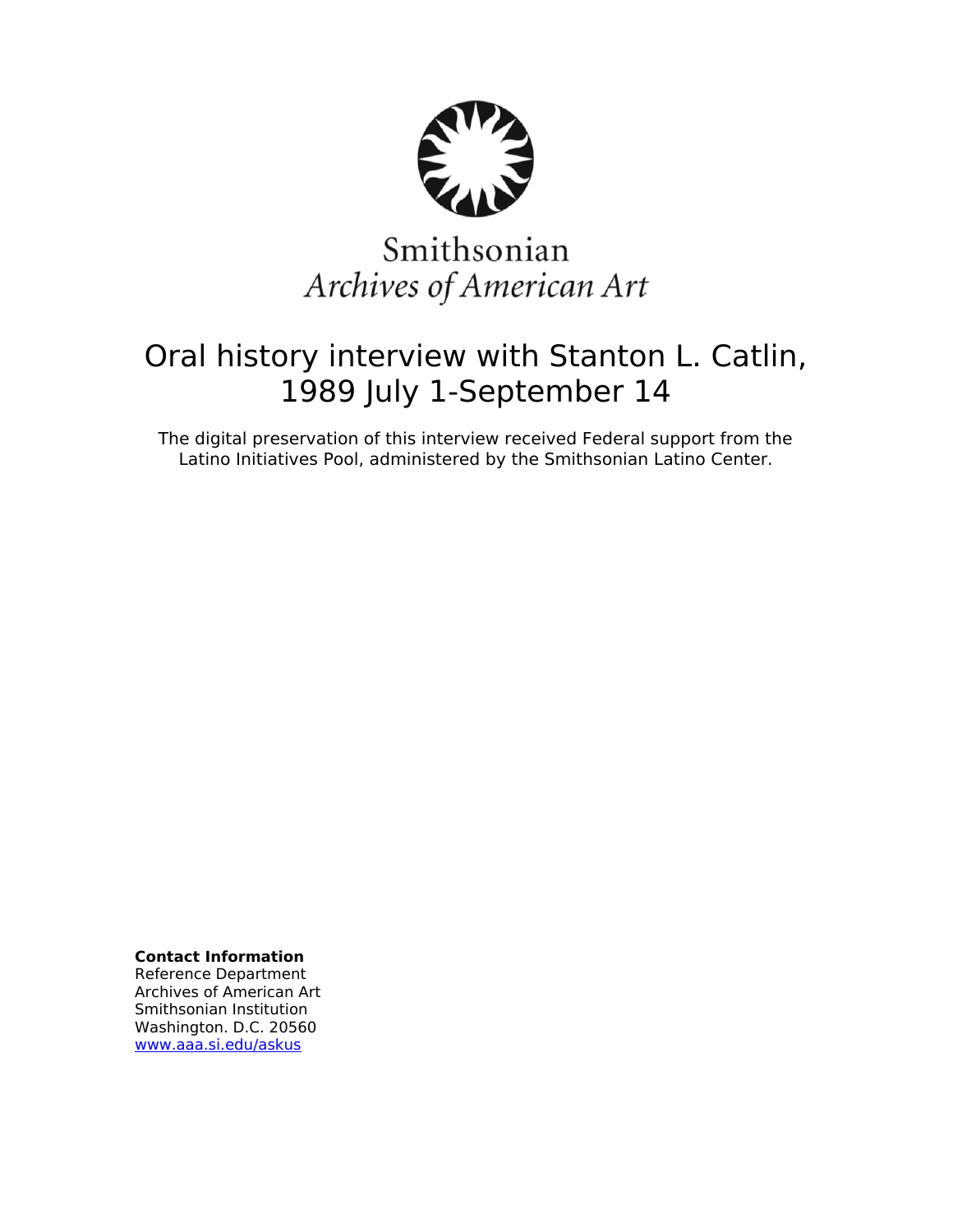## **Transcript**

## **Interview**

**FO:** Francis O'Connor **SC:** Stanton Catlin

**FO:** Let's start at the creation, Tod. When were you born?

**SC:** My goodness. I was born between Washington and Lincoln's birthday in 1915, actually February nineteenth, in Portland, Oregon, this outpost of New England, Protestant, WASP culture that had formed itself into a bastion of Boston and parts thereabout and remains so to this day, I gather.

**FO:** What would the cultural life of that region have been? You say it's an outpost of Boston?

**SC:** Well, I left when I was very young -- actually, I was three and a half years old, but I have had contact with Oregonians through my family and other people ever since from time to time, and it comes through very clearly to me, both by descriptions and by contact with people whom I have met, that they are about as close to a selfconsciously New England mentality, preserving the qualities of Americanized British culture, as any part of the United States. I remember, years later, that Hyatt Mayor of the Metropolitan, giving a talk at the Minneapolis Institute of Art, saying that there are three epicenters of American culture. One is New York. Another is Boston and a third is Minneapolis. I would just simply like to add Portland to this because of what I just said.

**FO:** What would the political complexion of that region have been?

**SC:** Well, it's rather liberal. People such as Erskine Scott Wood, who wrote Heavenly Discourse, as a liberal maintainer of a liberal tradition in the United States laid the foundations, I think, of a continuing liberal tradition there that was related to the pioneers and related to free thought and related to egalitarian principles. He was someone that my family knew and this, I think, has shown in Senator [Wayne] Morse, who came from there in the time of the Roosevelt Administration. My own aunt (Ruth) established the first progressive school based upon the principles of Montessori in 1915, or 1914, which I think is probably one of the reasons I was born there.

**FO:** Yes. You mentioned the Catlin School in Portland, Oregon. And you returned there for your early exposure to music and art history. Is that right?

**SC:** I didn't return there. My aunt came East when I was about to graduate boarding school, and I came into this liberal tradition at that point. But many of her friends came East also. I met them. She was closely related to some of the faculty of Mills College and poets, musicians, Robinson Jeffers, architects of my time, actually, and social life and the museum, which were closely interwoven from that sector of American society, which constituted itself, I always felt, as a very superior breed of intellectuals, and who maintained against any kind of down-running popularization of culture, this level quite jealously.

**FO:** Tell me about your parents.

**SC:** This is a complex story. My mother was from Waycross, Georgia, a descendant of a family that had emigrated from Haiti at the time of the revolution -- the eighteenth century independence revolution -- they had been a planter family in Aux Cayes and had to leave quickley by boat when the Toussaint L'Ouverture uprising took place and they made their way to Georgia, by way of the Cayman Islands, I think, and moved into the interior of Georgia, Waycross in what in my mother's time was a rail head, a small, provincial town. My father met her as a representative -- as an employee of -- a New England gas company laying pipelines or establishing that the gas industry in that frontier part of America under the aegis of one of his relatives -- Burdett Loomis, of Hartford, a man who made and lost several fortunes, according to family legend, and after whom my middle name is taken. My father was a young man who had been born in Chicago, in Evanston, and was out to make his own life and fortune, and this is the way he started. He and my mother were married and they moved very quickly to Portland, Oregon, I suppose to establish a further branch of this entrepreneurial business of Burdett Loomis and there I was born. My grandfather, who had been a member of the Board of Trade in Chicago and had left his wife -- my grandmother -- had moved out there, too, so there was another reason for my father going out there. But the third most important reason, I think, was my aunt, who had established the Catlin School, now the Catlin Gable School, who had raised and educated herself. She was a handicapped person -- an accident early in life, and had never been able to walk except with a cane, and had continuous trouble with her physical situation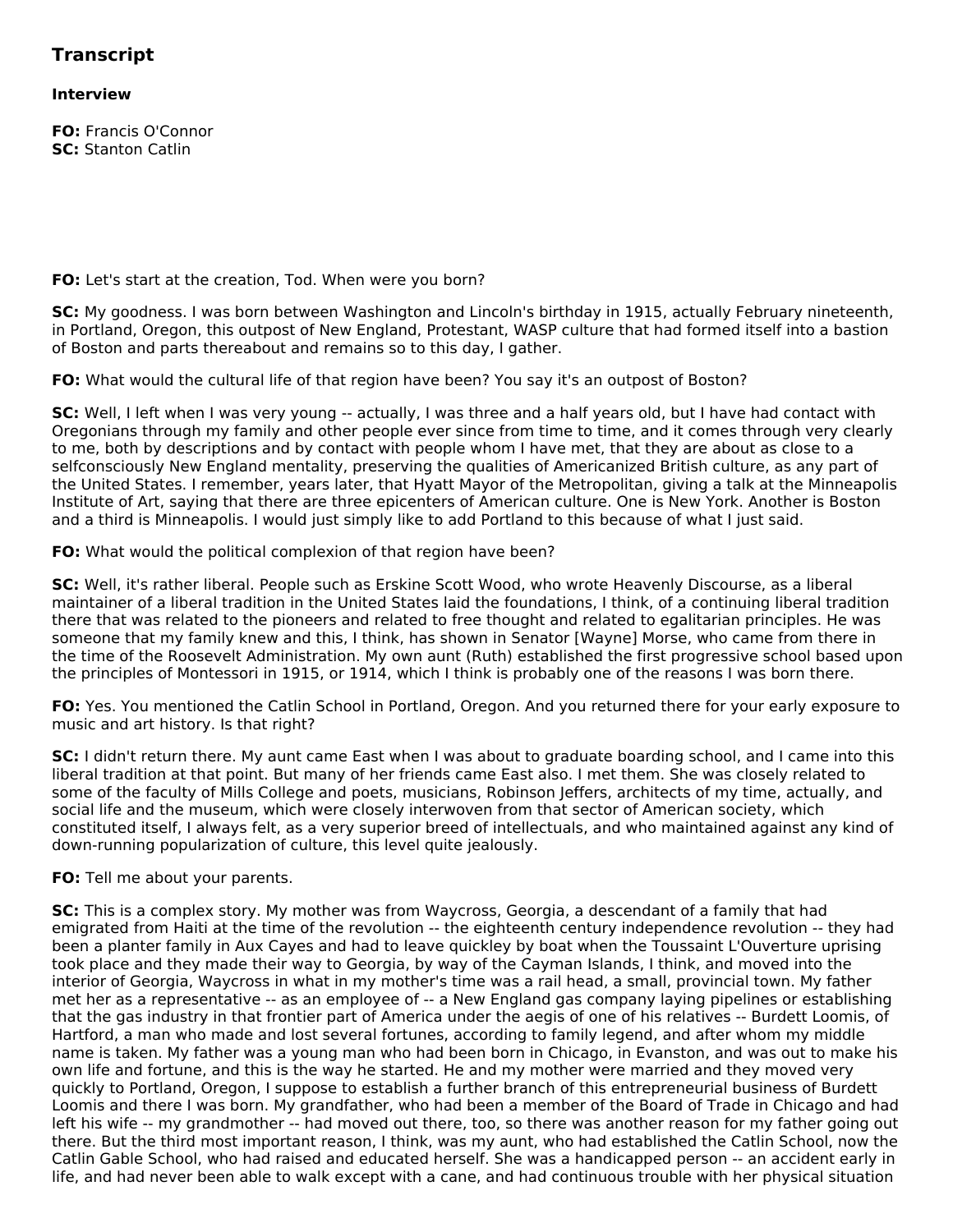until the end of her days, but had been brought up after Chicago, in New York City, where she had become a close friend of the Lewisohn family, particularly the Lewisohns of -- the daughters of Leonard Lewisohn -- Alice Lewisohn who became Crowley and her sister Irene Lewisohn, who together continued the philanthropic tradition of their father and established -- were great helpers -- of the Henry Street Settlement and Lilian Wald there, and who eventually established the Neighborhood Playhouse theater program at the Henry Street Settlement and these remained lifelong friends of my aunt, particularly Alice Crowley, who herself moved after their careers in New York, to Zurich in Switzerland and became a very close follower of Dr. Jung and student of his particular school of psychoanalysis. Well, my aunt, after establishing the school in Portland -- after many years there - retired, and moved to Santa Fe, New Mexico, where she established her residence, but became a kind of a world traveler or a European traveler in the company of some of the foremost luminaries of the pre-World War I period, including members of the royal family, or at least -- not members of, but friends of the royal family -- the vicars and people of that generation and in close relationship to upper-class British life. She knew Sir Basil Zaharoff and other people of that stratum, long before I knew her, and of course, when she came East during the Depression, that all sort of rubbed off, poured into me. But you asked about my parents, so back to them. My father and my mother-- my father rose rather quickly in the esteem of the people in the industrial world at that time and when I was three-and-a-half years old, they moved to New Britain, Connecticut, where he was brought in as a designer and inventor and an engineer, I think, in the Landers, Frary and Clark firm, which made some of the earliest devices -- we call them -- appliance devices, such as automatic washing machines and this sort of thing. My mother never really lost her great feeling for the South, and continued the songs of that part of the country of the early twentieth century, that were very close to the popular strains of James Whitcomb Riley and -- well, Frank Lebby Stanton, actually, who was her uncle, and who became the poet columnist for the Atlantic Constitution and the poet laureate of Georgia. A long-term relationship there, and at the same time, wrote such popular tunes -- or not tunes, actually the words of what became tunes -- of the Old South and its dialect, one called "Mighty Like a Rose" and "Just Wearyin' For You," that were set to music by Ethelbert Nevin and became well known popular songs throughout the United States, but mainly attributed to Nevin, rather than the author of the verse that inspired the tunes. So she travelled from New Britain, and eventually, and afterwards, from Fairfield, Connecticut, where my father moved to be with the Bryant Electric Company in Bridgeport, Connecticut, and I occasionally went back with her to Waycross, Georgia and had my first kindergarten school days in the little school in Waycross, meeting the blacks of that surrounding area -- and her large, Southern family -- several daughters and one son of a very high standard of rectitude and public spirit and service that I remember quite well from those days, because her family, as they married -- her sisters moved to South Carolina and to Tennessee and to Atlanta, and I met these people -- and to Neuman, Georgia -- marrying two physicians and people of a professional standing. So, this left a strong memory in my mind, but I never was able to fulfill or follow up a continuity there, because as things were dealt, my father and my mother proved incompatible and at a very early age, when I was -- well, not too early now -- twelve years old -- they decided that they would separate and went through what was a very anguished period for everybody -- a divorce -- at a time when this was a period of great social approbrum. It was not accepted; it was looked down upon.

#### **FO:** This would have been about 1927?

**SC:** Exactly. Meantime, I had had my grammar school years in the suburbs of Bridgeport, Connecticut in an early suburb called Stratfield, being developed in the outer fringes of Brooklawn, the country club section of town, but went to school there -- it was a school called Lincoln School -- with some of the sons and relatives of the higher buisiness and industrial families of Bridgeport, including the Warner Corset Company. I got to know some of these very hospitable, nice people -- the sons and the parents -- who had gone to Yale, and particularly a famous football player -- well, a well- known football player at that time, on the Yale team, John Field, and Yale became for my neighborhood pals, the great focus of sport -- he became one of the eminences and centers of my attention in the sport life of my growing-up period there. We and his son, Jack, formed a baseball team and a football team, which always wore blue colors, and that sort of thing, and we were taken to Yale Bowl football games in their big car. But when my father and mother separated, my years at that school and associations at time, were severed practically, much to my distress -- despair, actually -- and the upshot was that I was sent to boarding school. It was decided that I would stay with my father, who at this time was becoming successful --my father was very popular then but could show ecsess boasting. He had a very strong ego -- but had a rather strange break with his firm in Bridgeport, where his boss, who was to have retired, stayed on -- it was the Bryant Electric Company -- and he turned to advertising and into the New York world, where he joined an advertising firm, and through that, I suppose, became enamored of a woman of New Canaan, Connecticut, who was secretary of a wealthy man who had died and my father and she decided to get married and I was assigned to my father, and my brother was assigned to my mother, so to speak. By agreement between them, which I've been told took place after some consultation with us, but which I really don't remember, he went with my mother, who returned, by way of Reno, where she was divorced, Nevada to members of her family in the south, with whom she was born and grew up and were now living in Miami.

#### **FO:** "He" is your brother?

**SC:** "He" is my brother -- my younger brother, Allan Burdett who was born in New Britain, Connecticut, three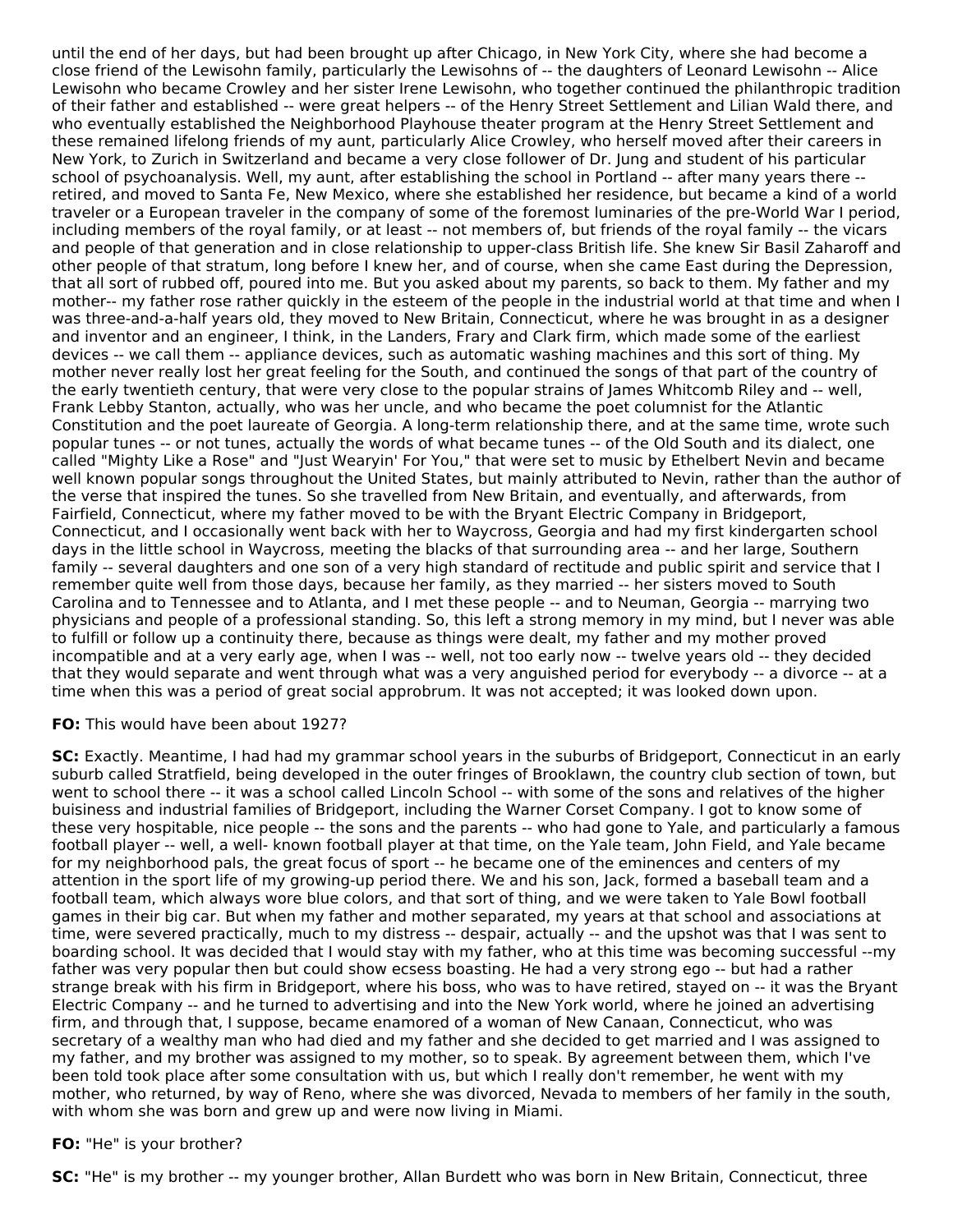and a half years, approximately, separate us. As a ... of our early separation, his life and career took an absolutely diametrical turn away from mine. I was sent away to the Loomis School in Windsor, Connecticut, instead of being allowed to go to high school as the natural step on from the suburban life, where my associations and contacts were.

#### **FO:** Was that founded by another member of your family?

**SC:** That was founded by the Loomis family, which I was -- my father and I were descendants, and very closely related, and actually, it was put together very much by Burdette Loomis, who had been my father's family guardian and so off I went to the Loomis School, for four years, the early years of which were extremely painful, because a divorce in the family was considered an unheard of thing. I felt the effect of this very much, because one was not able to talk about this without a sense of guilt.

## **FO:** This being the divorce?

**SC:** This divorce. My mother went to Reno, because it was impossible to get a divorce anywhere else at that particular time, and then she joined relatives in Miami -- my brother was very, very young at this time -- and settled there near a sister, who had married a lawyer in Miami -- his name was Paradise -- my mother got a job as a manager of an apartment house -- a year round apartment house in Miami Beach, but by this time, the Depression had struck, and the alimony that my mother was to receive from my father was cut off entirely, and even though my father had married a relatively comfortably-placed woman with a small estate in New Canaan, Connecticut -- New Canaan, at that time, being a very sleepy, far-out suburban village -- a small town village in Connecticut, which had been discovered, no doubt, by some of the really far most leaders of American finance and trade, such as Thomas Watson, and so on. They lived very, very exclusively and quietly and my stepmother -- my become stepmother -- had gone into the real estate business there, and my father, whose advertising agency folded, became an industrial photographer. He is enormously talented -- almost a wizard in matters of technology, I think, extraordinary talent and ability of invention, and invented many kinds of things. Always took his inventions and capacities beyond the point where they could be even understood by the people who might make something of them, and this was true of his photographic business. He had had an association with another family in Bridgeport, photographers and inventors, very far out in the world of radio at that time, and took on the business of using three-dimensional stereopticon photography as a means of dramatizing threedimensional products, which he became an advertiser of and a salesman of -- through taking photographs in three-dimensional form -- through a French camera called Veriscope Richard that was really quite extraordinary -- had been developed for scientific purposes by his friends in Bridgeport, and I became his assistant after four years at the Loomis School. I was hoping to go from there to college, so I learned a good deal, and had valuable pratical experience. I learned a great deal about photography in a year of being his assistant, taking threedimensional photographs of architecture --affluent Greenwhich houses -- and eth machine products of marine engine manufacturers in Greenwich, Connecticut, up through promotional photography, once accompanying him up to the topmost heights and in-between levels of the George Washington Bridge, when it was being constructed by this fantastic process of weaving the cables by the thread-and-needle method of rotating wheels, carrying the quarter-inch wires that became the present cables, and taking three-dimensional pictures in the top and in between the interstices between the steel girders and the elevator shafts into the bowels of where these lines were anchored -- still have those -- so, this was fascinating -- very instructive. Of course, he had his own dark room in which he developed his methods of manufacture of production of these salesman kits, which he called Hoyt-Catlin Stereophotography -- and we went out and took them and developed the kits, and gradually I developed a photographic business of my own, as a portrait painter, a portrait draftsman, let's say. By following the technique of one of his friends -- a Bridgeport photographer by the name of Haley, who did absolutely marvelous, sort of Ira Hill -- but better than Ira Hill -- photographs of prominent people in Bridgeport, but he had a son who developed a technique of taking photographs -- portrait photographs -- of well-known local people, and then converting these into drawings by projecting the negatives of the portraits onto charcoal paper and filling in the white spots, which were the white spots of the negatives, with charcoal rubed in with a snub point until theoretically it all became an even tone of black, and then you took the negative away, and there you had a portrait. But of course, it wasn't as simple as that, and he did some very fine portraits, and I emulated his method and used this as a means of work -- getting money to go to college.

**FO:** The stereopticon technique -- that required the traditional two images next to each other?

**SC:** That is correct. The distance between the two are slightly different, taken with a two-lens camera, with a small forty-five hundred and seven millimeter glass plate, which had a special loading method -- the magazine was in the camera with eight or ten plates that after exposure had to be put in a special developing tray; and then you printed them by means of a marvelous, simple triple-sided holder, that had a square the size of the individual negative image in the center -- the negative put down on one side, the emulsion side up, and then the positive on the other side, with emulsion side down, you stepped on the light meter -- you stepped on the lighting -- it was in the box, with the foot pedal, a certain number of seconds, and you shifted the two from left to right and right to left, and the other side, and then put in the developer and brought up your print, and then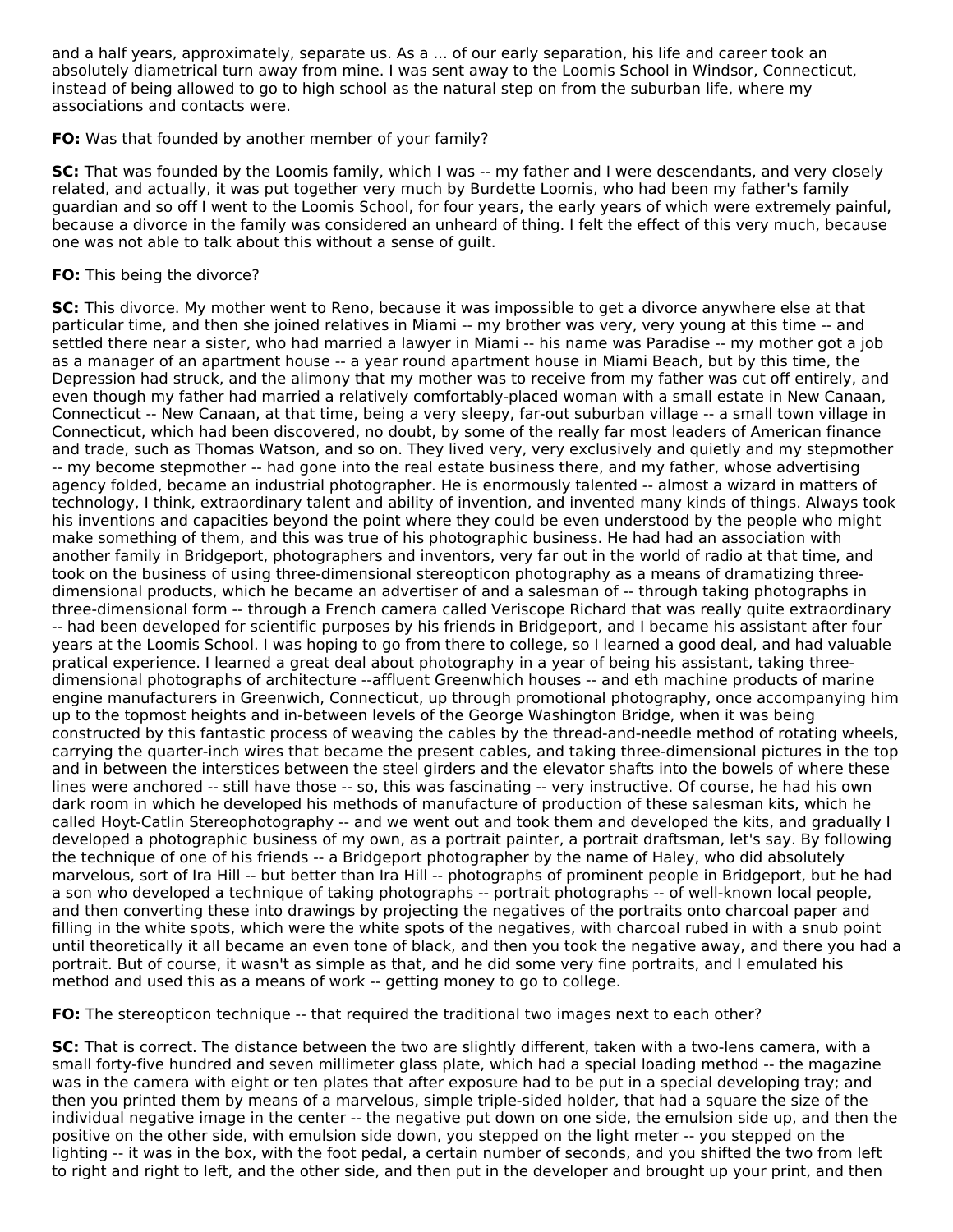you put them in a viewer, and this was not the slide-trombone viewer of the old days, but this was the truly -- not reflected light, but transparency, so you saw it through a ground glass with two lenses, and you looked into an outside light and it came up, really real life, and the camera was very -- it was a fixed-focus camera, which had no adjustment to do, except two stops -- one F16 and one F8 -- and you saw these things in verisimilitude - three dimensionally, in ways that you just couldn't believe, and of course they were fascinating to the people that he tried to sell this means of selling their products. Eventually, I adopted this for a teaching purpose of showing sculpture in classes, and my first talk for the College Art Association at East Eightieth Street was a demonstration of this technique before the College Art Association audience, who were about one hundred strong at that time -- in 1941, after I had been to Greece and taken everything that I could take.

**FO:** And what was the College Art Association's reaction to this technological advance?

**SC:** The thing that I remember most -- it was a marvelous session, having to do with visual aids, I think, in which Clarence Kennedy, who was the photographer par excellence in Renaissance photography -- Renaissance sculpture photography -- but flat and large, but absolutely magnificent, with the quality of Augustus St. Gaudens relief marble sculpture -- but the thing that I remember was an enormous burst of laughter when I said how this three dimensional method could be used, and then you used a certain solution -- a solution of -- well, you used pumice, or a certain solution to clean the glass plates afterwards, thereby you kept the plates clean. There was a guffaw of the audience laughing about how the cleanness -- or the cleanliness of the process seemed to be an important important aspect of it, but they laughed uproariously at this. It never took hold. I mean, there was some interest -- quiet interest -- but nothing further. I forget what the reason was. It had to do with something about the care with which the instructor had to handle them, and to keep the plate surface off, but this was an aside toward the end.

**FO:** I have the same problems with interactive laser discs today.

**SC:** Oh, yes. [laughter] Of course. I noticed last night, playing a couple of the compact discs -- the way they are packaged in their boxes -- there's a very clear area, where you can grip them by the ends of your fingers -- not putting your fingers on the surface.

**FO:** Well, that is a fascinating aspect of the history of photography. You have, I take it, a lot of this material still in your papers?

**SC:** I took eight hundred of them in Greece, developed them in this ship that we had -- a five-hundred ton steamer -- that we took, visiting all of the islands -- the Aegean -- twenty-one of the Aegean islands, with the great scholars of that time wondering what in the dickens I was doing with this camera developing them below water level, below sea level, below the water line of the boat. Eight hundred -- brought them back. My father developed them and printed them, because I had to go to college immediately after this trip to Greece. They were all in his attic and five years ago, the house burned down and they all were burnt up.

**FO:** Oh, alas.

**SC:** I have a dozen or so left.

**FO:** This is what you were doing at the American School of Classical Studies at Athens?

**SC:** That's right. That is one of the things that I did.

**FO:** Okay. Well, that is getting ahead of the story, a bit, so why don't we return to say, Middlebury College, Vermont in 1933-34, which is about where we have reached, right?

**SC:** Just two things I might remember of my school days. Going there the first year . . . .

**FO:** Which school?

**SC:** The Loomis School. It was the hardest thing I can remember, of that period, and by this time, my mother and father had separated and my mother was living in what I felt was a miserable apartment -- on the fringes of Bridgeport, Connecticut. There was nothing to do in the summer time after my first year at Loomis, and I had become very interested in sports, particularly in baseball, and so for something to do, I called up the hotel where the visiting teams in the Eastern Baseball League came to play the local teams -- this triple A league, at that time -- the Bridgeport Bears -- to see if I could become their bat boy, and I was very successful at this, and sometimes they said, "Meet us at the ball park" -- Newfield Park -- or, "Join us at the hotel and we will take you out in the bus." So, I spent that summer being a part-time bat boy for visiting teams in the Eastern League, and there were some incredible experiences in the course of that, that don't have much to do with art, but at Loomis, the headmistress of the school -- I should say the headmaster's wife -- was Evelyn Beatrice Longman, who is a very, very -- one of the foremost pupils of Daniel Chester French, and she left some very fine things in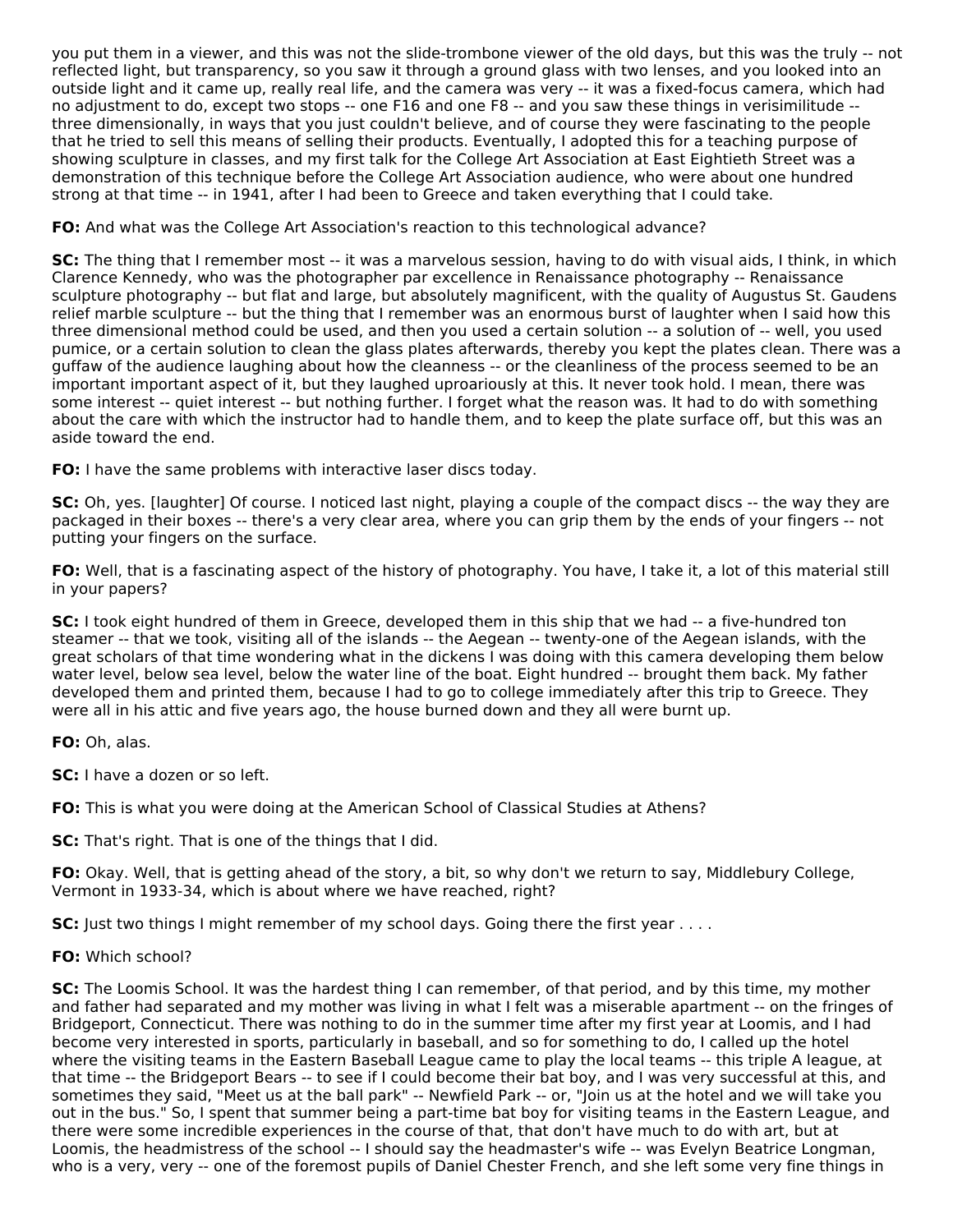the school, very much in the tradition of French and Augustus St. Gaudens as memorial tablets of the elderly professors who had been there, one of whom was the -- one of the former secretaries of Auguste Rodin. His name was René Cheruy, and he was a teacher of French and his wife was a very, very intelligent and educated woman, interested in contemporary art. This is 1930 and this was, of course, the most far-out thing you could think of bringing into a New England prep school at that time, and so they couldn't say or do very much, but, in any case, I had my start, I think, putting my hands to art with the competition that Evelyn Beatrice Longman had for the freshmen in her studio. She said, "Now, take some clay and see what you can do in modeling a head." Well, I won the prize when I was fourteen years old, for a pretty miserable little thing, but in any case, this was sort of my beginning, in terms of art, although there are no art classes at Loomis at that time, and I picked this up after my aunt had arrived in New Canaan, and I began to get interested in art in a serious way. My aunt had come to help my father know how to control me and handle my education, because he was having a hard time. I was going in some wayward direction from his viewpiont.

**FO:** Well, we've reached about the age of fifteen to eighteen. Can we sum this up this way? What do you feel were the most important aspects of your early years here, in terms of your later interests? What two or three things stick in your mind as fundamental to the origins - the causes - of your many later interests?

**SC:** The key point, and it is a very well-asked question, a well-phrased question - was the arrival of my aunt. As a prep school boy, I had absolutely no interest in classical aspects of art - hadn't encountered them. The only thing that was really interesting to me was listening to the rehearsals of the organist playing classical music for the Sunday and the daily chapels and we all thought was, "Wouldn't it be wonderful if they could use this organ to play the Rhapsody in Blue. And when I came to spend that summer between school - after school - with my aunt, she opened the whole world of art, music, literature, of liberal thought, of the importance of the mind as well as the sensibilities, and I was just swept away by this. And one day, when we used to spend - I used to much to the irritation of my father, we used to spend Sunday afternoon listening to the Philharmonic and broadcasts from Carnegie Hall. The conductor at that time was Toscanini and on occasion, Stokowski, who was just beginning to familiarize the American public to the glories of Wagner through his Philadelphia Friday afternoon concerts, and one Sunday afternoon - I think it was the Philharmonic played the Rhapsody in Blue and it was absolutely sensational. I mean, you saw all in color of that music magnified with all the voices of the orchestra, and that just did it, so far as classical music was concerned. So, every Sunday afternoon, I was at the radio with her - the old Stromberg Carlson. My father fumed because I was not out barking the apple trees and weeding the garden, you know. But that really did it. She introduced me to art books - the art book that really hit me was Thomas Craven's Men of Art, and this became sort of a perspective into the past and very much against modern art in the present. After van Gogh, that was apostasy. That inches up to things later with Alfred Barr and so on, but that was, to answer your question was - this was the real turnabout, and I've never turned away since. I mean, this is a dominant influence in my whole career. There are other influences, but this is the thing that opened up the whole pathway. And, it had rather difficult consequences. When I finally went to college the next year - it had consequences before I went to college, because I was entered in Princeton and I couldn't go that year and when I finally could go, I was given the usual Princeton honor pledge - "Would I be willing to sign the honor pledge?" - and I was entered and they would accept me if I could pay for it, but it wasn't decided whether I could pay for it, and I wrote back, under the influence of my wife, and this is at the time of the Depression - was revealing all kinds - did I say my wife?

#### **FO:** Your wife - yes.

**SC:** Well, there you've got something. We'll come back to it later. This is very - this is an echo of a later drama when I broke with my wife - with my aunt.

## **FO:** With your aunt?

**SC:** I broke with my aunt. I broke with my wife, too. But there is a Freudian double-sense thing here, that I never expected would come out at this particular point, but I was in love with my aunt as a result of this, and because she was crippled, when I broke with her, I - this is leaping way ahead - I fell in love with somebody else who was crippled, and that was another break that really sent me into a tailspin when I was in graduate school.

#### **FO:** What happened at Princeton?

**SC:** Well, they sent this honor pledge for my signature, and I wrote back, because this was the age of the "merchants of death" and the chicaneries of Wall Street and liberalism was radicalism at this time, and I wrote back and I said that I think the honor pledge really should not be taken. It should be taken by people who make their great fortunes and exercise their great influence upon public life when they are dishonest about their own way of treating the underprivileged and the down-trodden and I put it to them that I couldn't sign the honor pledge unless there was some reservation as to how the honor pledge should administered. The long-term responsibility of people - successful people - to their conduct of their business lives and their ethical conduct in business lives, and I never heard from them. Now, I am reformulating this fifty years or fifty-five years after the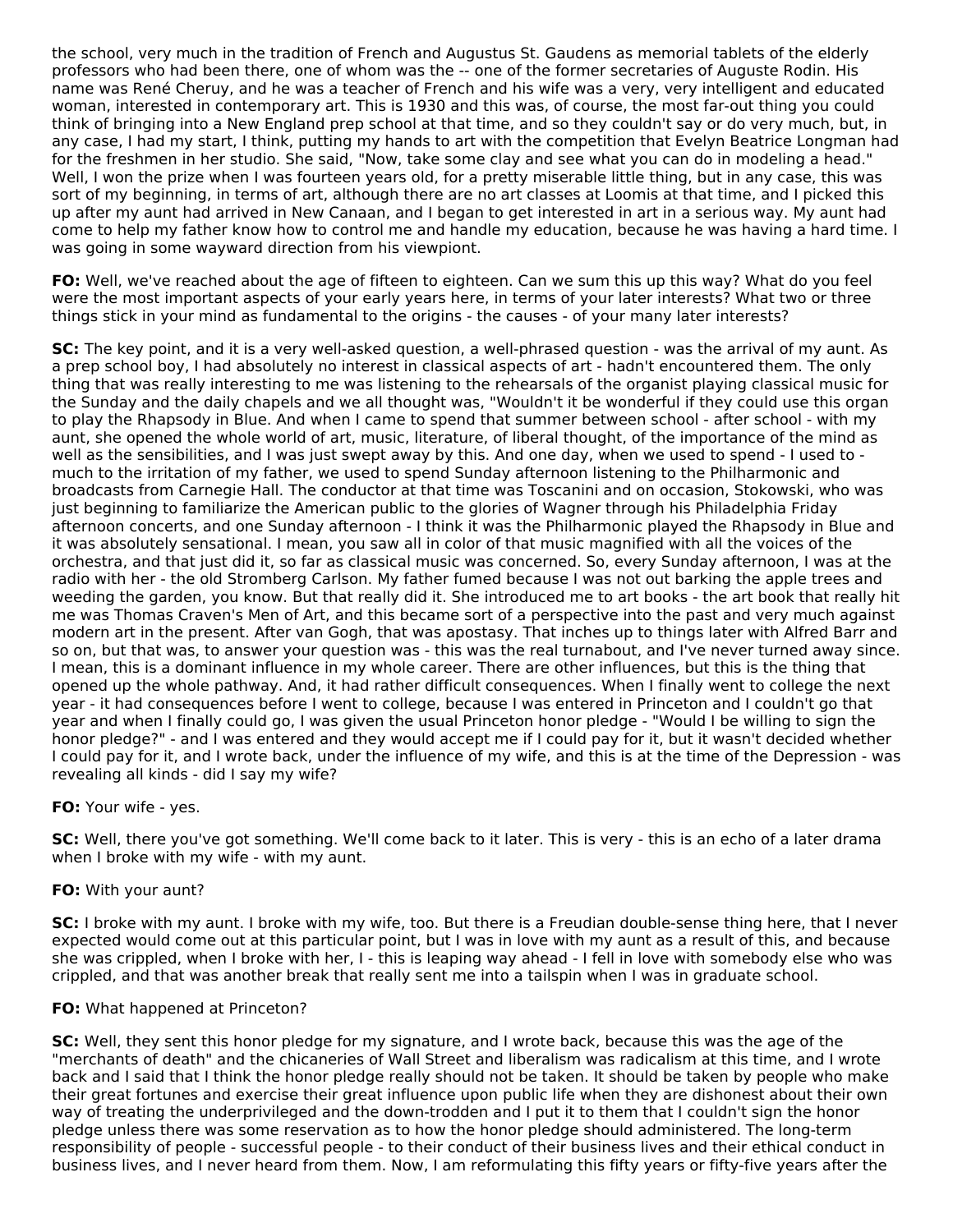fact, and I am not sure that this is exactly the argument that I used at that time, but it was a very socialistic argument - a basis of ethics that I applied here, and it was carried through not only in terms of ethics in business life and in political life and in diplomatic life, but in the whole issue of how peace was to be pursued in the public life on the part of public officials and in education, particularly.

**FO:** And this socialist tendency in your thought would have come from the political milieu you were born into?

**SC:** That I was being educated to at that time.

**FO:** Where?

**SC:** By my aunt.

**FO:** Your aunt, in other words, instilled these ideas?

**SC:** Definitely.

**FO:** I see.

**SC:** You asked if this socialist tendency came from the surrounding milieu - the midst I was born into, and I said that no, I was . . . End of side one, tape one Tape one, side two

**SC:** . . . My aunt was a liberal-minded educator who was influenced by the theories of Montessori - the founder of the Montessori society - and a devotee of the philosophy of John Dewey. She was New England-born in a New England aristocratic family, inclined through this combination of upbringing and liberal thought of that time to look to the points of view and care for the rights of the minority, both in the United States and abroad or anywhere, but she was not propagandizing any particular political philosophy. It was an open-minded, objective, somewhat romantic, but schooled in the principle of freedom of thought, and I believe to this day, and always have, a perfectly direct descendant of the concepts of Jeffersonian democracy and in no sense was she trying to convert me away from my natural instincts, but in her discussions and in her introductions to a world of ideas thought, literature, music and so on - were - her purpose in this was to open the way to horizons that I had not known, so I could make up my own mind about them. Actually, I was, being much younger, was inclined to go the whole way and to see justice in black and white terms, and at that particular time, I was just twenty-one when I had my chance to vote, and of course I voted for Norman Thomas, but I went to hear Norman Thomas - I heard a great many speeches by Norman Thomas - but also by Roosevelt, by Hoover - and listened to a great and heard a great deal of discussion about technocracy and Walter Lippmann, and all of this. But what I am saying is that I believe that this was really a direct and alive manifestation of what was the essentially democratic, liberal tradition, under which, by which, the Declaration of Independence was written and the United States was born, and she got this from my grandfather, William Wilkins Catlin, who was a member of the Board of Trade in Chicago, but also the founder of the Sunset Club in Chicago, which was the great liberal club of discussion with Clarence Darrow and so on, in that particular period of the late 1800s, early 1900s in Chicago.

**FO:** Let's backtrack just a bit to your entrance into Middlebury College of Vermont. Your first year was 1933-34, right?

**SC:** Yes.

**FO:** When you were eighteen to nineteen, and I take it from your notes here, you were also a painter on the Public Works of Art Project, which was the first of the New Deal's art programs.

**SC:** Correct.

**FO:** How did that happen?

**SC:** We had, in our family discussions, particularly those having to do with art, we were very interested in the cultural aspects and perspectives of Franklin Roosevelt, and by the time I was able to go to college, the WPA - or the early forerunners of WPA . . . .

**FO:** The Public Works of Art Project would have been operating exactly at that time.

**SC:** Exactly at that time.

**FO:** December of '33 through the Spring of '34.

**SC:** That is right. And I, through the vicissitudes of early campus life at Middlebury College, I fell into companionship with a nearby neighbor, a freshman colleague in my dormitory, who was primarily interested in going into the field of botany, but was a pastel painter, and we simply decided to paint together - to go out and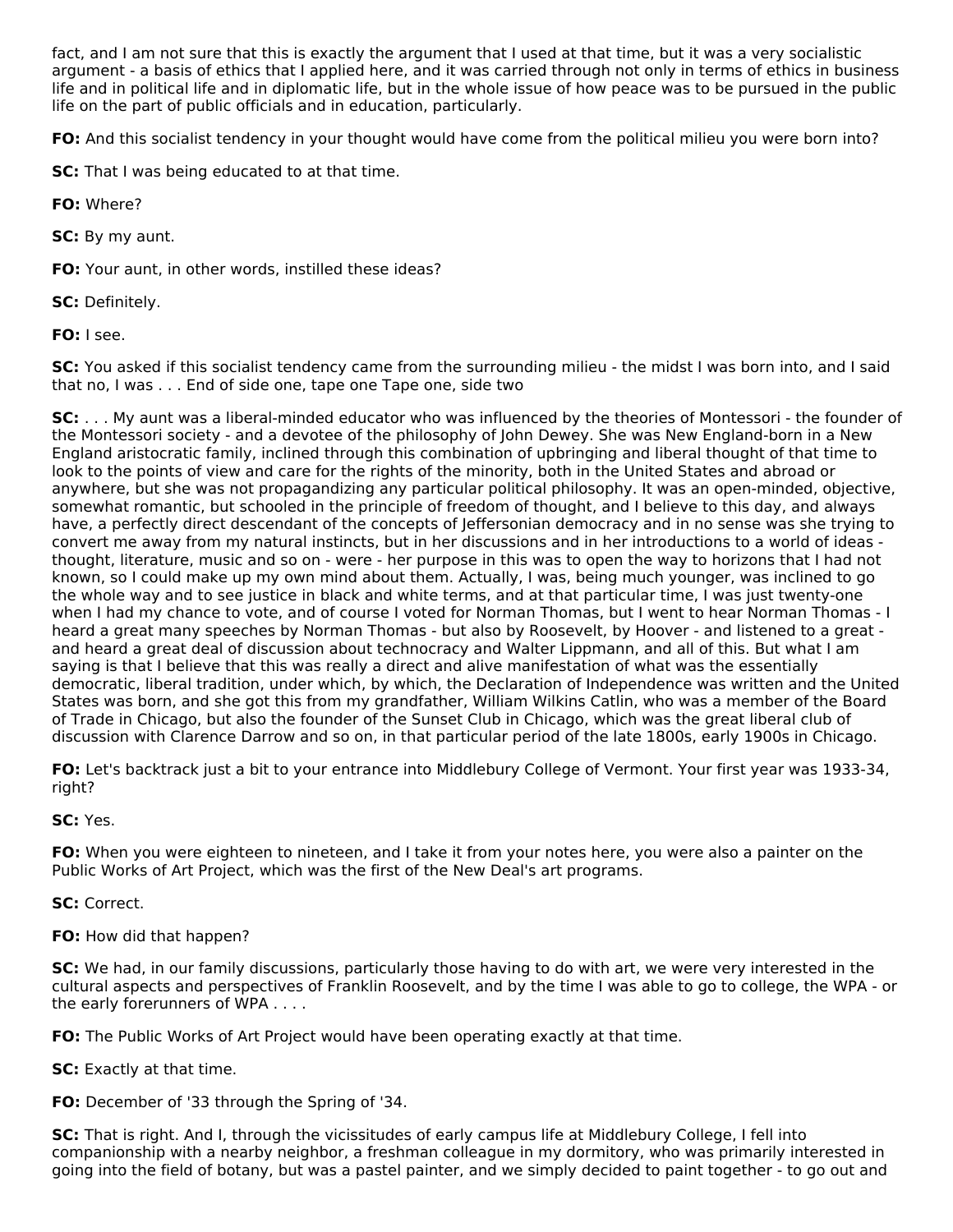do landscapes together and talk about them and look at books with pictures of landscapes in them. He was primarily interested in landscape. And so it happened, there was an announcement - I suppose someday, at one point, early in the Spring of 1934, that the PWAP was offering jobs - offering opportunities - for painters to work for pay.

**FO:** This was not the WPA you are talking about.

**SC:** By that time.

**FO:** No, it wasn't. It couldn't have been in that term. The WPA started in 1935.

**SC:** Yes.

**FO:** We are talking about the Public Words of Art Project. [FO states that Catlin is not listed in the Final PWAP report. Could this have been early WPA or the interim program?]

**SC:** Right.

**FO:** Which would have had state ramifications and . . . .

**SC:** Yes. I was worried about that.

**FO:** You were not on the WPA at this time.

**SC:** What should I call that?

**FO:** Public Works of Art Project.

**SC:** Well, that's what it was, undoubtedly, and we were told to go out and spend some time in front of paper with pastels and bring them in and we'd be paid for our time and I have no recollection of where the office was or who was in charge or what the system was upon which it was based. But we did this and we formed a very firm friendship.

**FO:** What was your friend's name?

**SC:** Robert Zuck of Rochester, [According to FO, not listed as being on the PWAP either] whose brother was a physician and photographer, and he was my only friend at a time when, because of my liberal ideas, I was considered almost the enfant terrible of the campus. I was mild in manner, but I wore a defensive green shirt, which was the symbol of an international peace organization called the Green International, which I had read about or picked up through some advertisements in a New York paper, and had acquired this shirt and wore it wherever I went - while I was waiting on tables and . . . .

**FO:** Was this the forerunner of the Greens in Europe today?

**SC:** Who knows. That's a long way back. [laughter] I think it disappeared somewhat before the Green Organization in Europe, but maybe it has some connection. In any case, I was put on the carpet - I was called on the carpet. First of all, I had refused to be considered for a fraternity membership at Middlebury whose trustee and President of the Board was Albert Wiggin, one of the key Wall Street financiers, who was involved in the crash and Thomas Lamont, and so on. These were not the people whom I thought should be directing the principles of university education in the United States of America, and so I let my feelings be known about this not overtly, but - and wore the green shirt and refused to be inducted to a fraternity when they had made their rushes within a month after arriving in college. The whole thing was so related to the strictest form of church observance of the Protestant-Methodist principles. I think it was Methodist. Dwight Moody - a son or descendant of one of the great preachers of Methodism in the United States was President, and the discipline was absolutely airtight, iron-clad. And my form of liberalism was not particularly welcome, and the result was I was called on the carpet - visited one night by the secret supervisory society, undoubtedly with the blessings of the administration, called the Blue Key, whose members were not publicly known in the campus, and my room was entered one night at three o'clock in the morning, and I was hauled out of bed, and I was sat down in a chair in the middle of the floor with lights turned on, and they cut my hair with a clippers, so that it looked like a rabbit's nest of pathways up and down and sideways. I mean, they cut it right to the skin in all directions, so I looked like an Iroquois Indian, you know, without the proper form. I had to wait tables the next day. So, I waited on the tables; I made nothing of it. I simply waited on tables and let them howl, and they didn't howl, they gaped, and the result was that I achieved a great deal of admiration on the part of my fellow classmates and others for just carrying it off, but I did not carry it off to the Blue Key Society, who called me up another night to face a cross-examination in a large, empty club room with all of the lights turned off, except on me, and was grilled on my attitude of free thought and free conduct, and particularly for my resistance to and my flaunting the code of the fraternities of the campus to be well dressed with coat and tie at all times, and I remember, "What do you think constitutes a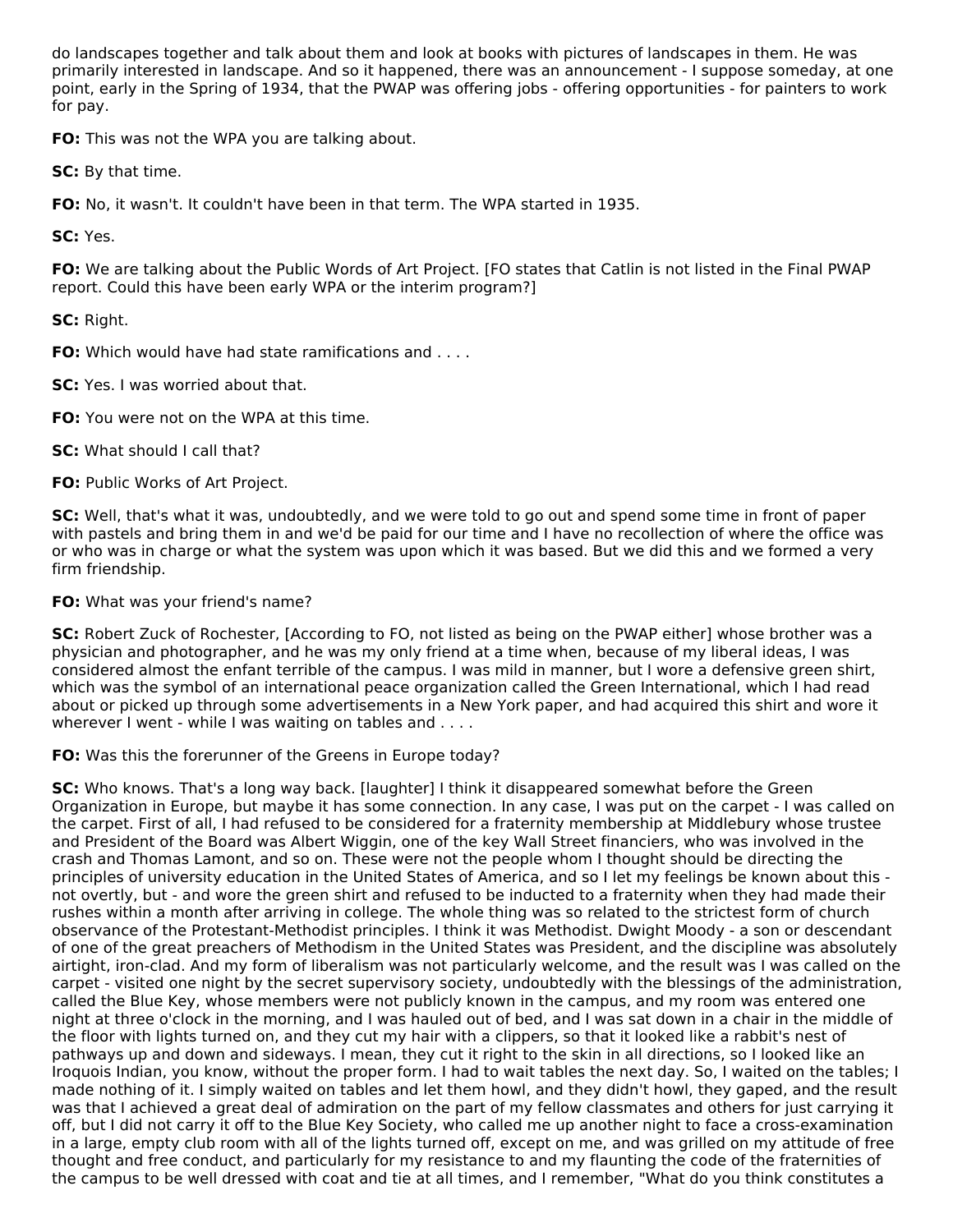gentleman?" was their question, and I said, "A gentleman does not depend upon the way he is dressed or the way he looks. It depends on fine feeling." Some questions and more, and I was dismissed and nothing further was done. Afterwards, one of those members said, "I really felt for you that evening. I'm glad to hear what you said," But that was done very sotto voce also, and the result was that I wasn't bothered any more, but I did have my revenge, in a sense, because I joined the Liberal Club, which was a quietly furtive organization, which invited - received - a membership of a few bold students, to talk about public issues openly. The head of that club was a rather quiet but firm-voiced and determined young man by the name of Caston Galius, and I proposed that we bring Norman Thomas to the campus and he favored this idea, and I was told to go about it, and that spring I wrote to Norman Thomas and he came and he gave a thumping good speech in the chapel, which was absolutely filled - seven or eight hundred students came and filled that campus - and Norman Thomas just broke the ice, you might say, and answered questions afterwards and one of the questions I asked myself was something that he smiled at, you know, knowing that it was not a question - it was going to do a great favor among the people who were there, particularly the local employers, and some of the local businessmen had come and they were doing things over hours and under pay and this sort of thing, and I brought that up and he answered it straightforwardly, but I think I was a further marked man because of that, but at the end of the year, when my friend Bob and I decided we would transfer because they did not have fine arts and we wanted to go in the history of art to Yale or Oberlin. I was asked by one of the fraternity members that, "We would like very much to have you as one of our members, even though you had turned us down before." Well, I said, "Think you very much, but we are leaving." So, we left. Well, Middlebury has changed upside down since that time. It was interesting.

**FO:** I'd like to ask a question at this point, that is a little broader than . . . .

## **SC:** Sorry to carry it too far.

**FO:** No, no, no. It is absolutely fascinating, but this whole tradition of secret societies. Now, granted, school systems always had fraternity systems built into them up until very recently, but to what extent in these years did you encounter secret societies in the general culture? For instance, was your father a Freemason, which would have been the mode of operation for a businessman in this early period in the century. Did any of that touch your family?

**SC:** Not a particle. My father - if he had been a member of - had any connection with Freemasonry, it never was indicated in the slightest way, and I'm absolutely convinced that he had not. I never knew my grandfather, and I don't really know about him. My father was strictly a businessman. He wanted to become a great success. He, to this day, says, "I'm a very superior," - he's ninety-six now - "very superior person. And all of the people in this rest home," - it's not a rest home, really. It's an elderly persons home, so they are just old fogies, but he was always open to discussion and even persuasion privately, and he adored my aunt. Therein hangs a real lifelong problem, because I got in the way between him and my aunt and it lasted until this day. He never forgave me. But when it came to showing the NRA sign on his car and my aunt was all for getting the country going, and Roosevelt was doing the right thing. Put the NRA - High Johnson's NRA sign - "Industry is for Recovery" - and this sort of thing, this man hated it. He wouldn't show it. And when he was in between these two things, it was always the business side that came out on top. But as far as secret societies concerned, [pauses] that's something that no glimmer of - even on my aunt's side, and I've not understood this whole business of masonry until you said something the other day about it and brought back certain things that I had heard, not in my family, but in the embassy in South America - years later.

**FO:** Well, Freemasonry was a very powerful movement all over the world at the turn of the century, and in general, you couldn't get very far in business unless you were a mason and could communicate on that level of bonding with other businessmen.

## **SC:** The fez-wearing . . . .

**FO:** Well, that's part of it. The people who wear fezzes are just one of the more conspicuous branches, like the Shriners today. But back around 1900, there were very secret lodges of Scottish Rite masons, and other rites in this country. I found a number of our muralists and architects of that period were connected with these groups, and they were far more prominent in the business world, where there was a network of masons all over the world that provided a certain amount of connections - business colleagues, support, wherever you went.

#### **SC:** More than the eighteenth century?

**FO:** Oh, yes. I would think so. Freemasonry as we understand it today, began in the eighteenth century, but it really reached it's height in the late nineteenth century. It's a long and complicated history in this country, but I am just curious because these fraternities in universities and colleges are reflective of this whole culture of . . . .

#### **SC:** Skull and Bones?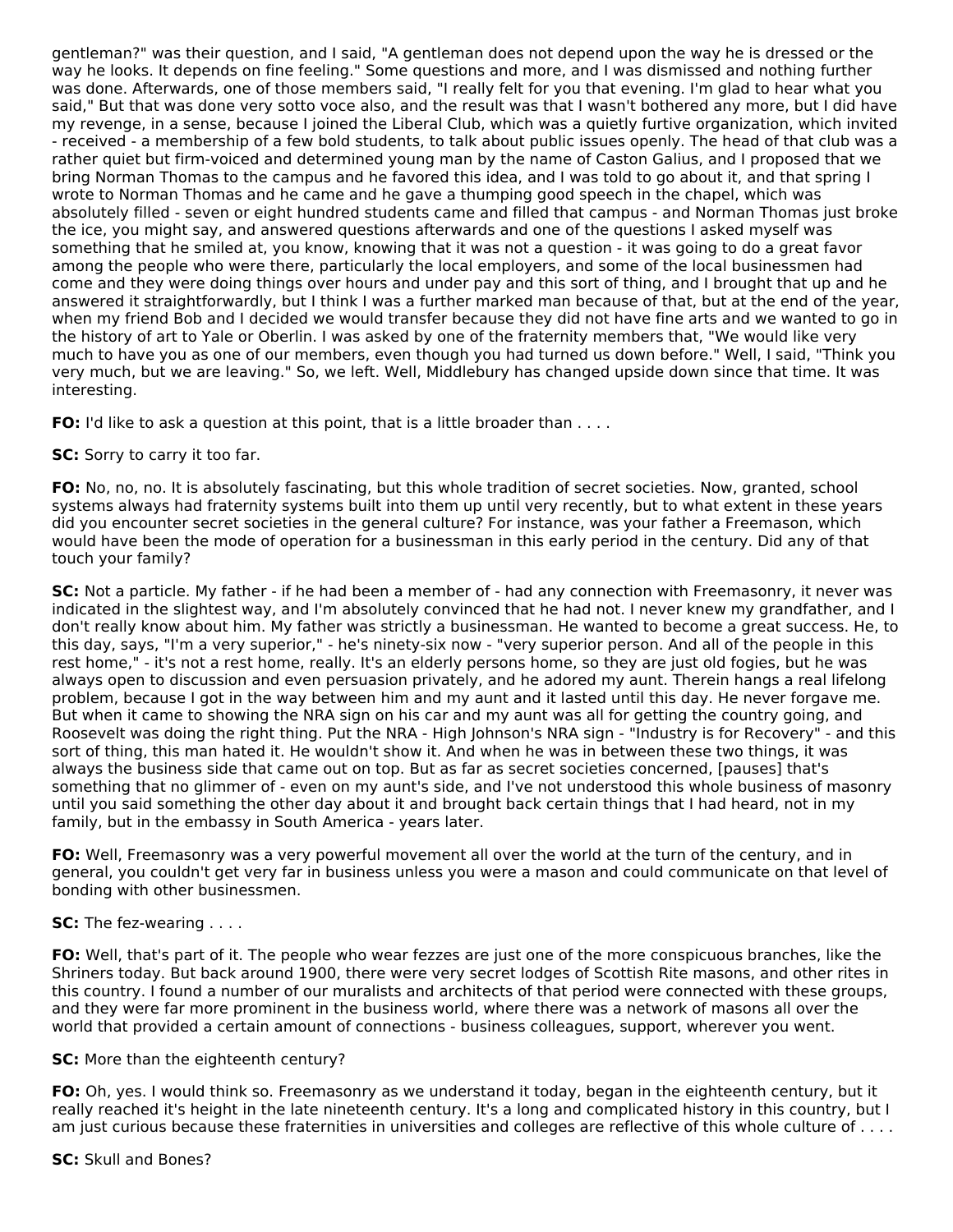**FO:** Yes. This whole culture of secret societies to which most of the prominent people in the country - many of our presidents - belonged. So, to go on to Oberlin College - 1934-37, when you were between nineteen and twenty-two.

**SC:** Fine.

**FO:** I take it that was something of a change from your misadventures at Middlebury.

**SC:** We were hoping so. Both Bob and I were, and I guess we both wanted to go to Yale first, and I applied and was interviewed by the director of admissions, who was so utterly disinterested and bad-mannered, that if I had gotten into Yale, I don't know whether I would have accepted it, but it was a disagreeable experience - nothing but a desire not to have - to be bothered with this sort of an application. So I put my hopes into Oberlin. Oberlin had just been honored - written up in Time Magazine for having been - it was their one-hundredth anniversary of admitting blacks, and I think the one hundred and first for having admitted women. Let's see, it was the first college in the United States to admit women, and the first college to - I guess the second college to admit blacks - no, I think it was the first, but it was a year after the women. And we both liked this, being of a liberal turn of mind, so applied, and despite the objections of my prep school headmaster, who believed that people should not change horses in midstream, typically, we got in, and went out there in the fall of 1934 and the atmosphere was completely different. Middle Western, flat plains college with beautiful trees, and sort of an openness and a freedom of a kind that was not typical of the New England environment, and they did have the history of art - a wonderful art museum, built by Cass Gilbert, little Renaissance Polazzo, and we immediately felt at home. We lived in the same dormitory - a very good new dormitory with telephones in the room, compared to the granite stone face of the surroundings in Middlebury, and I immediately also began my activities as a liberal, freethinking, radical student, and by my third year, last year, I had become president of the Cosmopolitan Club, the International Club, the president of the Progressive Union and the president of the American Student Union, but the first issue that really came up, and I was very much along those lines - the reformist lines of activity - was a problem in the Carnegie Library. The lighting was so bad it was impossible to study after hours, and one evening one of the elder students - this is my first year - stretched and grabbed two of the stands of the lights on the table and received a tremendous shock, so that he got up and almost pulled the light sockets out of their moorings. Now, I don't know how much of this sort of general activity I should go into an account of this kind, but my father, by this time, had switched from photography into lighting and this made me particularly sensitive to the idea of lighting. He was selling a thing called the "sight light," and we're all into questions of foot candles and how much were needed to read without destroying your eyes and this sort of thing, and he had invented a light, which had been taken up by the Sight Light Corporation, of which he was the inventor for - I don't think, a partner, but it was a light that had two rings of deflection of the light, so that you could see without it burning your eyes, and it had plenty of illumination for your book, and this was designed in an art nouveau form with the decorations leading down to the platform where it was. It was really quite handsome. So I was filled with this lore of proper conditions for lighting and so I started a campaign and revising the lighting of the Carnegie Library and wrote three consecutive articles for the Oberlin Review, which created quite a stir, and because they were really caught, they had to do something about it, and by the end of the year the trustees had met and decided to revise the whole lighting system and on one occasion I couldn't get to class, and one of my really top professors - Frederick Binkerd Artz who was the great authority on the Restoration in France - in the architecture of that period, says "Where's Catlin? Isn't there enough light in this room today?" [laughter] So it got around, and by the end of the year, the trustees had voted funds to redo the lighting of Carnegie Library, but the rub was my father was incensed that I hadn't sold them Sightlights. Can you imagine?

**FO:** Well, that would have been a conflict of interest, now wouldn't it? [laughter]

**SC:** These fine points of liberal thoughts had never gotten into his metabolism, and he really held this against me, but he was a great iconoclast. He would embarrass me in any number of different ways - this way - and he'd come into Oberlin in his salesman car, bringing a bottle of wine to entertain my roommate and - absolutely, strictly off limits. He could have been fired for this, but anyhow, we got the library lighting done, and I went on to my studies and by my senior year, I was notorious enough to have been nominated by - one of the things that Oberlin had was this marvelous institution called "Mock Convention." In 1937 was the year that Roosevelt went up for his third, I think, nomination his third election to office. '32, '36,'38 - no - '32, '36, '40.

**FO:** Well, '32 is the first quarter - that would be '36 was the second term - to '38. So, 1937 is around the time you're right.

**SC:** The third term was up. They were having their convention.

**FO:** The second term was up, and he was trying to get a third term.

**SC:** Well, Oberlin had this wonderful institution called Mock Convention, and they went through the whole business of nominations and party divisions and - no matter whom you were for, they carried through this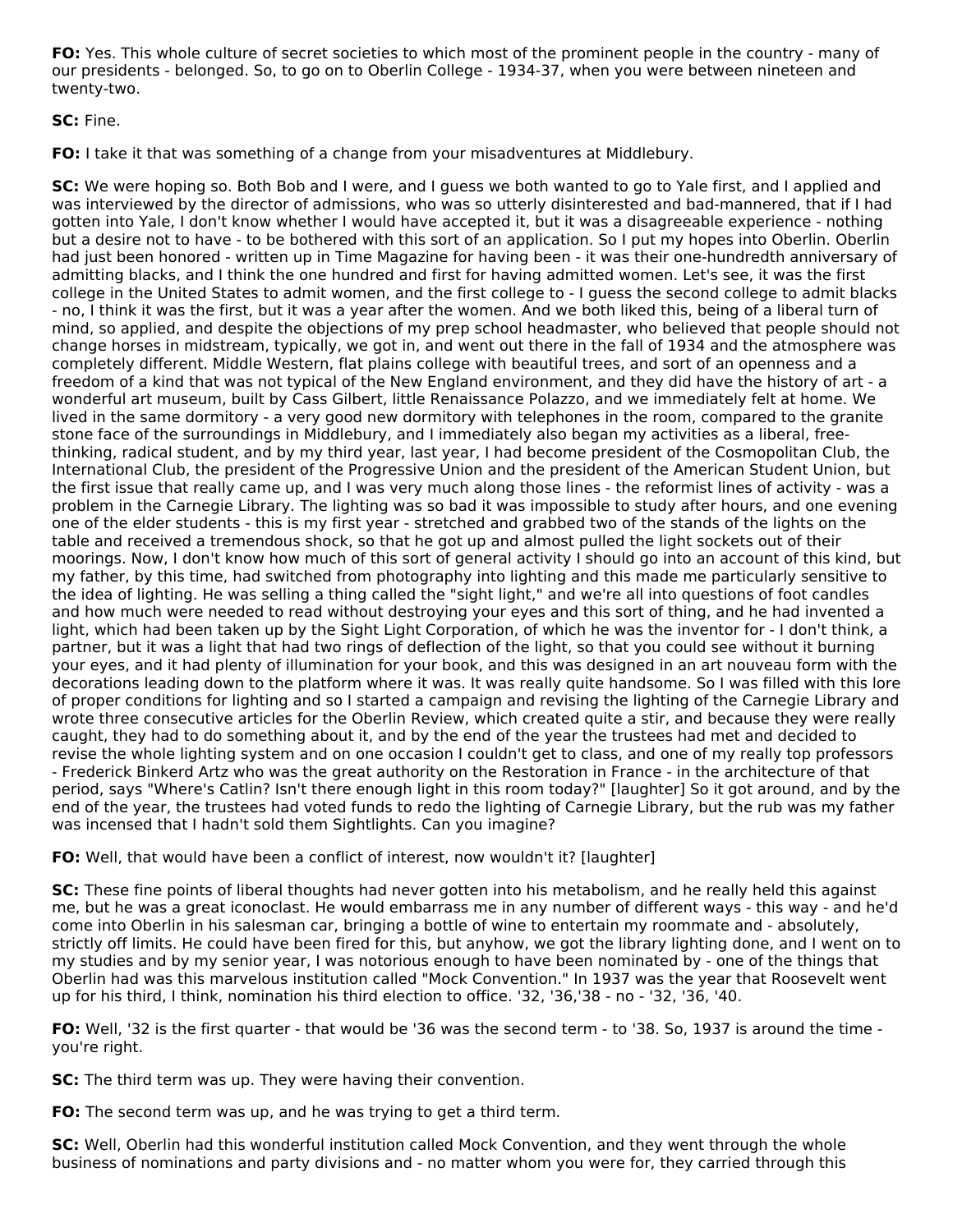charade that was enormously instructive and interesting and got you into the issues, and I remember that Wynant, the Governor of Vermont or New Hampshire was one of the real candidates - I was for him when the convention really got - one of them delegates to him - and our slogan was "Eventually Wynant Now." [laughter] We would have parades - the "veterans of future wars" - and I kind of led the "veterans of future wars" - I wore a World War I helmet and the old regalia of Sam Browne belt, and I remember my puttees began to unwind during the course of the parade and I had to keep taking them up. [laughter] So, it was a lot of fun. Speeches and everything. Unfortunately, before the tent was up and we had the actual nomination convention, we had to nominate someone not of our choice, and I had to nominate Herbert Hoover. [laughter] But a great time was had by all, and I don't know how we got into that, but in any case, that was part of the political antics, and part of the political scene of Oberlin. But by then, I had decided by the next year, I had decided that the issue of war hovering on the horizon and the whole issue over Merchants of Death and banish war and Hitler and Mussolini something had to be done. So I resigned in my last year, all of my offices in all but the American Student Union, which was the great, national student movement at that time, and there were issues in that final year that did not reach the stage of violence that they did at Columbia University and Harvard and Princeton - not Princeton, but everywhere - Yale and so on. The Chicago Convention - that did not take place. It was nothing of that sort, but there was a tremendous amount of activity on the student front to get the liberal points of view pushed into the public eye to the extent that the National Youth Act would be passed and scholarships and all of this sort of thing - so one of the things that the American Student Union did was to organize a march on Washington and I was a member of that and we all got on our caps and gowns and made a march around the White House - a long, long queu of students thousands of students marching around the White House while Joseph Lash and James Wechler, - Jimmy Wechler - who is the head of the American - of the Young Communist League, who was side by side - Lash was American Student Union and there was a front populaire between these two particular groups - with the Young Communist League doing everything they could to bore in and get the ASU people to join the Young Communist League and there was that and - anyhow, we were all marching around the White House and Lash and Wexler couldn't get in to see the President - were told to wait. So this parade was going around the White House, all the way on the South lawn, and they couldn't wait, so the word went out, "Sit down." And the Hearst newspapers came in with their cameras and their reporters and their Movietone News and all the rest of it and the headlines streamed out over the country, "Sit-down strike at the White House." [laughter] Anyhow, I think they got in and the procession moved on, and we went to wherever we were staying and that was sort of a high point. But I remember the President of Oberlin College - Ernest Hatch Wilkins - was a fine Dante scholar. I was sort of an unusual type to be doing this kind of thing at Oberlin at that time, and he was a dignified gentleman. Rather constrained in the way he talked. He was very careful about the words that he used. He called me in and said, "Mr. Catlin, you shouldn't let these radical Easterners take over the Oberlin campus." [laughter] He did everything he could to persuade me not to go on this trip to Washington, and I said I just couldn't drop it. So they accepted it, and off we went. But we really were - I had a group there that was able to organize that campus as it had never been organized before on public issues and one of the last - the Vice President was a very good friend - Bob Zuck took no part of this. We were roommates, but he was a scholar and he just was not going to get involved in this sort of thing. One of my friends was - Bob Wachron - was so moved by the Spanish War that he decided he was going to join the Lincoln Brigade and he did everything he could to get me to join - in a mild sort of way - and I wouldn't do it, but he went off and he was killed. He was killed at Belchite [inaudible]. By this time, we had graduated - 1937 - and I had gotten my degree in one of the best training periods that I think that I've ever had - to this museum, but the key point here that relates to other things of a family nature, was that my aunt, who saw me off to Middlebury - actually lent the money to send me there - and to Oberlin to my father - she was independent - had formed an attachment of her own, apparently, to me, that she followed me to Oberlin. Not to Middlebury, but when I went off to Middlebury, she, following her own liberal and activist credo, went to Monteagle, Tennessee, to join the staff of the Highlander Folk School, which was one of the religious organizations of the Union Theological Seminary students and faculty, who were so exercised by the sharecropper oppression that they formed groups and this particular group - at the Highlander Folk School in Monteagle, Tennessee, to train union organizers to go into the cotton - and other factories down there - to organize them so that they could get out from under - the absolute slave conditions that they lived under this antediluvial colonial world that they were in - still goes on in places down there. The Purdue Chicken factories are just about as bad as anything ever was, I hear. [laughter]

**FO:** This was while you were at Middlebury.

**SC:** This was while I was at Middlebury.

**FO:** Then she came to live near you in Oberlin?

**SC:** And then - I went down with my brother. My brother had come back from Florida to spend the summer with my father while he and his wife and my stepmother were building a new house in New Canaan. The other house was too big and they were building a new house, and they had managed to put things together where they could build a fairly nice house in another part of New Canaan, and I came down from Middlebury. My brother came up, who was not yet out of high school, and joined us to spend the summer, to help them build their house in New Canaan. And this is interesting. My brother took after my mother's family and grew up into a tall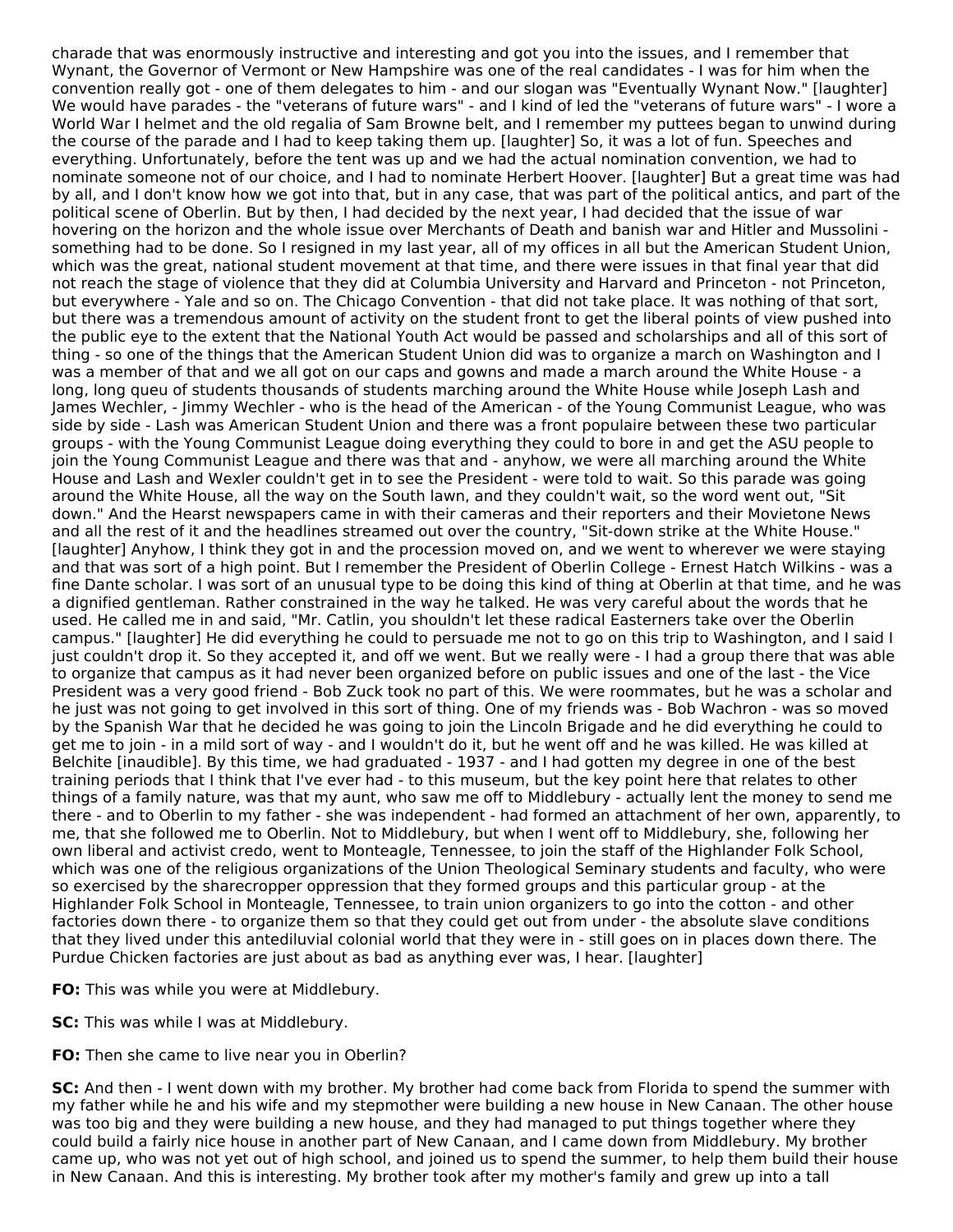stringbean. She had had a terrible time - had to work in department stores during the Christmas season, lived from hand to mouth for the whole period of Depression, up to that time without a penny from my father, and I was - well I am - I look very much like my father - the genes just went in these separate directions, and my father, because he wanted me to be a follower of him in the business - to be his ally in developing his business career, and become a businessman myself and wanting me to go to Harvard Business School or Amos Tuck at Dartmouth, pushed me in that direction and my aunt couldn't make up her mind and didn't try to push me away from this, but did foot the bill so that I could go to college. Father never gave up on this, and when it came to my brother, who was brought up with kids his own age and was young enough to really establish a neighborhood and friends down there, and with my mother - being brought up by a mother is probably very different from being brought up by a father in these circumstances - he grew up to be a water man - they did adventurous things by developing water men, I say, diving - deep sea diving. He didn't become a deep sea diver. They just sort of manufactured helmets and went under the water down there with his pals. He experimented in the aquatic life of the Florida Keys and this sort of thing, and wanted to go in the Navy. The terrible thing that happened and has never been forgotten, actually, was that he wanted to go in the Navy and in order to get the appointment, he had to take an examination given by the congressman of that district, and my brother felt that he needed to have a schooling - he needed to have a special course - to train - to study - to get the best chances - to get that appointment, and my father refused to give him the money, saying that he had borrowed - no, he didn't say that he borrowed the money, but he had to use the money to send me to college, and he could not give the money to him. My brother never forgot this, and my father didn't have the money, so he got it from my aunt and he put that priority - of paying back my aunt - between himself and my brother, and my brother had to go into the examination without that preparation. Well, my brother came in second and he didn't get the appointment, so he joined the Navy.

**FO:** Now, wait a minute. The exam was to get into the Navy?

**SC:** To get in Annapolis. I'm sorry.

**FO:** Oh, Annapolis.

**SC:** Annapolis. What am I saying? The appointment to Annapolis was made by the congressman. But he gave an examination in order to award it. And he gave it and my brother came in second and he didn't make it, so he joined the Navy. After a year, to jump ahead a little bit, he made it. He got in through a naval examination as a job.

#### **FO:** Into Annapolis?

**SC:** Into Annapolis. He got to Annapolis, he found out - he met the guy who had won the appointment by taking the examination - who was in the Navy - or was in the Navy on some assignment where they did meet, and he said he never took the exam. So the congressman gave the examination under false pretenses. My father was absolutely livid, and I don't think he wrote a letter or did anything about it, because my brother said, "for heaven's sake, I'm in." But, in any case, my brother got into Annapolis after those particular circumstances, but the cleavage between the two of us never developed into - I mean the problem there, never developed into a cleavage, because we are on perfectly good terms, but there are lingering - in any case, what happened after that was my aunt came from Monteagle, Tennessee, and took an apartment in Oberlin College and stayed there, having a kind of informal salon in her apartment for two years - actually, pretty much three years - where I brought my friends and members of the library staff who were friends of ours and some others, and she was a very charming person and really just was a center of great interest on the part of lots and lots of people wherever she went. But, this was gradually weaving a relationship . . . . End of side two, tape one Tape 2, side 1, July 19, 1989

**FO:** Why don't we backtrack and talk a bit about what it was like to be a student of art history at Oberlin. You were mentioning Professor Clarence Ward.

**SC:** Clarence Ward was a Princeton art history graduate. I wasn't thinking so much about degrees in those days, but he was the head of the department that had its headquarters in this delightful Cass Gilbert building that was shaped like a quattrocento Florentine palace. Four sides with a courtyard, with the proportions of a Brunelleschi ospedale in Florence; it had a strong Renaissance feel, both in its organization and in its plan, and in its color and in its decor - tondos remindful of Della Robia ceramic sculpture, and polished brick floors and a little connecting patio to a practical art department that was separate, but was united, also, theoretically, with the overall Department of Fine Arts under Clarence Ward's direction. Clarence Ward was what one might call a benign tyrant. He was most articulate, most assured of the way he was teaching and the program that he was directing his students, undergraduate students, in which was basically the so-called classical method of art history, as I call it, of the between the wars period; the infancy, more or less, of art history in the United States. He was a trained, expert specialist in Gothic and Romanesque architecture of Europe, of which he was probably the leading, and may still be, the outstanding photographer-documentarist of every nook and cranny and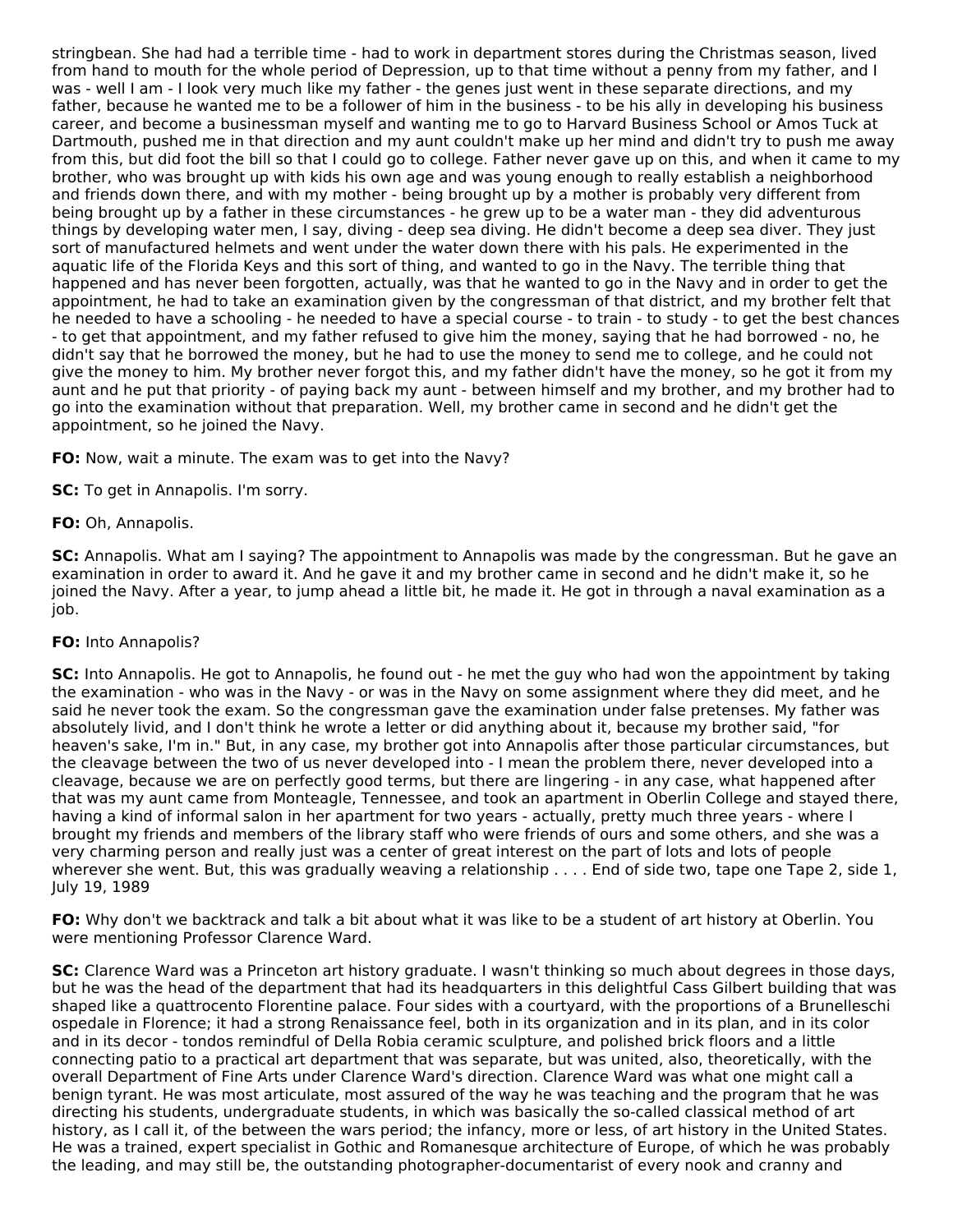constructural detail of the evolution of Gothic architecture. And yet he was a universalist as an art historian in Western art history in a humanistic sense, in that he supervised a department that did everything from Egypt, into his own field of contemporary architecture, then still contemporary, modern architecture, which had not at that time graduated beyond the eclecticism of McKim, Mead and White.

**FO:** You mentioned that Professor Ward invented his own primitive carrousel projector. How did that work?

**SC:** It was basically a carrousel system, operating without the refinements of the Kodak machinery that we use today, except that it was much larger. It was the size - there was a turntable with frames for each three and a quarter by four slide. It could be swiveled up and the slide inserted or taken out, and went down to its position in front of the lens . . . .

## **FO:** We're talking about glass plate?

**SC:** Glass plate slides. Exactly. There must have been room for fifty or seventy-five. Almost as many as we get today, and this was connected to a long electrical cord, which he could pull out of his classroom dais at the front of the main classroom there. It would pull out, spring back, and knock the cords all over the place, as they do today, and he would simply drive through an hour or fifteen minutes of discussion, beautifully illustrated, of the evolution of Gothic vaulting from Caen to Rouen, and it worked marvelously and he had mastered it, so his lectures were very stimulating and without hitches. Unfortunately, he had this mechanical apparatus up-to-date to the point where it had to be applied to every nook and cranny of the art history department and in the main auditorium there, he had a lectern that had about ten buttons - five on one side and five on the other - and it absolutely drove visiting lecturers crazy. They just didn't know how to operate it, but he was able to explain it and if you really understood it, it was as good as anything that we have today.

**FO:** Was his own church Gothic? You said he was a minister.

**SC:** No. It was New England. Clapboard white church with a small steeple. I did go there, I think, one service in the three years, but never really attended. But this was his extra-curricular activity, or second professional activity. He was, I think, an ordained minister in a church. I suppose a Congregationalist lineage, but very independent in his own interpretation of the Christian/Protestant creed, and this was an activity that he performed regularly every Sunday for all the Sundays of his life since he came to Oberlin, until he died somewhere in his mid or late eighties, so he was very well respected by the campus as a whole. He was most welcome as a speaker, because he always gave good talks and little notes, and he didn't have to read word-forword and he was known, also, for the hospitality of the art department outside of the art department itself. I remember one of my first impressions at Oberlin was being told, "Oh, you are going to study fine arts. That's one of the nicest places on the campus." Everybody sort of felt at home there, yet it did have this welcoming and gracious, but not self-consciously gracious atmosphere that I guess everyone was pretty proud of - faculty and students and so on, and how it came this way, I suppose was simply primarily because of his style, and I think it was a true reflection of the arts in Princeton.

**FO:** Did he preside over the building of the Cass Gilbert museum and department?

**SC:** I don't think so. I think that was before he came and I wish I could say who the real originator of that tradition at Oberlin was, but it is a tradition that struck permanent roots, that have lasted a century now, and it's certainty, one of the foremost university or college art museums - art history-teaching scholarly institutions - in the country at the university level. It was probably started sometime in the late 1800s, because Oberlin was founded around 1832-'33, when it was the first college to admit women and the second college to admit blacks, and was on the escape route for blacks during the years before the Civil War. My present hometown is, at the moment, Fayetteville, New York, which one branch is on that escape railroad - Cranston Railroad, which sent people into Canada and was a way station, but Oberlin was sort of the leader at that time. Ever since it had been known for its' liberal perspectives and studies, always progressive, always up-to-date, in terms of contemporary issues, but become somewhat comfortable and establishmentarian in view of the fact that it made a lot of money in the late 1800s, having invented the commercial process for producing aluminum and they inherited a great deal of that, but they never lost their sense of progressiveness and interest in the affairs of the world.

**FO:** You mentioned a Professor Lord, who was in the Classics Department.

**SC:** Yes. The head of the Classics Department, which is classical literature - Greek and Roman - I believe Roman - was headed by Louis N. Lord, who was on the faculty - as a summer faculty member - of the American School of Classical Studies in Athens, and practically every summer when I was there, he led a group of students on a summer tour of the sites of ancient Greece - the culture of ancient Greeks - by touring through the Peloponnesus and the mainland, and then going to the islands in the Aegean, or the Dodecanese, and I was fortunate enough, as a result of my aunt's interest in my education, was able to go to Greece on the summer of 1936 tour, which was a revelation, one might say, almost a coming of age, in terms of my own perspectives in terms of history. An experience that because of the people who were in that company, including - well, on the trip to the Aegean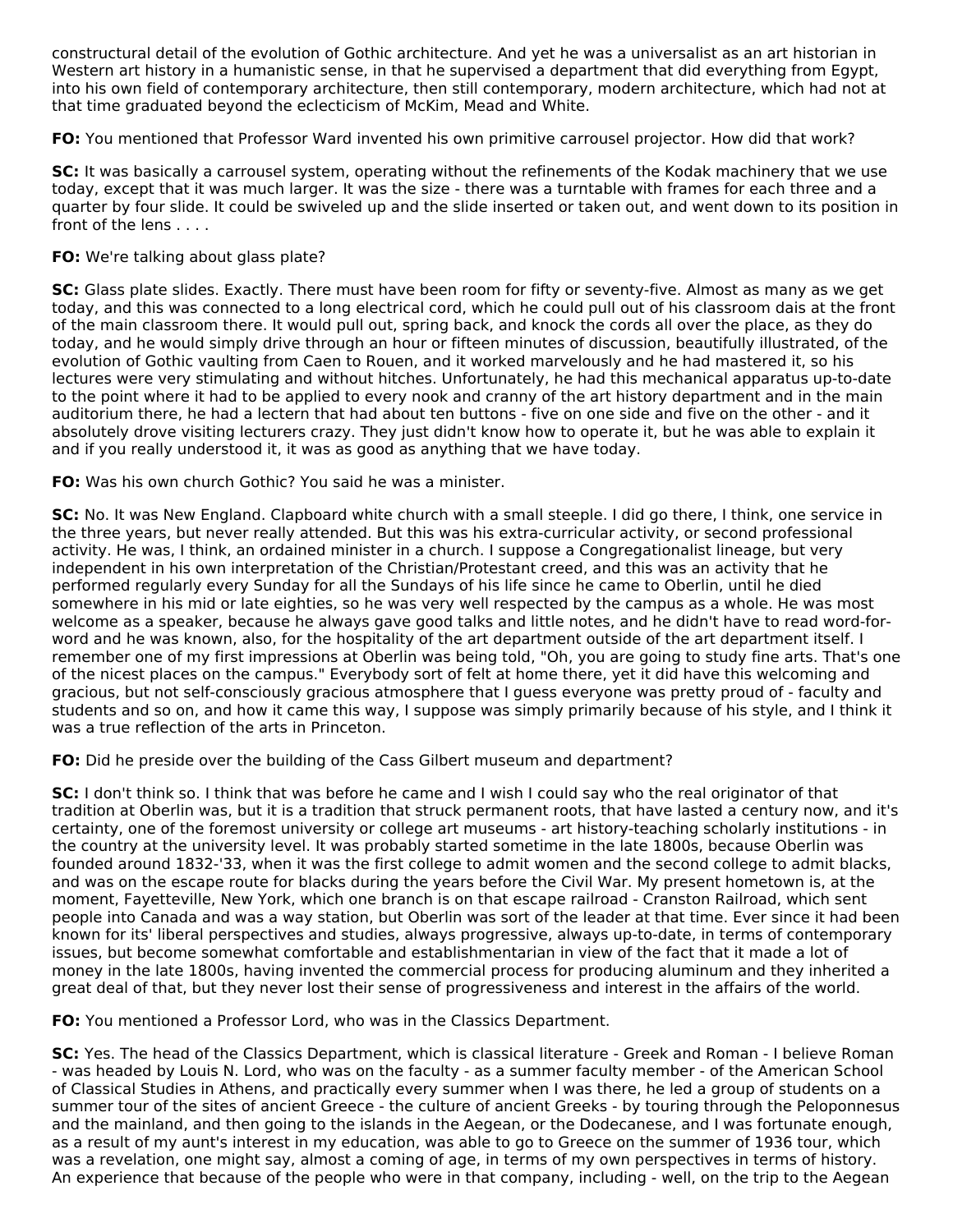islands we visited twenty-one islands on a five-hundred ton small Greek steamer, starting out in Piraeus to Aegina and Andros and then on to Crete and then all the way up to Troy and Samothrace and back again twenty-one islands on a trip that was - members of the company were Edith Hall Dohan of Bryn Mawr and Mary Swindler, the foremost authority on Greek painting at that time, Gisela M.A. Richter of the Metropolitan Museum, Gorham Phillips Stevens had just been retired as Director of the American Academy in Rome - and it was dazzling to climb these rugged, small island trails into the major sights of Delos and then Arthur Evans' reconstruction of Crete and around we went, over a three-week period, and arrived back in Athens just as Mussolini's airplane was flying over from Italy to Spain, announcing, actually showing that a Civil War was about to begin.

## **FO:** You were making photographs with your father's camera, were you not?

**SC:** I was lent my father's stereopticon camera, which we talked about, I think, before. It was a stereopticon camera, with two lenses and two simultaneous exposures - a very compact, little camera that one wore sort of as a World War I knapsack on the front of one. I took some eight-hundred photographs of sights and individual sculptures and details from Athens, to Mount Athos and Delphi and throughout the Peloponnesus, and most of them turned out very, very well. I was hoping to use these as a teaching method, eventually in art history courses. Once they were developed and a method could be found to use them in class, and I don't know whether I mentioned the fact that I presented this idea with some examples - quite a few examples, actually - at the College Art Association Convention. I had mentioned that. So, that remained a long-term approach of mine. Also, I wanted to publish some of these photographs, because the quality of this particular camera was extraordinary. I suppose if it would fit into the perspective of soft focus photography at the time of the turn of the century, and the photographs that were made famous by the photo sesession gallery on 25 Fifth Avenue - what was his name? Georgia O'Keeffe's husband - Alfred Stieglitz. The soft-focus photography at that time, so far as I have known it, seemed to be partial in ways to that kind of misty feeling. Well, this particular camera had sort of a built-in quality, because of its size. Each one of its images was only forty-five millimeters [45 x 107 mm] square, and it had a way of turning a view a very naturalistic view of a scene, long-range or up close, into a kind of a soft ground etching, without losing its quality as a document and really beautiful, I thought. I prefer them to the kind of sharp-focus things that Walker Evans and Ansel Adams have done with nature since. But, unfortunately, I never got to it. Some of the people on that trip acquired them for their classes bought them, actually, but in any case, they were all burned up in my father's house fire, about five years ago in New Canaan.

**FO:** What did you do when you graduated with your B.A. in the history of art from Oberlin? That would have been 1937, when you were twenty-two years old.

**SC:** I had, in pursuit of art historical studies, I wanted basically to be a museum person and this came about as a result of my aunt's interest in education and the importance of [phone interruption] . . . .

**FO:** We were talking about Oberlin and what you were doing after Oberlin.

**SC:** Right. Well, I took the art historical studies in fine arts, as we called them in Oberlin, as a foundation or a preparation for a career in art museums. I don't know whether I mentioned this before, but my aunt did want and encouraged this, and she was wondering how one should prepare after Oberlin whether one should go into graduate studies or whether one should, as was generally thought to be the way to become a museum curator or director, at that time, was to go the Fogg at Harvard, and so she, through some connections, met Francis Henry Taylor, who was at that time director of the Worcester Art Museum. Did I mention this before?

## **FO:** No.

**SC:** Taylor was a friend of Irene Lewisohn, and I think it happened that way, and at dinner one evening, she [my aunt] said, "Well, I have this nephew at Oberlin College. If you wanted to go into a museum become a museum person a museum director, eventually what would you advise him to do? Should he go to Harvard or should he barnstorm travel? And what did you do?" And Taylor said, "I barnstormed. I didn't go to Harvard." "How in the world did you get to be director of the Worcester Museum?" He said, "Well, I was barnstorming, and one day I found myself in Rome and met Paul Sachs, who was Director of the Fogg Museum program, at that time, the one that was really making the museum directors around the country." Taylor said, "Well, I met Sachs and Sachs likes to walk and I like to walk, and Sachs likes to talk and I like to talk and Sachs is fat and I'm fat, so here I am." This was his answer to that question. That is not apocryphal. That is absolutely the truth. I think this was preceded by some letters that I began to write to people, including a long one I wrote to Taylor, whose work I had heard about and personality as a director I had heard about, seemed sympathetic, and he read it and answered me very cordially and said he'd be very glad to advise me. I was also advised by the director of the Springfield, Massachusetts Museum, at that time, Josiah P. Marvel, who was a friend of Irene Lewisohn's, and I went up to Springfield and for the first time I met a living museum director, and spent an afternoon with him and I remember vividly sitting down with him dressed in a rather jaunty dressing gown in his study, and putting on "Love for Three Oranges" on a phonograph record, which is my first experience with twentieth century music,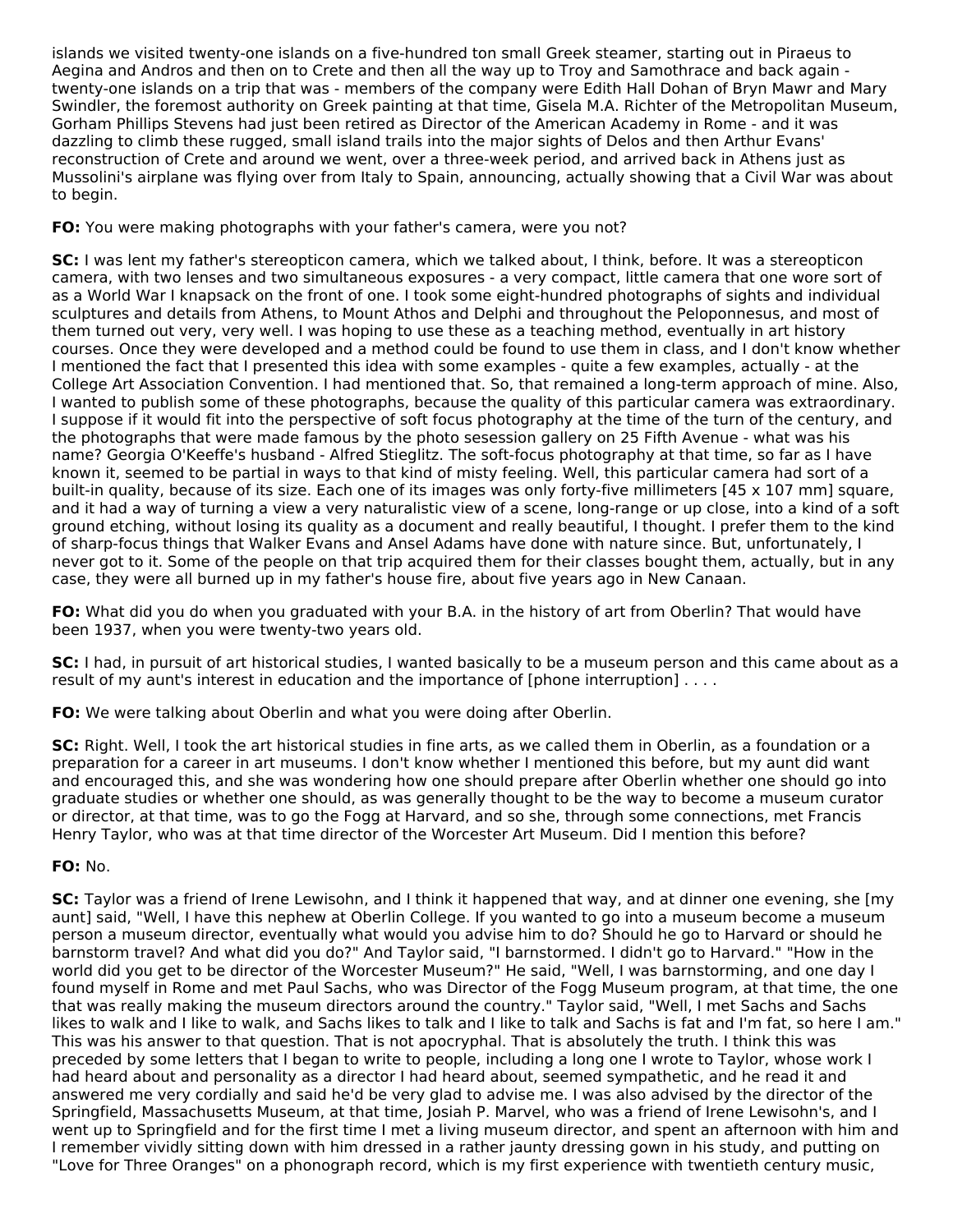actually. Well, he wrote a nice letter back saying that I seemed quite intelligent, not discouraging my ambition, and so I set my hat for that. So when I graduated from Oberlin, I really wanted to go to Paris to study the history of art there, in the Sorbonne, or one of the places that they had to teach museum discipline at that time, but I was too late to get a scholarship to pass through the Institute of International Education, but they said, "We have something open in Prague. You are supposed to be of Czech background." I said, "Well, I'm afraid I'm not," But a wonderful woman there said she would look into it. A woman by the name of Emily Donick, in charge of their international programs, and it turned out, in the long run, that they made that opening available to me. That summer, I went to Prague, via London and Paris with letters from [?] Berr and Lewis Mumford. But it's a little more interesting than that. Actually, when I was in Oberlin, my next-door neighbor in the same corridor in Noah Hall, where I was, was the son of the head of the political science department at Oberlin, was really a distinguished scholar and person in the post-World War I history of Europe. His name was Oscar Jaszi, a Hungarian exile, who had become the minister of minorities in the Karolyi Democratic government, following Versailles, and he was ousted, as his government was ousted by Communist revolution in 1921, I think, of Bela Kuhn and he came to the United States, settled in Oberlin. His younger son, Andrew, went to Oberlin, became a friend, and Andrew went back every summer to Czechoslovakia, where his mother's family had an estate. Actually, they were Hungarian and it had previously been in Hungarian territory, and it was in a small village on a tributary of the Danube the Ondava River and a very tiny village called Nivne-Hrvsov and I was invited on my way to Czechoslovakia to spend the summer with them, and this was three hundred and fifty miles east of Prague, so I went to Prague by way of Paris and the Low Countries, and Berlin, and eventually wound up in this absolutely wonderful place, where a salon a whole summer salon was conducted by Andrew's mother a wellknown Hungarian writer and artist, named Anna Lesznai, who had people from Vienna and Hungary come there poets and writers and especially artists, from Central Europe. There was never a day in the dining hall where we had fewer than eight people, and usually it was close to twelve to fifteen people, and every afternoon we went out and painted. She and I and some of the other painters, and her close friend and lover was a young Viennese artist from whom I learned an oil painting technique and how to stretch canvases and all the mechanics of oil painting. At the same time, learned a tremendous amount about European points of view and the study of art history, and came in contact with the work of Max Dvorvak and the philosophy of G.K. Chesterton, and many, many other things that I never would possibly have gotten into if I had simply gone to London or Paris or stayed in the United States. I went back there spent the whole summer before going to Prague, and changed my orientation to becoming a painter.

**FO:** Now, your only mention of making art was those watercolors or pastels early on.

**SC:** Those portrait flat pastels and the prize that I had taken the so-called prize I had taken in the studio of Evelyn Beatrice Longman at the Loomis School.

**FO:** Yes. But you had no formal training since then?

**SC:** No.

**FO:** You didn't study studio art at Oberlin?

**SC:** Not at all. Only in New Canaan, as part of my work as a portraitist this photographic technique. I went to drawing classes in the Silvermine Art Guild. Silvermine, Connecticut became quite famous as a place where artists lived in the New York commercial field and comic strip field, but they did happen to have a good life class there, under Tony Balcomb and I went to these very often on Monday evenings.

**FO:** But to get back to Czechoslovakia, what was the general stylistic tenor of what these artists were doing? Was this a nest of modernists or traditionalists or what?

**SC:** This was a widely roving, but basically Post-impressionist group of artists, going beyond that to some extent, but not into non-objective art. The Hungarian school between the wars was very closely allied to what was happening in Paris, in the Salon des Independants and Segonzac type of landscape, Utrillo, but not into the kind of radical abstraction that would be practiced by Braque. The favorite of Tibor Gergely, who was the person who taught me most about oil painting, was Bonnard, and this got into me the deal, at that time. So, starting out almost by instinct and by the sense of a rather remote sense of what was modern that I had picked up at Oberlin, which wasn't very modern. I suppose it was no more modern than Art Nouveau.

**FO:** You mentioned Gilbert K. Chesterton. That's a strange name to conjure from the midst of Czechoslovakia. How did that happen?

**SC:** I thought so, too, because I had barely heard of him, but I was very inclined toward socialist thinking in politics the Fabian socialist of Great Britain Norman Thomas and George Bernard Shaw in our English approach to these things, and I admired Shaw, and told Anna Lesznai, who became another aunt, in effect. Mali Nene, I called her, and we really had a rapport, and she took me under her wing as one of the closest friends of her favorite baby son, Andrew Jaszi, and so I became almost one of her brood, and she said, "Oh, Shaw is so much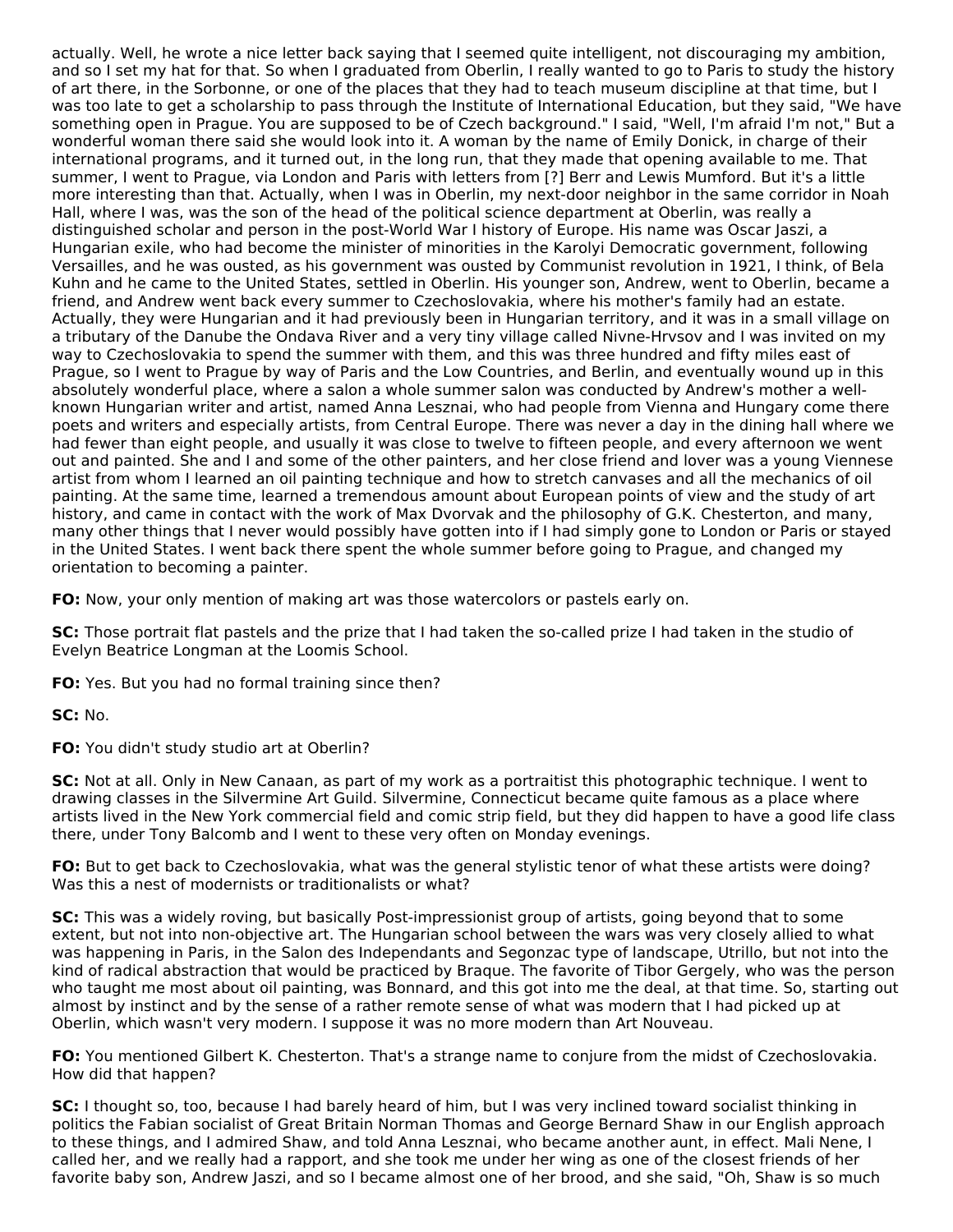so much less of a profound thinker than G.K. Chesterton." She recommended a book called Orthodoxy, which was about as down-to-earth I mean, down to the foundations of Chesterton in thinking and religious thinking, I think, that one could find. I took to that, and I have never forgotten what he wrote and his whole outlook his whole universalist perspective, with regard to religion as a whole. I remember one thing that he said. In retort to Shaw, who was a vegetarian, he said, "Shaw will eat plants who can't even cry out as an animal." [laughter] So, anyhow, it was an enormously rich and interesting period. This whole society was non-orthodox, assimilative Jewish intelligentsia. The aristocratic Jewish tradition in Hungary, which was quite a broad tradition and society, following the incorporation of Hungary into the Austro-Hungarian empire.

**FO:** These are Hungarians living in exile in Czechoslovakia, then?

**SC:** No. They were still living in old Hungary, but they continued their summer residence their property was held by it had been cut down enormously from the vast estate that it was, to a rather vast estate, still, and you could look to the hills in the background a wonderful pine park and gardens, but it was limited now, to an enclave within the democratic Slovakian part of Czechoslovakia - but they were still the leading family and the lords of the village manor in a peasant society, where they grew flax and tended cattle. But the folk traditions of Hapsburg Imperial Slovakia, eastern Slovakia at that time were still very much alive.

## **FO:** Did they survive the war?

**SC:** I've never been back and I don't know. I doubt very much that much of it has survived, because of the Soviet policy of erasing all of these nationalistic tendencies, as they did in the Ukraine. The whole Soviet philosophy under Lenin was to eradicate the national differences. It was the difference between the totalitarian view of the new worker's world a revolutionary society, which made a unity out of workers and destroyed national values.

**FO:** Yes. Well, I was thinking more in terms of the Nazis. The Jewish culture there, did they survive that?

**SC:** Only one that I remember survived in the group that I knew. A young woman, who was a very close friend of the family, survived the war, but the Gergelys Anna Lesznai and Gergely, her husband, came to the United States on affidavits from my family, who made it possible for them to find people who could help them not to become public charges and that sort of thing.

#### **FO:** So they escaped to here?

**SC:** They escaped to here, but others were killed and her elder son by her first husband became a partisan and he was captured by the Nazis and killed. And the whole estate was destroyed.

**FO:** You entered the National Art Academy in Prague at this time. How long did you stay there?

**SC:** Two years. My scholarship was for one year, but because there was a very rapidly deteriorating political situation, in March of '38, when I was there in Prague at the Academy, and taking courses at the same time at Charles University in the German section of Charles University in the history of art with Dvorvak's followers, who were the professors in teaching his philosophy. By March of 1938, Hitler had gone in to Austria, the Anschluss had taken place, and things were deteriorating. The fellowship was continued for the following year '38 - '39 but they couldn't get someone to come, and so they offered it to me to stay, and I stayed.

#### **FO:** How did they teach art in Prague in those days?

**SC:** In the Academy, it was a projection of the classical neo-classical discipline, for which the model was the Beaux-Arts in Paris, before World War I. I don't know what changes had taken place in the Beaux-Arts in Paris after World War I, because I never studied that, but I think it continued still in Paris, even though the artists were striking out on their own and attending the side schools, such as Julien's and under instruction of professors at the Academy, but they were having their exhibitions and getting their market through the dealers and the private associations that were formed for annual exhibitions, such as the Salon des Independants and others that, I think, were partially supported by the French government, but the whole thing had opened up and become much more diversified. But in the foreign areas in Eastern Europe, as in Latin America, the old formulas of instruction carry on and the Academy in Prague was a model of what it must have been in Paris in the 1840s or 1830s enormous rooms with a chiarosruo of lights and the gloomy surroundings of casts and . . . .

#### **FO:** You sketched from casts?

**SC:** I sketched from casts. No. We sketched from the sit-down old-man models for bearded models for portraits models nude models for the life study, but everything interior, and the examination for my getting in, because I had to pass this, was to do an original sketch within the galleries, and so I simply took the whole room and did a sketch of the whole room in somewhat fore-shortened perspectives, and I was admitted for the drawing classes,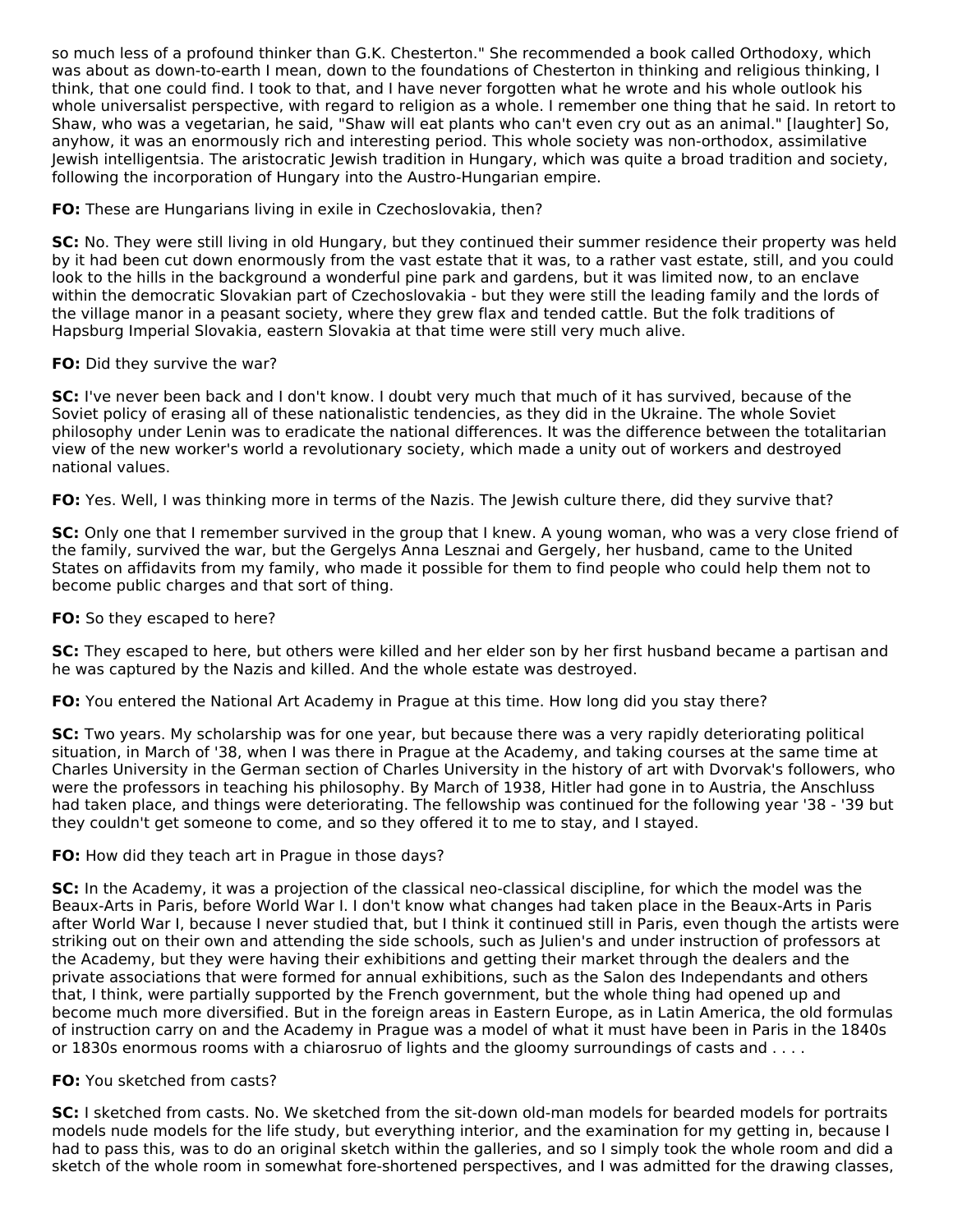which were simply to work from live models. But it was gloomy and the students were dressed as they were, I'm sure, in the Russian and Viennese Academy before the secession.

## **FO:** How was that? Smocks, berets?

**SC:** Smocks, berets effecting the bohemia of Paris, and I have photographs. I was wearing spats at that time. [laughter] Long trousers and a dignified coat, and a necktie. Of course the students very poor students came from various areas of Czechoslovakia, Bohemia, Moravia and so on, and were wild as they were in those days and playing all kinds of jokes, practical jokes, and everything, but they were in the mode of the Academy that I presumed it had been in France.

## **FO:** Where did that lead?

**SC:** Well, obviously, this wasn't exactly what I felt was the end-all of my training as an artist, as it was not, I'm sure, for the other students. I began to go to the art history classes of Professor Swoboda, a pupil of Max Dvorvak at Charles University in the German curriculum, and kept going with my art historical interests and also, modern interests, because having gone through Paris on the way to Prague, with introductions from Alfred Barr . . . .

**FO:** Now, we didn't get to that, did we?

**SC:** I guess not.

**FO:** Okay. Let's do.

**SC:** So, I have to back-track a little bit about that, but I can back-track in another context, I think.

**FO:** Okay.

**SC:** Having met Alfred Barr having been interested through my first year at Middlebury College in modern art as shown by a vacation trip to New York and visits to the Brummer Gallery and various galleries in New York, on my vacation, gotten to know somewhat about Braque and Picasso and because of the growing presence of the modern movement. Even later at Oberlin, I did a lot of visiting of art galleries and museums and the expositions of modern art in Paris en route to Prague, and the result of this was wanting to see more of what was being done in modern art in Prague by the artists in that community. It had the reputation at that time, of being one of the most avant-garde cities of Central Europe, and I find this as indeed to have been true, even though I hadn't gotten to Poland, but did get to Vienna and did get to Budapest, the atmosphere in Prague was very progressive. There were two societies. There was the Umelecka-Beseda [phonetic], which was sort of the Whitney Museum society of Prague, in which most of the artists who are interested in native Czechoslovakian life as subject matter for a modernist approach that did not try to follow the academic traditions taught by the academy, but were like John Sloan and the people of the Ashcan School here, and then on the other side of the Vltava River was a very modern academy, like the Museum of Modern Art not an academy, but a club and a gallery called the Maner Society, which was named after one of their great traditional, romantic-classical painters of the nineteenth century in Czechoslovakian art, and this was really far out and they followed, as it was at that time, the latest developments in Paris with a religious regularity that, together with what was going on across the river, created an interaction that was really quite exciting. And, of course, Prague was the center of a very democratic culture that had developed within the republic, following its independence under Marszyk and the literary life, which had produced Tomas Capek[sp] and his famous novel RUR and the theater of Burian. Of course Kafkca had come from there, and was a little bit too modern for the middle class Czechs at that particular time. And then there was the music of Smetana, who was rather nineteenth century in a Brahmsian sense, but also, Dvorvak, who was just beginning to catch on as sort of late romantic. The atmosphere of the city was really extremely vital and penetrating, and the beauty of the city, which was a Baroque city primarily, with Gothic remnants, but good whole living remnants of the Gothic in the towers and in the bridges, but the main spirit of the city was Baroque, the Austrian Baroque. Dietz en Erofer, the architect and Brande, the sculptor and so on, but it was a mix of the best possible kinds. And together with the fact that you had to travel there through the capitals and cities of Europe to get to Prague, it made and what I was getting from the Hungarians down the line made it one of the really formative experiences of my growing up after college.

#### **FO:** What languages did you speak at this time?

**SC:** Because German was the language that was used for the intercommunication of the Lesznai salon in eastern Slovakia and because it was a natural language for the Jewish-speaking aristocracy, I learned quite a lot of German and this was my basic language of communication, starting from there, but I had had German academic German at Oberlin. They spoke amongst themselves in Hungarian, which I learned almost nothing of, but when I went to Prague, I studied Czech, and so I got to know a good deal of Czech at that time, so by the time I had really settled down in Prague, I was using four languages, because in Czechoslovakia it was normal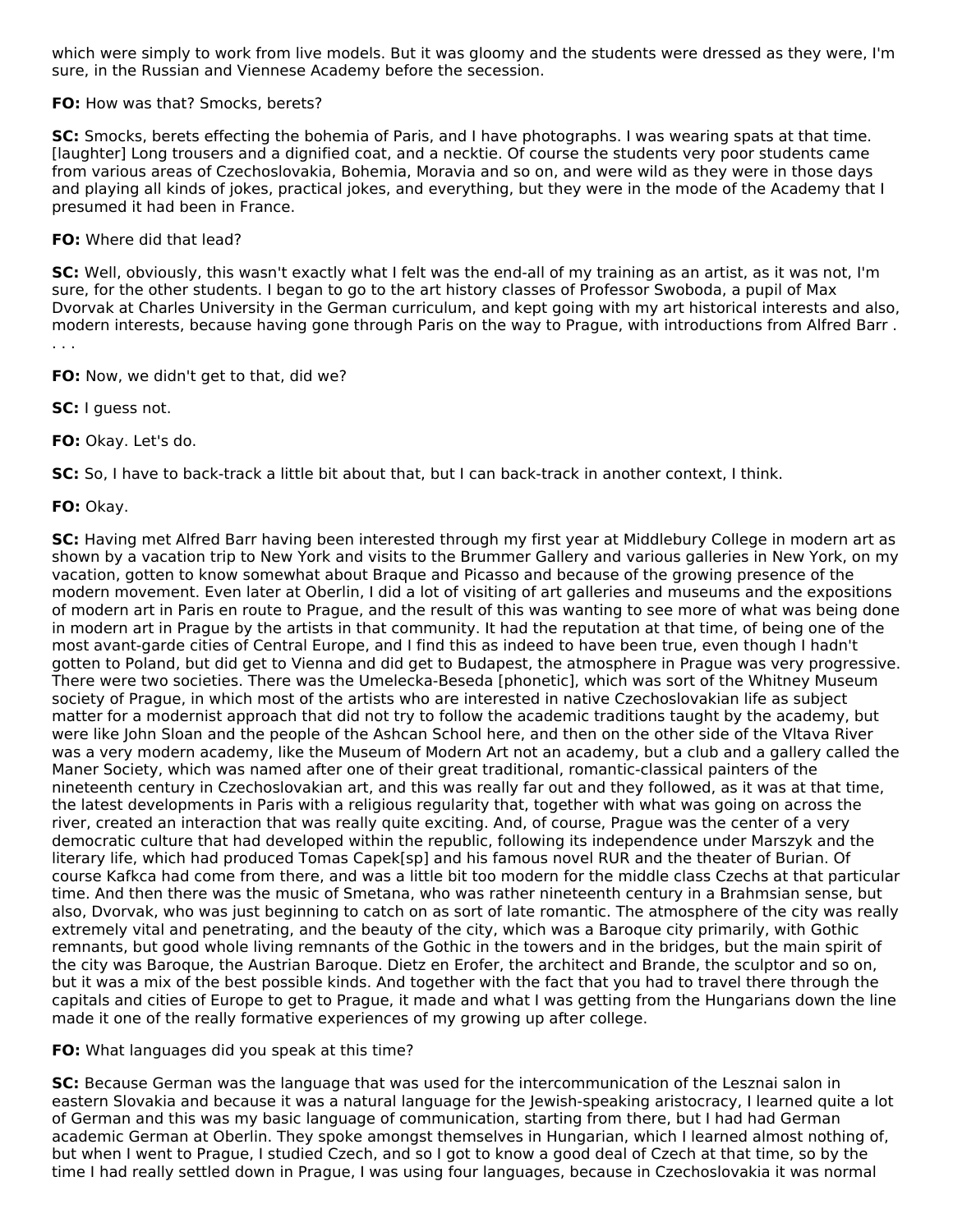for everyone to speak six languages, because they had the Poles on one side, the Hungarians, the Czechs, and the Germans and the French, and the basic cultural language of Prague was French, because it was a city that was formed in a Gothic period with the image of Paris as its model, and the Gothic cathedral was an Ile de France Cathedral; St. Vitas, definitely in the High Gothic tradition of France and its connections with France were constant. They were part of the little entente which was formed at Versailles by the French with the Yugoslavs, Romanians and . . . .

**FO:** So your fourth language was French?

**SC:** My first language was French, really, because I knew more French than I did German. I studied French four years at Oberlin and Middlbury as well as boarding school. End of side one, tape two Side two, Tape two

**FO:** When you went to Czechoslovakia, you took with you some introductions from Alfred Barr. Why don't we talk about that a bit?

**SC:** When I received the fellowship of the Institute of International Education to go to Prague, I was very interested in as part of my museum career plan, to include the education of not only the educated people in art those to whom art was something easily obtained through their position in society of the middle and upper classes, belonging to the middle and upper classes, but to make the artistic heritage of the world available to the working classes, and this had come about as an aspect of the egalitarian tradition that I had been brought up in at home and also the events of the years of the mid-thirties, in which I had been in college, including the efforts of the labor movement to improve their situation through the new principle of industrial organizations versus craft organization, and the whole controversy between the AFL and the CIO at that time, and this had gotten into the thinking and aims of more just organization of our whole political life the organization and the attention to issues affecting the democracy of the nation and as a result of this, I felt that the education of poorer and working peoples should be a legitimate part of the museum mission as an educational institution, and this was intensified by having attended certain cultural meetings of labor unions in New York during the period of the efforts of the industrial unions to organize them and achieve legitimacy, in terms of the laws of the country, that had led to the sit-down strikes in Chicago and Detroit and so on, and there's a part of the work of the American Student Union to raise consciousness of these issues within the student organizations that I was President of at Oberlin. It was possible to see what some of the problems from a cultural point of view would be in terms of raising the consciousness and the awareness of laborers and laboring organizations in the direction of the arts. This was really brought to a head attending the famous musical play, called "Pins and Needles" that was put on by the International Ladies Garment Workers Union in New York in the mid-thirties 1936 and '37, which I saw the company of a classmate of mine at Oberlin Philoine Hillman, who is the daughter of the famous labor leader in the United States and head of the Amalgamated Clothing Workers of America Sidney Hillman, who became, under Roosevelt's presidency, the co-chairman of the War Production Board before well, or after we got into World War II. But before that, as a part of the Roosevelt Administration to counter the unemployment problems of industry at that time. So, he was co-chairman with the President of General Motors Mr. Knudsen, and was in Washington all of the time, and because of Philoine Hillman's closeness to her father's work and her own relation to an upbringing within that phase of American society at that time, I became even more interested in what was going on, and we saw the "Pins and Needles" play in New York. It was written by Harold Rome, who was a very good musical comedy composer at that time. But what really turned me in this direction was having seen at one of the student gatherings in Washington, an entertainment evening of fun and frolic and of cultural activities a play in which the humor of the actors most of these students, I think, were also people employed in unions was so atrocious, that it seemed to me that something really had to be done, from a cultural point of view, in this area. I thought that I would make this a point to see what Europeans had done in this in the course of my time abroad, because the European unions had become centers of learning, as well as simply centers of activism to organize and to achieve protection of some of their employment rights and so on. Without knowing what else to do where to get introductions to sources of this sort where they might be interested in modern art and modern cultural problems, I simply went to Alfred Barr, and when the Museum of Modern Art had its temporary headquarters in Rockefeller Center, I went up to whatever floor they were on while the museum's site was being arranged and being excavated on West Fifty-Third Street and called on him, and his receptionist said, "I'll say who you are and what you are doing, and will you please wait a minute?" And so, she took my name into him and said that I was going to Europe and would like to have some introduction to people who knew about art education and the European labor unions, and he came out very shortly and asked me what I was going to do and I told him, and so he said, "Will you please wait a bit?" Within a very short while, he came out with three introductions letters of introductions to three people: Percy James, who was a curator at the Victoria and Albert Museum in London, whose name I had not known before; Jean Lurcat, the famous French artist and primarily a weaver who had done major tapestries, based on who came to do major tapestries based upon the works of Miro and Picasso and so on, and to a Czech in Prague, because I was going to Prague, by the name of Adolf Hoffmeister. He wished me good luck and off I went with these three letters, and one of the first things that I did was to present them when I arrived in London and Paris and Prague. These letters led from one thing to another in London, to a member of Parliament, where I was given further introductions to the workingmans' school to meet the people who conducted their curriculum in matters of culture. In Paris, Jean Lureat brought me in touch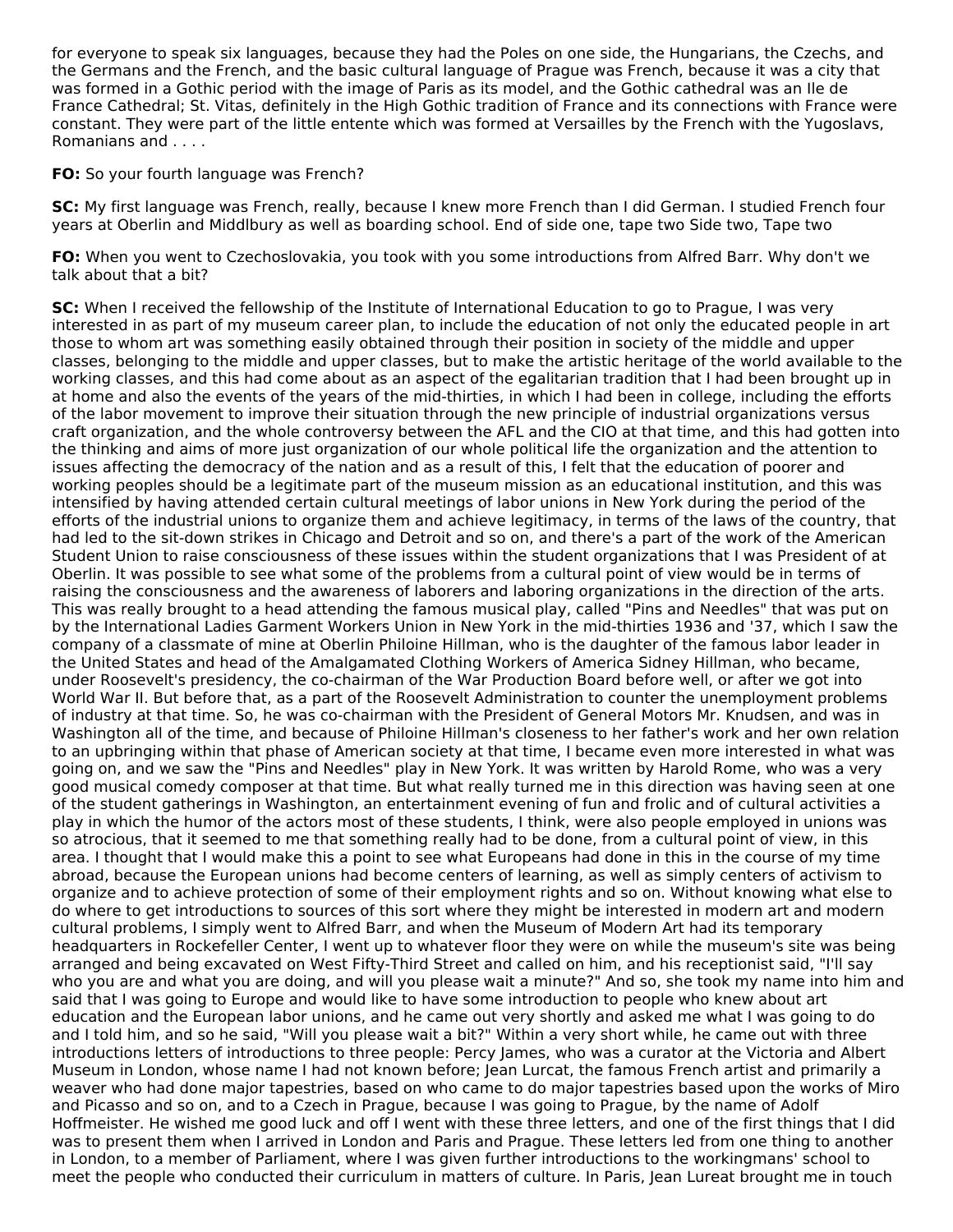with the members of La Maison de la Culture, which was the left-wing organization of workingmens' unions and that were closely concerned with were very much concerned with matters of culture and art, contemporary living and art being made at that particular moment on the part of the leaders of the French avant-garde who were concerned with political aspects of the war in Spain and the issues of socialism, democracy, and communism in the whole political life of France. Believe you me, it was a very, very active period of controversy, debate and conflict, because of the rise of Hitler and the rise of the hegemony that Mussolini was developing, as Hitler was vastly overcoming the taking the lead over the Fascists in Italy in his promotion of Fascism of the Nazi breed. So there was an enormous activity and involvement of artists in this particular era during which the war in Spain was being fought tooth and nail with the legitimate government of Spain, being really put to its extremities by the onslaught of the Franco forces, who had brought in the North African Mohamedans, the Moors as they were called at that particular time, with great references to the fact that the Moors were the people that had been put out of Christian Spain in the fifteenth century. This was also the time of the premiership of Leon Blum, the socialist prime minister of France and the formation in international political terms of the Popular Front and this was a time when everyone on the democratic side of French and European politics, including Czech politics, were working for all they were worth to bring about a barrier to the further expansion of Fascist aggression in Italy and North Africa, under Mussolini and of Hitler expansion in Europe. By this time, I think, Hitler had already crossed into the Rhineland and people were getting very worried about the Nazis I mean, those who had a feeling of the danger that democracy was being faced with, because of the indifference of not the indifference the slowness with which the governments even of the Popular Front in Paris, and of the Chamberlain government in England in reacting to the danger of this development. So there were many parades in Paris that had begun before well, on my return from Greece, it was very evident that the leadership of this whole effort to forestall the further expansion of Fascist power, was being led by the vanguard Communist party in France and the newspaper Humanite. The effort at that time was to open the frontiers of France, so that supplies and military equipment could be sent into the Republican part of Spain, so that they could successfully oppose the advances, the inroads, that the Franco forces the rebel forces in Spain were making at that time. Of course, this was the time, also of Guernica, when the Nazi Luftwaffe, under Franco's command, went in and bombed that city. Now this was the year of 1937. I graduated in 1937, got the scholarship to go to Prague that summer, went to Paris by way of London, and immediately found myself in the center of this welter of development that was involving the arts as well as political life the artistic life very, very much so the artistic life of France, in which Picasso and frankly everyone among the then rather conventional avant-garde of French art at that time had become a part of. There was great feeling that the Blum socialist government was not doing nearly enough and there were parades and, of course, there was the great rivalry between Russia, the Soviet Union, and the Nazi National Socialist Party in Germany, which had taken full control in that country, that had become focused at the International Exposition in Paris in 1937, at the Trocadero, and this was epitomized by the great activity that the Russians had in putting up their pavilion, which was directly across from the pavilion of the Nazis and the Nazis had a romantic neoclassical statue of epitomizing the National Socialist government. I think that it was a kind of an aluminum, white, metal thing, and across from it was the tower of the Soviet Pavilion with the united worker and woman worker, raising the torch of the hammer and sickle, facing the Nazi figure, and this polarization was epitomized by these two monuments at the on the banks of the Seine, as you went down from the Trocadero, past some of the main pavilions and then across to the Eiffel Tower.

#### **FO:** Did you see the Guernica?

**SC:** Indeed I did, and this was one of the most memorable events of my passage into Central Europe. It was to be dedicated in the Sert Spanish Republican pavilion early in June of 1937, before I took off from Paris for Prague. It was to be dedicated, and there was to be a ceremony in the Spanish Republican pavilion, which was a bit up from the Seine on the East side of the main boulevard of the exposition. I had a Spanish teacher on the faculty at Oberlin who was over there a man by the name of Rogers, whom I met and whom I knew that's it. Well, I knew that it was being done, and I wanted very much to go to the opening and I asked Professor Rogers if he could get me an invitation to the opening. He tried, but he couldn't, and I don't know whether he got one himself. This became a peak moment in the drama of being fought between the various sides and the political parties of Paris at that time and actually the event that was going to symbolize all of the world issues that were coming to a head at that time the opening of the Soviet and the German pavilions, but this was particularly central to the whole thing at that time because Spain was in Civil war. It epitomized more than anything else the issues that were coming to a head. I wanted to go and couldn't get a ticket, but I went and there was the pavilion and it was on the outside of it, it was a modern building the very best modern style of that time, by Jose Sert the son of Jose Luis Sert, I think, who did the Rockefeller Center murals after Rivera left, and this was a truly outstanding modern architect of that time, on the republican side, and the pavilion had a fence very much like this one on the outside that protected the building itself from the actual structure.

**FO:** Maybe we should say we are looking at a photograph of the interior . . . .

**SC:** We are looking at a photograph of the interior . . . .

**FO:** In the Museum of Modern Art's 1980 Picasso catalog.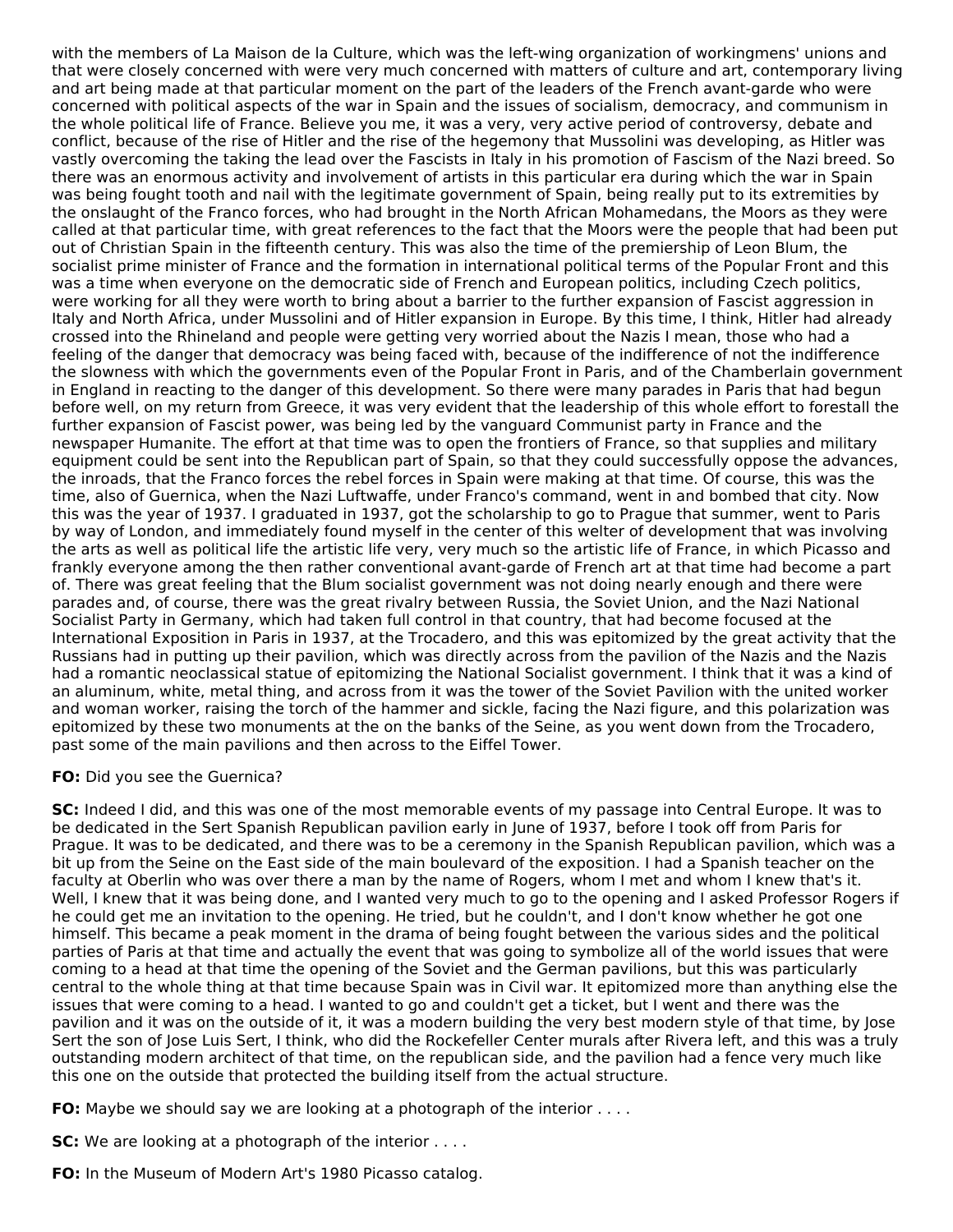**SC:** Right. Well, unfortunately, I....

## **FO:** Did you get into the opening?

**SC:** Yes. Under rather exceptional circumstances. The crowd was gathering on the outside. It was a fine summer evening, with sunlight and people were gathering. It was to be a formal opening with the Ambassador of the Republic of Spain giving the main speech. This was a legitimate government, and other dignitaries of the French foreign office and also intellectuals Spanish intellectuals and writers. I don't think Picasso was there, and if he was, I certainly didn't see him, but it was very crowded on the outside. Yet I managed to make my way into an interior, an inner part of the compound where the pavilion was, and had to stay outside the fence because there was with the people who were looking in to see what they could see, and it was a modern building that you could see into, because it was open in many ways sort of a series of planes, and a very funny contraption where the stage was. The stage was raised from the main floor and there was a covering, a built covering, over the platform of the stage, but there were several trees outside rather good-sized trees and their branches went through the cover that covered the stage, and there were holes made there were openings in that roof for the trees' branches to go through, even though the tree trunk was outside to the rear. We were craning our necks and I was trying to get closer to the barrier, and unfortunately, there was a gendarme right there, so you couldn't see too much, but after a while a gendarme went down the way a little bit, and I jumped over the railing and climbed the tree and went up to the tree to a crotch in the tree, where I could sit, unseen by the gendarme, and look right through one of those openings where the branch was, and there I was, about ten, fifteen feet away from the dignitaries looking at their haircuts, practically, and there I was. I sat up there through the whole ceremony, without anybody seeing me or anybody when the gendarme wasn't looking, I rolled over the barrier, and shimmied up the tree and it's true. I've given this story in Ellen Oppler's class when she was talking about Picasso at Syracuse University. So this was wonderful. Then, when it was all over, I couldn't see the Picasso from that vantage point. It was out in the front part of the building and there was a step down from the stage and there was a pool and it was off to the side, to the left, and very impressive. So when the ceremony was over, there was a rush on the part of the audience that had attended and was crowding the inside. Not to see the Picasso, but to the buffet table, where it was stocked with goodies for this particular occasion and people not being too well fed in the artistic community, even at that time in Paris, it was a great rush to stock up to feed on that table, and I was swept along to the table and I did my own . . . .

**FO:** Now, Stanton. What did you do? Jump through the hole in the roof, because you are still in the tree now. [laughter]

**SC:** Well, I got down. There was nobody looking in that direction, I shimmied down and jumped over the back of the stage through one of the openings, and there I was. Why, it was exhilarating.

**FO:** That's a marvelous story.

**SC:** Well, it's absolutely true. So, I saw the Guernica. I didn't understand any Spanish at that time, because I had not taken classes in Spanish. Well, the mural looked splendid. It was done for that particular space, or it looked as though it did, and my mural eye was not as focused on murals from an aesthetic site point of view at that time as it has become since. In any case, that was part of the adventure of Paris, but at that time, I saw Jean Lurcat who took me to the Maison de la Couture, gave me piles of papers as to what the Maison de la Couture was doing to educate workers and bring artists and workers together, which I still have. They published one of those paper publications that they do in France, called Commune. Then I went to various galleries, spending a week in Paris at that particular time. I went to the Salon des Independants. I have the catalog of that. Made notes on a good many of the paintings and gradually became imbued with a sense of the modern movement that I had not had before, which I took with me to Prague.

**FO:** To backtrack just a minute. Can you recall how the Guernica was installed in this? Was it hanging on the wall or was it set into the structure of the wall?

**SC:** My best recollection is that it was just put up against the wall somehow.

**FO:** It was just up against it. It's hard to tell from this photograph, but of course when this painting came to New York, it became the great mural without a wall and it was probably one of the major influences on the large-scale easel painting that followed after the war hit, and I've often been curious as to just how much of a wall quality it was given in its first context.

**SC:** Well, I would say that it had a wall quality.

**FO:** Well, yes. It's as large as the wall, but is that frame around it a frame or part of the wall? Is it hanging? Was there an edge to be seen, or is it built into the wall?

**SC:** I think it's a frame.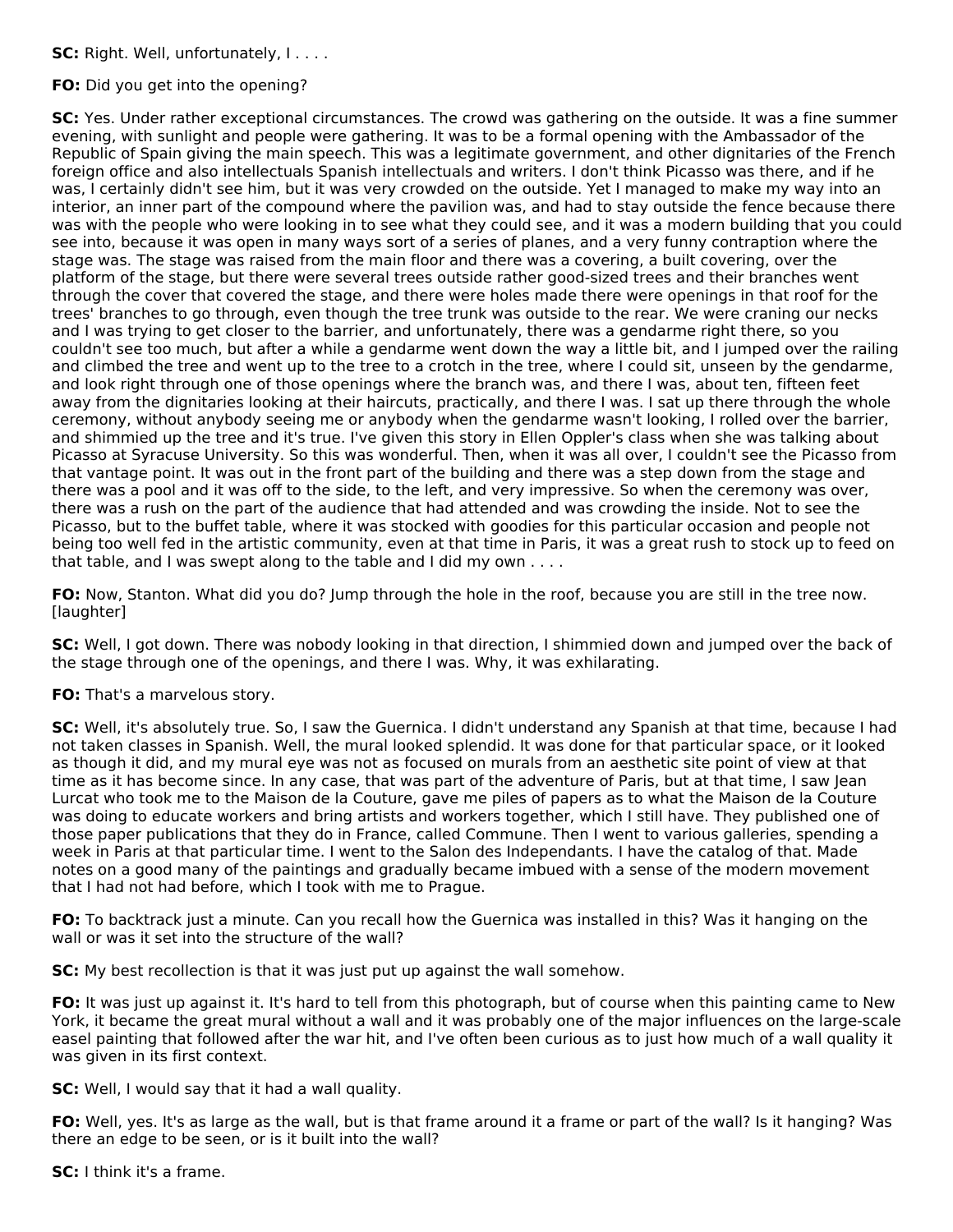**FO:** It's a frame. It was framed and hanging sort of on the wall? That's interesting.

**SC:** I can't be absolutely certain. I didn't focus on that. But that's what I think it was and I think that's probably what it had to be, because some of the pavilions were not even finished at that time. And it was a pell-mell sort of affair, to get things ready in time, according to schedule, and I think it was fairly improvised and could only have been in part of the wall as a permanent structure. If there had been more time I think just dimensions were given to Picasso. I went to Picasso's studio on the Rue des Petits Augustines afterwards and I saw the area where it was painted, which was about the size I think he filled the whole of the wall that he had in the inner part of the studio and it had come out, I think, very soon after I saw before I went to his studio and he was immensely proud [of] how clean his studio was. I think it had just been swept all the droppings had been tken care of and I think that there was a white bear rug on the floor, or something of that sort. Not quite as bourgeois-sounding as that.

**FO:** So, you met Picasso?

**SC:** I did.

**FO:** What was he like?

**SC:** Well, I can't remember whether I met him then or it was a year later, I think. So, I got if it was a year later, it couldn't have been right after he finished this. I had gone to Prague and then came back to Paris after the Anschluss, because everyone was in jitters in Central Europe over the possibility that Hitler would march at that time and we were advised to go leave Prague immediately after the Anschluss and we went to Paris. My aunt was with me again, by now. At this time I had an introduction from the Barrs, whom I had met after their opening of the Museum of Modern Art exhibition at the Jeu de Paume exhibition, at the Jeu de Paume Museum. The Museum of Modern Art had an exhibition of modern art in the United States that was featured in the Tuileries and Jeu de Paume and I think it was a great opening up of the French artistic museum establishment and government establishment to the whole idea of modern art. They had come over to present that and it's all very, very well written up by Marga Barr in The New Criterion issue of two summers ago. But, in any case, I met them because they came to Paris and after that to Prague and it was there that they gave me further introductions, I believe, primarily to Rose Valland who was the secretary of the director of the Jeu de Paume Museum, Monsieur Des Arrois. She knew all of the artists of Paris and introduced me or gave me introductions to Picasso, to Braque, to Kandinsky, to Picabia and others (Chagall) because of the Barrs' recommendation. So it was with her introduction that I went to see Picasso, and I went to see him, first in his Rue de La Boetie address, which was his home address, with his Russian lady . . . .

## **FO:** Olga.

**SC:** Olga. Where he lived in formal surroundings with gilded chairs and this sort of thing. I can understand why he disliked it so. Actually, he had taken all of the gilded chairs out, and when I rang the doorbell and he came to meet me, the room was bare except for a broken, three-legged gilded chair and pieces of crumpled-up wastepaper tacked to the wall. None of the royal, aristocratic interior that you would expect in an apartment of that kind, but one that he had disassembled.

**FO:** This is after the break with Olga, isn't it?

**SC:** I don't know. I think, probably.

**FO:** '37, '38.

**SC:** No. We are talking about '38 now. Because it was after March of '38.

**FO:** Well, what was he like? What was your impression of him?

**SC:** Well, he didn't want to see me there. He was small, as we all know, and he was vivacious and very much like a self-possessed artist. Very assured of his distinctness as an artist, without being conventionalized in any way. I was reminded of that years later, meeting abstract members of the New York School. They had that certain feeling of apartness and superior knowledge and position that was nowhere nearly allied to what you would call an establishment, except one of their own. They belonged to a society that was self-sufficient and knowing about most things that were important, but not putting off, in Picasso's case. I think a bit of Jack Tworkov now, when I think of Picasso. Jack Tworkov, whom I knew quite well, not only at Yale, but before and afterwards, but he kept a distance. Yet Picasso was very friendly, but he did not want to be seen or talk at that time he didn't want to meet me at that time. "Please see me on Sunday afternoon. This coming Sunday at three o'clock in my studio on the Petits Augustins." There was some sort of confusion of whether it was Grand Augustins or Petits Augustins. I'm absolutely certain it was Petits Augustins in Paris. So, I went there. After seeing him for a few minutes in his house and saw him there, that afternoon about three o'clock in the afternoon and there he was, looking just like well, the best caricature, I think of Picasso from a personal look and presence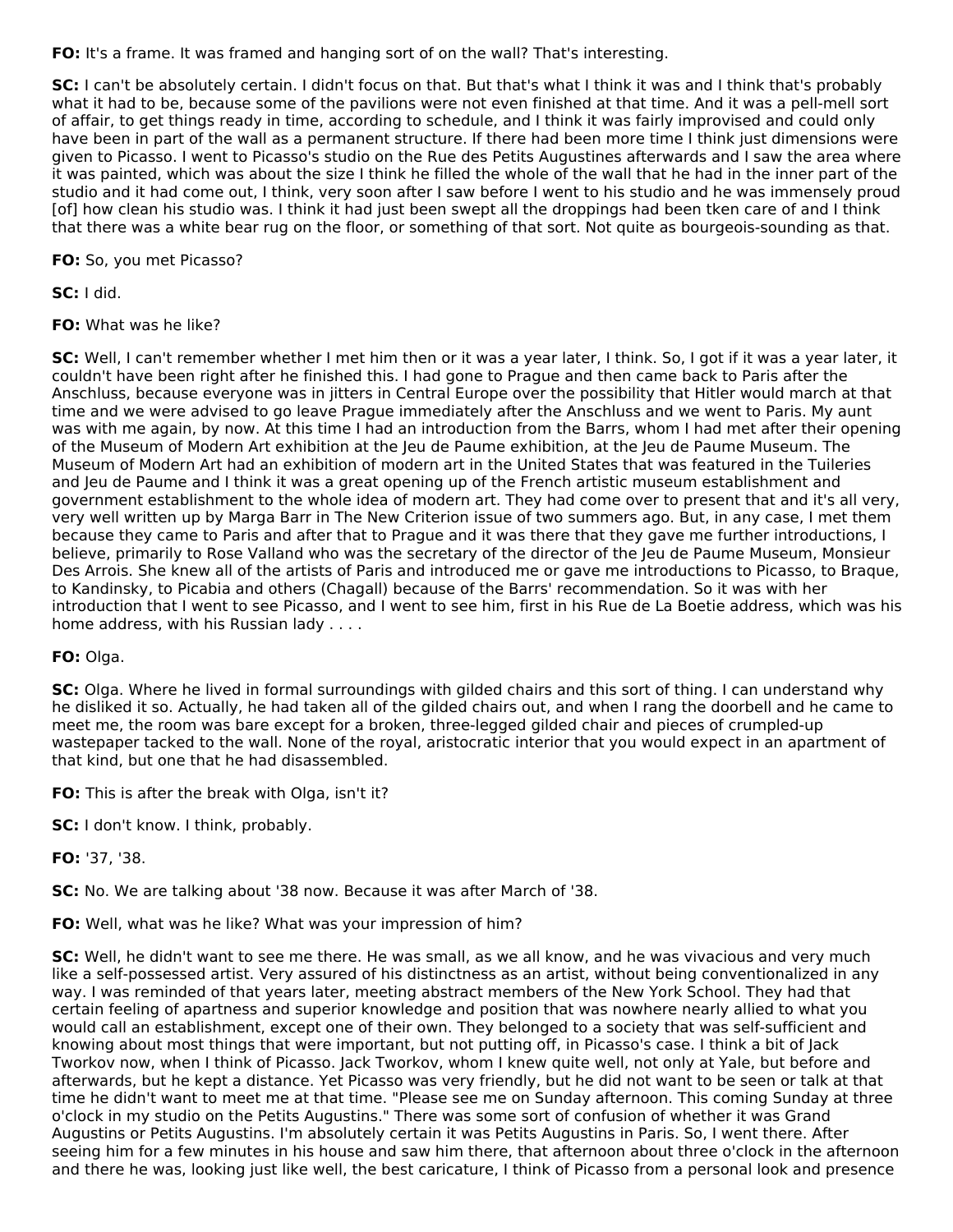point of view, is a sculpture by Gargallo. Do you know Gargallo's sculpture? It's just a head with a smirk on his face and his hair over his brow and his darting eyes inventing mischief. He shook my hand. I was absolutely amazed at his handshake. It was loose and it had very long fingernails. I've never heard anyone mention this before, and when I tell people this, they are surprised.

**FO:** I met Francoise Gilot recently at a conference and one of the things I forget the context but one of the things she said was that he was very, very sensitive about his hands and that he had some obsession with hurting them, with touching, and he may not have wanted to give a firm handshake because he might get back a firmer handshake or cut his nails for fear of cutting his finger. That's interesting. Yes, it clicks. Francoise Gilot told me.

**SC:** I didn't know that. I had not heard that. Interesting.

**FO:** Did you meet Braque, or any of the other artists through this connection?

**SC:** I met Kandinsky and had long sessions three-day session with him, and then I did meet Picabia. I didn't meet Braque because of a fluke and I don't know whether I was at fault or whether he was.

**FO:** What was Kandinsky like? What did you talk about?

**SC:** I asked him to explain his art. [laughter]

**FO:** And you got a three-day explanation.

**SC:** I got a three-day explanation. He was anything but what you would call a bohemian. He was a groomed, but informally groomed, gentleman a Russian gentleman. Slightly freckle-faced, whitish, with white hair that was combed back in a pompadour, like yours. Spoke very good English, and was most generous and amenable about telling about his whole evolution and like a damn fool, I didn't take notes. I've regretted this ever since. I notice you've got Kandinsky in Munich here. Peg Weiss in Syracuse wanted to know all about my time with Kandinsky, and of course she heard it all out, but it really did not come down to the kind of substance that I think that she wanted, but at least I don't know, because he told me things that I could repeat that were important.

## **FO:** That you couldn't repeat?

**SC:** That I could repeat. But she never took this too she didn't put too much time into it.

**FO:** Peg Weiss?

**SC:** Peg Weiss. Yes. Which is all right, but I sort of felt that I didn't yield as much as she had hoped. In any case, more Picasso or more Kandinsky?

**FO:** Well, both. This is fascinating.

**SC:** Well, now that we are on Kandinsky, he lived in a very upper class part of Paris. He was living in what's the name of it Neuilly out toward the Bois de Boulogne I remember the name of it sometimes in a very well appointed, comfortable apartment, befitting a nobleman, I suppose, but an independent nobleman who kept up his appearances, yet without any pretense or sense of noblesse oblige. The genuine article and very free in his conversation, informal, put one at ease, and spent time. He asked me to come back and I came back twice, and he went over his evolution. I think one of the reasons that he was anxious to do this was because my introduction had come through Rose Valland, but originally from Alfred Barr, and he was very concerned at that time that Barr wasn't interested in his work. And I wrote Alfred about this, and Alfred wrote back and said, "It's true. I'm not very interested in his work." And I could understand this and I understand it better all along I mean, as time has gone on. It is just not Alfred's thing. It's too schematic, rationalistic and unesthetic.

**FO:** How did Kandinsky explain it?

**SC:** His work?

**FO:** Yes.

**SC:** Well, he referred quite often to the art of spiritual harmony. I forget what the German title was, because we spoke was it I think we spoke English English and German, both.

**FO:** The book that is translated On the Spiritual in Art (Uber gie Gestuge iiiin der Kunst)

**SC:** That's right. And in German I forget what it is I think it came out first in German, because it was probably part of the Bauhaus period. What he talked about mostly is how he got into the whole issue of abstract art. And I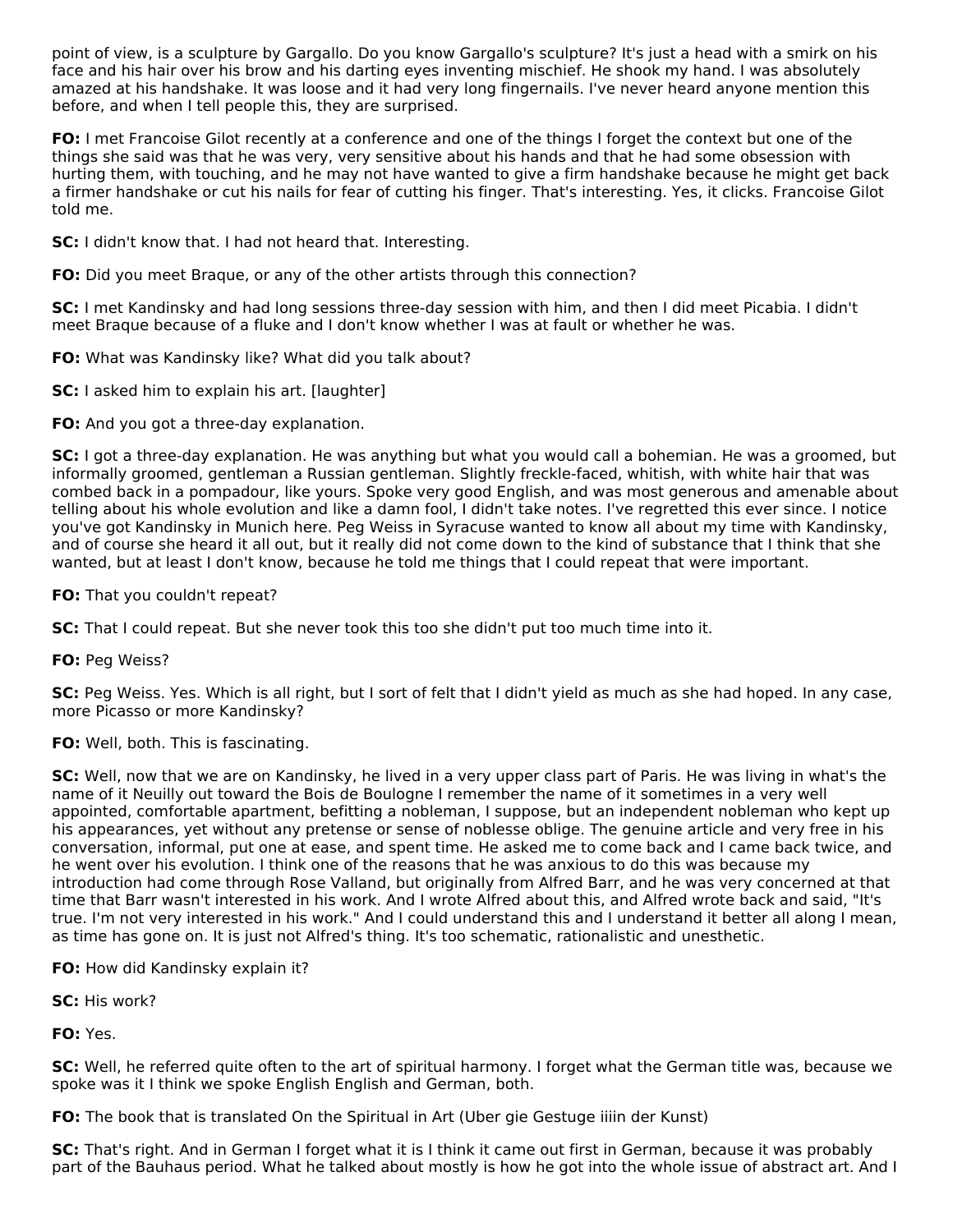think and what he spoke about was the dividing line, as it came to be his dividing line, as associated with the intellectual and spiritual climate of Europe at the time of the outbreak of World War I. He has certain paintings that he calls "Un der grense der Vernunft" on the borderline of insanity. And he said that the atmosphere before World War I was driving him toward a state of insanity. He didn't link this up, as I remember, to the work that he was doing in Munich in the Secezzion, but I think that it had to do with this. That abstraction came out of this sense of disharmony that existed in the whole mental climate of Europe at that time, because he said when the war was declared, everything smoothed out. The pressure, the nervousness of the time before the war was resolved. And thinking back on it, I think that's what he meant that even though war had been declared, it broke the spell of the dislocations that existed. End of side two, tape two. Side one, tape three

**FO:** We were talking about your meeting with Kandinsky in Paris and I'm wondering if we could explore a bit more of his idea of the relationship of abstraction and the state of mind of the culture. You were saying that he seemed to feel that abstract art was a dimension of the confusion and meaninglessness of the post-World War I period and then when the war began, everyone had some focus and purpose in life for a while.

**SC:** I would say that that is perhaps what you have constructed out of this. If I confine myself to the pure elements of his statement, I would say that what you say fits into it very well, but he did not explain it that way, except as to say that when war was declared, the tension that he had been feeling personally and that had been building up in the course of the months before the war was declared, suddenly was lifted. And he felt that something had been resolved by the mere fact that the tension that existed within himself over creative issues that he could not resolve had received a release that he did not feel on the "grenge de Vernunft" any longer that is, on the edge of insanity. He made a painting after this called On the Edge of Insanity, and I think that this could only be seen as a record of what his experience had been and this is a purely non-objective painting, in which he brings forth, through the forms that he uses, the nature of that tension. I think there is another painting that he did after this. In a sense, theoretically, I could interpolate this to mean that everything that he did afterwards was an expression of the resolution that he felt as a result of the war having put everything factto-face, as it was, rather than it having been continued this tension, based upon a false appreciation that it didn't exist. To me, it simply means and it has been said by many people, I think, in different ways that the contradictions with European society that had been building up into the struggle between the nations, like Germany, that did not have what they felt they deserved and what the other nations had, which they had too much of, was sufficient cause for the war breaking out, because they had not gotten their due, but over the whole scene among creative communities at that time, was a feeling that there was a lie about truth. That truth, as defined up to that time, was a misrepresentation of the tensions and the contradictions that really existed behind that false construction of the harmony of life. This has certainly been shown by the philosophy of the Dadaists and certainly came out more in the movements, such as Cobra and the purely abstract movements, non-objective, after World War II. And what Kandinsky is saying and what I'm interpreting now about his own work is, that this overall contradiction and dissimulation of the truth was evident to him as early as 1913 and 1914, and surely it had been evident to the Cubists and to Mondrian and many of the people at the Bauhaus. Even though that took place after the war. [pause] Why should Mondrian take trees and turn them into dots and dashes? He was searching for something that was underneath appearance. Truer, more honest, more dependable, more consonant with art, if you can continue art as a manifestation of truth as the individual artist tries to locate it.

## **FO:** But does reductionism lead to truth?

**SC:** I am making a I stated that as a question. You reiterated that question. Is it back to Kant and Hegel? Maybe. Is it back to Plato?

**FO:** Most things go back to Plato.

**SC:** I wish he weren't considered the only thing that things should go back to. [laughter]

## **FO:** Where does Picabia fit in?

**SC:** Picabia was simply a name that I was given by Rose Valland as somebody you ought to see. I didn't know anything about his being here with the Armory Show or that he was actually in the evolution of Surrealism in those avant-garde times that he was a part of. I simply went to see him. It was offered to me, and I thought his work, at that time this is 1937 was simply god-awful. He was painting I mean, I was just sort of an ingenue or something at that time, and didn't know much, so when I came back and got this Fogg Museum fellowship, Alfred Barr said, "Sit down in the Museum and learn about modern art." So, in any case, Picabia was painting the most enormously grotesque kind of impastoed Impressionist landscapes. They looked to me like the worst kind of kitsch, and I had come out of a place where everybody knew about kitsch . . . .

## **FO:** You mean Prague?

**SC:** Prague. I mean Central European elements of that were easy to see in self-satisfied bourgeois society. Not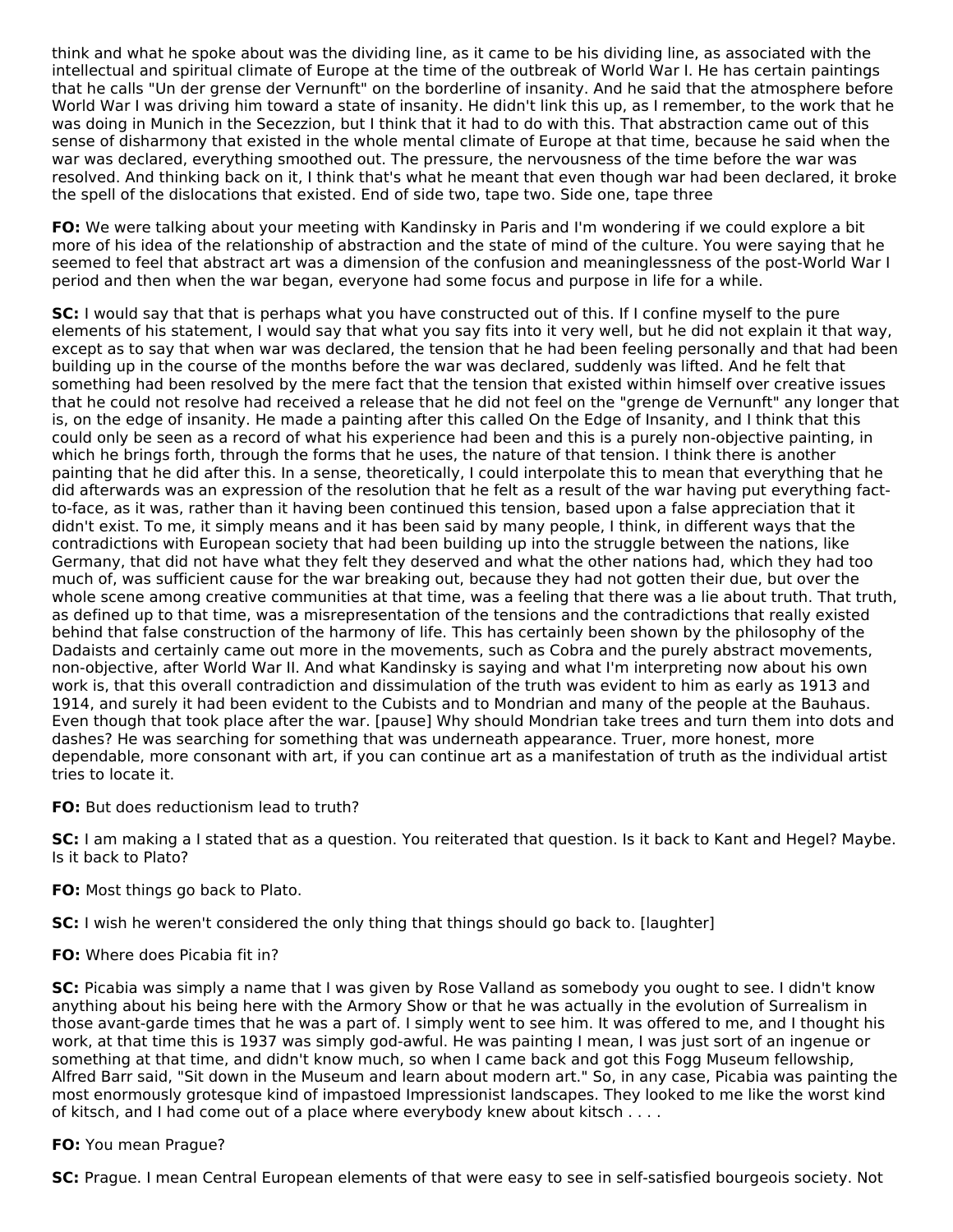only there, but also in France and other places, but I couldn't make head or tail of this. I was fascinated by the man, with his white hair and his spontaneous and unconventional mannerisms and still a rational human being, in a very bourgeois environment with his wife and so on, but I couldn't put anything together from what I saw there, that would make sense as a reason to ask him any questions or how to put questions together until I got to the Yale Art Gallery years later, and I saw his landscape made of spaghetti, which had gone to rack and ruin, following the theories on conservation of Marcel Duchamp. There it was, a wonderful landscape made of spaghetti that you could have practically bought today out of a defunct department of Woolworth's department store, as something that would constitute art. It was a marvelous thing, with all the trees lined up, made out of pasta. [laughter] Marvelous, but it had gone to rack and ruin because of neglect. I don't know how they have ever restored it, if they have. In any case, he was fascinating to listen to and I'm very glad that I just for sentimental reasons to have had some contact with him, because now I do know something, a little bit, about what he did and what a force he was in 1913 in this country. And more than that, this is turning into not a history but a monologue on certain intuitions. I had a feeling in my first visit to Spain that the School of Paris wouldn't have happened in the modern sense that we know it, if it hadn't been for those irreverent, roguish, thumb-on-your-nose Catalans coming up to Paris and trying to epater les bourgeois. They made everything, they made fun of everything, and insulted everything that was sacred to middle-class French taste at the turn of the century. And that's from where Picasso went to deeper levels. No question about it. But they were pretty much all that way, you know? And it was a real preposterous confrontation that caught on and led to some of the things that modernism has divulged, I think at that stage.

## **FO:** Like what?

**SC:** The time-space continuum put into painting. Seeing a glass or a picture on all four sides at once. And you can translate that into not just a picture, but everything that goes on inside of the human psyche. It's nowhere over yet. So it gave birth to traditions that have spawned traditions that have meandered all over the place in all kinds of directions, that haven't been woven into kind of a braid yet, but the strands are there. [tape turned off]

## **FO:** What about Picasso?

**SC:** Well, I naturally said that I would be at his studio on Sunday afternoon at three o'clock, but I didn't find what I was hoping for a time with him alone. Sunday afternoon at three o'clock was the time that he held court, an open door to friends and people he asked wanted to see to come over, and people just streamed in. In most cases, he had known everybody and they brought him all kinds of things that they thought he would like to see cigar bands, playing cards, odd playing cards odds and ends that might, at one time, have gone into a collage, but this is 1938, '37, and yes, he was still interested in this sort of the miscellany of human culture. The odds and ends that had some sort of a plastic, coloristic, unconventional thing to say about life, I guess, as it had developed and surrounded one surrounds one in present-day civilization. And he would take them and thank them and put them aside. And then I asked him a funny question not a funny question, a good question. I had just come from Prague, where I had known, you see, it was '38 and not '37 that I saw him, and it was as a result of meeting with Barr in Prague, in the summer of '38 and coming back to Prague to Paris meeting Rose Valland and having these introductions and she feeding them to me.

#### **FO:** So, all of these encounters are in 1938?

**SC:** I think so. In Prague, I had met an extraordinary man named Vincent Kramar, who was the director of the Gallery of Old Art, as they called it Galleria Stare Umeni that's "old art." His private house was filled with forty or fifty works of the highest, most generative period of Picasso and Braque Analytical Cubist works. Everywhere. He had been in Paris during those days of the Bateau Lavoir and had acquired, partly through purchase, but he was a younger man then I don't know maybe by gift, exchange or something Barr had known about his name, but had not seen the collection. I told him that I knew Kramar, and he and Marga arrived. Would he like to meet him? Certainly would. We got in a cab and went up to the place on the bluff where Kramar lived in a modest little house, and he wasn't at home. They never got to see that collection. In following months, I saw Kramar a great deal and started to photograph the collection and copied the pictures by hand drawings. I'm a great believer in drawing something that you want to remember, and I was in the Academy, so I copied quite a number of these sketches just to remember the concepts of the compositions and so on. Those are all in the Museum of Modern Art now. I sent them to Alfred afterwards, and he sent them to the library not to consider them as art, but as documents. They are there. But because I had gotten into considerable conversation with Kramar, even though he was the director of the museum that had all of the great Gothic things of the Czech-French school of the thirteenth and fourteenth centuries, he was fascinated and involved in the contemporary avant-garde, and had written a book called Cubismus. I asked Picasso, "Who wrote the best book on Picasso?" He thought a moment and said, "A Czech," I said, "Hoffmeister?" "No." "Kramar?" "That's the man." I took this back to Kramar in Prague and Kramar said, "How can he say that? The book has been written in Czech. Picasso doesn't speak Czech. It's never been translated. How can he say this?" I brought that book back to New York a little, thin book and I got Feigel who was a Czech dealer who came to New York and had a decent gallery here for quite some time and spoke Czech. I asked him if he would look at it and translate it. He and his wife looked through it and translated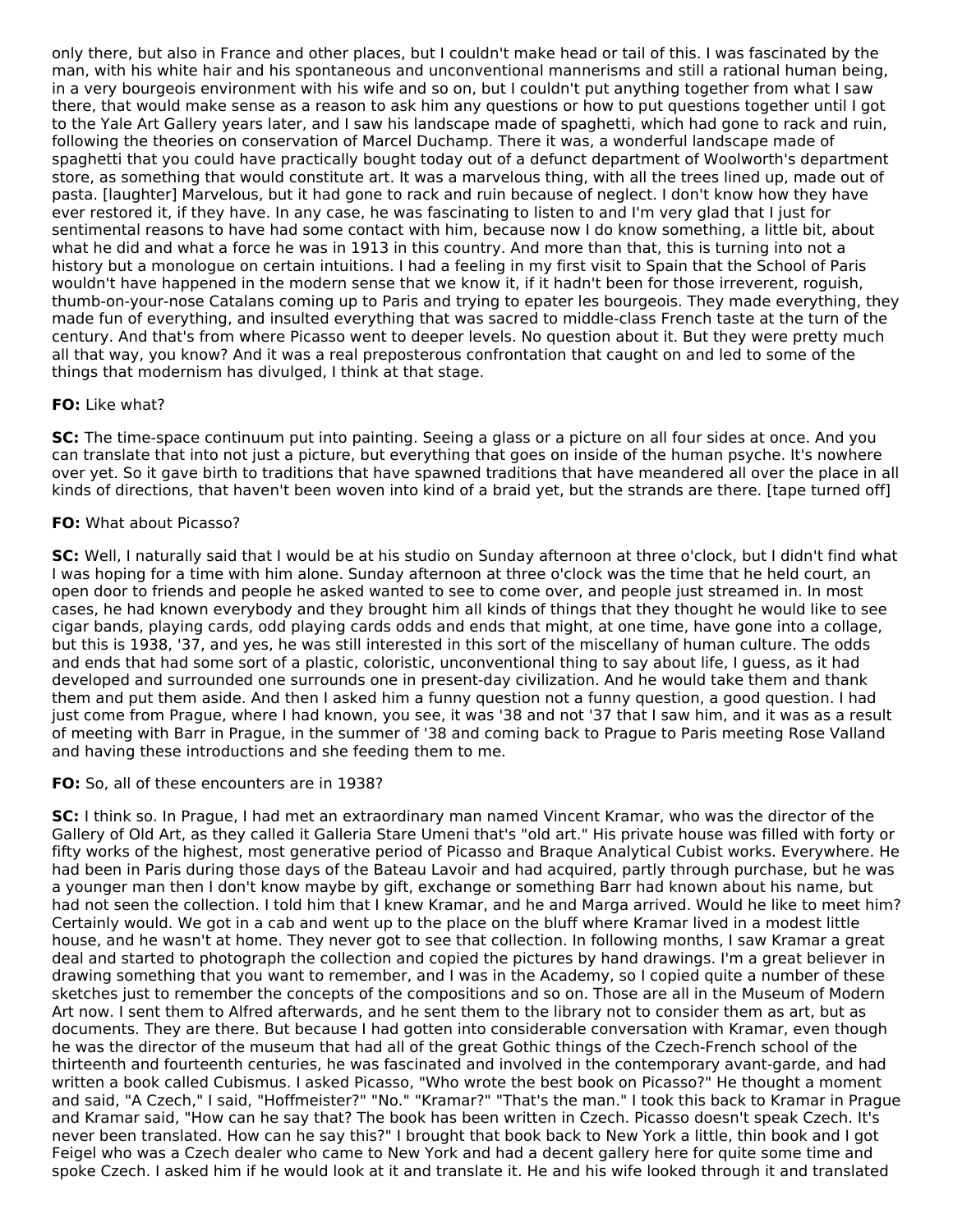it. He said, "It really doesn't have much to do with Picasso. It's all about Cubism and Prague." [laughter] I have never really looked at it myself, because Czech is too difficult and I just didn't learn it that well, but how do you explain was Picasso just sort of trying to please a young student who had come from Prague? Was he he's a rogue, you know. Was he just lying out of perversity? He could do that, too. He's as good as Rivera. But, it's an oddity that I have never resolved.

**FO:** Did he know that you had been in Prague?

**SC:** Oh, yes. He was being polite. [laughter] In his way. But in any case, he was there. He was just the way that Gargallo portrait is and that Man Ray photograph. Is it Man Ray? Yes, I think it is. Standing beside the stove (it may be the one by Brassai), dancing eyes and calm, listening, almost a reception line. Took me into his back room, where he painted the Guernica. "Isn't it beautiful?" It was all clean. I guess it had been manicured after long years of neglect. But it was that studio, and I don't think we talked about much else, because there were many people there, coming and going and speaking and ....

**FO:** Do you recall anyone else who was there?

**SC:** Some young students and . . . .

**FO:** Did you meet any other artists in Paris? What about writers?

**SC:** I was supposed to meet Braque, because I had an introduction to him, but it fizzled because well, worse than that, I came to him on the appointed day, rang the bell and the gate outside. His maid came and saw me and she took my name in to him to say that I was there, and she came out and she said, "Monsieur Braque ne peu pas vous voir." He said that you were supposed to come yesterday. So, I never saw him. I'm sure I didn't come on the wrong day.

## **FO:** What about Rose Valland?

**SC:** Rose Valland her story has been written up in a book that I've not read, and I don't know by whom. She's mentioned in Marga Barr's article in The New Criterion in her review of their years, their campaigns in The New Criterion the summer before last. But I really would like to mention her, because she is really one of the heroines of the world's inheritance of modern art because of her work in preserving the things that were taken away and eventually found in the salt mines of Germany. As Desannoir's secretary, she was in the position to note whom she actually had to assist and what was being packed in and the shipping of these works that were taken by Goering for his personal collection or sent as gifts to other places in occupied Europe under the Nazi regime. She kept notes of the manifests as to where every package went, or every crate went. It was these records that formed the basis of the recovery after the surrender, and she did this at the risk of her life and, I suppose, part of the most dramatic part if it, I've heard, was when she had to do the work that preserved these records at the moment when the French populists were rising up against the Germans during the Allied advance toward Paris in the summer of 1944 and shooting was going on all over the place, and she was suspect, as a collaborator, because she was working in the museum for the German Otto Abetz's command there and she had a narrow escape at that particular time, but she has been credited with and honored for saving one of the saving a major part of the modern patrimony of the world of modern art that was in this French museum. And she has I've been told been given secretly, or at least secretly, to the point where its never shown publicly the highest award that the French can give to anyone who has served their culture their cause I suppose it's something on the order of Joan of Arc.

#### **FO:** Why secretly?

**SC:** I think it is sort of a closed group and is known only to the permanent members of the Institute or this sort of thing. But the . . . .

#### **FO:** Not secretly for political reasons?

**SC:** Oh, no, no, no. It is simply out of best protection of the honor itself, and that is not be sullied by too much publicity and so on. But you've risen to the highest order of honor . . . .

**FO:** So, let's see. You were also acting as a journalist at this time, were you not?

**SC:** Yes. I would think that that phrase as a journalist is a little too much, because I was only a freelance writer, but are we recording now?

#### **FO:** Yes.

**SC:** Oh. Yes. That does go into the other part of my time in Paris. The first thing that I wanted to do when I got to Prague and saw that magnificent proud, Baroque exhibition in the Wallenstein Palace I had never had a course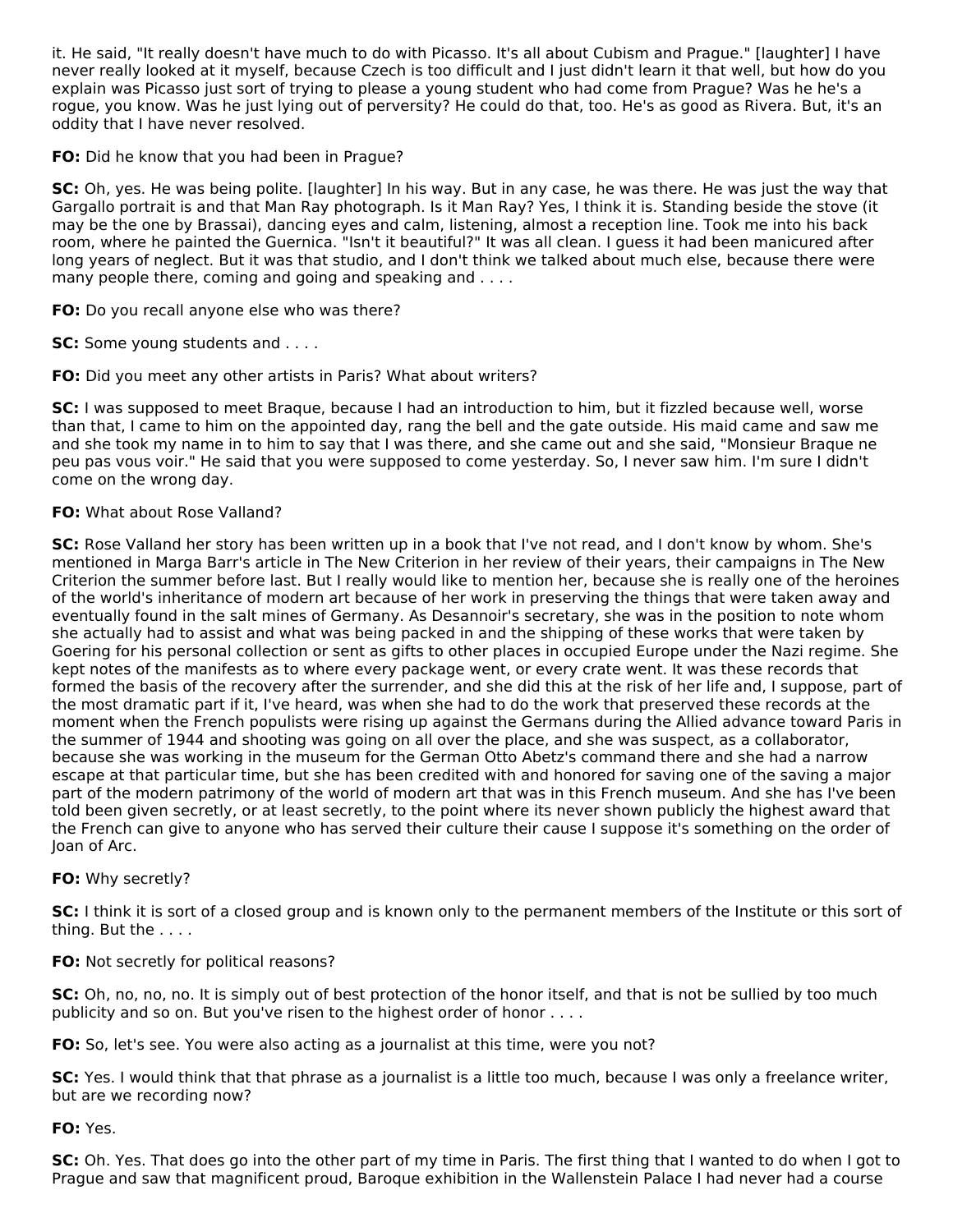in Baroque art, but this was the first awareness that there was such a thing as a Central European Baroque, at least in my part, and Baroque had not been gone into very deeply, I think, in teaching curriculas of history of art in this country, and certainly there was no course in Oberlin and I don't think that the Institute of Fine Arts had been invented yet and what they did at Harvard, I don't know. But, in any case, there was this whole world of Dietzenhofer, Braun, Brande, that had developed out of the Austro- Hungarian hegemony in Central Europe. End of side one, tape three Side two, tape three Well, this was a first experience of Baroque for me, and it was exhilarating. They had what we have become accustomed to take as routine in the years since World War II, the kind of festival with music, son el lumiere, concerts playing the music of the time, with the illuminated Belvedere of the period on the Hradcany. It put the whole spectacle of Prague, which is really a Baroque city, into a perspective into presence in a manner that I had never known anything the like of before, and so I just thought I better tell somebody about it and sat down and wrote a descriptive article about the events and the museum collections and so on, to The New York Times, and lo and behold, within two or three weeks, it was published. Edward Alden Jewell was the art editor at that time and the page always called, "In the Realm of Art" in the Sunday edition, but he gave that a very good play. And having all of these new revelations, almost, of Central European art past and present in the contemporary art life of Prague, I thought it would be a good idea to propose to some agency in the United States, a tour a public tour of Central Europe. The art the modern art of Central Europe, and I did propose this to an organization called Open Road, which had organized a lot of tours to Europe, along with other organizations, and they were interested. So I went about seeing all of the collections I could in Prague of modern art both museum and private and when I got back to Paris, I used Alfred Barr's introduction to Rose Valland and the artists and the people that I met indirectly, in the course of seeing these people, including dealers, to visit their collections and after a while, it was quite a lot. I went to see the collection of Paul Gillaume. I saw the great Matisse Boy at the Piano that is now at the Museum of Modern Art, on a staircase of Paul Gillaume's house. I saw the holographs and the small things that were given to him in appreciation by Jean Cocteau for some sort of a favor or benefit. Throughout, I went to a number of the best collections in Paris, and so I assembled quite a tour that they were just delighted to see and had actually scheduled it for the summer of '39. At the same time in Prague, I met newspaper people, I was, as an American who could speak English people wanted to have lunch with me and speak English, and I had a standing lunch with a businessman, a young businessman, who wanted really to have conversation so that he could learn the language, so that got me into some of the clubs. Then I listened one evening to the radio broadcast of from Yankee Stadium of the Schmeling-Louis fight, which came over about three o'clock in the morning in German and it was a return engagement of Louis and Schmeling, when Schmeling was supposed to knock out Louis in nothing flat, and all the German propaganda about how the master race was going to make light work if this "nigger," and so they sent an announcer over to stand at the ring side and broadcast it to the German audience during the fight, and of course, Louis knocked out Schmeling in the first round and just everything was turned upside down. Well, that broadcast was translated was published in The Prager Tagblatt the next day in a hilarious article showing what the announcer said, all in German, and I just thought this was just too delicious for words and The New Yorker might be interested in it, so I sat down, translated it, and shipped it off to The New Yorker, and by God, they published it in the next the July issue, that summer, calling it "Our Footloose Correspondent" and "Maxie, for God's Sake," this is what the German Announcer said, "Maxie, Maxie. Um Gotter Willen." [laughter] Then he calmed down as much as he could and said, "Maxie, Maxie, you're forgiven. I can assure your little wife back home that your face is not ruined and that we will not put you into a concentration camp when you return." [laughter] He didn't know what to say. The Czech writer just had a field day with this, but the funny part another funny part of this was, I sent it to The New Yorker and I said, "If you publish this, I will split [the fee] it with the original author." The New Yorker they sent a letter to me a very brief letter about a month later came through with a check for thirty-five dollars, which was I guess a good deal for what they paid in those days. It was a two column article, and they had a little footnote a little P.S. they said, "You were going to split it with the original author, weren't you?" [laughter] And of course, I was, and so I sent half of it in Kronen no, I guess in dollars I forget how I sent it. I had not met the author through the member of the staff with The Prager Tagblatt, whom I used to meet in a little zither playing bar a press bar around the corner from the main street in Prague, and he sent it he took it to his colleague on the paper and said, "This is ten times more than I've been paid for it on The Prager Tagblatt." I never met him, but I did continue my visits to that little bar, which were rather adventurous. So, the trip throughout Europe was something that I informed Alfred and Marga Barr about, and this suddenly did something to their thoughts when the Pulitzer gift of the funds for the fellowship in modern art of the Fogg Museum Fellowship in Modern Art was established, and in any case, I was recommended to receive it, much, I suppose, on the basis of the work I had already done and of course, modern art was very new and uncertain in this country at that particular time, and I had done all of this work, and so the fellowship was awarded to me to go back to Europe and complete the survey that I had started for the Open Road.

**FO:** Before we get on to this and its relevance there's one thing was mentioned in passing, but really not developed. Those original introductions from Alfred Barr to the people in London, Paris, and Prague, for exploring the whole idea of art for the workers. Could we go back to that and say something about just what that meant, in terms of tangible activity and how it might compare say, to the New Deal projects here in the United States.

**SC:** That's really interesting and a very apropos question. First of all, let me say, it came to nothing.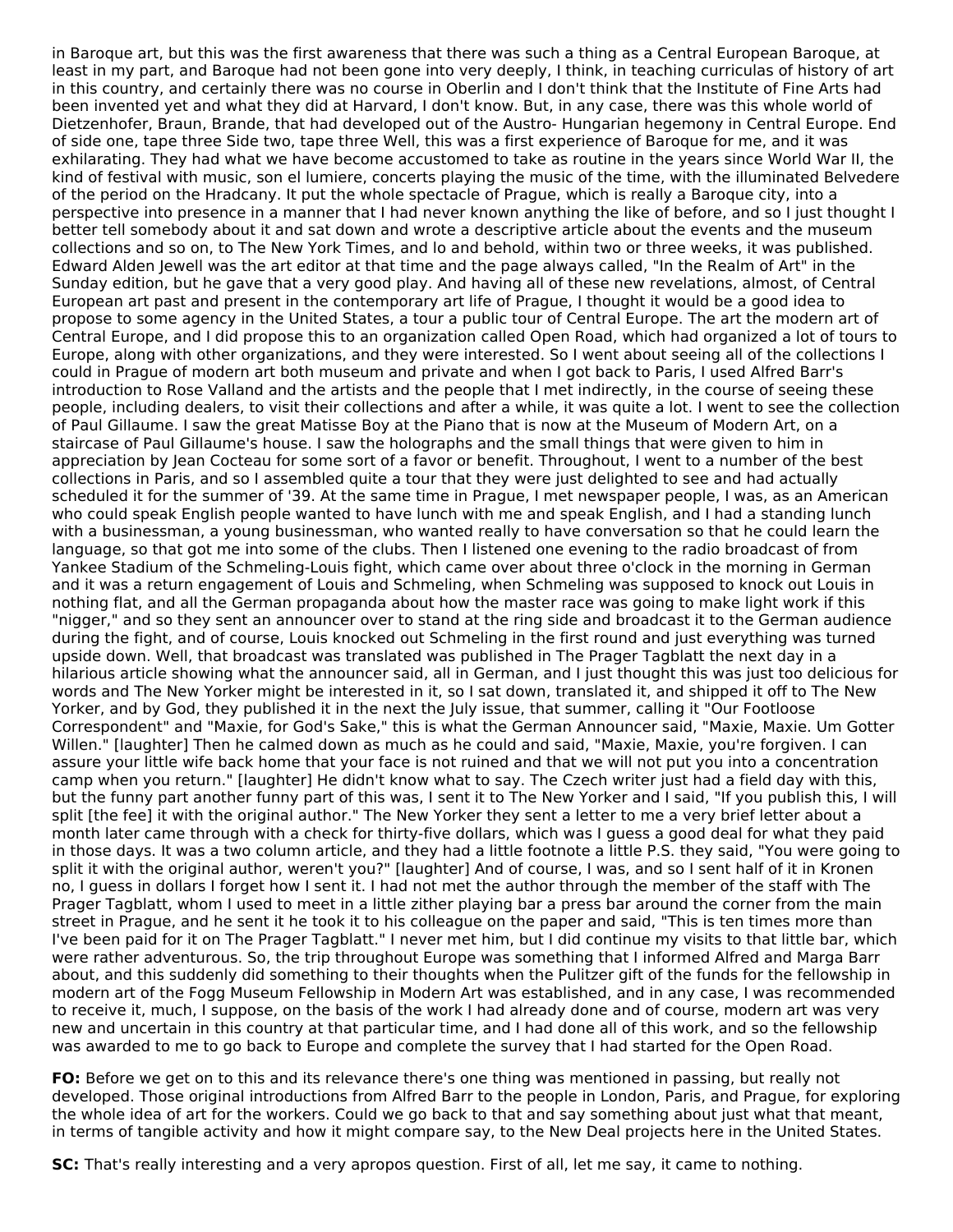## **FO:** Your activity?

**SC:** My activity came to nothing. The member of parliament that I saw a Labor member of parliament in London gave me all the catalogs of the Workers School and I went and visited the Workers School, but they were doing nothing about art, as I recall.

## **FO:** What were they doing?

**SC:** History, labor relations, literature this kind of thing. I have those catalogs. This was a rather laid-back Labor M.P. and he was very kind to give me the introductions, but he wasn't too much interested himself, and I guessed that Labor, itself, even in Europe, was not too much interested in art. I mean, we [in the US] weren't veven very interested in the idea of workers' general education. One of the biggest things that I think should come up out of this whole business, however, fifty years later is the fact that labor movements in this country do not develop an intelligencia that has a broad spectrum of interests in the overall building of the human being. Now they did have that in Europe. It was born in the French Revolution, I suppose, but the whole worker settlements in Vienna and the Flore establishments there for workers, and also in the northern countries and in Germany, were products of an intellect and respect for and the importance of the development of the mind on the part of the labor movement, which was not simply money for a living wage. It was for advancement and development as their right to have a share in human culture.

**FO:** Well, what about the settlement of Roosevelt, New Jersey, where Ben Shahn's famous mural is. There is a community founded by a labor union I think it was the Garment Worker's Union it was a cultural program there. Bernarda Shahn still lives over there within a block of her husband's marvelous mural in that community center, so there was some of that what you were talking about in this country. It wasn't certainly a national program, but there were pockets of it.

**SC:** You know I didn't hear about Roosevelt, New Jersey, until Syracuse, when one of my colleagues got together with what's her name Shahn

## **FO:** Bernarda.

**SC:** Bernarda. And did a show in the capitol in Washington as well as at Syracuse University, when I was director, but that's very interesting and some unresearched ground here. I did this because of my friend, Philoine Hillman, who introduced me and I got to be friends with her family and Sidney Hillman, himself, the highest member of the labor movement to have risen as high as any member of the labor movement, I think, during the Roosevelt Administration with his position as advisor to Roosevelt on labor matters and his cochairmanship of the War Production Board or the board that preceded that. He was very interested in the fact that I was in art, and I told him that I was going to Europe and I had noticed this problem in the labor meetings and how really unwashed they all were in terms of culture, and I would like to prepare to do some work on finding out what could be done to institute an art program in the Amalgamated Clothing Workers of America, which he was the head of. And he said, "Go right to it." And that's why I went to Alfred Barr. But, he died. And when I came back, his successor, Jake Potovsky, wasn't in the least interested, and I had nowhere to go within in the circles that I knew. And we are saying this about Dubinsky, who obviously had some interest, if he did actually put on the Pins and Needles play and got Harold Rome to do it, which was a sensational hit, and later, of course, he was the one who took the Diego Rivera Murals and put them up in Unity House in the Pocono Mountains, which was their vacation area.

#### **FO:** The new Workers School murals?

**SC:** That's right. He was the one who took that up. He didn't put them all out there, because some of them were anti-Mussolini and they had a lot of Italian workers, but it's an interesting story in itself. But, in any case, Hillman and Dubinsky were rivals, and I never heard a good word about David Dubinsky from the Hillman side from the Amalgamated Clothing Workers, and Philoine, to this day, talks the same way. So, I didn't take it to him. Now I might have, if it hadn't been for this rivalry.

**FO:** Did you get to explore what was going on in Paris and Prague, in terms of art for the workers?

**SC:** Well, I didn't stay in Paris, so I couldn't really follow up, but . . . .

**FO:** You were in Prague for two years. What was it like in Prague?

**SC:** Well, I immediately went to Hoffmeister, but things had gotten to such a critical point over the Sudeten crisis and the threat of invasion from Germany, and the whole political issue of how they could get the French and the British to implement to reinforce the little entente, which was pledged to defend Czechoslovakia to the point where they could invite the Russians to come in. Everybody was shadow-boxing about this. There wasn't time to talk about it. In the summer of '38, as an extension of the research that I was to do for the Open Road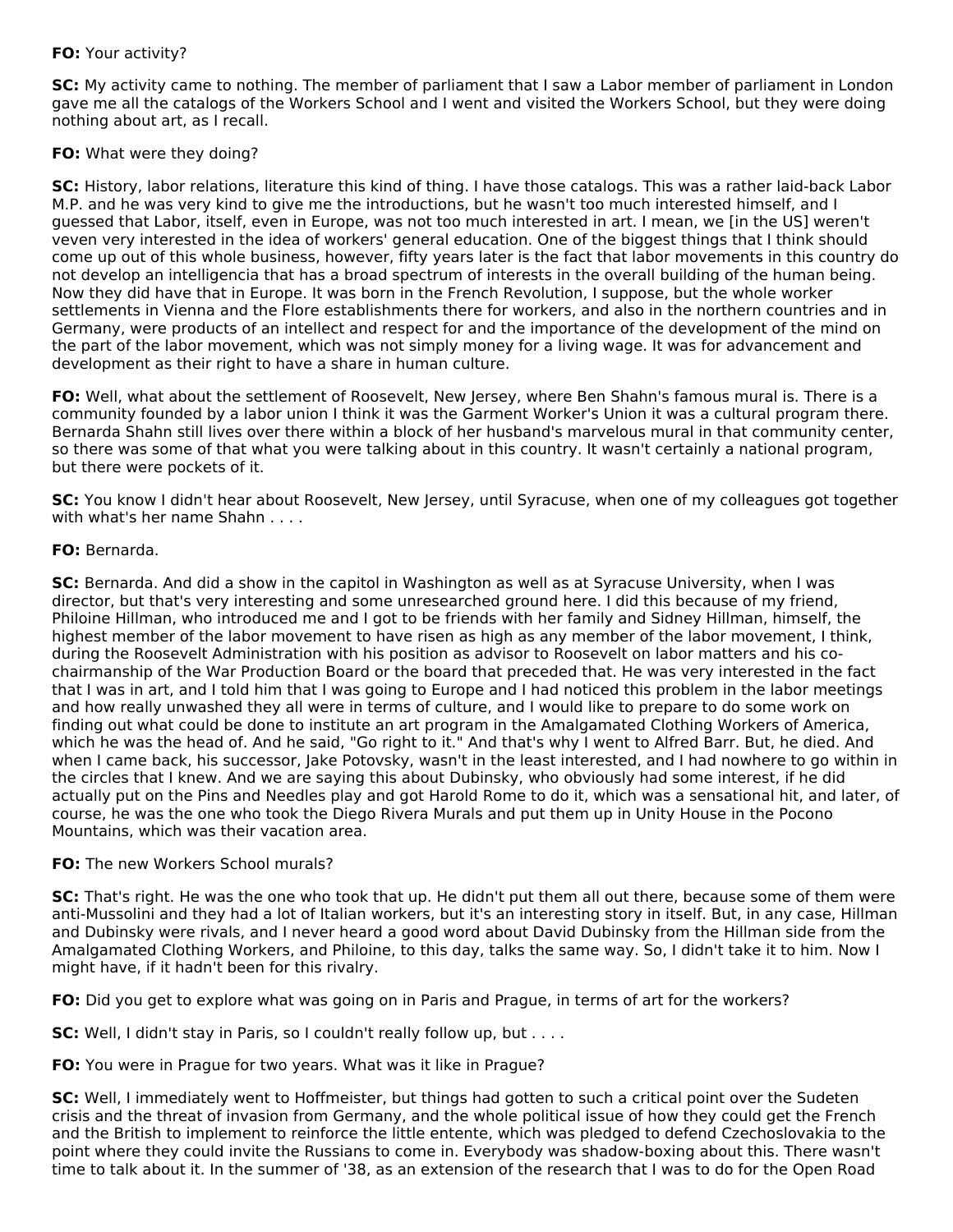tour, my aunt, who had come to Europe to spend the summer a second summer that we had at the Nizne Hrusor Estate of Anna Lesznai. We planned a trip down the Danube to Belgrade, to see the Prince Regent Paul's collection of modern art, which is one of the first of the royal collections of interest in modern art, in Belgrade, and then the idea was to go on to the Soviet Union to see, in a long, roundabout way, by way of Constantinople, Tiflis, the southern parts of the Soviet Union, to see the Museum of New Western Art in Moscow, and the collections of Schukin and the other collectors of French art of the early 1900's, on to Leningrad and then back, in order to begin that tour the following summer. But we got as far as Belgrade, when the American consul said, "Return to Paris immediately." The Godesberg confrontation, or the meetings between Hitler, Mussolini and Chamberlain and Daladier were taking place, and it looked as though war might come at any minute. It was all over the Sudeten crisis that had to do with giving Czechoslovakia taking from Czechoslovakia those so-called German settled regions of the Riesengebirge that were the defense bastion of Czechoslovakia. I can't say socalled, because they were settled by Germans in many places, but it was Czech territory and it was their bastion against invasion from the West, and this was all up for final decision. The British commission to determine the justice of this whole situation the Runciman Commission didn't seem to be getting anywhere and there was finally a meeting in Munich Godesberg is later, I'm sorry in which these four people met in September. By this time, we were sitting in a Danube boat in Belgrade, having come down overnight from Budapest, when antiaircraft guns were going off, practicing, and we didn't know whether the war had started or not, and they told us the consul said, "Get back to Paris as fast as possible." So we got on the Orient Express and went back through Yugoslavia, Northern Italy, to Paris just in time to hear the news see the news published that the Munich Pact had been signed, which gave Czechoslovakia all of its defenses key points of defense over to the Germans changed the whole face of the whole international picture at that time. We naturally didn't go back to Prague, so we sat in Paris from September through January and I went to work translating Max Dvorak's Kunstgeschichte als Geistesgeschichte from his impenetrable German into small parts of the text into English and spending the fall there and going to more galleries and meeting more people not too many more people and wondering what to do next. Particularly concerned about our friends in Hungary and Czechoslovakia, so what we did was to spend Christmas vacation the Christmas holidays in Zurich with Alice Lewisohn Crowley, my aunt's very close friend there, and planned the next steps. Well, the next steps were for me to go back to Hungary, Austria, and Czechoslovakia, to make contact with friends in those cities, to see what their condition was, and to see what help we could offer in view of the terribly anxious, anti-Semitic program of the Nazis in Austria, which I did. I went back through the North of Italy, to Milan and Venice, and then into Vienna and Budapest, and then back to Prague. On the way, I took some invitations or names from Marga Barr to stop in and meet the Ghriringhellis of the avant-garde, Italian gallery, Il Milione in Milan, and got to know some of the people some of the activities of that gallery there, that were a part of the Italian relation to between Futurism and Cubism among the second generation of artists of Italy at that time, which included important people like Fontana, who turned out to be an Argentinian and got all of their literature and so on, and then went on to Venice and Budapest, and so on, delivering getting messages to take out to their relatives in the United States and delivering making contact with where possible with the consuls, so that they could get papers through applications for visas to get out and delivering a couple of affidavits for people that we could afford to take care of, and then back to Prague. Well, those last months in Prague I got back to Prague, I think, in late January or early February I think the situation had been completely turned upside down, and I wrote a long article for The New York Times called "Post-Munich Conditions in Czechoslovakia," which Jewell also published the following August, after I had gotten the Fogg Fellowship, but which I had not known had gotten out of the country and was mailed the night before the Germans moved in to take over the whole country. I posted it for the airplane that would leave that following morning, and I had no idea whether that had gotten out or not, and the article didn't say very nice things about the Germans. So, I was a little worried, and in the meantime, I spent the last evening in the meantime, made contact with the director of the Modern Gallery and his wife, who eventually saved the Jewish cemetery in Prague and lived through it, God knows how. The German occupation and the Russian liberation and then, when I saw them again it was a free country, but this was before the Russian Communist take over in '48, for which Philoine Hillman, the daughter of Sidney Hillman, had married a foreign service officer and was posted to Prague, he being the labor attaché of the American Embassy, who had to face this whole changeover in the post-war period, and thereby hangs a tale that's incredible. And I just learned about that from Philoine after well, a year or so ago, when she told me about what happened there when they were there in the US Embassy. But, in any case, what I did was to get out of Prague as fast as I could with messages. I really didn't know whether they would be waiting for me in the hotel the next day, and so I went up to the after the first night of the occupation, where I went back to see Hoffmeister he had an apartment in the center of town and he was an avant gardiest with a marvelous collection of African sculpture. He was one of the officers of the Maner Society and I 've heard there were complications for him afterwards, and it seems was a question of really where he stood. Some said that he sold out to the Russians and some said that he really was a hero, and the latest information I've gotten from the Czechs that I've seen since, really in the last year, was that he was a hero, but badly maligned and taken advantage of and all of that. But, in any case, we didn't get anything done so far as art education for Czech workers was concerned, and that night the night the Nazis came in I was up there in his apartment, looking over the central square in Prague, when the police, which had been taken over by the Gestapo, were put on horses the mounted police were covering all areas of possible resistance and escape, and the city was just in a complete confusion because thousands of people just did not know what their next day would bring. There was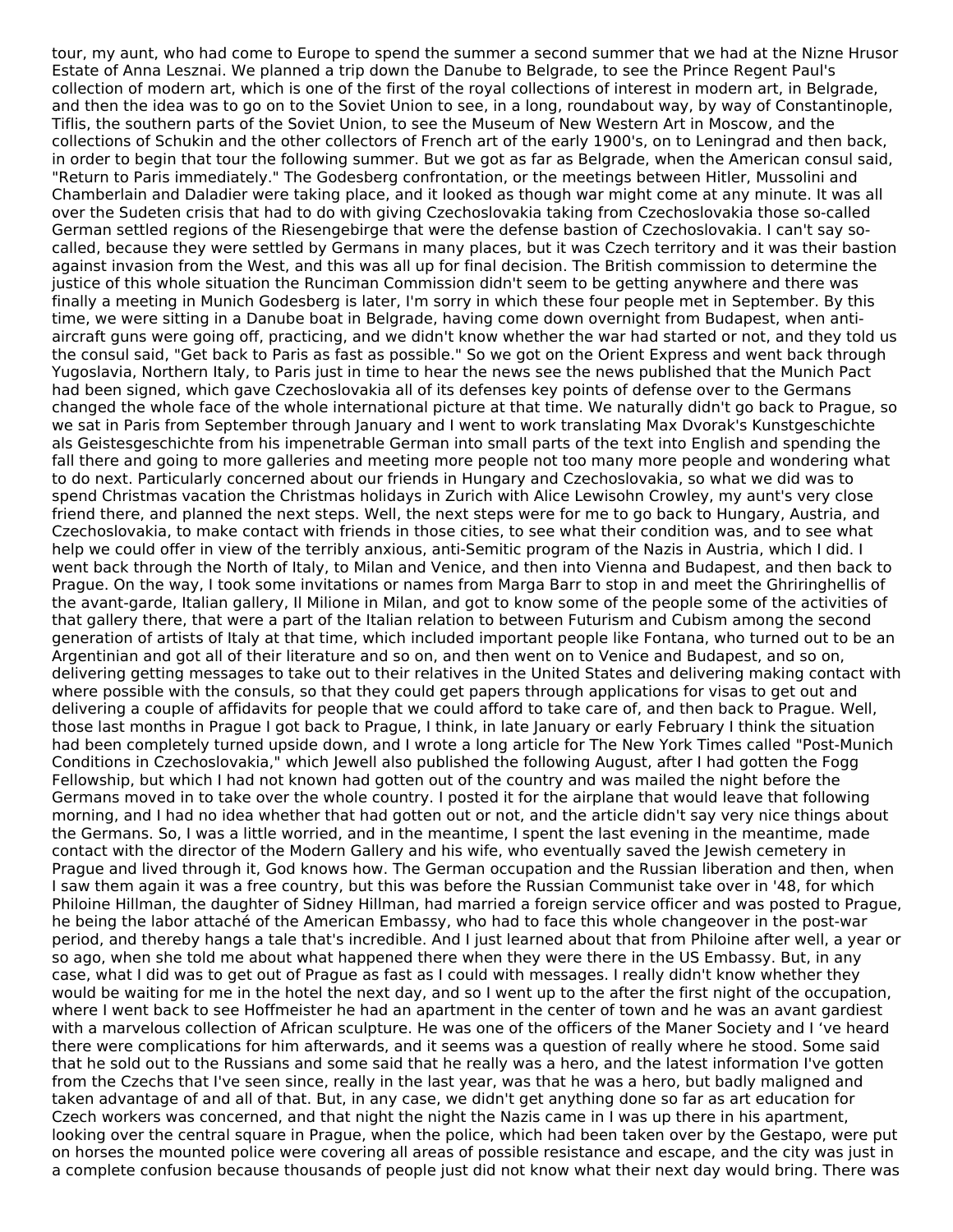an exodus towards the Wilson Station to get on the last train out to {Paris, and packages on the roof and everything else on the noon train, and it never left. I got on a local train the day after and went to Pilsen no went to the border the new border and was thrown off the train by the German guard at this particular time and said, "You can't go." So the roads were absolutely choked with German material and armaments and I had a ten-mile ride on a motorcycle from the border station back to Pilsen and well, this is all sort of non-art stuff, but there was no place to stay, and I finally talked the hotel where the German Luftwaffe Officers staff and the Luftwaffe had come in. The Luftwaffe didn't come in the first day because it was so overcast, but they did come in en masse after that and the officers took over the main hotel in Pilsen and they had no room. I finally talked the staff commandament into let me occupy one of the bathrooms. But he wouldn't give me a pass to leave the country until I had permission from the American Embassy in praue. So I went back to Prague when the Embass, unaware what this meant, did give me a letter of non objection, which satisfied the German commander who said try your luck at the boarder. I took the next local train that day and told the boarder guard in German that I had a sick relative in Paris (my aunt was still tere). He let me go through, I think because I spoke in perfectly good German, thinking I was an Auslander Drutder, no doubt. I returned to the U.S. lat that Monday on the SS Normandie, anxious to spread the news of the Nazi juggurnaut against Central Europe and the western nations in gerneral. In Paris, I made last rounds to the galleries, saw Paul Rosenblum, Meric Callery and ithers all trying to be potomistic but ewere morose. End of side two, tape three Tape four, side one September 12, 1989

#### **FO:** We're starting what? Back in the U.S. around September '39 the fall of '39?

**SC:** That's right. No, actually the summer of '39, because the Fogg Museum Fellowship was awarded about the first of June and before going back to Europe with some three hundred letters of introduction from Paul Sachs to visit collections that I had already seen, but others that the Barrs had told me about these fledgling collections of modern art that had been put together by the avant garde collectors in such places as Paul Guillaume in Paris, the Baroness Goldschmidt-Rothschild, the Prince Regent Paul of Yugoslovia, and of course, the material that had been put together from the earlier days in Paris by Schukin and in Moscow and in Leningrad, which had become, I think, the Museum of New Western Art. This tour called for visiting all of these places Grenoble was one of the places where André Farci was the director of the museum, which had been a leader among the Europeans, and particularly the French, in getting works by Chagall and so on. I was supposed to go through these collections, but Alfred felt that I should learn more about modern art than I knew at that time, and so he sat me down in the Circulating Exhibitions Department under Elodie Courter, this new department that had been set up by in the new museum to learn something about modern art, as he put it, and this was early in June. The Museum of Modern Art [building] was brand new. I walked through the building before it was opened, when there were boards and cement dust all over the place, being taken around by Marga Barr, being eagerly interested and she slapping me down, saying, "Don't be so conscientious." That sort of characteristic expressions of hers. When people became too eager, or were not quite following the track. "Yu jolly well have to know why when you say its beautiful!" In any case, we went through and I stayed there until war was declared by England against Germany, because of its invasion of Poland, following the Nazi-Soviet pact, so I had to wait some more. It was a question of whether this would be over pretty soon, and it went on, and finally it was decided it was going to go on and at this point, well, before this point actually, events took place in the Museum of Modern Art that shocked everybody. They had been written up more recently in [Alice] Marquis' book on Alfred H. Barr, Jr. in the unfortunate context of his being a preacher of modernism. All the chapter organizations are turning him into a kind of a religious zealot. In any case, the book is really quite interesting and filling out of many details of personalities that I had to do with, at that time, and subsequently, and it rounds out my perspective. I think it is worth reading but only after knowing the factual background and allowing for the overall personal refractive aspect of its focusing and of its projection of the personality of Barr in the framework of its sensationalist perspective ( See Art Journal review by Helen M. Franc, Fall 1990, pg 325-29, "Alfred Barr at the Modern." . But in any case, everyone was off doing their jobs for the following exhibitions that summer, and Nelson Rockefeller had become president suddenly and I have to put in something there, because he was very young at that time and immediately decided that there were things that were being done there from a buisiness administrative point of view and maybe by others,by people de didn't like and he brought in a team of efficiency experts, while everyone was abroad, and fired a number of people. And the telegrams came through when everyone in command at that point was absent, and one of the people who went, I think, was Tom Mabry, the assistant director to Alfred and other people, I think Jere Abbott, at that time. Also John McAndrew, the curator of architecture, who eventually went, and one was wondering whether everybody would be. No one paid any attention to me, as sort of a visiting, temporary person and I went on working in the travellingexhibitions department with Elodie Courter that summer until another of Nelson's interests came to the fore very presciently, I think, in terms of what was happening in Europe the gathering storms of war and the alignment of Italy with the axis and the question of what to do at the time of the incapableness, it seemed, of the allies of the Triple Entente England and France to do anything about this rolling juggernaut of Hitler and he, Rockefeller seeing the consequences to America and his own familty interest in the Western Hemisphere, I think, at that point, decided to make adventures in the direction of cementing friendship between the United States and the whole Latin American world. The first part of this was the planning of a major exhibition of Mexican art at the Museum of Modern Art, which became within a very few months after that, the rather breakthrough show as far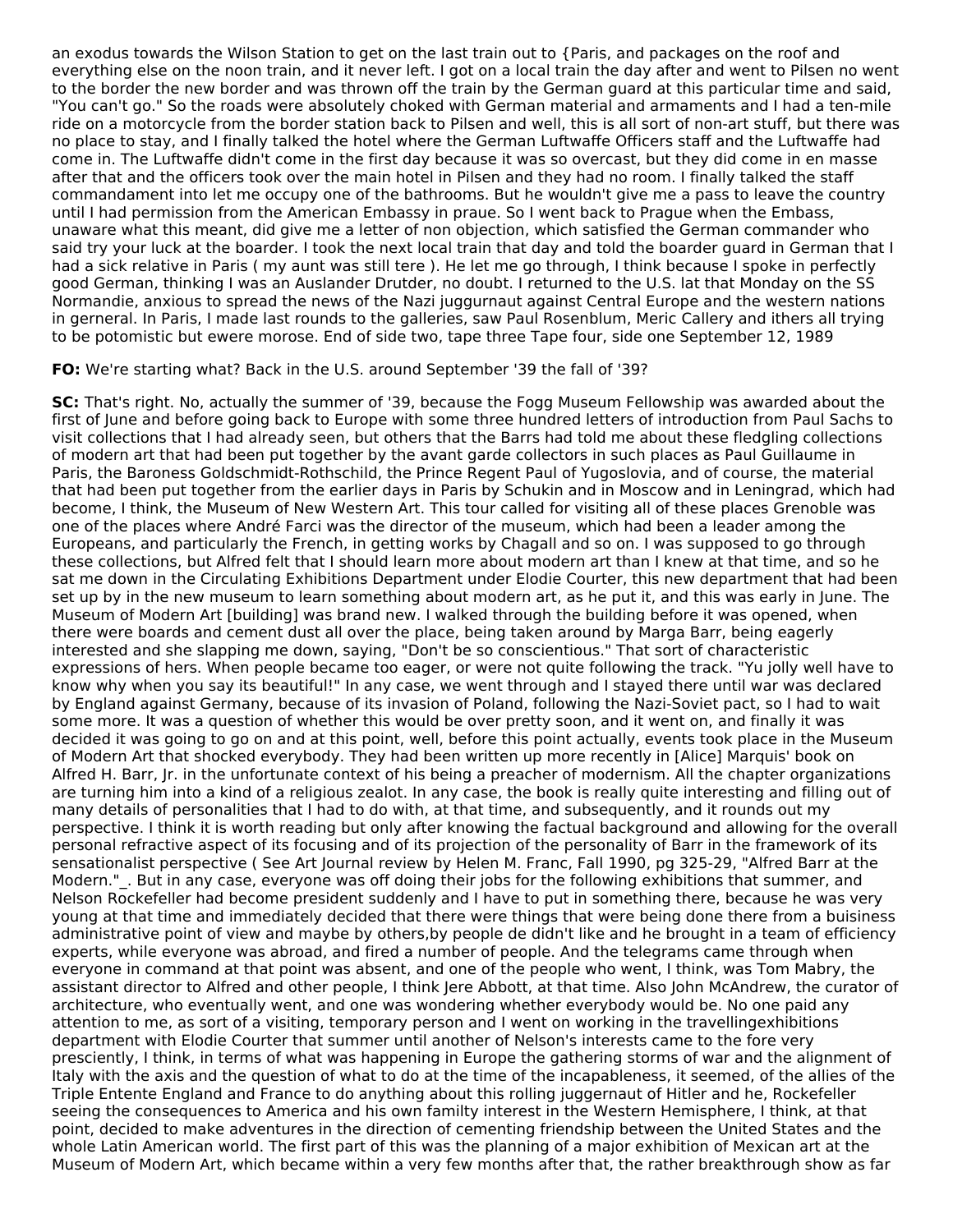as the whole of art in Latin America being shown and accepted in the United States was concerned. It was the "Twenty Centuries of Mexican Art" exhibition that had its start from a Mexican exhibition planned for Paris also stalled by the War ( thanks to John McAndrew's contact with Diego Rivera ) he put it to the museum as it's president as their very immediate next project for a major international show. Maybe it was really the first international exhibition they'd ever had, after the one they had sent to Paris in 1938. In any case, a Mexican orgnizing team team of scholars was formed under Monroe Wheeler, who at that time, I think, had become director of publications, and he went to Mexico, established a temporary residence there, and made negotiations with leading figures of the Mexican intellectual and historical and anthropological worlds, as well as the artistic, to prepare a catalog under this title, "Twenty Centuries of Mexican Art," which would have pre-Columbian, Colonial, Nineteenth-Century and Modern sections, and because I didn't know where to go from the museum couldn't go back to Europe it was sort of suggested, maybe by John McAndrew, who qalso urged me personally to go to Mexico instead. And so, after some hesitation but without objection, or enthusiam from Harvard, I went made my plans to go to Mexico on Harvard's approval. I was put into the Harvard administrative structure at Dumbarton Oaks, where Jack Thatcher was the general director of the Byzantine and the still, I think, evolving Pre-Columbian studies at that time. Long before Philip Johnson built his museum there, and so it was rather they not knowing what else to do an acquiescence in my going to Mexico to study the history of modern Mexican art, which I did and in December of that year, went down by freighter from New Orleans to the port of Tampico, and in December flew up to Mexico City and found myself in the midst of one of the most interesting centers of North American interest in the culture of post-revolutionary Mexico, the art of the mural movement, the growing general interest in folk art, the colorful personalities of Frieda Kahlo, of Peggy Riley, who was from Philadelphia, and married to Lou Riley at that time, from Acapulco, a North American, and the whole welter of people of a very picturesque, international kind that was coming down from the United States and represented what was indeed, I feel, a love affair that had begun to develop as a result of the post-revolutionary development of the arts in that country. Among the people there were Rosa Rolando, a dancer from Brooklyn who had married Miguel Covarrubias, Nick Muray, the photographer at Conde Nast Publications and very visibly, but modestly, the vivid personality of Miguel Covarrubias, who had come to New York in the twenties and become a very noticed, very important figure in the New York circle of society and the arts, through his marvelous cartoons of celebrities. One of the most famous of which were the impossible interviews, in which he drew caricatures of the Prince of Wales sitting down to tea with Al Capone and a marvelous set of these. He did a wonderful, panoramic view of the third inauguration of Franklin D. Roosevelt, with everyone in these most penetrating kind of caricatures of the leading personalities everybody from ambassadors and congressman to socialites and so on. He was a brilliant genius for penetrating the personal characteristics of all people. In any case, I found myself in that beginning work on the Mexican modern mural movement, and being a member of the Museum of Modern Art group, so to speak, I was introduced to everybody, and Monroe Wheeler soon asked me to help him with the Museum of Modern Art's exhibition, so I became his assistant as a kind of amanuensis and factotum to help bring people together and particularly to help in developing materials for the catalog of that show, which became kind of a classic, a forerunner of two generations of American exhibitionsof Latin American art. And at the same time, I worked as assistant or side by side with Miguel Covarrubias, who was put in charge of the whole section on modern art.

**FO:** Can you say a bit more about Covarrubias? About all of his years with the three great muralists. He was a muralist, also, if I remember.

**SC:** Definitely a muralist. And at that time, he had just finished a mural for the San Francisco World's Fair called the cultures "The Indigenous People of the Americas and the Flora and Fauna of the Americas anf the Pacific Areas," if I remember, for the so-called Treasure Island part of the Exposition in San Francisco, which was now over, and the murals were brought to New York and placed in the Seventy-Seventh Street entrance of the American Museum of Natural History and were magnificent panoramas in his particular coloristic tache-work style of precision representation without literalness of any kind an imaginative progression of both the spirit and the appearance of every one of these people and thei natural evironment of details of Eskimos to Patagonians of whales to plankton, in this vast panorama of the Pacific cultures. They were to me, absolutely dazzling, and he was a very vivid person in himself. He was a giggly, short, heavy-set, pompadoured face head who was constantly characterizing whatever went on around him, but sharp as he could possibly be in determining what was the intrinsic character, even in talking about the works of contemporary Mexican painters and sculptors. And he was an excellent objective writer. He could summarize things the way he did in his drawings and put them into a form that was immediately recognizable, in terms of what they were and they did, almost, so sitting down to lunch with him, he would sit down at a table and would draw caricatures of the people who had just sat down with him, and they would be devastating in some cases. I remember one of Roberto Montenegro, who was rather a very self-conscious, upper-class Mexican who was an artist and one of the foremost artists of the indigenous movement back in the teens, during the early part of the Revolution, but he looked sort of like a turtle because of his chin wattles. Covarrubias secretly drew a caricature of him as we sat down at the table in the Majestic Hotel, overlooking the great cathedral in the square of Mexico City. I said, "Let me have that." I took it and he grabbed it back again and tore it up and would never let Montenegro see it. [laughter] So, he was full of this sort of thing acute in his perceptions, in his language, and in his writing.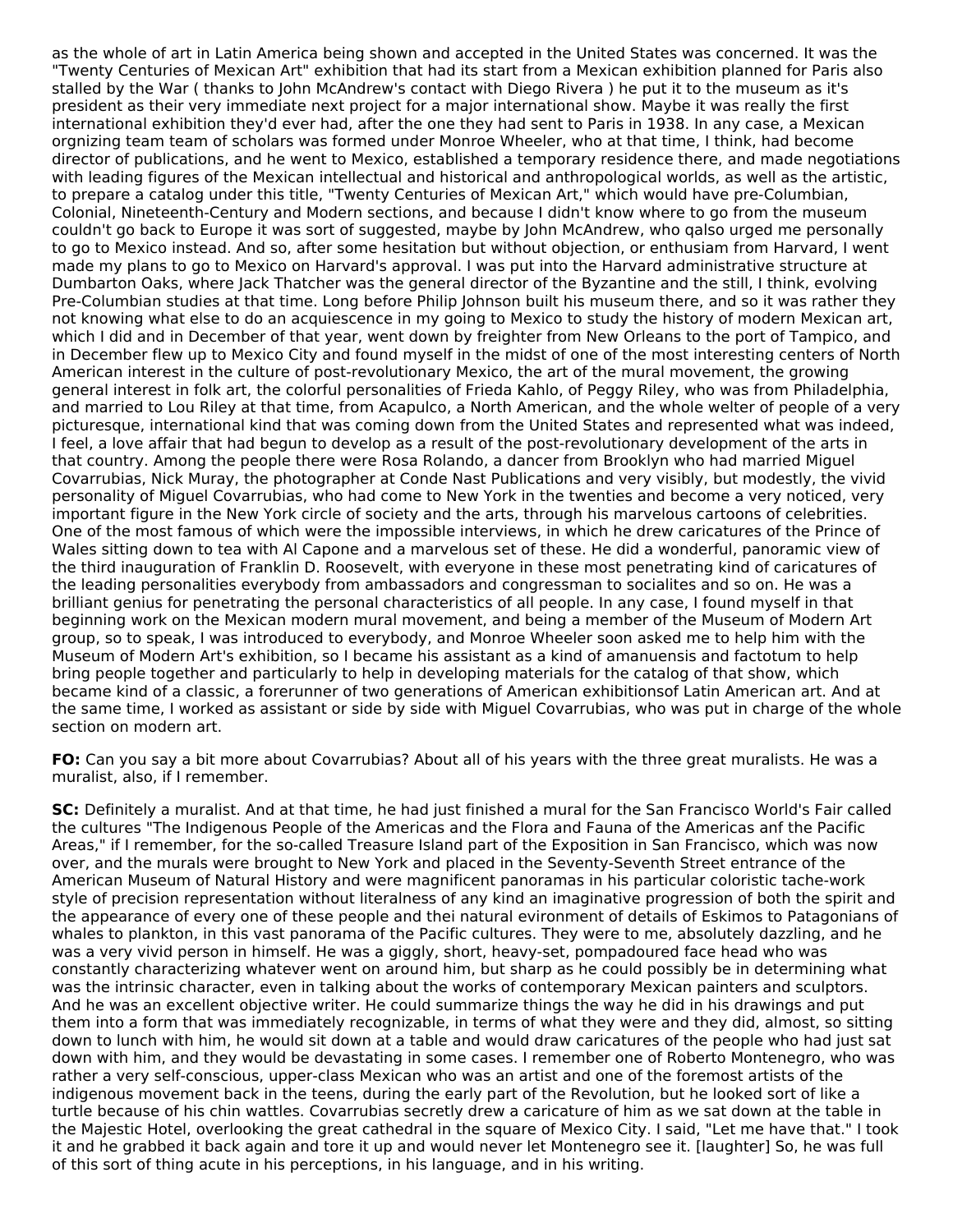**FO:** His murals from the Fair you said they were sent to the Museum of Natural History. Are they still there?

**SC:** Who knows? I had, when I came back after this time in Mexico, as a member of the Coordinator's office, to find a place for them, because now this was past and they had to put something else in there that was more appropriate to the war. I can't remember at this moment whether they are there or not. I think they are in storage somewhere.

**FO:** They are probably in storage at the museum. That's fascinating, because Rivera had his enormous mural at the same fair, which was put in storage for years and not brought out until the sixties.

**SC:** That's correct. And they are now in a very good situation in the San Francisco College, in the auditorium there. In very good shape. But where the Covarrubiases are, I don't know. It would be terribly good to get them back.

**FO:** Well, that's something to research. That and the Tamayo up at Smith College are beginning to get a focus on a number of Mexican murals that are not in the "canon," as it was. Especially here, in this country.

**SC:** Well, that's true. That would be wonderful to see happen.

**FO:** Anything that big is not thrown away. They have simply put it in the attic. You'll get it.

#### **SC:** Good. [laughter]

**FO:** So, where do we go from here now? You are organizing this exhibit for MoMA and you return to New York in the fall of 1940. What happened to you apparently had a book completed what happened to that?

**SC:** Disaster. I was working on this fellowship diligently, as the contract says, and put efforts into a sweeping encyclopedic review of the works of Mexican art, with its backgrounds in the nineteenth century from 1920 through to 1940, in which was the time of our being there, so I went to work, first of all, on the murals and did detailed measurements of the murals and sketches, but mostly descriptive, written details and measurements of every mural that I could find, including those that were going up at that time. What was being done in Guadalajara was the great mural program of El Hoskicio Cabanas those three major ones he was just finishing those and moving on to . . . .

#### **FO:** We're talking about José Clemente Orozco?

**SC:** Yes. Just been finished. John McAndrew said, "The paint is hardly dry." Actually, McAndrew was one of my real mentors in this Mexican trip. He was the person who really opened my eyes to the vividness of Mexican color and the originality of its art form the colonial period, more than in the contemporary period he was a little bit off contemporary. I remember him seeing the murals at Cuernavaca and looking at the Spanish soldiers, clamoring over the trees into the across the ravine to conquer the town, and he would say, "Oh, those slippers that those Rivera soldiers are wearing are just like breakfast rolls." He had this Renaissance background in him with a sense of the integrity of form that came from Italy, rather than Mexico. But he was immensely illuminating, vivid and opening of the eyes to the contrasts within the Mexican culture, even particularly the contemporary culture. And then there was Edgar Kaufmann, who just recently died. The curator of industrial design at the Museum of Modern Art. And the patron of Frank Lloyd Wright, who offered the FallingWater house in Pittsburgh to the national patrimony, historic monuments, and so on. He became a key to my perception of what was not only the quality aesthetic quality of Mexican art, but also of art, in general, because he had a very, very good eye for the folk art of Mexico, as well as the industrial design art of our time, which is quite remarkable, and he would see things qualities in Virgin of Guadalupe votive painting in remote, a little chapels that would reveal their particular Mexican quality in them aesthetically. So these were two people who were very important to my researches in all of these directions, but I got into through Rivera into the work of people like Juan O'Gorman, who was an architect and who was really the beginning of the modern movement in architecture with the 1932 Narcisco Bassols education ministry, which built all of the primary schools, the renovations of the primary schools through Mexico, following the Vasconcelas plan in modern form. All reinforced concrete and not very permanent in terms of their longevity, but in any case, I went from there to folk art to the indingenious dances, through the folk art sources Indian and Mestizo that were very much at the forefront, by making tables of the location of these things, as well as travelling to the mural sights of Rivera and Siqueiros. Among the Siqueiros ones that were being done at that time, were the Sindicato de Electricistas, one of the most revolutionary ones in keeping with the Popular front spirit to bring together and confront opposition to the fascist sympathizers within the American world, as he defined and projected them, the collaborators of the fascist rampage over Europe by Hitler and Mussolini. He had just come from being a colonel in the Spanish Republican Army as a Communist who had come over, back to Mexico, to carry this cause on. With him, or at the same time, not with him, Mexico had become a very interesting place as a center for the intellectuals of the refugee Spanish, because the Spanish Republic had fallen in 1939 with the fall t the University of Madrid, its last holdout enclave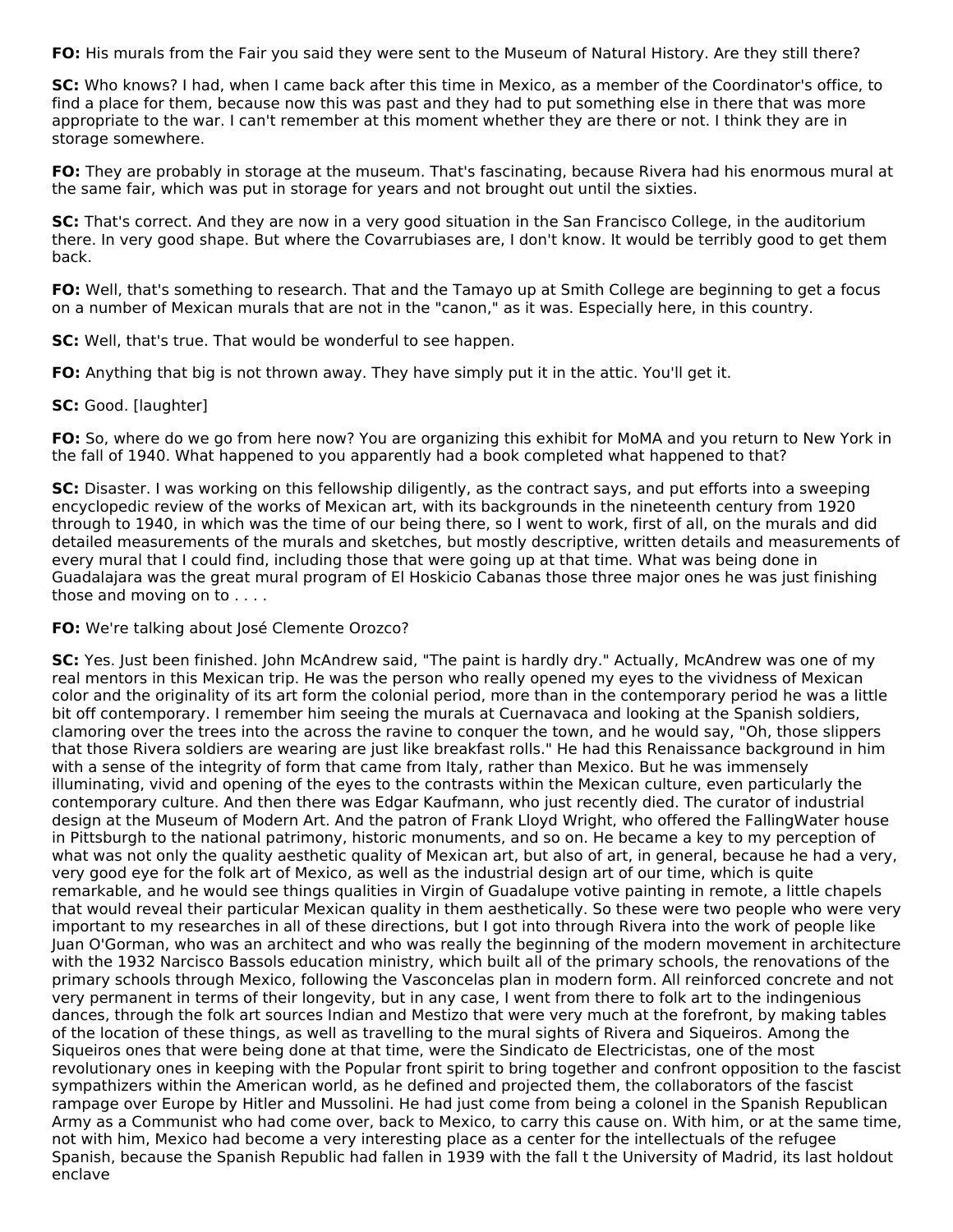## **FO:** '39, right?

**SC:** '39. Yes. Excuse me. And after that very important Spanish as well as other European intellectuals had come to Mexico. From Spain had come José Bergamih, who founded Espana Peregruna, also the writer, Valle Inclan others, and in Mexico they continued in the literary branch of their particular world that had been left behind in Spain and it was strongest in Mexico because they got more of the brilliant people to enter there. They were not allowed in the United States very few of them made it here, except through the Museum of Modern Art Film Librrary and although some got to South America and Chile and Venezuela and Argentina, Mexico really was the main centerof this exodus of this. They, together with the Americans, who had come down people like Leighton, who was a dealer, very interested in the Mexican movement and others Ben Graver of NBC, who knew Covarrubiasand the ones who came down with the Museum of Modern Art Edgar Kaufmann, the Times critic, Alice Louchherm, the film maker Janice Loeb, many other people from the New York field, but also from the California and the Middle West had come down. One of the earliest ones was Caroline Durrier from New Orleans, a member of the social scene group of painters in that sector of the country, whom I came into contact with afterwards, along with the Rileys, but in another segment of this story, and then there was Pablo O'Higgins, who became a Mexican muralist, and then the Rivera camp more or less, I think, and of course, in the museum field was Grace McCann Morley, director of the San Francisco Museum of Modern Art, who was the museum person from the North American people outside of the Museum of Modern Art who took the greatest interest in the whole evolution of modern art within the Latin American world. She was one of the first collectors of an acrossthe-board kind, to know the quality, of what was going on in Mexico and South America, having bought one of the greatest of the cubist painters of that time, Emilio Petoarutti. Alas, it was recently deaccessioned by the San Francisco Museum of Modern Art, and immediately bought up by one of the collectors in Buenos Aires, thereby depriving us of one of the cornerstones of our collections in this area in the museum field. So, that was pretty much the ambience of Mexico at that time. By the fall of 1940, I had rounded off my work for Harvard to the point where I felt that I could put it together in a general draft of a history, which I did. The remainder of that fall from about November late November to December and submitted it. By this time this was 1940 things were very murky on the international front, so far as the war was concerned, and Nelson Rockefeller had become the Coordinator of Inter-American Affairs, actually called Coordinator of Commercial and Cultural Relations between the American Republics, by President Roosevelt, and had moved to Washington and resigned as president of the Museum of Modern Art. Here I want to go back to the presidency a bit, at the beginning, because of something that I learned quite recently. I went back to New Canaan, where my family was, and started to work on the book and submitted it. I've just unearthed parts of it, and it went to Harvard and I didn't hear for some time, and then I heard from Alfred who was watching it, because it didn't come back, that they couldn't find all of it. It was in an incomplete state and I had to finish it properly in long time, but I never got it all back. And then the war came.

#### **FO:** Did you have copies?

**SC:** I did not have copies of the major parts of it. Of some major parts. I have copies of some of it. Enormous volume of photographs of all the murals.

#### **FO:** You've lost all of that?

**SC:** No, I have that. Because I was in the fortunate position at that time, being assistant to Monroe Wheeler, where they were taking photographs for the Museum of Modern Art all over the landscape of Mexico colonial, pre-Columbian, everything they had three or four photographers going, and I got all of the refuse. Or, I should say, those who were not needed for the catalog.

**FO:** Let's backtrack a bit. You mentioned several interesting people like Edgar Kaufmann. Kaufmann is notable you've indicated his interests in Mexico, but he probably is the first American businessman to commission a major mural cycle of this country, even before the New School commissions.

**SC:** That's his father, in Pittsburgh, under Edgar's I think influence, I guess.

**FO:** So then Boardman Robinson's murals in the Kaufmann department store is a . . . .

**SC:** That's right. A very social scene subject matter.

**FO:** Yes. And quite handsome, also. I got to see them. They were all, of course, in a department store, which is gone. A number of them are reinstalled in a hotel complex across the river from Pittsburgh now. They are quite interesting.

## **SC:** In a hotel complex?

**FO:** Yes. They were all saved and the best of them are on view. Their local what do you call it preservation organization did that. And Grace McCann Morley can you say a bit more about her? She was active in this country, also. She bought the first Pollock for a West Coast collection a few years later.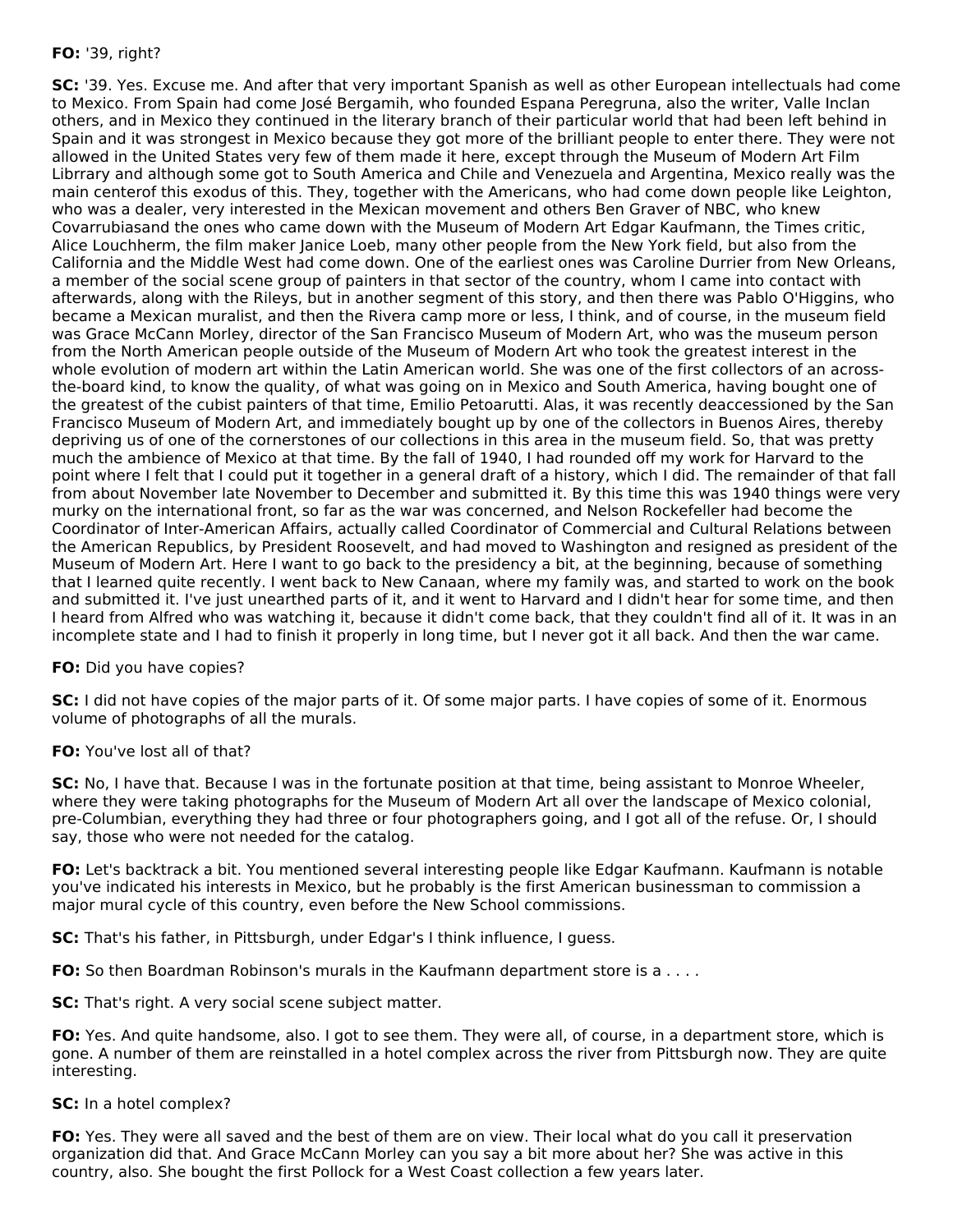**SC:** I didn't know that.

**FO:** She bought, I think it was, "Guardians of the Secret" for the San Francisco Museum in 1945.

**SC:** Well, she was a most remarkable woman. I knew her quite well, primarily because of this Latin American program of the Museum of Modern Art, because she was called in by Nelson Rockefeller's committee on art, which was established at the Museum of Modern Art under the chairmanship of John E. Abbott, who had become, in Alfred's absence as director of the museum, he had been at this particular time, shortly after the Mexican show, been relieved of his directorship and put in charge of the collection and he Abbott was running the whole show at the Museum of Modern Art, without anybody really ever knowing what he did. There was a great deal of confusion about that, so he formed a committee I'm sure with Alfred's and Rene's, perhaps, advice, that included Grace L. McCann Morley. She was sent to South America to help plan the first work the first exhibition of that committee that the coordinator wanted to get going as fast as possible. So she visited all the countries and made preliminary diplomatic arrangements, but she had already established her career and her leadership in San Francisco in the Civic Center Museum, with an interest in that direction, which probably followed an interest in social scene and other aspects of American art. She was extraordinarily precise, demanding, accurate, with great intellectual probity, and at the same time, enormously productive in terms of her exhibition programs and her writings as a museum person, to educate the San Francisco and the Pacific Coast country in things outside of their own area, while maintaining the eminence of the area, particularly in well, she was alive with music, people, the French composer in residence there at Mills College I've forgotten his name at the moment . . . .

## **FO:** Darius Milhaud.

**SC:** Milhaud is right. That's correct. So, she came back this is jumping ahead a little bit was said that it's possible to send an exhibition of American art down there and recommended where it should go and how it should be done, as an advisor consultant to that advisory committee and . . . .

## **FO:** Was this the beginnings of the International Council?

**SC:** Definitely. I don't think it was her idea. I think the seed was planted in Nelson's mind. Maybe it was already there. Perhaps cultivated, but I'm not sure, by Rene d'Harnoncourt, who had been in Mexico, and I think, whether he had met the Rockefellers at this time or not, I don't know, but his connections in Mexico were through Ambassador Morrow and his wife, whom he was a great good friend and helper in their controversy with Diego Rivera over the Cuernavaco mural. And when he came back and got into Washington circles this was before, actually Nelson had gone to Washington and before the Rockefellers had become deeply involved in the Washington scene. I think that is primarily through Roosevelt and Roosevelt's sagacity and perspective in seeing the interests of the Rockefellers in the Latin American world from economic point of view and making him the leader of our best foot forward, from both points of view in this part of the world, which Roosevelt had seen were going to be enormously important from the view of political and geo-strategic points of view of the oncoming onslaught of the axis.

**FO:** Let's go back a bit. You wanted to talk about Rockefeller's presidency of MoMA. Why don't we get that in at this point, while we are talking about Rockefeller. You were talking about his efficiency program and firing everyone. What else did he do there?

**SC:** Well, he took over. Now, I understand that we have a chance to review this and it will not be necessarily made public unless I give the word before a certain time. Is that correct?

#### **FO:** Yes.

**SC:** Nelson became, at a very young age, president, and I have to say that I was not in his was not known to him at all I was just a kid at that time, and this is all second hand, and maybe third hand. But there was a good deal of talk and has been ever since, about his role at the museum among the people who were there, although very discreet talk, I must say. And only recently have I learned what some of the feelings were at the time that Nelson took over. He was elected president in 1939 no, it was '40, I believe to succeed Conger Goodyear. Conger Goodyear was the president, brought in by the ladies Mrs. Rockefeller, Mrs. Sullivan, and Miss. Bliss to help them establish the museum and become a functioning museum and, I suppose, have a say in the selection of the board, as well as the appointment of a director. I've just recently met his nephew Conger Goodyear's nephew Tom Goodyear, who is the impresario not the impresario, but I think the chairman of the board of the Glimmerglass Opera Company at Cooperstown, which has been going about fifteen years in developing an absolutely marvelous summer opera program there, with a wonderful building and so on, and I got to know him under rather amusing circumstances. This is a really top professional organization with Paul Kellogg, as the real I think impresario as to the performances and the scheduling and so on. Actually, Eugene Thaw has become important there, and was important just very recently in getting Jonathan Miller to come up to do a Traviata, which I've just seen. Absolutely wonderful, even though it got a scurrilous review from Tim Page of The New York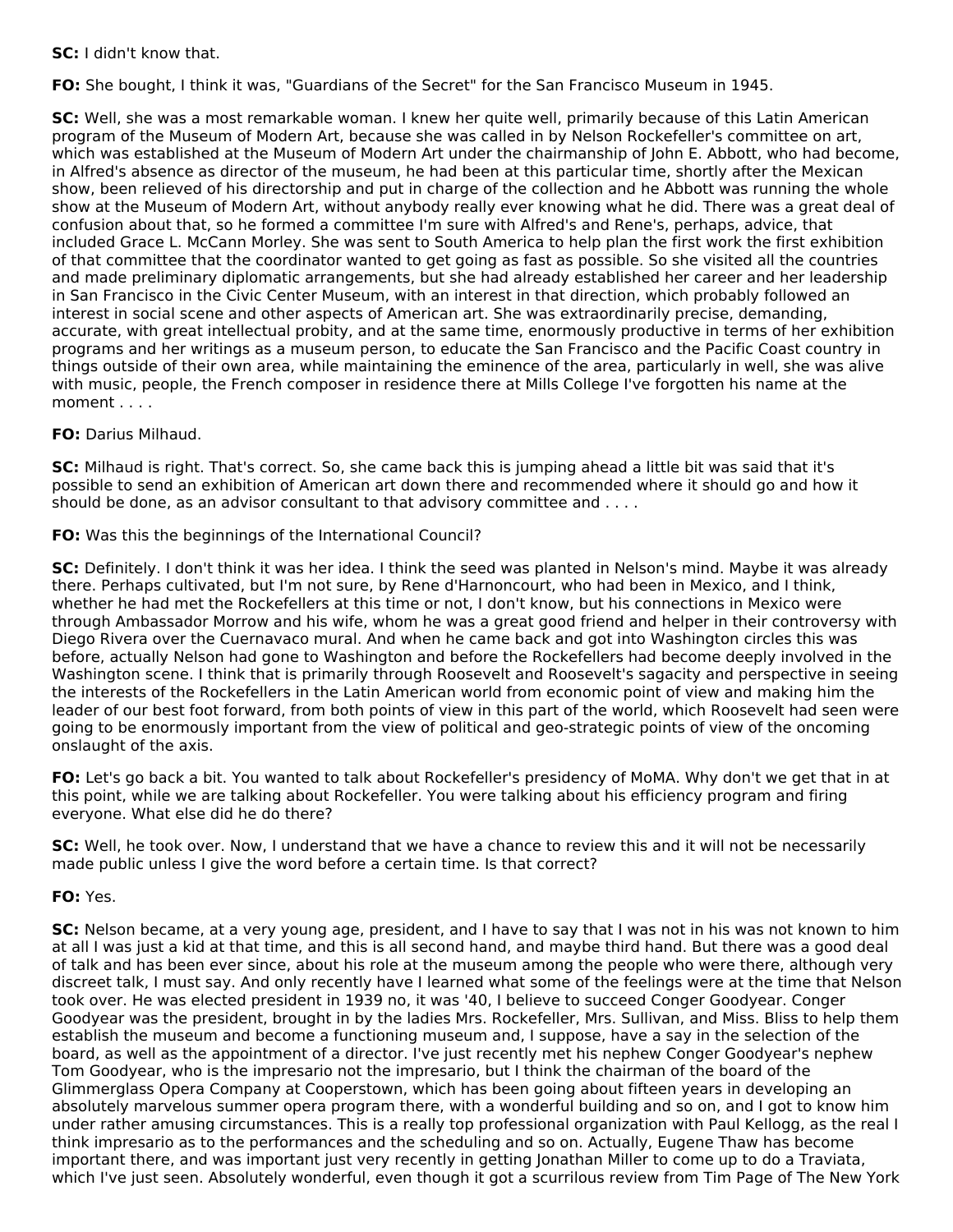Times. Their attitude toward anything that comes outside of their personal ken, I think, is absolutely worth of being emblazoned upside down on the backside of the [inaudible] Memorial.

**FO:** I think we are much off our topic. [laughter]

**SC:** I don't know.

**FO:** What is all this information that you have gleaned from Conger Goodyear's son, was it?

**SC:** Nephew. Tom is an absolutely marvelous, immovable person of a frame, you might say, of Hitchcock in the old days or Sidney Greenstreet. This broad [makes gesture] and he came up to a reception in Syracuse, where they are sort of broadening their area of influence and support, which was a delightful reception at the home of Howard and Helen Boatwright, among our leading musical professionals, but everyone had to be brought into the outside room to the living room - where Tom was sitting there in lonely splendor, except at people who were brought to him like Picasso at the Petits Augustins you had to be brought to him, practically. Although Picasso was mobile. And there he was, seated in the chair, and I was asked to meet him and was offered a chair, which turned out to be three-corner chair, and Tom Goodyear has an enormous sense of humor and likes to poke fun and really sort of pointed fun at lots of people and I leaned back, roaring with laughter at something he had said, and went topsy-turvy backwards into a potted fern in the back of the room that I thought had absolutely destroyed a vase and everything else, and he roared with laughter, and this sort of rather broke the ice as far as we were concerned, and he invited me down to the old Goodyear mansion for one of the performances a year or so ago. We got to talking about the old days, and I wanted to know about his uncle, Conger Goodyear, and so he wrote me a letter afterwards, in which he said he talked about this casually as we were talking. He said, "My uncle really took a very jaundiced view of this whole situation of the transfer of power at the Museum of Modern Art." Well, it turned out that Nelson, at the dinner in which he had been elected president, and they were celebrating his inauguration, and Conger Goodyear was being given the thanks for all of the work that he had done to get it started, he was presented with a picture by Peto or was it Harnett? With a dollar bill on it. The symbolism was that here, Conger, Mr. Goodyear, is your reward for being president for these auspicious years of the formation of the Museum of Modern Art. I don't know whether it was the caliber of the painting, because he was a collector of enormously important Impressionist and Post-impressionist paintings and very conscious of this, and maybe had that considerable European point of view, but to give him this little Harnett with a dollar bill on it was an insult. He absolutely burned and didn't show it, and here's this young man, passing off something that is sort of a college boy, before all of these people kind of a kiss-off in his mind, and he went downstairs where his limousine was waiting and took his fist and he crashed it through the window, got in the car and was driven away.

**FO:** He crashed his fist through the window?

**SC:** It was an automobile window - his car that was aiting for him. That's according to Tom. I mean I don't know he didn't say he was wounded, but somehow he punched through the window. This is absolutely authentic, but this is something I don't want to have become a . . . .

**FO:** But it's hardly scandalous intelligence, Tod.

**SC:** Well, all right. Let's look at it in type.

**FO:** Yes. Well, it's typical of Nelson Rockefeller's way of doing things throughout his life.

**SC:** Well, as Daisy said once, "He's reckless." So, that doesn't detract from his . . . .

**FO:** Well, what else about his presidency at MoMA before we get on to his going to Washington what were some of the positive aspects of him?

**SC:** I never knew. I never came close to him at the Museum at that time except in the elevator. There was a certain aprehension. All I knew is I left when everyone was in a state of uncertainty and floating and no one really spoke out at all, and I often wondered what had happened to John McAndrew, because John McAndrew was in Mexico when I got there. He had given me introductions to a number of people that he knew, as well as recommended a hotel that I should go to, as a kid, not knowing anything about it and speaking only Czech I had not a word of Spanish, and I'd open my mouth and say, "Yes" or "No," and I'd say it in Czech, because I had just come from Prague and I had not a smidgeon of Spanish. So, anyhow, John was there with one of his close friends one of his boyfriends, undoubtedly, from Portland (where I was born), Oregon, whose family I had known about because my aunt had earlier established the first Montessori school in Portland, Oregon and through her knew the Portland scene a little bit, directly, and this was John Yeon, who is an architect from that part of the country, and I gather a very good architect and John McAndrew was the curator of architecture at the Museum of Modern Art, but I heard in later times that Nelson said McAndrew had to go, and what the story was there, I don't know, but McAndrew was a very articulate, bouyant scholar of strong likes and dislikes who was vivid and very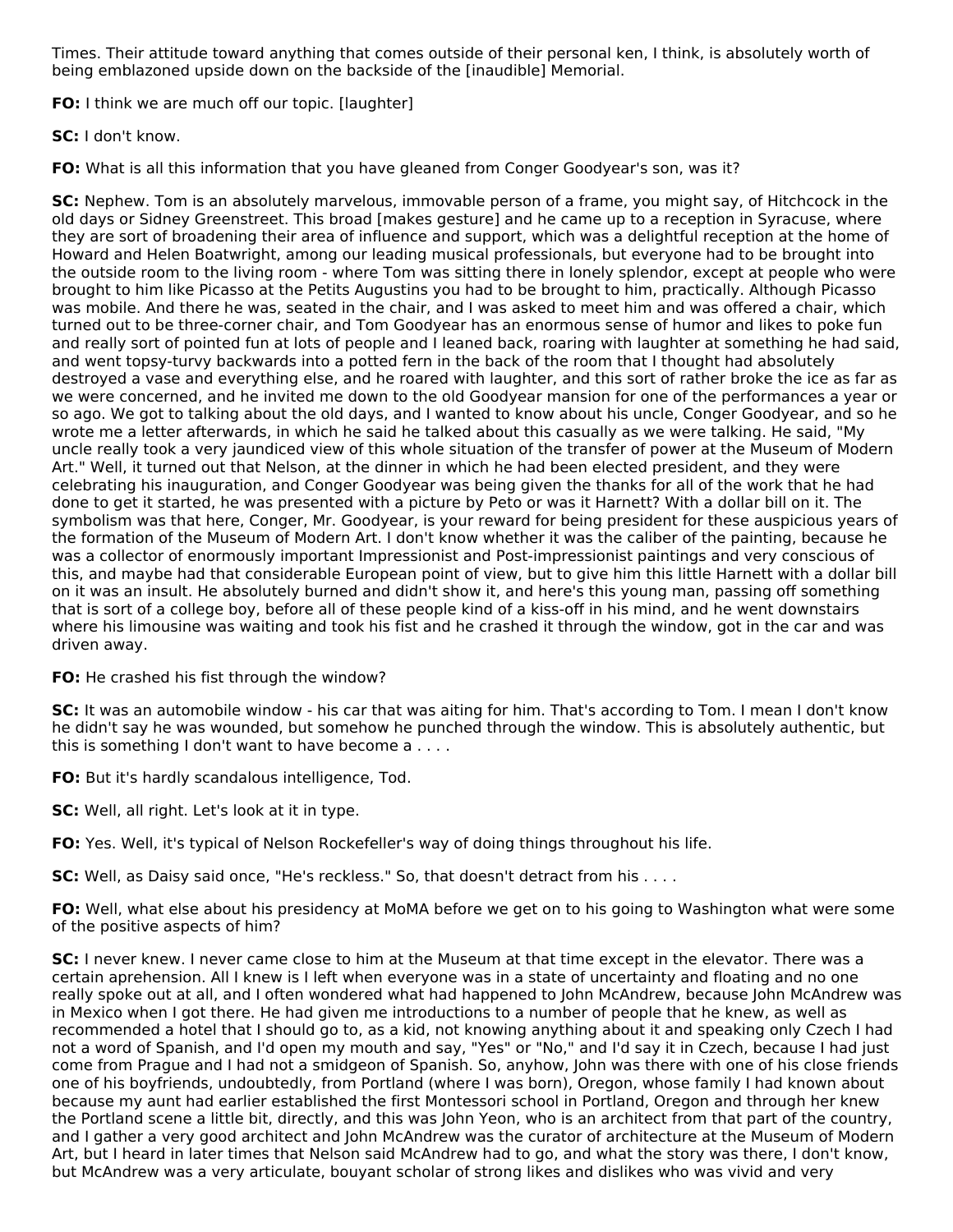revealing of qualities in his language, but I think that it was a question of style and manner that just didn't fit with Nelson's way, and I think he was one of those on the way out and may have been in Mexico because of that as well as for his research on Mexican earkly Colonial architecture. End of side one, tape four Tape four, side two

**SC:** Well, before I get to Mexico just before one of my surprises when I came to the Museum of Modern Art was the almost universal homosexuality of the staff, or at least the curatorial staff. No, maybe that's going too far, because it was a pretty big staff by the time they had hired the help needed for that building. One who wasn't a homosexual was Jimmy Ernst, who was the lowest of all the low in that staff, because he got a job as mailboy under the worst kind of pressure that anybody could have in a place like that, and was given absolutely no leeway in terms of his routines or his salary, despite the fact that he was the son of Max and that he had made it possible for them to all meet Max and his entourage at Ellis Island, when they all came, but once he had facilitated this comes out in Jimmy's book it's called A Not So Still Life but . . . .

## **FO:** Were you chased by the curators, Tod?

**SC:** Oh, yes. Alan Porter was the queen, perhaps, at that museum at that point, and he was immensely sympathetic and kind and so on, but the trail led to his apartment, in which one evening after dinner, I think we sat down and looked at his pornographic collection and it was some collection. I really went through absolutely every aspect of it that he could think would be enticing to me. I remember some of the pictures today and well, he kept looking at me sympathetically and a bit inquiringly, but not giving himself away at all, until, after an hour or two, he decided it wasn't worth it, and so I parted unscathed, but friends at the same time. The homosexual world of the Museum of Modern Art was one of the great problems, trials, crises of my life. Havingknown nothing of this after prep school throughout Europe oh, wait a minute no Europe, there was a little bit of it, but not really that much. At least enough to let me know the facts until I got to New York and there was a constant envelopment in the talk, the allusions, the seducements of this world were everywhere at the Museum of Modern Art and my induction into this world, thanks to the Barrs, was a complete surprise and a psychic, as well as social problem. I almost left it. I spoke to Marga about this one day, and all she said was, "Why don't you become one? With career in mind," This sort of shocked . . . .

**FO:** What an odd psychological thing to say to anyone. It makes no sense.

**SC:** This I wouldn't have known and I probably don't know now what that means, but odd psychologically or sociologically?

**FO:** What I'm saying is for someone to tell a basically heterosexual male to become a homosexual is simply dumb, and she doesn't sound like a dumb woman on other levels.

**SC:** There's an aspect of this that might tie into it, and only later did I find out about it. When I was going through analysis myself, during graduate school, I noticed well, it was very clear I said that I was going through analysis, she found ot repellant that I should be going through anything like this, and I sort of felt that Alfred might have thaught the same about it as completely outside if not antithetical to or disruptive his world and then I got Andrew Ritchie as my boss in Yale, years after this, the same thing, but he said "outside fingers pryingninto one's personal mind." So the perspectives of that later generation were the same as my fathers still utterly resistant.

**FO:** Aside from the personal, social problems this cost you, do you feel the homosexual contingent at MoMA had an influence on the way MoMA operated?

**SC:** Yes.

**FO:** In what way?

**SC:** In a very positive way.

**FO:** Positive way?

**SC:** Positive. I think they were infinitely more acute than the straights that were running around in the art museum world. [laughter] Which I had had a dose of through the usual channels of academe. And this was enormously refreshing and enlightening, so I developed very quickly after the times of getting over immaturity in this, a great respect and admiration for this side of the human personality. Except when they formed into Mafias, which I learned about after. I mean, power Mafias, of which we have with us much. And I suppose always have had, but . . . .

**FO:** Was this an aspect of Nelson Rockefeller's distaste for some of the members of the staff?

**SC:** I guessed so. I had a very strong feeling that this was it. Up to a certain point, okay. Nelson was enormously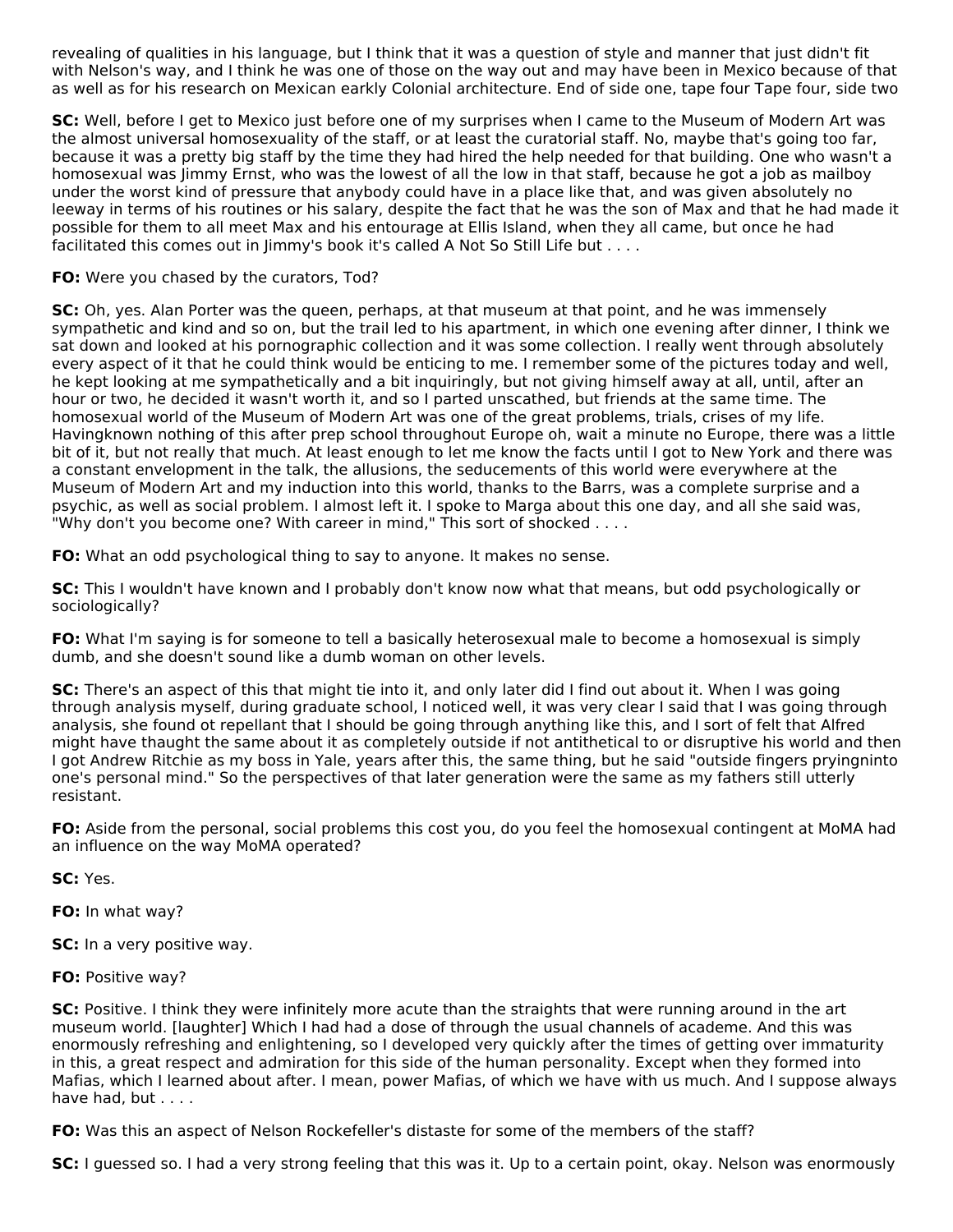liberal about other things. I mean, he understood how artists had to be different whether or not they were members of the Communist party, he couldn't do a damn thing about it. Among artist it didn't matter. Do you want me to go on with this a little bit?

**FO:** Yes. It's a part of art history.

**SC:** Well, not so much a part of art history, but the one thing . . . .

**FO:** Well, it's a part of the sociological background of art that is not often discussed.

**SC:** Well, the homosexual thing became really acute after I got to Mexico, because the group that I was introduced to by McAndrew was almost one hundred percent homosexual. The whole intellectual life of Mexico among the aggressive modernists not the social revolutionary types like Rivera or Orozco. Orozco was completely heterosexual. He would meet somebody whom I knew and she said he was just lusting for her.

#### **FO:** A woman?

**SC:** A woman. And well he might have, because she was one of the American company down there, who had problems with this. And Rivera, of course, was a classic, but enormously successful philanderer in every direction.

## **FO:** Bisexual?

**SC:** This woman whom I knew, who talked about Orozco, said he probably was.

## **FO:** Probably Rivera was bisexual?

**SC:** Yes. And this was not unusual in Mexico, because one of my very, very good, supportive friends in Mexico turned out to be bisexual an American dilettante architect and philanderer of the worst kind - having a field day in Mexico yet when you were alone with him, he'd make a pass. And this happened with one of my very close friends, whom I met before the War in New York and afterwards lived nearby to on Irving Place, as a result of a meeting through the Barrs and the Museum of Modern Art, was a great hero of World War II, a noncombatant, before our war-time hero. This was Varian Fry, the man who rescued many, many people from France through the underground that he established during the Vichy regime under the Vichy regime to get Frenz Werfel, Max Ernst, the Surrealists, Lam, so many out from under the Hitler terror, whom I earlier knew and was introduced to I think, as a way of getting him( or me ) away from Alfred, by Daisy.

#### **FO:** Getting you away from Alfred? Why would that be necessary?

**SC:** Well, I never knew. It was a suspicion that I had that she was a little afraid that Alfred could be tempted along the pederastical route. And one of the questions I asked in Mexico, without ever having resolved, but having absolutely no inkling that it would be anything different than what I felt wait a minute anything different than that he was not, was the fact that one of the homosexuals in the really upper tribe of this group that circled around an architectural firm there asked me, "Is it true the Alfred Barr is a homosexual?" They were terribly interested in all these Museum of Modern Art people coming down, and I said, "I think he is the only one who isn't." Anyhow, my neighbor and friend Varian had an enormously difficult time after he got back from Europe, and we actually courted the same girl. He won out, but before that had terrible problems of sustaining his manhood which he tried by reading through salacious magazines, by going to nudist camps, and talking about it all the time. But he had been,under the worst strain of anyone, over a whole year working for the International Rescue Committee in France, but the funny thing that I've never been able to figure out is when I first brought him up to New Canaan, he became terribly good friends with my father and remained a friend for his life, to the point where they took over his dogs. Anyhow, that's not art.

**FO:** Yes. Let's get back to let's see, where were we? You were in Mexico working on this exhibit in 1941 and then you what happens after that? When was the exhibit?

**SC:** Well, the exhibit took place in I think it was May, 1940 when Stephen Clark, Nelson's successor became president of the Museum of Modern Art and just at the time, or just before the time, when Alfred Barr got into trouble with Stephen Clark over the far-out aspects of his Surrealist art collecting, when he bought the Oppenheim fur-lined teacup and wanted to buy the Coca Cola bottle-top shoeshine stand that offended the more conservative trustees. Thre was also a painting by [Morris] Hirshfeld that he didn't, I think, show right away. I don't know whether it's still in the collection of the Museum of Modern Art of a Pullman car sleeping car showing the interior of one of sleeping car compartments, with red velvet curtains, spread wide open with a nude woman standing on the bed, which Alfred was immensely amused by and delighted showing to visitors and called " The Sleeping-car Madonna." [laughter] But this was part of the group of things that made Stephen Clark and people like Philip Goodwin see red [telephone interruption] this is further gone into, more than I knew at the time, by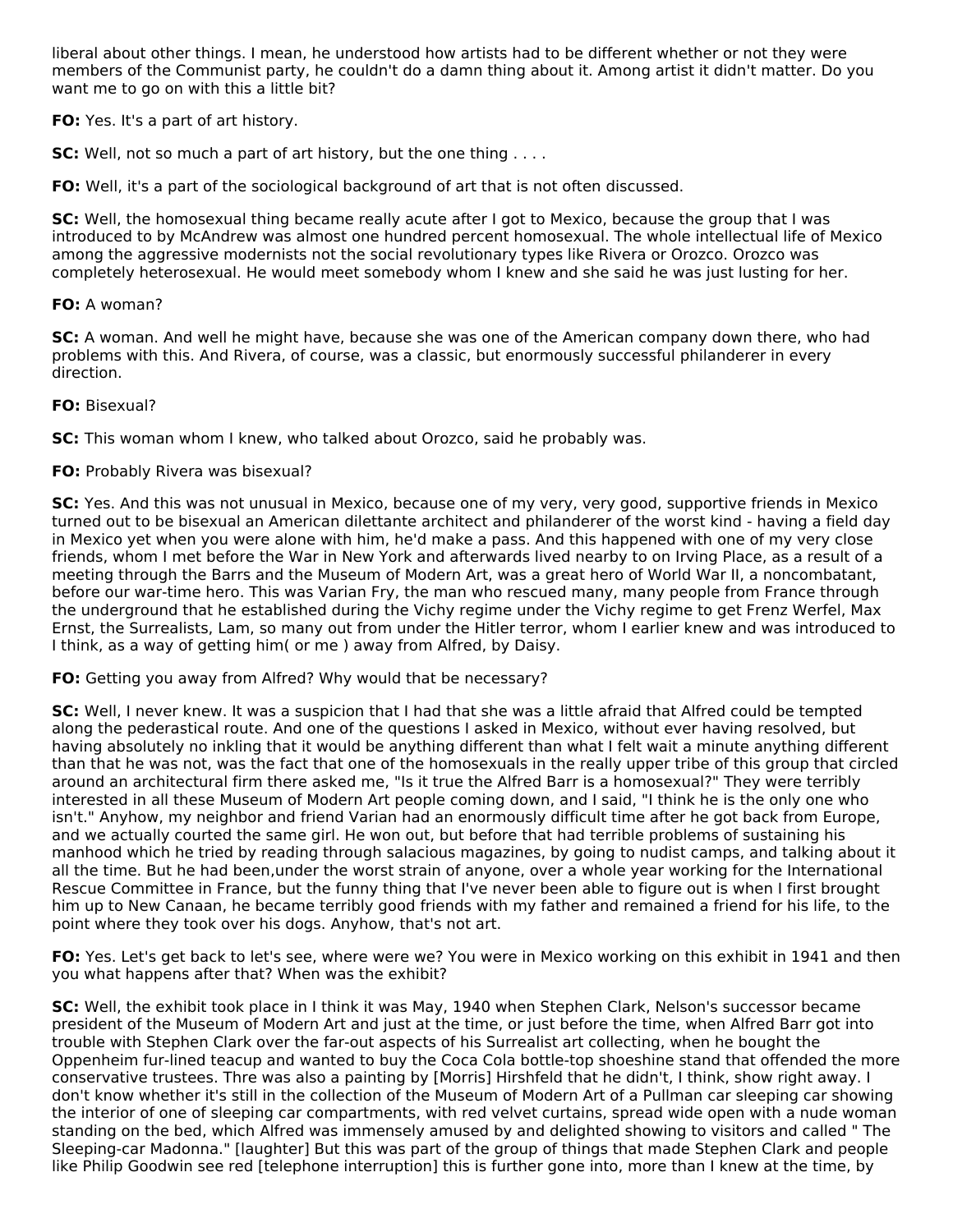Alice Marquis in the book on Alfred Barr. I got into it in some extent because at this time, my wife, Mimi Gratzinger Catlin, the Austrian girl that I married after her family came over here, became employed at the Museum of Modern Art in the department of painting and sculpture and before and after the war she worked for Alfred. She was asked to pose for the enormous photograph that came out in The Daily News, which raised the hackles of the Board and Alfred was put out and put down or put out, he was made head of collections and there's a good deal of that that I think has come from people like well, people on the staff at that time who are good authorities. One particularly remebers the woman that Alfred and Daisy introduced me to immediately after I got back from Prague and befoer I got the Fogg fellowship at Harvard. That's Helen Franc, who has been with the Museum of Modern Art for so long and is probably more of a mine of information on the whole thing than anybody I know. So, back to New York. I don't know whether you want more about this whole circle in Mexico or not, but I think it's something . . . .

**FO:** Yes. We will probably touch on that as we go along. Now, you have a thought here about Waldo Frank's commission to provide the catalog introduction to your show?

**SC:** Right.

**FO:** And it was rejected by Abbott from his New York hospital bed. What was that all about?

**SC:** Well, Grace Morley came back we left the Museum of Modern Art and its South American program and the Mexican program with Grace Morley. When she came back, the signals were to go ahead with the Latin American show that was under consideration by Nelson Rockefeller as the first of his big efforts in the cultural realm from the art point of view, and John E. Abbott, MoMA executive vice president, was chairman of his committee. He had founded the Museum of Modern Art's film library with his wife, Iris Berry, a short time before, with great success. He was a Wall Street person with a good deal of financial acumen. Nelson, as president, put him in charge of the fiscal operations of the museum and so his office was on the fourth floor, far end, toward the church, and I was brought in as secretary to that committee. Apparently I had made a good impression with Monroe. I was put in charge of this, coordinating of the old program of doing that exhibition, which was a factotum secretarial, telephone scheduling kind of job right in the area where Bunuel and the refugees had been coming over from Europe, from Spain and from Hitler, to help reinforce the growth and the stature of the Museum of Modern Art film library. So I was right next to Abbott and Frances Hawkins, who was his executive secretary and Frances Keech. We were all right there, and we put together the program of the circulation of this exhibition to South America, and we were so naive at that particular time we had no conception of what the size of South America was some still are. I guess most of us were then. And so, the idea was to get three people to get three exhibitions together. One to the Pacific Coast, one to the East Coast, and one to the Caribbean, and the material would be drawn from the Museum of Modern Art, the Whitney, the Brooklyn and the Metropolitan the cream of American material of the social scene school, which was the uppermost thing in the United States, but not uppermost in the minds of people who were necessarily in the Museum of Modern Art. But, because this was winning friends with Americans to the South of us, through our particular way of doing things as Americans, we didn't want to do Europeans. This is the way I sort of figure what the strategy was here, and particularly with Lincoln Kirstein's help, who was very much interested in the our American thing. Lincoln Kirstein was Stettheimer, LaChaise . . . .

# **FO:** Nadelman.

**SC:** Nadelman. I suppose very much at that time, Virgil Thomson, even though and Aaron Copland and even though very much tutelaged by Nadia Boulanger of Paris, and these people, there was a strong feeling, both politically I think, and artistically, in this country within the New York school as to the importance of continuing with this, as a side-by-side effort to make Americans more aware of what was going on in Europe. So, there's sort of dichotomy there, and this was the theme of the exhibition that was organized from these collections, and so the committee to do that exhibition was the director of all of these museums, for which I was secretary.

**FO:** So you had some contact with Juliana Force, for instance?

**SC:** Oh, indeed.

- **FO:** Now there's a formidable lady.
- **SC:** Now, I had given all of this to Avis Berman.
- **FO:** Yes. Her book will be published . . . .

**SC:** Sometime soon.

**FO:** Soon. Yes. I have a question about Juliana Force, in terms of the Benton murals in the Whitney Museum on Eighth Street. Do you remember them?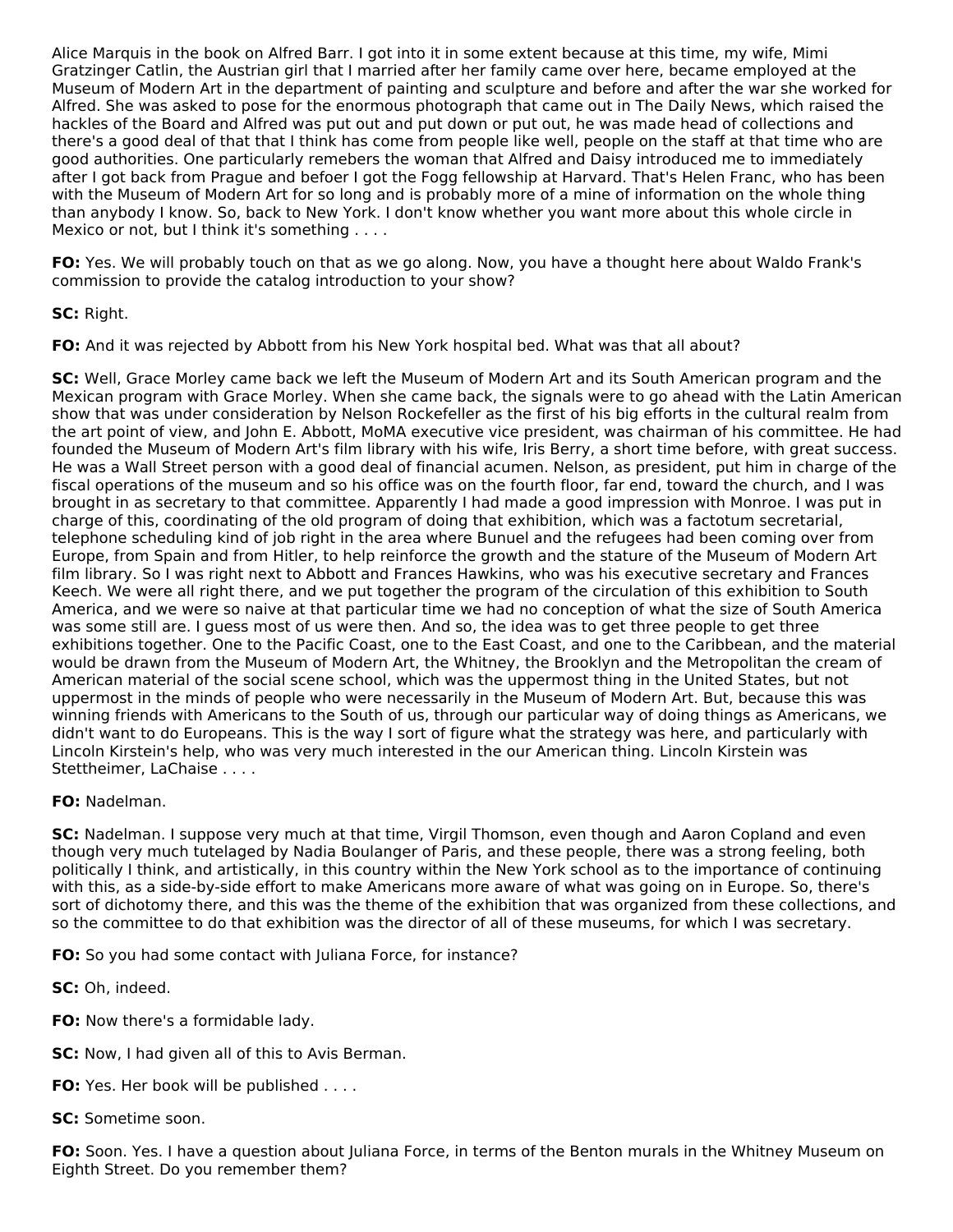**SC:** What were they of?

**FO:** Thomas Hart Benton's murals in the library at the Whitney Museum on Eighth Street.

**SC:** Downstairs?

**FO:** They were in the library of the Whitney Museum.

**SC:** That's downstairs, wasn't it?

**FO:** This is Eighth Street.

**SC:** I know.

**FO:** I don't know where the library was.

**SC:** I think it was downstairs.

**FO:** Because I have never been able to find a picture of those murals in place.

**SC:** I've never seen them that I can remember.

**FO:** Okay. How someone can install such important murals and not take a photograph of the installation is beyond me.

**SC:** Avis doesn't know?

**FO:** No. She was the first one I asked.

**SC:** Well, I'll ask her nephew, who is one of my oldest friends Allan Rieder, who lives uptown and who has got some things that you might be interested in seeing sometime. I'll ask him when I see him. I should see him soon.

**FO:** Okay. So, you have put the show together. How did you get it to Latin America?

**SC:** Well, I didn't put it together. It was put together by Helen Appleton Read, and the catalog was written by her, but the introduction was written by Waldo Frank. I really didn't read it. It was submitted to Abbott, who was in the hospital up there, like Joseph Cotten one of those Joseph Cotten's movie with a sidekick of "Citizen Kane" Orson Welles remember "Citizen Kane," the movie? Joseph Cotten played in that as Orson . . . .

**FO:** What in the world is the point?

**SC:** Well, it was just to establish the situation where I had to go with Waldo Frank to be told by Abbott, sitting in that high tower, that it wasn't wanted.

**FO:** In the hospital? Okay.

**SC:** I'm just being fulsome. I'm sorry. [laughter]

**FO:** But you don't know why it wasn't wanted?

**SC:** I didn't read it, but I'm sure but it was too leftwing.

**FO:** So there was a definite conservative approach to these matters?

**SC:** I'm very interested in finding that article to find out why it could be not wanted, but I'm sure, knowing Waldo Frank and some of the things that he was known for, and said, that it was criticizing the United States and they didn't want it at that time.

**FO:** Yes.

**SC:** The colossus of the North, because he was very critical, from a Latin point of view. One day I'll find it, and I'll see how strong or how mild it was. But I can see that at that particular time, they were not willing they were not anxious to raise old skeletons, you know? Or evenliving skeletons.

**FO:** So you went to Mexico again in June of '41 with the exhibit?

**SC:** That is right.

**FO:** At the ripe age of twenty-six.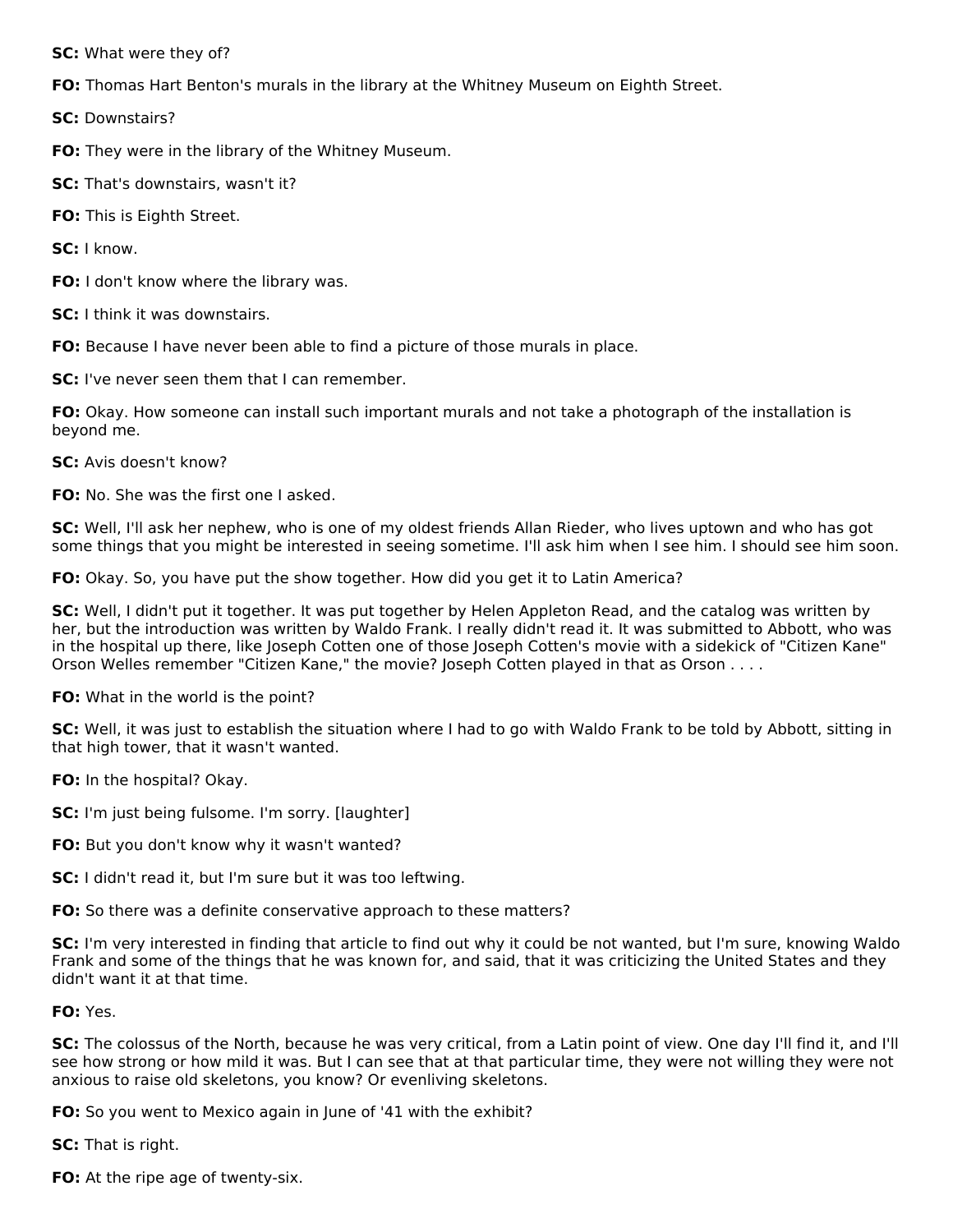**SC:** And there began an odyssey. First of all, they knew so little about Latin America, they said we'd send one exhibition to all centers some three hundred and fifty pictures. And I called up Pan American Airways to figure out how those would be with DC-3 planes going from place to place how we would manage to do this in the space of about nine months. Well, they worked with me for a while, but then they gave up. It was impossible. So then it was decided to split it into three exhibitions and appoint one person to take it to each of the three areas. So Caroline Durier, at Grace Morley's recommendation, was appointed to take it to Buenos Aires, Montevideo and Rio on the East Coast. Peggy and Lou Riley were appointed to take it to Bogota, Caracas, and Havana for the Caribbean area, and I was appointed to take it to Mexico, Santiago, Chile, Quito, Ecuador, and Lima, Peru on the West Coast. And that's what happened. And I went off before anybody to Mexico, because this was a very important country, and one of the biggest, and where, I suppose, the content was selected and I just can't go back both to echo the interests that we had in Mexican social painting scene along with its revolutionary mural painting, as well as to open their eyes as to what was going on in Europe, for which they were not prepared at this moment. That took another ten or twenty years.

**FO:** Now clarification here. Maybe I am mishearing, but didn't you say this was an exhibit of American art, or was it an exhibit that mixed American and European art?

**SC:** It was an exhibition of mixed American art, that is with Gorky, with Stuart Davis . . . .

**FO:** What do you mean by mixed American art?

**SC:** American that is grassroots and American that is French-influenced.

**FO:** Oh, okay. I see.

**SC:** Or European influenced.

**FO:** So, in other words, it was the confluence between abstractions and . . . .

**SC:** Yes.

**FO:** Okay.

**SC:** International style versus native style.

**FO:** Yes. Were artists like Benton and Wood . . . .

**SC:** Oh, yes. They were preponderant because one of the things that I feel was in the policy mind of the culture committee, although I never heard this it's postmortem that I am talking here, now was to get them - the Sout American continent - interested in their own cultures, more than European in the old-fashioned sense, because they were somewhat mired, we thought, in Impressionism and Art Nouveau and academic painting of the last century.

**FO:** This would not have been as true of Mexico as some of the other countries.

**SC:** Definitely not Mexico.

**FO:** Yes. But the others would still be back in the 1880's.

**SC:** Their museums still had a great deal of it and the spirit was here, and I had never read Morley's reports on this, or even whether there was any serious discussion of this. We really had the same idea that most Americans have today, that all Latin America is Mexican. She would have had some insights about this, and was well sent to do this and would have made an awfully good report.

#### **FO:** Where would Morley's reports be?

**SC:** In the files of the Museum of Modern Art, or the International Council. I doubt if they would be up in the Rockefeller Archives. Probably the International Council, because a very interesting thing happened after this event. It sprouted that seed in the Rockefellers mind, for an International Council, because I was asked by René d'Harnoncourt, after the war, to head the International Council, but was not invited when it came down to the final decision, because René said that he had conceived it in much too limited a way, that Nelson, when he heard the way he had planned it, blew up! "No way are you going to do it this way. It's going to be global." That's what I got from René. And he said, "Sorry, Tod. We can't hire you to do this." So, I went to Minneapolis and they appointed Porter McCray and I think that René had an enormous respect for Porter as a diplomat, an enormously patient and very intelligent person who was more suited to the kinds of things that they had in mind, even though I never saw a precis of it. Now, what René had in mind, in thinking of me. The only thing that I can say is that Nelson invited me back to Washington shortly after I went to Minneapolis to help him write the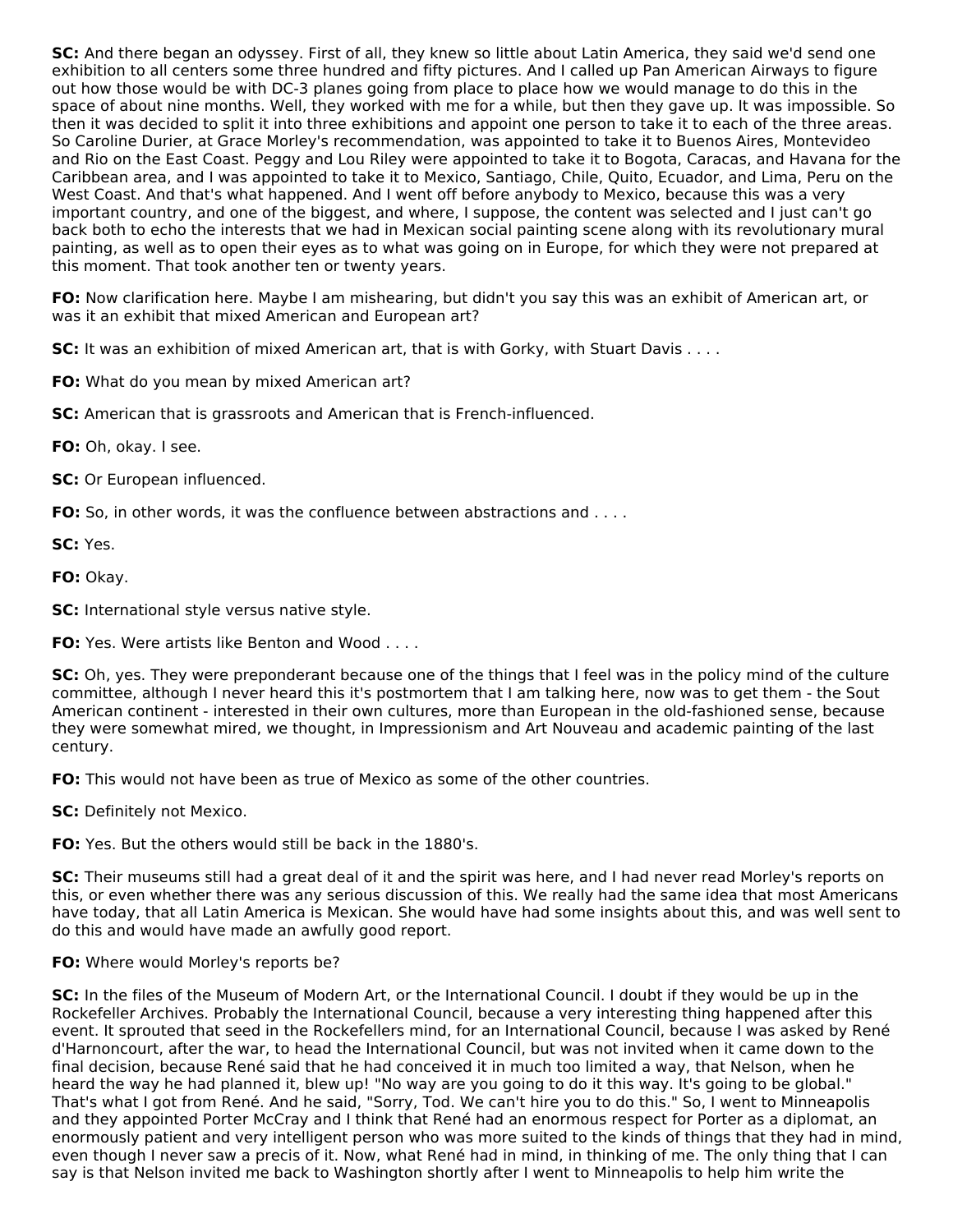Foundation for the Arts Bill for Congress, which I turned down for personal reasons, which he probably understood but didn't like.

**FO:** We're getting quite a bit ahead of things.

**SC:** I know. But these things sort of trail back.

**FO:** So, let us go on to Mexico with the show.

**SC:** All right. Morley came back and was told, I guess, that I was sort of favored for the exhibitions' representative down the West Coast of South America. I think she knew Caroline Durier, probably. I don't know about the Riley's, but she tested me because I was really quite young, and took me out one evening to a hotel in New York and plied me with drink to see how I would act, and I was in need of a drink because I had just had a tooth pulled, and it was really hurting. [laughter] And so, "Would you like another?" And I said, "Sure." So I had another, and she said, "Does it hurt?" I said, "It's fine." She said, "Well, that takes character, doesn't it?" [laughter] So, I think I sold myself, and so she recommended me, and then I had some sessions with her as to how I should conduct myself. This time I didn't speak much more Spanish but was getting there. And she said, "It's very formal down there. Much less informal than it is up here." I said, "What should I wear?" she said, "You should take a tuxedo." I said, "A white tie and tails, too?" And she said, "Yes." She was right, except for the one occasion I had to use it. I didn't have to use it in Mexico, which is a "proletarian country" after all. So, off I went to Mexico on a DC-3 with the understanding that she had worked out, and it had been accepted and presumably backed up in our lively theoretical way of going about things diplomatically from Washington's point of view, that we would pay the cost of the exhibition to the port of entry, and the Mexicans, as good neighbors, would take up the costs of everything else until it left the port of entry or exit and this was the principle by which it was worked. We were all members of the Pan American Union and this is a cooperative venture and in the good republican spirit, this is the way things should operate. So, I went to Mexico and the materials from the Brooklyn, the Whitney, the Metropolitan and the MoMA arrived in the tropics of Veracruz, and stayed there, while I went about the job of getting the Mexican government through its ministry of education and its division Extra Escolar y Bellas Artes to give the order to have them come to Mexico City and to provide the funds in setting up the exhibition as it should be. In the meantime, I was supposed to help out by going to the Embassy to get the American colony to chip in to help the Mexican government to pay for it to build up a coffer, so it would take care of the labels, the lighting, the publicity and so on, and of course, the Mexicans, in my assigned department just having gotten over their war with the United States over the oil controversy just two years well, ten years before, by this time, but still hot and very much in this mood of the big neighbor next door, refused to do anything. So I went to the Embassy and what the Embassy did, promptly, was to send back a letter to the State Department, through its legal consul, whose name I can't remember, who was their FBI man, I believe, that this young guy Catlin is passing the hat, and this letter was written and directed in such a way that it would cross the desk of the Coordinator of Inter-America Affairs and when it got there, I....

# **FO:** Rockefeller?

**SC:** Rockefeller. Nelson immediately called Abbott at the Museum of Modern Art, and I was immediately called by Abbott in Mexico City, "What the hell is going on down here? You're making the boss furious?" Well, there was nothing I could do because the money was not forthcoming, and so I had to scrimp somewhere. We got the exhibition up. In the meantime I had gone to the American colony, to the president of the Southern Pacific Railroad, and asked him for some money and he wouldn't give me a cent. The Americans representative of the Southern Pacific and I must say that most of the ambassadors were the old school, and throughout Latin America, but thank God we had that wonderful man from South Carolina down at Mexico the Tarheel editor. What was his name? Josephus Daniels, was it? Wonderful editor. Roosevelt had employed him. He said, "Okay." But he turned it over to the legal attaché, and the legal attaché was in some sort of a skullduggery with a personal business down there or something, and he said, "The Mexican government has just passed a law that says that we can't do such-and-such, and if they get away with this, we are out of business." So I took it he was perfectly willing to go in there and bribe them. So I got a cold shoulder from him, except that the cold shoulder landed in Washington. Well, the exhibition went up. There was considerable publicity, but the lights were dim. I couldn't get lights. I couldn't even get bulbs that would be big enough that would fit in their sockets.

# **FO:** Where was it installed?

**SC:** In the National Palace of Fine Arts.

**FO:** The Bellas Artes? And they didn't have museum lighting?

**SC:** Yes. The Rivera mural was up there, but these were in those big spaces downstairs. The ceilings were enormously high. The opening came the Foreign Minister was there and Diego, with his bad eyes, couldn't see anything. [laughter] Although he was a gentleman, of course, as always, and didn't say much, but he said, "We need to get some lights in here." Well, the word came down from Abbott, "What the hell is going on?" He said,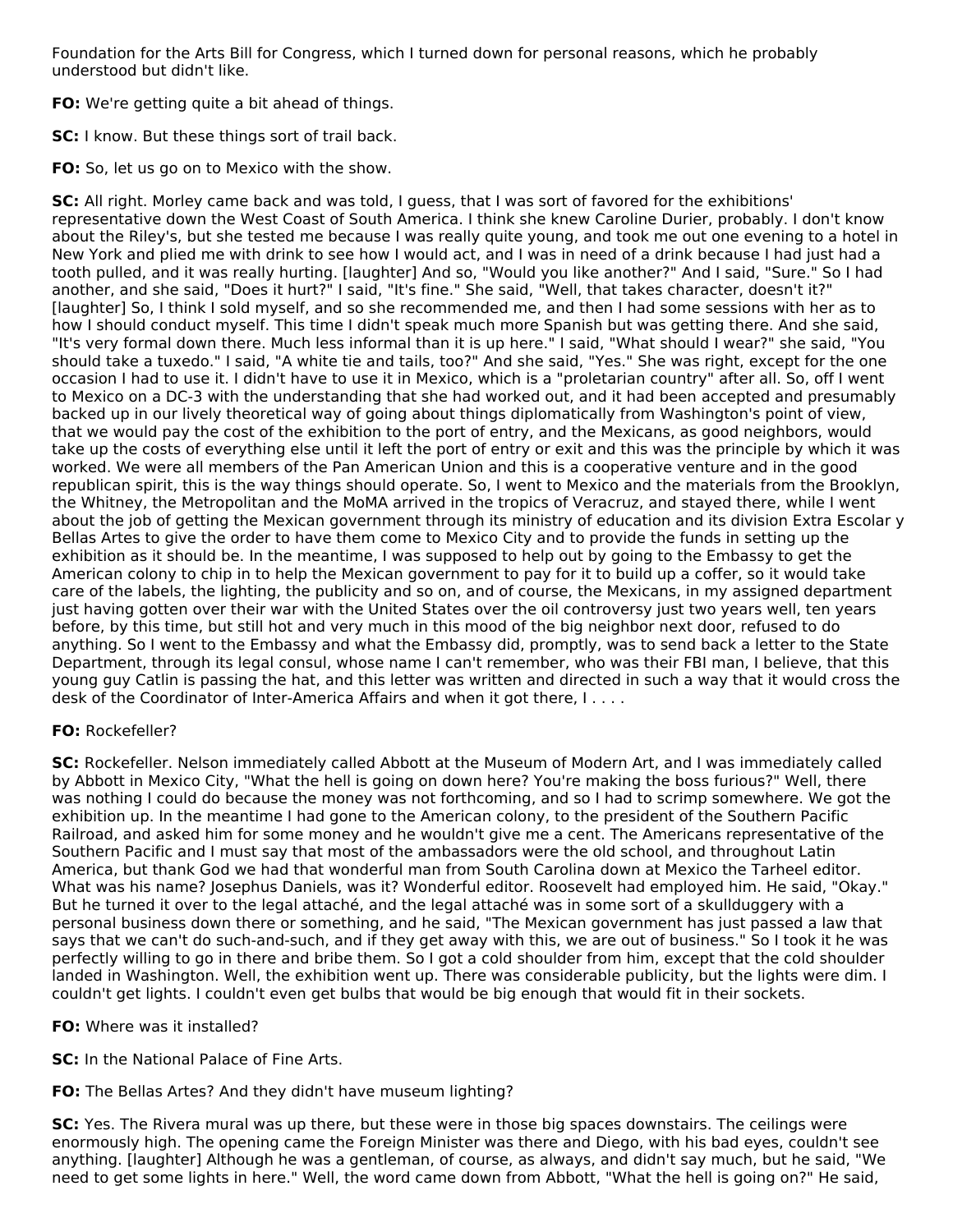"You go back to that chairman of the Southern Pacific Railroad," no, no something else came first. It came down to the Southern Pacific Railroad. He must have got hell himself. No help, and this old, grizzled railroad man said, "How much did the lights cost?" I said something like, "Twenty-five dollars." He got out of his pocket twenty-five dollars and gave it to me. He's on the hot seat, too, but he was only going to do what I said. So I said that I had gone back to Southern Pacific Railroad and only gotten twenty-five dollars, and Abbott wrote back, more furious than ever, "What do you mean going to a guy like that for twenty-five pesos? Why not twenty-five thousand dollars!" Live and learn. Well, I thought I was really going to get hoisted out of this, but I wasn't. Thank God the Mexicans had the decency and the sagacity, I think, to put one of their somewhat passé elder diplomats, but a very distinguished man, as my go-between, and he did everything that he could to help keep this thing on the road, and we finally got them out of the customs in Veracruz, who were wanting payola, and of course, we wouldn't pay.

**FO:** What did the Mexican critics think of the show? What kind of reaction did you get?

**SC:** Well, it was I can't remember specifically, now. I can only sort of reconstruct an attitude, which was equivocal.

**FO:** Well, how would they react to a Stuart Davis, for instance?

**SC:** Odd at that time. This was 1941. Manuel Avila Camacho was President. This was a time of adjusting between the strong left policies of Lázaro Cardenas and maintaining the hegemony of all parties and outside friendships at a nervous time where war was brewing, and upholding the Mexican Institutional Revolutionary Party, and so they didn't want to rock the boat, but they did not want to show too much favoritism to the United States and this is the way it's ever been.

**FO:** And the political legality. The art people there really couldn't see that a Davis and a Rivera were quite similar formally?

**SC:** No way.

**FO:** They simply didn't have the language and the experience.

**SC:** Of course their establishment was entirely toward . . . . End of side two, tape four Tape five, side one September 12, 1989

**FO:** Okay. We are on to Bogota and the West Coast of South America.

**SC:** What I'd like to do here is simply read my outline, the precis and then elaborate en route, if that's agreeable.

**FO:** Yes.

**SC:** From Mexico I went to Bogota, which was the first Caribbean country in which the art of North America, under the coordinator's office in the Museum of Modern Art, was sent on its Caribbean circuit, let's say. There was no particular event that I witnessed there that relates to my story, except that it was a stopping-off point to the deeper South American countries on the West Coast Santiago, Chile, Lima, Peru and Quito, Ecuador, and now I'll read this outline. I went to Santiago by a DC-3 over the Andes . . . .

**FO:** Excuse me. You have mentioned here taking Peggy Riley. Now, Mrs. Rosamund Bernier. Maybe we ought to get that on the record.

**SC:** All right.

**FO:** That's Mrs. John Russell, I take it?

**SC:** That is now Mrs. John Russell. Yes. I met Peggy Riley in Mexico and she was married to Louis Riley, where she was a very vivid, attractive, intelligent presence in the intellectual life of the inter-related American and Mexican community in the international set in Mexico City in 1939 - 40, and maybe a little after that, too. When she came to New York with her husband, she was nominated by the coordinator's committee to take the section with him of the Caribbean to those countries and we met there, again, and as I went to the South, they went on to Caracas and to Havana. We had one story that came out of that came to me indirectly, having to do with misexchanged labels on two full length figure paintings in the exhibition; one a nude by Isabel Bishop and the other a portrait a very dignified one by Eugene Specher of Katherine Cornell, one of the most famous actresses in New York at that time titled, In Her Best Role,'Candida' and it turned out that when this exhibition was shown in Caracas, these labels were switched and the Katherine Cornell came out as Bishop's nude labled as Katherine Cornell in her best role. [laughter] And this created a good deal of loud gossip in New York, I heard when I got back , with the comments from Katherine Cornell that she "loved it.". Whether it's true or not, I don't know, but this is very much in the spirit of irreverence of our times in Mexico and no doubt continued on to this show and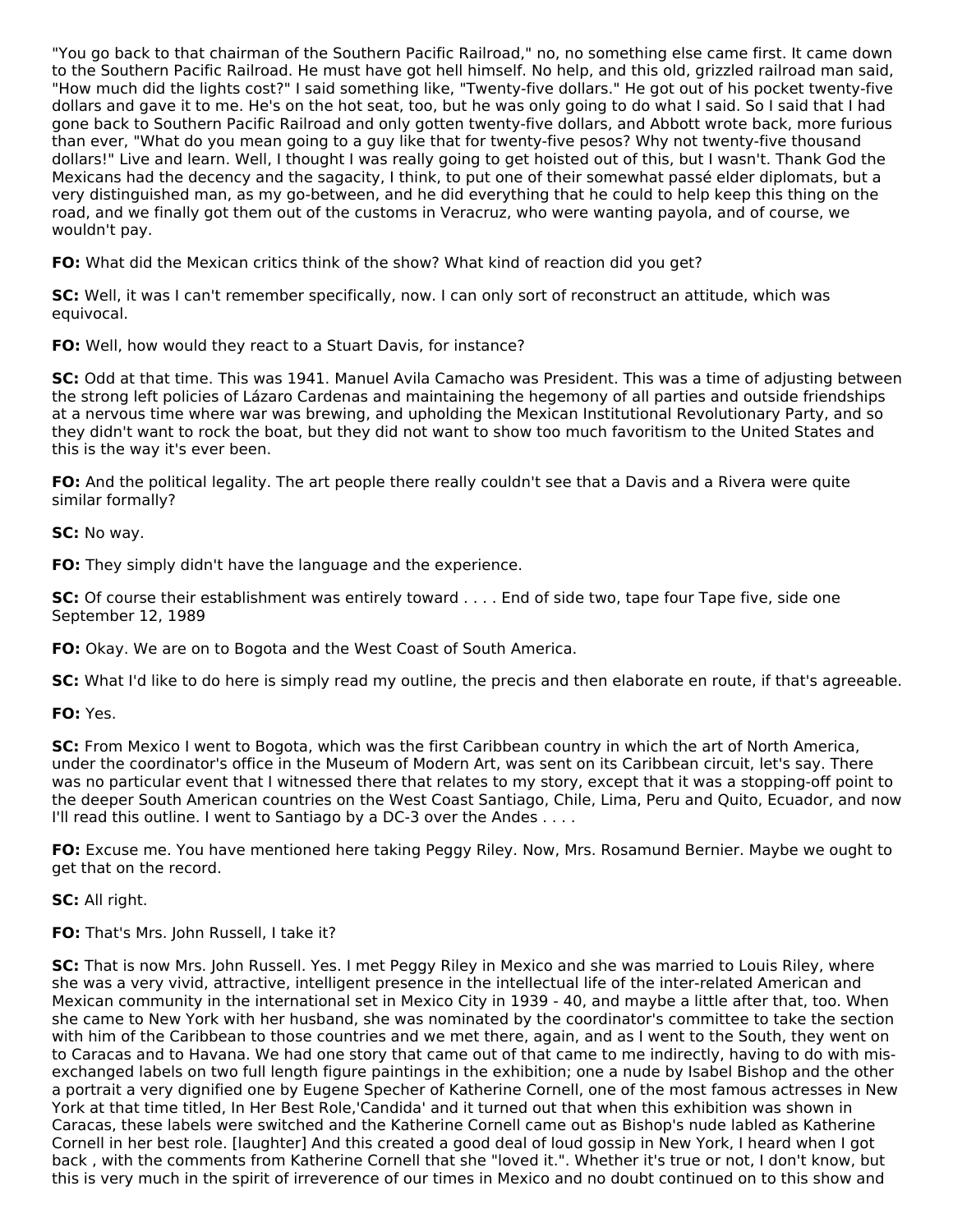later. In any case, I went on to Santiago, and as I said, we were flying in two- motor airplanes DC-3's at that time, and one of my greatest personal excitements and terrors was the fact that when we flew over the Andes, it had been long since the time of the Spanish Conquest of Mexico to be observed, that when any ship sailed over the equator, and maybe long before that, there was a general celebration, a charade in which Neptune and the sailors took parts as gods, the demigods of the sea. But the airplane industry continued this and whenever they flew over the equator, they flapped their wings, rang the bell in the cabin and dipped and dived and rose and one thought the world was coming to an end. {laughter] And this actually happened as we were going over the Andes, toward Quito, Ecuador, from Colombia, but it happened in a certain way. The airplane was a DC-3, and the Andes were very tall, and what they did was to crawl through the areas where there was a low pass and sort of get over the pass with about fifty feet to spare, and we were on our way over that pass, which I had never seen before, and the clouds closed in just as we were about to go over it. They were hoping to make it before the clouds closed in, but they couldn't make it, so they had to rack the airplane on its side and do a hairpin turnaround, gain higher altitude, and then they went over the pass, and after they got over the pass, they went over the equator. I thought really this was the end of the mission to South America. [laughter] Well, the pilots came out, leering their grins at all the terrified passengers, and we finally went on into landing at the next airport, which was terrifying enough, because it was also a very high mountainous area, surrounded by clouds very green in that part of the Andes and they had to work their way around to a point where the clouds were not coming in and they could see the landing strip and come down. Well, we did that without any difficulty, and then I stopped to prepare for the exhibition's return from Chile, because it was being sent from Mexico to Chile by sea, and then it would work its way up the coast to Peru and Ecuador, but on the way down I had to stop there, at each place, and prepare the way for myself and the actual shipment after Dr. Morley's previous trip several months earlier. So, I landed in Quito, stayed in this earthquake frequently-rocked town and was immediately invited to have dinner at the embassy with Ambassador Boaz Long and his wife with other guests one evening and I thought this would probably be the first opportunity having left Mexico to really try on my white tie and tails, being an embassy reception of a more formal South American kind. So I turned up in white tie and tails at this embassy at twelve thousand feet in the Andes, and was greeted in a ranch-like embassy of Ambassador Long and his wife, was shown into the parlor and then, eventually, into dinner. The writer John P. Marquand was there. Two other guests, whose names I can't remember, and we sat down to dinner and the ambassador put me on his left and there is the other he and the other members of the company were strictly in civilian clothes, let's say, and the conversation turned to comments upon the efforts of the coordinator of Inter-American Affairs' Office, sending down these bright young men from Harvard and Yale, telling the old hands who really knew what it was about, how they should run the affairs of the South American continent and American interests. So I sat through this just getting paler, or at least pinker than ever in my outstanding clothes until the ambassador turned to me and he said, "Mr. Catlin. We are talking very close to the ground." John Marquand and the other American guests there didn't wink or show any indicationthat they understood my embarrassment, but in any case the ambassador made his point. He was an old member of the American Archeological Society an archeologist in the old Southwestern American sense, and had really not much to do with the newfangled notions of the upper Ivy League classes that he was used to at parts of his career in the State Department, and was taking his revenge off on me. I was not particularly pleased with this, but I really was outnumbered and didn't know what to do. So I just sort of withstood the fire and we went on. Well, that was my experience in Quito. We set up a committee there I did and had a very sympathetic for a Secretary of the Embassy by the name of Griggss, his name was, and a terribly nice, helpful man, and I said, "Gee. You have to do this for the exhibition." And he said, "I really can't tell the ambassador to shit in his hat and and pull it over his ears." He was one of those well-schooled in the arts and the slang of embassies and when he was on safe ground, he would say such sort of things. I later met him in Paris, where he seemed quite a different, aloof personality. In any case, we went on. I went to Lima, did the same thing, and then to Santiago. Santiago getting there was something of an adventure, too, because there was a terrible Pacific storm. They called it temporal. A tornado or a typhoon that had come over the west coast of South America all the way down from Lima to Santiago, and the airplane couldn't get through it, so it had to turn back in mid-flight and then land on an emergency strip somewhere in the Andes. We spent the night in a disheveled farm village and finally got to Santiago, where the storm was abating, but it was an interesting landing, and got there and immediately checked in with the Embassy, where they were cordially waiting and interested and very happy that this was coming. So the exhibition was put on in the National Museum of Fine Arts and it seemed to have happened at a moment when a good many Americans were coming down for the inauguration or one of the first nights of Walt Disney's Saludos Amigos cartoon film. Motion pictures that had been commissioned by, I think, the coordinator's office, and were being used as a warmer-upper for American friendship throughout the continent. It was a very amusing and very good picture and, unbeknownst to me, the person in charge of this exhibition, they had scheduled an opening for their picture that day, one of the days after the exhibition's opening, and so I drove over. By this time Jock Whitney had gotten down to the Walt Disney event and some of his executives and congressmen and so on, had come down to see the show, and we all drove over in the car to have a look at it and the reception being held for the school children and everything for the Vernissage of Saludos Amigos and I said, "Gee. This is interesting. How come this happened?" He said, "It's all put up." In the car, I talked with Jock Whitney who said to me, "you don't know the wasys of et hworld yet." I thought it was a spontaneous response to the exhibition, but it was really the work of the publicity agents of Walt Disney, putting it on with the exhibition without my knowledge,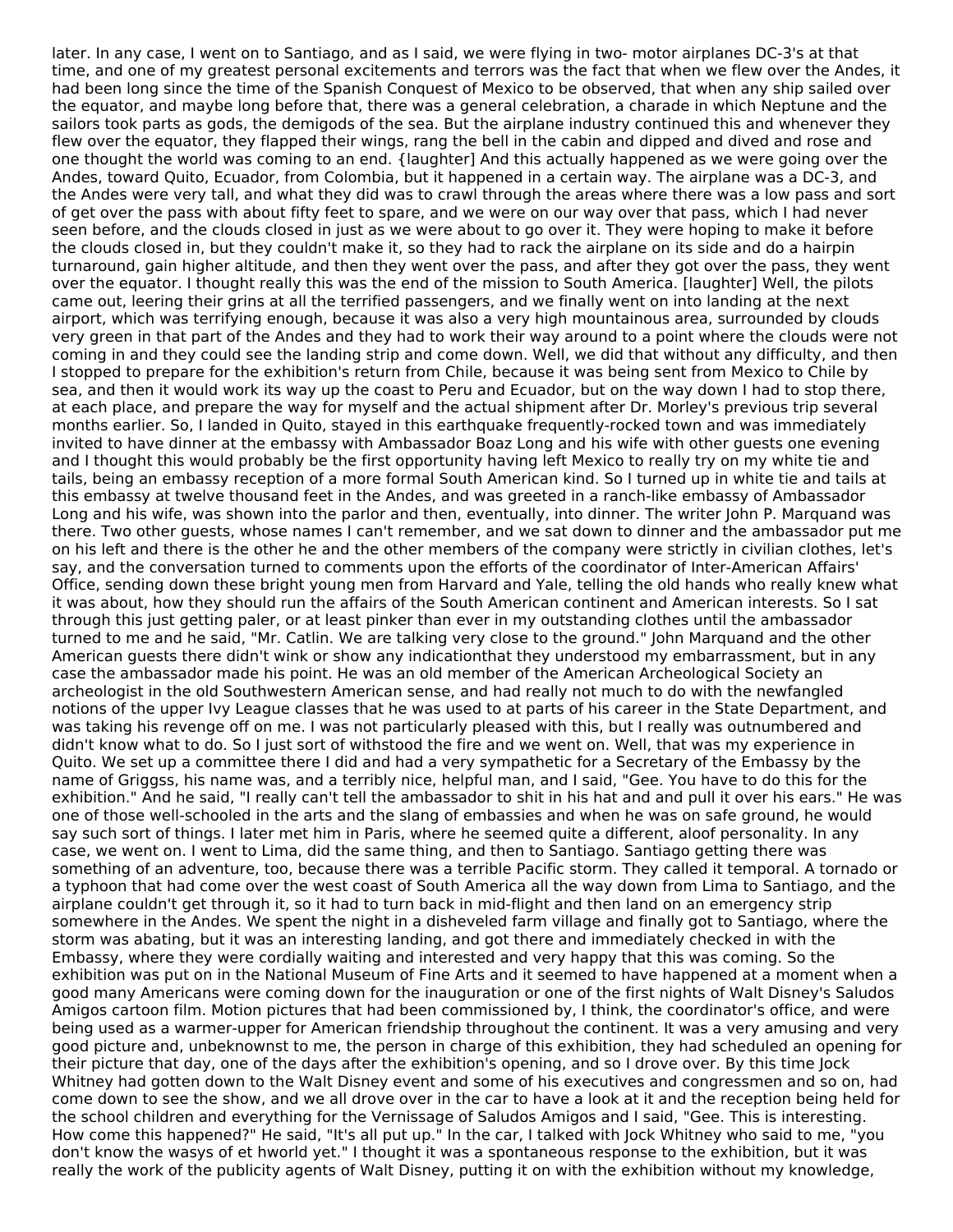but it was really the work of the publicity agents of Walt Disney, putting it on with the exhibition as a background to another North American publicity event.

#### **FO:** Which city was this in, now?

**SC:** Santiago. The capital of Chile. Well, the exhibition, to get back to art, was an enormous success. Again, the art was utterly unknown to the Chileans. They had never seen anything like social scene painting from the United States. They were used to the lyrical, late Art Nouveau, landscape-style of the fin-de-siecle before the Fauves in Paris, although there were a few lonely spirits like Lucho Vargas Rosas, who were carrying on a kind of primordial Surrealism and there were some fairly strong expressionist landscape painters Israel Roa some pretty direct stonecarvers like Roman, that echoed, reached, for some kind of native reality to which I think the social scene painting in the United States was properly and intelligently addressed to if, indeed, it had even been thought of in those terms. But they were still unused to it, and what they did have the greatest admiration for was the expertise, the technique, the command of watercolor on the part of the watercolor painters. There was about a third or a quarter of the exhibition that was devoted to watercolor and they really took to that. But, perhaps from a good relations point of view, rather than art relations, but indirectly so, one of the most interesting things happened on the whole event was the meeting of the artists the living artists in the two main camps of the Chilean art establishment in the highlands area of Santiago. That is, between the two main branches of the Cordiella the Andes that went down there. The sponsor of the exhibition was the University of Chile, Department of Fine Arts, which was run largely by the leader of the music faculty: an outstanding South American composer, by the name of Domingo Santa Cruz, and he was in charge, like many academic departments in this country, and museums in this country at that time and still, was in charge of the art school, and so most of the attention was given to the music. But the art school people were also a part of his regime, yet had developed an opposition movement that was related more to the National Museum and another part of the university, and so there were two camps. One against the Fine Arts Department and the other for the museum, and they lived in the same building, which made things a lot worse. Well, they had not spoken to each other in years, apparently. Their animosities had developed. When the American exhibition came down, they just consolidated, looked at it, became interested in it, listened to talk on the part of the representative, and suddenly, for the first time, joined together and gave the exhibition a celebration, united in one of their parks outside of the city, which all the artists came together and feted the representative, which was myself. So, for on the last day that I was there, they had put together this wonderful festival with a sheep roast, with guitarists, lady guitarists, and one hundred artists, sitting there having all their pictures taken all together at the same time with myself in the middle. It was a real breakthrough for that whole situation, and it had made its mark there because later I was invited back by the Chileans, which is a later part of the story. One of the other interesting parts of it was that when this began to take hold and the embassy people began to get very interested in its propaganda value and its friend-making value, a representation of the House of Representatives Appropriations Committee arrived in an airplane, with the members of his committee inspecting the use of the national treasury on the part of Mr. Rockefeller in doing these artistic things that were considered rather on the verge of boondoggling, if not completely so, and the chairman of that committee, a congressman by the name of Rabout from Michigan, who, I think, probably was the predecessor of another very tight-minded person on the budget today, if I remember his name. I remember the former one better than the present one very, very scrupulous about guarding the country's funds came to that exhibition, went to it, was offended by one of the nudes and a good many of the nude drawings the watercolors and paintings that did not seem fit to him as ideas of proper presentation of the American image. I was hauled into the embassy by the third secretary to say, "We want you to meet the representative of the House Appropriations Committee, who would like to ask you a few questions." Many questions were asked, and no questions were asked to be answered. I was sat down in front of him in one of the secretary's desks, where he took out the catalog and he went over it page by page to show me what he thought was improper in this exhibition and most of all was a nude not by Isabel Bishop I can't remember who it was in this case said that that should never have appeared in that exhibition carrying the American name around the South American continent. I contested his opinions all through this debate as to the logic of them and his correctness in considering that this was a matter of primary importance in evaluating the status and the quality of American art. He wouldn't listen to any of it. He simply thrust the catalog in my face before me and he said, "Sign this." I signed it and the interview was over and I didn't hear any more of it until the Appropriations Committee, the following year, in which the whole coordinator's officers and so on were brought before the committee to justify the expenditures of the coordinator over the previous year.

**FO:** So, there's ample precedent for Jesse Helms' current campaign about wickedness in art. [laughter]

**SC:** I think it's a continuous it is not what Preserved Smith said about Plato being the scarlet thread that runs through the gray annals of history from beginning to end. But it is something of that same consistency. I wasn't at the hearing. I wasn't invited to be there. They probably didn't have time to think of how they could defend themselves, but I did get the transcript of that inquiry and Wally Harrison was there and all the top brass of the coordinator's office, including Nelson, and when Mr. Rabout said, "Well now we come to the art of North America in Latin America," Nelson laughed and went back in his chair and said, "Here we go." Then the chairman interviewed him and other members of the committee on what the reason for this exhibition and what was in it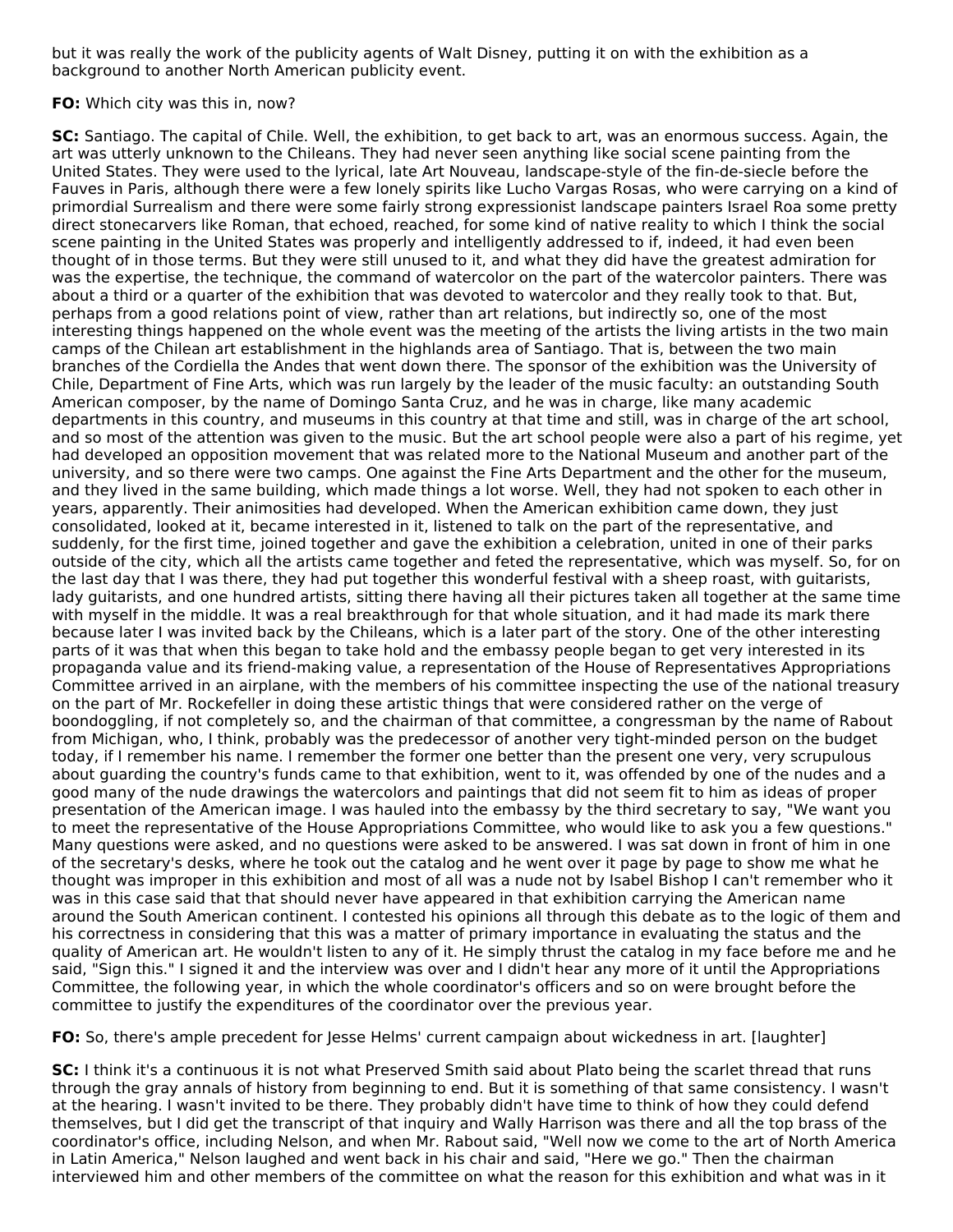and so on, and it got very tense and in the end, Nelson said, "Well, I guess we won't do this again." And that was the end of this program. The transcript is fascinating. I think it was the first appearance of Nelson Rockefeller before the House appropriations Committee, but it was the inevitable one, and the issue was there was, I think, no overt official declaration of the success of this exhibition, but I think you could read behind the lines and I think it was in everyone's thought who was behind it anyone who was really interested in it, said it was one of the most successful things that was ever done in this direction. Certainly from my point of view of seeing the reactions in South America, it just couldn't have been better at that time.

**FO:** This raises all sorts of fascinating issues. The spectacle of Rockefeller just caving in to this kind of yahoo pressure is interesting. Also, the way we perceive this whole period today are you familiar with Eva Cockcroft's article on Rockefeller's activities at this time?

#### **SC:** No.

**FO:** Let me read you something here, because you are touching on a series of issues which many of our young scholars today are concerned about and there's been some very powerful writing about this, which everyone quotes, and I'd like to just read some of it to you. Okay, Tod, I'd like to read you a couple of paragraphs from an essay that was published a while back by Eva Cockcroft in Art Forum magazine. It's called "Abstract Expressionism: Weapon of the Cold War," and while it deals primarily with the use in the forties and early fifties, of Abstract Expressionist art in international cultural exchange programs, it does have some comments on what we've been talking about. For instance . . . .

### **SC:** When was it written?

**FO:** This essay it was about 1975 or so. I don't know the precise date, but it and several others all came out about the same time. We can check the date.

### **SC:** Fifteen years ago, now?

**FO:** Roughly, yes. The involvement of the Museum of Modern Art in American foreign policy became unmistakably clear during World War II. In June, 1941, a Central Press wire story claimed MoMA as the `latest and strangest recruit in Uncle Sam's defense line-up.' The story quoted the Chairman of the Museum's Board of Trustees, John Hay Whitney, on how the Museum could serve as a weapon for national defense to `educate, inspire, and strengthen the hearts and wills of free men in defense of their own freedom.' Whitney spent the war years working for the Office of Strategic Services (OSS, predecessor of CIA), as did many another notable cold warrior (e.g., Walter Whitman Rostow). In 1967, Whitney's charity trust was exposed as a CIA conduit (New York times, February 25, 1967. Throughout the early 1940s MoMA engaged in a number of war-related programs which set the pattern for its later activities as a key institution in the cold war. Primarily, MoMA became a minor war contractor, fulfilling 38 contracts for cultural materials totaling \$1,590,234 for the Library of Congress, the Office of War Information, and especially Nelson Rockefeller's Office of the Coordinator of Inter-American Affairs. For Nelson's Inter-American Affairs Office, `mother's museum' put together 19 exhibitions of contemporary American painting which were shipped around Latin America, an area in which Nelson Rockefeller had developed his most lucrative investments e.g., Creole Petroleum, a subsidiary of Standard Oil of New Jersey, and the single most important economic interest in oil-rich Venesuela. After the war, staff from the Inter-American Affairs Office were transferred to MoMA's foreign activities. Rene d'Harnoncourt, who had proven himself an expert in the organization and installation of art exhibits when he helped American Ambassador Dwight Morrow cultivate the Mexican muralists at the time Mexico's oil nationalism threatened Rockefeller oil interests, was appointed head of the art section of Nelson's Office of Inter-American Affairs in 1943. A year later, he was brought to MoMA as vice-president in charge of foreign activities. In 1949, d'Harnoncourt became MoMA's director. The man who was to direct MoMA's international programs in the 1950s, Porter A. McCray also worked in the Office of Inter-American Affairs during the war. I think there are an awful lot of Marxist-oriented scholars interested in this issue today. And these articles this and another one by Max Kozloff and a more detailed one by Jane Matthews and certainly Serge Gilbaut's later book, have provided the basis for a very critical view of the activities in which you were engaged. In fact, young students reading your tapes, for instance, might well think, "Ah, here's a pure-blooded cultural imperialist." I'm wondering how you'd respond to this. You were there. You were active in these things. You pointed out the objective cultural value these shows had in the countries they were sent to, but obviously Rockefeller had his own agenda in this and when he saw it threatened by Congress, as you just pointed out, he scuttled that idea and went on to other ideas. But you were a relatively liberal young man at the time. You courted Norman Thomas as a student, as discussed earlier and yet you were part of a situation here, that is seen from the perspective of the eighties as being rather of dubious "political correctness" and I wonder how you want to respond to that.

**SC:** I'm speaking now from an almost nineties viewpoint, after having had, let's say, forty years of reflection about these issues, which did not trouble me at the time. I was more than a liberal, let's say, when I was in college, being president of the American Student Union at the college, and enormously interested in the cause of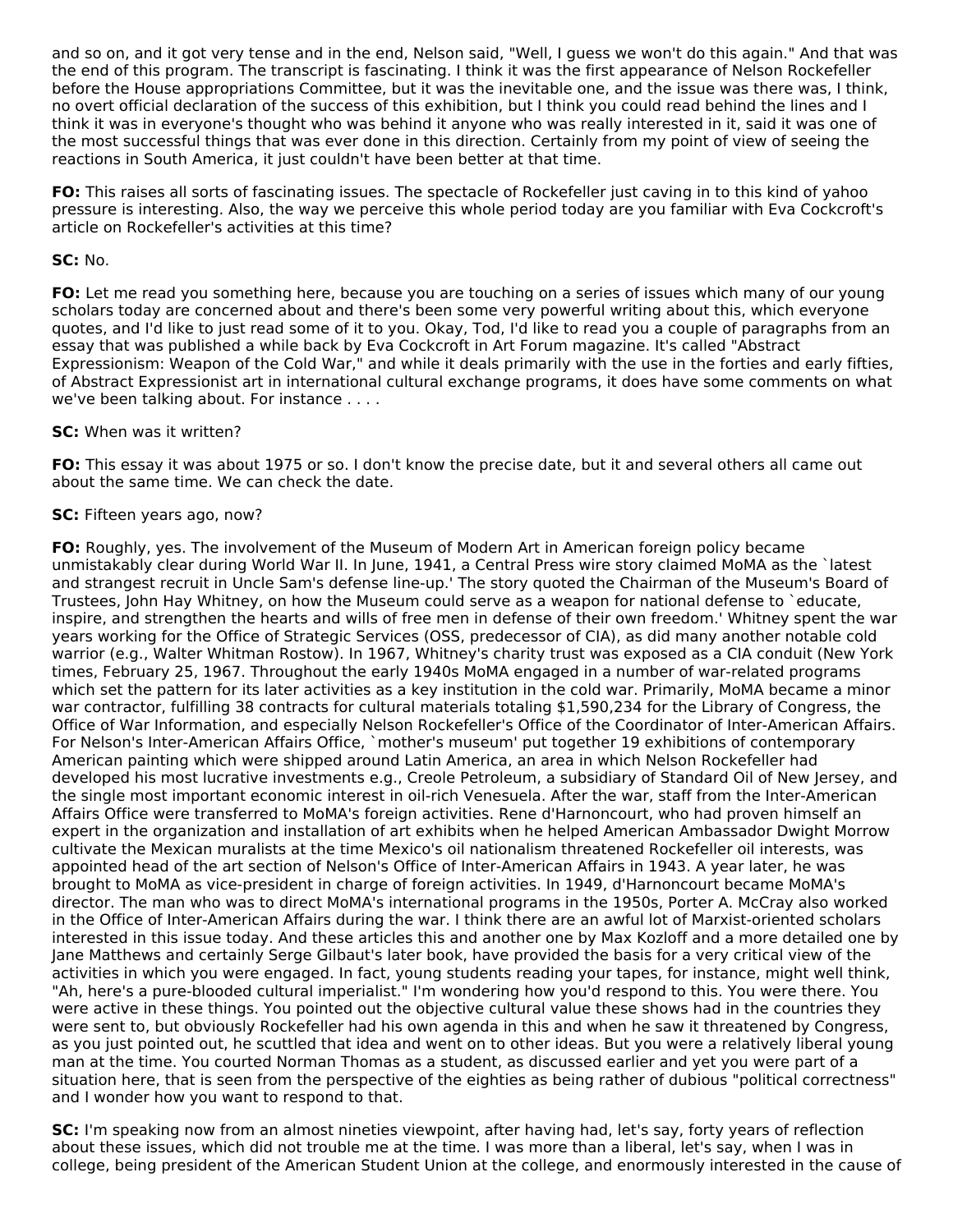labor at the time of the Depression, and of the cause of the freedom of the Western World, let's say not thinking of it quite in those broad terms then and during the encroachments of fascism. Indeed I had been watching this in Czechoslovakia very closehand and, as I said before, I was in Prague when the Nazis came in and the Communist development was beginning to be clear in the course the rise of the Communist spirit in the student ranks of American life at time was beginning to become clear, but not as menacing at the time that I was in college, because of the division that existed quite openly between the American Student Union, which was Socialist, with Joseph P. Lash at its head, and the Young Communist League, which was Communist with James A. Wechsler as head. And there was an open debate at that time in all of the gatherings of a national nature two or so that I went to between these two leaders, as to the relative wisdom and relative importance and significance of the two ways. I was on the Joseph P. Lash side. I left college when I graduated, however, in the light of all of these experiences, determined to do something about the art education, the cultural education, of the labor movement, because the labor gatherings that I had gone to in the course of the years that I had been in college were so abysmally without taste and without quality and without substance from a culture so superficial that I felt if the labor movement were going to be a movement that would be able to lead its part in American society to a point where they could command respect, establish a tradition and continue its efficiency, it had to do something about this and this is exactly why I went to the Museum of Modern Art, to answer letters of introduction to go to people who knew about this sort of thing according to the long European tradition in labor education, which was all very, very tightly bound up with the idea of cultivating the mind and the senses. Undoubtedly, as I had not known at that time as much as I do today, that this depth was very, very much a part product of the European class system, which we did not have in this country. So, my sympathies were very clear when I came back from Europe. It was all to stop Fascism, it was all to join with the Soviet Union's opposition in what was called the Front Populaire in Europe, and what was trying to be cultivated among the labor movements when I was up to 1937, in college. I had also been cloes to but not involved in the effort to get American students to go to Spain and my vice-president, who wanted me to go, went to Spain and was killed, and the indifference plus the confusion on the part of Americans over what was going on in Europe struck so hard at home when I got back from Prague, as it did with many newspaper correspondents over there, that I insisted that we break relations with the Axis, go to war, get this thing settled. When it came to joining the Rockefellers do you want to interrupt?

**FO:** No, no. That's what I'm trying to get to. They do seem to be rather antithetical to these ideals that you had as a younger man. After all, you are serving the interests of someone who has already destroyed a major work of art because it had a Lenin head in it, and . . . .

**SC:** My loyalty was not to the Rockefellers. My loyalty was to Alfred Barr and the Museum of Modern Art. And since he was leading a cultural movement an intellectual movement this was infinitely more significant to me than what his sponsorship was, particularly since his sponsorship was allowing it and promoting it. My first glimpse of the real conflict here was when Dick Abbott turned down the essay for the introduction of that Lontenchorng [sp] American Painting catalog by Waldo Frank. I knew what he was talking about, but then René came into the picture, somewhat later on, and René talked a very liberal-left game, and I won't call it a game. I felt that this was sincerely and profoundly the path of that combined freedom and justice to the downtrodden and all of this sort of thing, and so there was no problem working with that. And only when I got to Mexico, right after the pact had been signed between Hitler and Stalin, that I began to see in clear focus the antagonism between what the Front Populaire ideologists were saying and the realities in the ideological struggle, and yet we were at war, or getting at war, and the resources of that time with Rockefeller, a Republican, joining Roosevelt, was a third factor in doing what was needed at that particular time.

**FO:** You said before that it was obvious that Roosevelt had selected Rockefeller because he was motivated by his own economic interests to do something in Latin America.

**SC:** I think that's true.

**FO:** This was typical of Roosevelt, but it sort of works the other way around there. It was hardly heroism on the part of Rockefeller.

**SC:** I didn't say heroism.

**FO:** Okay.

**SC:** I implied self-interest, and it is nothing well, I won't say it's nothing but self-interest the system is the part of the system that self-interest thrives under and he is one of the leaders of that system and so this is the way he is going. I think it is the way we are going today. I think the way self-interest is working into the defense of freedom in the world has become an empty symbol.

**FO:** That was David Rockefeller embracing Mr. Yeltsin from Moscow on television last night..

**SC:** Was it last night?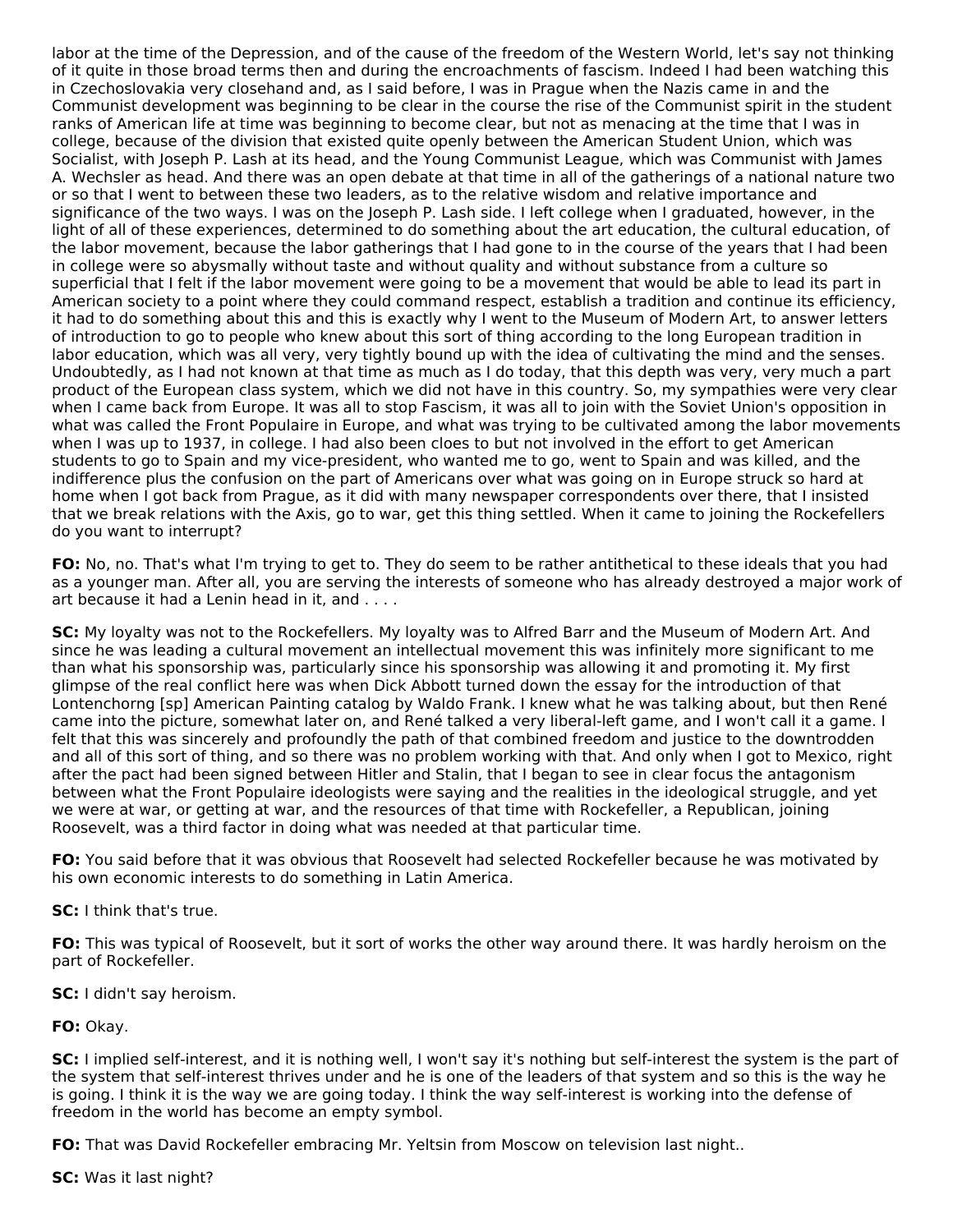# **FO:** Yes. [laughter]

**SC:** I have become completely convinced that this whole business of the freedom of defending the freedom of the world in the name of capitalism is a conflict of interest, and it is being found out.

**FO:** But I take it it was not perceived in these terms, at the time in '41 when you were involved in SOMETHING SEEMS TO BE MISSING HERE -

**SC:** I didn't wish to see it or draw those lines, the way for example, Siqueiros drew them in the Electricistas mural. It was right out there in front. I thought he was seeing it entirely from one side, but I was willing to talk to him, because there's an element of truth in the basic philosophy that is said that you have got to do something about those who want it for themselves and those who don't have anything that are serving them.

**FO:** But how do you feel about what Cockcroft is implying in this essay and . . . .

**SC:** I think that Marxist or not in her whole orientation, and I feel that what you say about that is probably correct, is that she is correct. I, with the way the events have developed in the last fifteen years, feel that I really don't want to have much to do with the Rockefellers anymore.

**FO:** Are you admitting then that you were a dupe of the cultural imperialists?

**SC:** I never was a dupe at that time. I was helping them, but they didn't know the outcome, they were at risk. I felt that, as I said in the Detroit catalog, the Rockefellers asked for it without asking for it, or without knowing what they were asking, and as I said also, I felt that if they had let this go on, they would have risked the whole enterprise . . . .

#### **FO:** Let this go on?

**SC:** Let the Lenin picture stay up there.

**FO:** Oh, we're back in Rockefeller Center?

**SC:** Yes. They would have risked the whole enterprise because we were in a situation where the ideological question had not really surfaced the way it did under McCarthy, but it was there and there is a question of whether if you are running a business institution, you are going to have the same problems you are going to have to face a situation that is essentially different from an educational or non-profit organization.

**FO:** So you are defending Rockefellers decision then?

**SC:** I am defending it up to this point. As Mr. Balfour points out in his book on Rockefeller, the whole idea that they were doing this Rockefeller Center simply for employment, for re-employment and to prime the pump of the New York and the national economy by this, which I think they were doing that was not primary. I think that they were on the see-saw as everybody else the whole world was.

**FO:** Couldn't the issue have been handled more graciously and without destroying the mural?

**SC:** I think that this was very badly handled. I think that they did, and I don't know whose suggestion it was, try to separate that mural from the wall and bringing it over to the Museum of Modern Art. I don't know who wanted that first, but I think that Alfred Barr could not have been away from that particular decision, but it proved technically impossible, but you have to remember also, that the Todd, Robertson and Todd Construction firm there, were if anything as hard-boiled and hard-nosed and as uncompromising as Hitler himself, and this is the hard core of the . . . .

**FO:** Which is saying something about Nelson.

**SC:** All right. I'm saying it even about his father. Because Todd Robertson father struck a deal with John D., Jr. that was terribly hard, from a money point of view, to swallow. He was the guy who built the Graybar Building downtown and first made his name for doing that with his absolutely ruthless policies, and it made money. He was the one who botched the idea that the Rockefellers had of having the opera there. Maybe he was right, but I think even combining the opera with a commercial thing was not a good idea. I think it was a conflict, too.

**FO:** While we are on Nelson Rockefeller, he has built up an enormous reputation as an art collector an art lover and yet many of his actions seem to be antithetical to that point of view. How do you feel about him as an art lover?

**SC:** I asked his daughter once, not too long ago, how come your father went into the business of reproducing works of art . . . .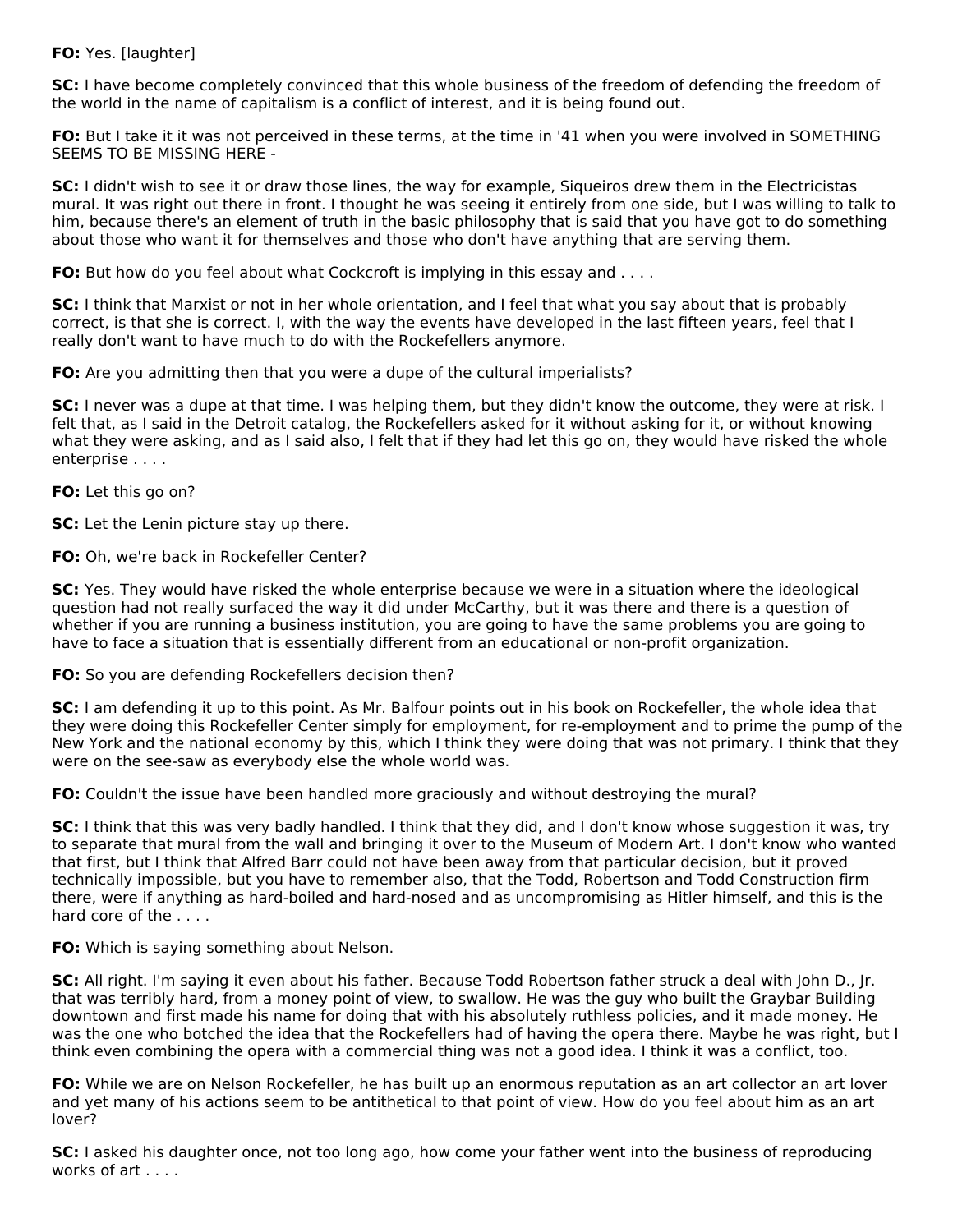**FO:** Yes. At the end of his life.

**SC:** And she said, "Well daddy's a businessman, and he's always wanted to have a little business." I cannot help but add, "How is it that he had the most expert and demanding curators like Alfred Barr and René d'Harnoncourt and Monroe Wheeler and Jim Soby and all of these . . . and still went ahead with this. End of side one, tape four Tape four, side two

### **FO:** What happened next?

**SC:** Well, returning from South America in December 1941 was the time when the United States entered World War II, because of the Japanese attack on Pearl Harbor in December of that year. I had left Chile and was putting on this exhibition simultaneously in two different places. One in Lima, Peru, and one in Quito, Ecuador. This was necessitated by two facts, actually. The exhibition was too big for either of the two places, so it had to be split in two, which was done beforehand and the second reason was the fact that Peru and Ecuador were at war and fighting across the border between the two countries over border questions, and it was impossible to do one before the other. One had to do an even-steven, so to speak. This was an adventure in itself, but in any case, it went off well with enormous success in Quito because something like thirty-thousand Indians came to see it, and it reversed any memory of the Mexican problem that I had in the Coordinator's Office and in the Museum of Modern Art over the same show in Mexico, and then everyone's mind was turned to the whole desperate question of what to do about our entry into the war.

**FO:** Question: What would have motivated thirty-thousand Peruvian Indians to look at an exhibit of American painting?

**SC:** So help me, I don't know, except that the Embassy in Quito and the Quito press did an awfully widespread job of getting that out. I mean, it was sort of like the newest of the panorama pictures come to really colonial towns. They'd never seen anything like that. It never happened before. It's one of the reasons why it was such a good idea. I mean, these Indians came with their serapes, their ponchos and their straw hats and their flat hats and their rubber-tire soled shoes. Just streaming through, and in this country, still in a colonial mood, they treated Indians off the street as animals. They really were not considered human, and it was open to them and they came. Why they didn't just tumble the building down, there were so many of them.

**FO:** You saw this?

**SC:** Oh, yes.

**FO:** How did they look at American art? What do you think they saw? What were their comments?

**SC:** They spoke in Quechua [name of native language]. I didn't understand a word. They were not socialized with. They came, saw and left. Quietly. Went out in the streets, got back with their burros or bought their things or sold their things, went out in the marketplace and then returned to Otavalo and some of the small villages where they lived. It's a very interesting question, and I don't think this is the kind of question that is ever asked when we had wars down there. Who is doing anything about interesting the Indians in the American free way of life? We just simply wall ourselves up. It was a breakthrough in that sense.

**FO:** There's another point. In what way do you think this exhibit illustrated the American free way of life?

**SC:** Simply by the subject matter of the art. The social scene thing.

**FO:** Okay. In other words, art that depicted reality . . . .

**SC:** All sides.

**FO:** Yes. So you're really, in a way, introducing the Ashcan School forward in bulk to cultures that were totally unaware that art could so . . . .

**SC:** Come from these sources. Yes. Broke that membrane of dependence on European culture. And I don't know who is responsible for this insistence. Maybe Juliana Force was because this was her thing at the Whitney Museum at that time that time. So it was Lincoln's George Valliant was an anthropologist who was interested in the mature pre-Columbian thing, but a very, very broad-minded, brilliant man. Lawrence Roberts I don't know. He was sort of up there most of the time. Francis Taylor was always bitching about something, interestingly, and Alfred Barr was trying to keep things calm. René wasn't around at that point.

**FO:** So, in other words, the most effective aspect in those shows was the social realism, not the nudes or the abstractions.

**SC:** At least on the West Coast.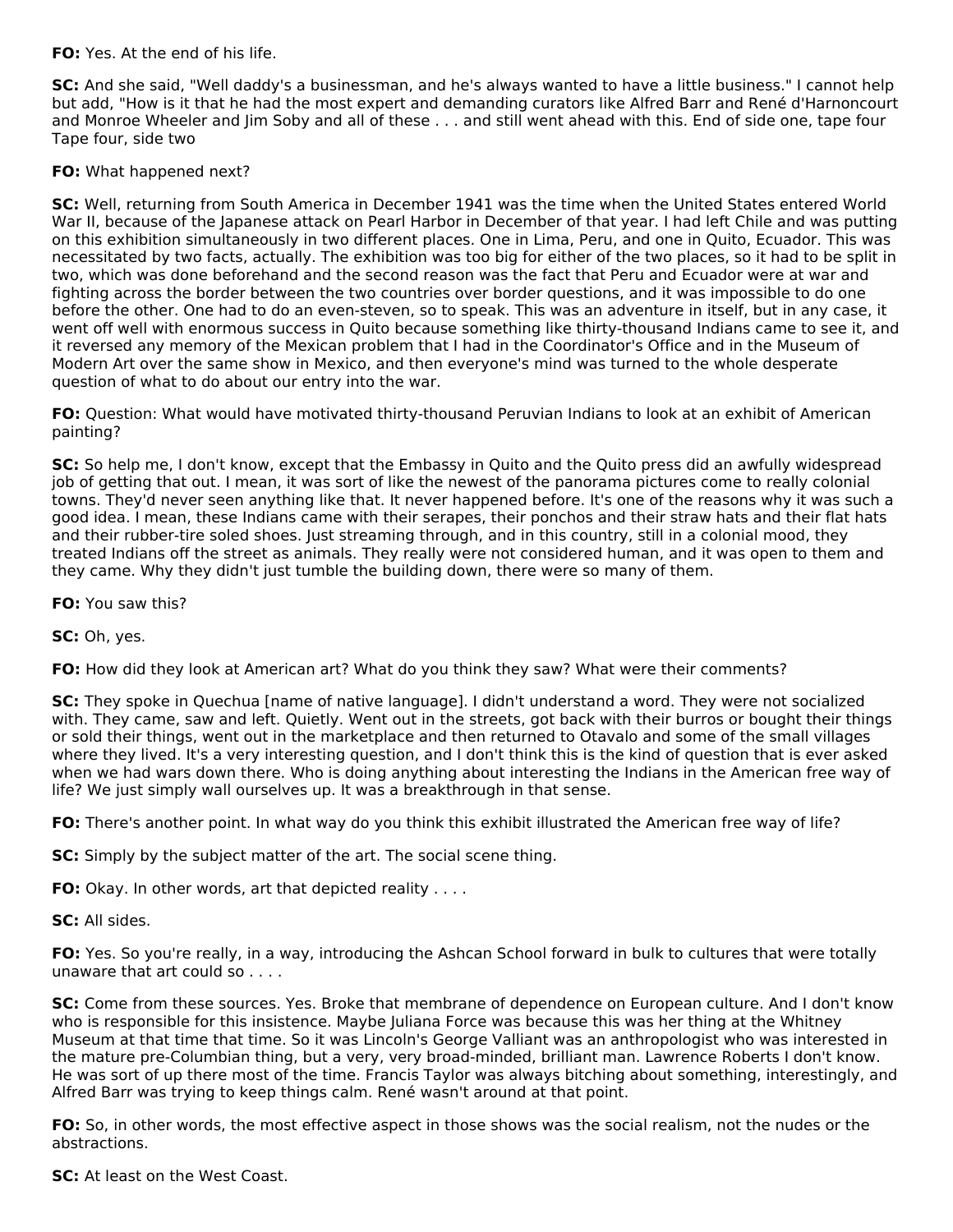**FO:** Okay. Do you feel it was different in other parts of Latin America?

**SC:** Somewhat, but not that much, because modernism had not made its way even in Argentina so much at this time. Petorutti had gone to Italy in the teens and was both a Cubist and a futurist, but when he came back, they practically threw him out of town and then Brazil it was early 1930s that Corbusier came and got modern architecture started there, and Segal had come from Latvia or Estonia wherever he came from as an authentic German Expressionist, but he wasn't made at home there as a Brazilian, until after World War II, so it was and the Mexican movement had had far-reaching influences all over South America. Not so much in mural painting as in social scene painting, which was the thirties in Mexico, and so it fitted in. And whoever planned that if it was planned did, I think a very intelligent job. What Nelson thought about it, I don't know. What Alfred thought about it, I am not quite sure. I think Licoln was all for it and probably pushed it.

**FO:** So this is an area that is still open to a great deal of research and . . . .

**SC:** Absolutely.

**FO:** And getting at the files of the museum and the International Council and trying to sort all this out.

**SC:** Yes. International Council is the one which represents what the issues were that you mention now and the question that you brought up. The International Council is the foreign service arm, not of the United States of America, but of the Museum of Modern Art and the family.

### **FO:** The Rockefeller family.

**SC:** That's right. There's the economic interest. That's what it has turned into. Away from Alfred Barr. And Calvin Tomkins, was it, who wrote the profile in The New Yorker of Rene d'Harnoncourt, after there had already been a profile of Alfred Barr ended it, I think with the great invisible coat of arms over the entrance of the Museum of Modern Art. It's the Austrian eagle of René d'Harnoncourt. [laughter] So he understood this, I think, because it's become a monopoly of an authentic or an authorized view of modern art in the name not of everybody but of the Museum of Modern Art. That's the way the whole thing has gone. And I know this for a fact because from actual experience because when I became Director of the Center for Inter-American Relations years later, which was David's new institute to promote good relations between Latin America and the United States, the business office was on top, the gallery was window dressing down below, and when I was asked, what did I think about making the museum the Center for Inter-American Relations Art Gallery related to the Museum of Modern Art, I said, "No." Not only because of my boss, Bill McLeish the son of William McLeish said, "We will never have this art gallery a branch office of the Museum of Modern Art." I was not only obeying orders instructions I was absolutely convinced in my own mind of my experience there, that this deserved a principality of its own and in no way should it be connected with the Museum of Modern Art's overall policy.

**FO:** But it was still connected with the Rockefellers?

**SC:** Oh, yes. It never got anywhere.

**FO:** So, shall we proceed?

**SC:** All right. So, one gets back to home base and . . . . .

# **FO:** So you're inducted in the Army?

**SC:** I married Anna Marie Gratzinger Anna Marie Claire Gratzinger of Vienna, whom I had met in Prague and who had come to this country and graduated from Pomona College in California and then we were married in Miami on my arrival from Ecuador and set up house in a brownstone on East Sixty-Fourth Street in New York, and then I was transferred from my contract position with the Museum of Modern Art. The Museum of Modern Art was under contract with the Coordiator's Office and the government to do this show and I was restored to the Coordinator's Office on Fifty-Fourth Street and wrote the report with Lincoln Kirstein and the other representatives of the other parts, of which I have a good copy still, today, which should be matched someday with that Congressional transcript of the hearing of the Appropriations Committee to get a little bit more perspective in the picture. But then, by June I was inducted and went to Fort Devens, Massachusetts, waiting for a transfer to basic training somewhere, was there about six weeks when I got a letter to report to Washington to the Coordinator's Office. I went to Washington and was told to report to Military Intelligence. I was asked I was shown a letter that had come from the Dean of the Faculty of Fine Arts of the University of Chile, which had offered me a post as full professor of American art on the regular cathedra faculty of the University of Chile, to come to Chile to teach American art North American art. I should say that while I was in New York in the first part of '42, Domingo Santa Cruz, the dean, was there. He was a well-known, important South American musician and composer, who invited me to come back to Chile to do just that, and I said, "Well, I've got to go into the Army." He said, "Well, I would like to have you come down there and join our faculty because we saw what you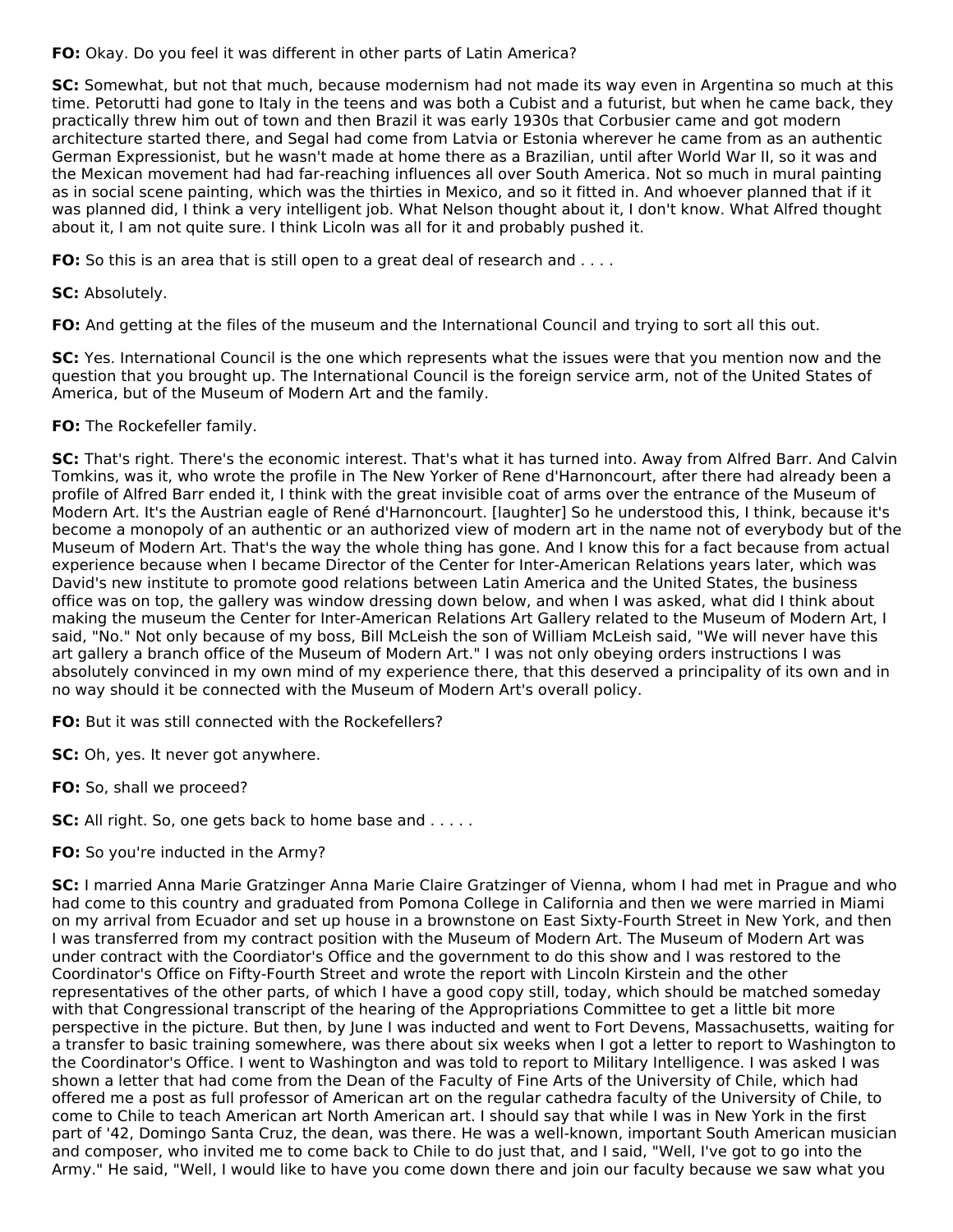did with the exhibition, and it would be helpful if you were there so that we could smooth out some of our difficulties and so on." He said he would write a letter to Nelson and maybe Nelson could do something about it before I went into the Army. Well, nothing was done until I got into the Army, and then I was called to Washington and . . . .

**FO:** What was the role of Military Intelligence in this?

**SC:** Well, they appointed me to be one of their operatives in Chile. "Would you like to go?" I said, "Would I be shot at sunrise?" [laughter] No, I said, "How dangerous is it?" [laughter] They said, "Well we don't think you will be shot." [laughter] "There's a chance."

**FO:** What were you supposed to spy upon?

**SC:** Axis activity.

**FO:** In other words, the German and Japanese activity in Chile?

**SC:** In my area.

**FO:** Yes. And what exactly did that entail? Tapping into the phones at the embassies of Germany and Japan, or . . . .

**SC:** No. I think just keeping eyes and ears open. Filing reports every now and then. It was kind of improvised.

**FO:** Chile does not sound as if it was one of the crossroads of international intrigue at the time. [laughter]

**SC:** It was, however.

**FO:** Oh, it was!

**SC:** Oh, my God, yes. [laughter]

**FO:** Give me an example.

**SC:** The Germans had settled there ever since independence. They were all through the South. And they were not country club journalists. They were hardworking little salesmen and storekeepers. Intensely loyal. They went about from place to place, the story went selling razor blades to the Arucanians, I suppose, or even civilized settlers with the ranches down there. They didn't have easily replaced razor blades and this sort of thing. The Japanese were all along the West Coast to the North. I remember that down there every Fourth of July there was usually an embassy party and there was a field day and people went out and played games. The Americans usually went out and played baseball. The embassy personnel and the USIA or whatever it was called at that time, but they could never get a team up. So the Japanese came around, and they played on the Embassy baseball team. They welcomed them. But there was very interesting aspect of the thing and that is someone that I met in Peru years later when I was doing the Yale show no he was in Mexico, actually. A head of an American public relations agency had been with Grace & Company in Quito or Lima, I think and used to go from the ports of call of the Grace lines up to Quito and he noticed that when he was flying to Quito and then to some of the outposts there, that there were some Japanese on the planes and this repeated itself and he reported it, and it turned out that these Japanese were, little by little, laying bomb parts to blow up the staging bombs to blow up the Panama Canal, which is just up the line. And he uncovered this. So, there was an awful lot of that going on. Plus, there was a great deal of opposition within the communities. I mean within the population against American big neighbor interfering.

**FO:** In other words, there was something substantial to spy upon to watch out for there.

**SC:** The United States delivered a tank to the docks in Valparaiso to reinforce the military, the Chilean military, one night and it disappeared. A tank disappeared. That's one of the stories, and they never could find it.

**FO:** [laughter] And it was your job to ferret it out?

**SC:** Well, I never found one. [laughter]

**FO:** What did you do in the meantime, you were teaching at the university. What was that like?

**SC:** I was on double salary. No, I was on single salary from the Coordinator's office. I was made, with proper ceremony, a full professor at the university. With all the ambassadors and everything else.

**FO:** They installed you?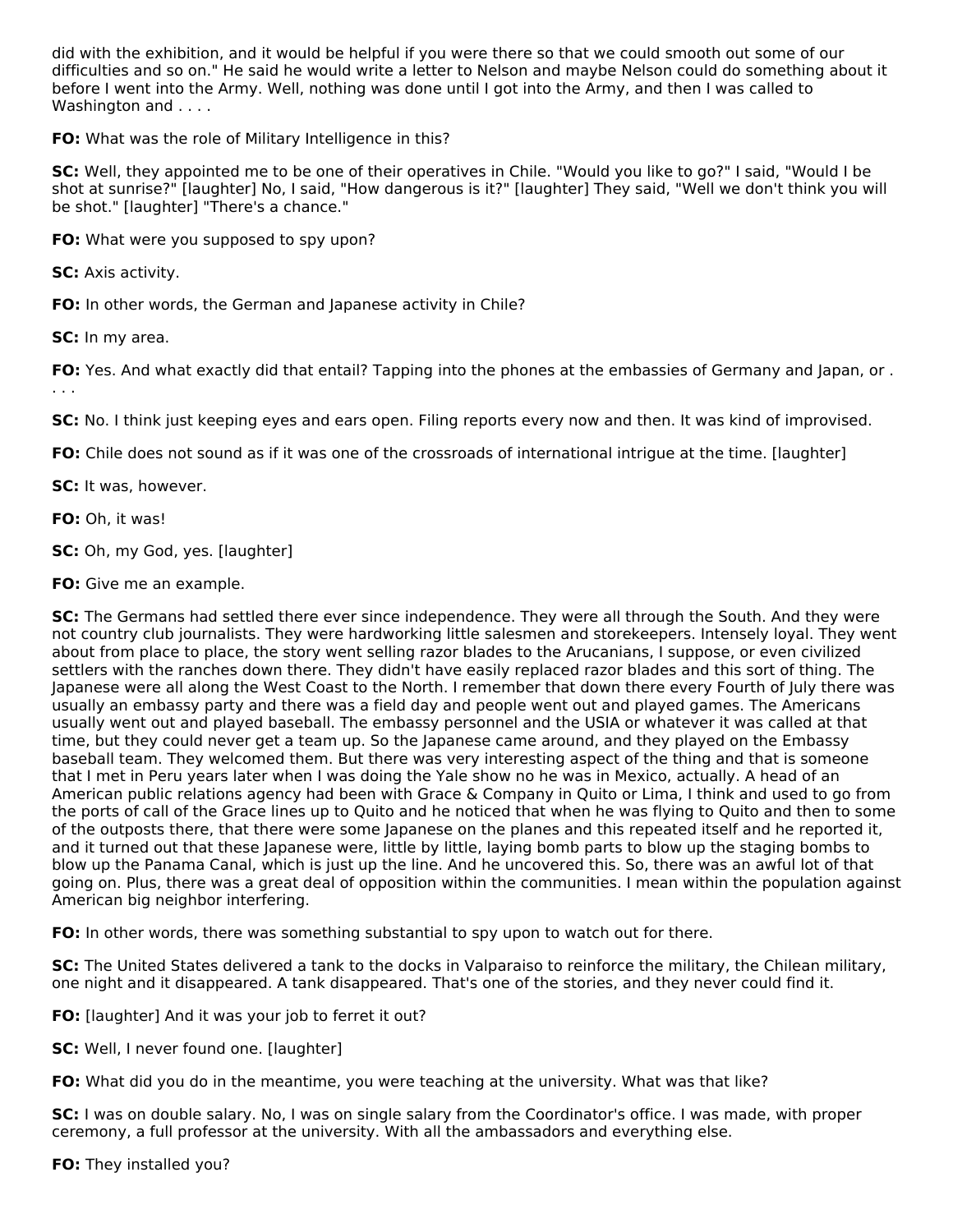**SC:** They installed me, but not individually. It was really the opening of the season and it was one of those ceremonies.

**FO:** A convocation?

**SC:** That's right. And the British ambassador came down in all his Oxford robes, and the poor American ambassador, Mr. Bowers, who didn't speak a word of Spanish a very good ambassador, actually sort of got in without being seen, but it was that, but my salary was paid by Rockefeller and my boss in Washington was Wally Harrison.

**FO:** Wallace Harrison, the architect?

**SC:** Yes.

**FO:** What was your salary? What did they pay someone in . . . .

**SC:** I think about three thousand dollars. That was what my salary was when I was down on the exhibition. And I think that they continued that on a coordinator's foreign service rate, but the military didn't pay anything.

**FO:** You mean you were spying for nothing?

**SC:** I guess so.

**FO:** It was better than going to boot camp.

**SC:** Yes. [laughter] Or Guadalcanal. [laughter] Which hadn't started then. But it was interesting because I have no idea what was going on, and it was crazy, too, because I wanted my wife to go down with me. They got me out of the Army, and I reported to Washington. We were living in New York, so I had to go back and forth to Washington for whatever was needed, but that was preliminary to the inquiry that was made by the State Department on whether my wife would be permitted to go with me as a German as an Austrian and this dragged on, and it went up to a very high level and I heard that it was turned down by Adolf A. Burle, Jr., after she had had a couple of hearings. And then a telegram came up from Ambassador Bowers. This has got to be October already, and there was an uprising in the university, and it took place after Sumner Wells had made a major foreign policy speech to Latin America, in which he came down hard on the Chileans to break relations with the Axis because they were a lot of Germans in their country Japanese and so on, and other reason whatever they were. And there was a big reaction within the university and Bowers sent a telegram saying I saw the telegram saying that there had been trouble here we need some help, we understand that a young man by the name of Catlin, who had a way with the Chilean literati, was coming down here. Where was he? So I was sent down pretty fast and nobody knew anything about this, but I had a kind of a role with the Coordinator's Office, who was paying my salary, and they had to know what the hell they were paying it for, and so it became sticky. The background of the stickiness comes about I think as a result of the Coordinator's exhibition of Latin American art the previous year that created some questions. If not questions, some inquisitiveness or further investigation on the part of the cultural arm of the State Department. You see, this was the Coordinator's Office, and the Coordinator's Office was grafted onto the State Department as a semi-independent agency. And Nelson could do anything that he pleased until he got some people angry for cutting corners on diplomatic issues, and so Welles and Hull, I guess, were prevailed upon to talk to the President to make Nelson stay in channels. Something that had to do with this that made the State Department, when we got into the war, not take the Coordinator's assessment of the cultural situation from his representatives or for the representatives of the exhibition who went down, but their curiosity had been stimulated, I think, by basically the impressive public success of the exhibition and so, and I only realized this very recently, they had somebody else go down there to make their own assessment of the situation, and that person was Francis Henry Taylor. Now, Francis Taylor had been on the committee with Juliana Force and Roberts and Valliant and so on, and was always taking issue with something or other, and I never really got to the root of this, but it had something to do with the Rockefellers and the Museum of Modern Art taking over the spotlight of art in New York, and Taylor was having such a hard time with his oldfashioned trustees and curators and so on.

**FO:** At the Metropolitan?

**SC:** At the Metropolitan. And there was this agreement that was made between the Museum of Modern Art, the Whitney and the Metropolitan, that certain works that were considered eligible and this has to be this is all part of the private record that were a part of the Whitney collection, would move to the Museum of Modern Art collection and things that had become old master status in the Museum of Modern Art collection would move to the Metropolitan. There was a three way compact. I never looked into it.

**FO:** That's fascinating, but, of course, it never happened.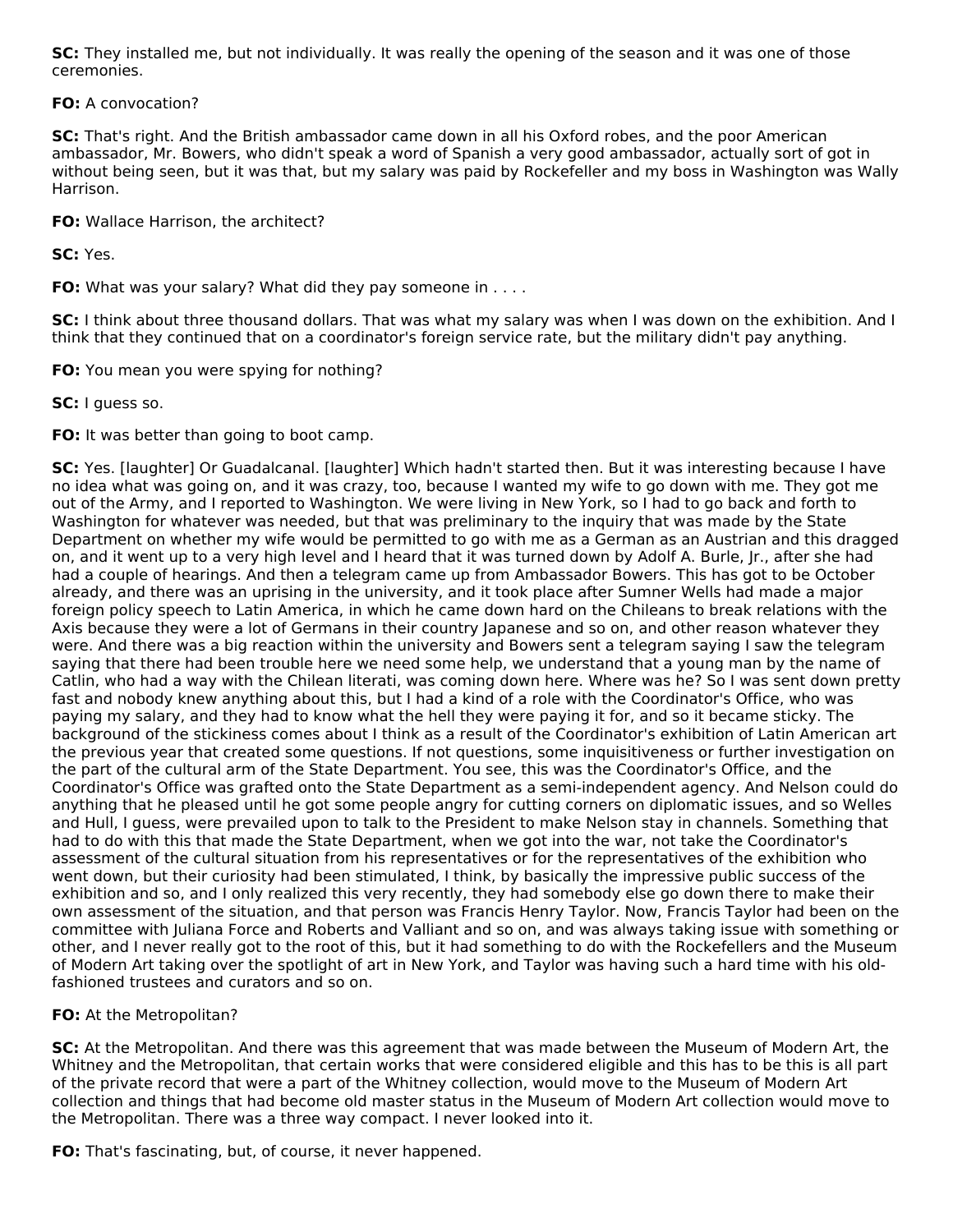**SC:** It never happened. There was just too much I don't know what but maybe the first sparks of that rivalry took place during these declarations of Francis Henry Taylor waving his resignation in Juliana's apartment, saying, "If you do go further with this, I'm not going to be a part of it." And so on. And Juliana would call and blow her stack and I had to take the telephone calls and Abbott, my boss, would be very pleased if he didn't have to take them. He congratulated me on taking the steam and all that sort of thing. Anyhow, Francis Taylor was sent down for the astate department and he went to all the capitals, and he came back and must have written a report, because I was asked to see him. I think I was asked I don't think I could have gone to him on my own, at that point after I had been discharged from the Army to go to South America under the Coordinator's Office about the situation in Chile. And I had known him through the committee and also through previous contacts with the Lewisohns early, early on and admired him from what he'd written and what he had done to the Metropolitan and his great coup by getting Robert Moses to write the story criticizing the Metropolitan Museum because it was so behind times and it should use the Museum of Modern Art as a model to modernize itself and this sort of thing. I mean, he was a colorful person and a brilliant one and I used to meet him down at the Whitney Museum, just glancing. I had dinner with him and Irene Lewisohn and my aunt in her apartment once and so on, and he called me in, or at least I went to see him so that he could brief me on the situation in Chile, and what he said was that Santa Cruz, my dean, was taking the monies, as I recall this, that were being given him as aid to further the cultural situation as the State Department Cultural Department began to get going and using it more on music than he should have been in other things, and I was the only man who could really go down and get that sort of evened out. And he told me a lot about the people there and how bad the restaurants were and all this sort of thing. But he had been around and the characteristic story came from him as he went to the embassy in Rio. Jefferson McCaffery was the ambassador there, another of the established foreign service people from upper-class American families, and Francis Taylor went in to see him and was told that the ambassador was busy, would he come back the next day. And he came back the next day he came back two days, and was finally shown in to McCaffrey's office and McCaffrey was sitting at his desk and Taylor was asked to sit down on a couch in front of the desk and finally McCaffrey put his elbows on the table and he said, "Well, Mr. Taylor. What can I do for you?" And Taylor stood up and said, "Not a goddamn thing," and walked out. [laughter] It's just like I told you this, haven't I? No. So that was his characteristic way, and I think this is the kind of thing that the State Department was looking for.

**FO:** Yes. Let's stick on the State Department a minute. You said something about State Department cultural funds. Now is this still Rockefeller's?

**SC:** No.

**FO:** So the State Department is setting up its own cultural outreach to the other countries?

**SC:** That's right. I think this must have been activated may have been activated by the Coordinator's cultural program. But they wanted to do it their own way and they appointed their own person to be the permanent and traveling representatives and head of that office.

**FO:** Okay. Now is this the seed of what Munsing [Benton ?] was doing?

**SC:** I know what you mean.

**FO:** Munsing [Benton ?]. Is this the seed of the Art and Embassies Program?

**SC:** Much before that.

**FO:** Much before that. Okay.

**SC:** Art and Embassies, I think, is something that came in after Mrs. Kefauver was charged . . . .

**FO:** Kefauver and Stephen Munsing [?].

**SC:** Well, Stephen but that is fifties; even sixties, you know. This is much before that, when I think the Museum of Modern Art was looking to continue its international role. And they did that and they got these things out to the embassies, but this is . . . .

**FO:** In other words, around 1942-'43, the State Department is setting up a funding program in culture in sort of competition with Rockefeller's . . . .

**SC:** No. I think its not a funding program yet. It is an intramural study and supervisory program for the sake of their own personnel in the embassies. Whether these personnel were secretaries or hired on the spot or sent down, but it was really before the era of the appointment of CAOs, or cultural affairs officers. And before it went into the USIS, which was a good deal afterwards.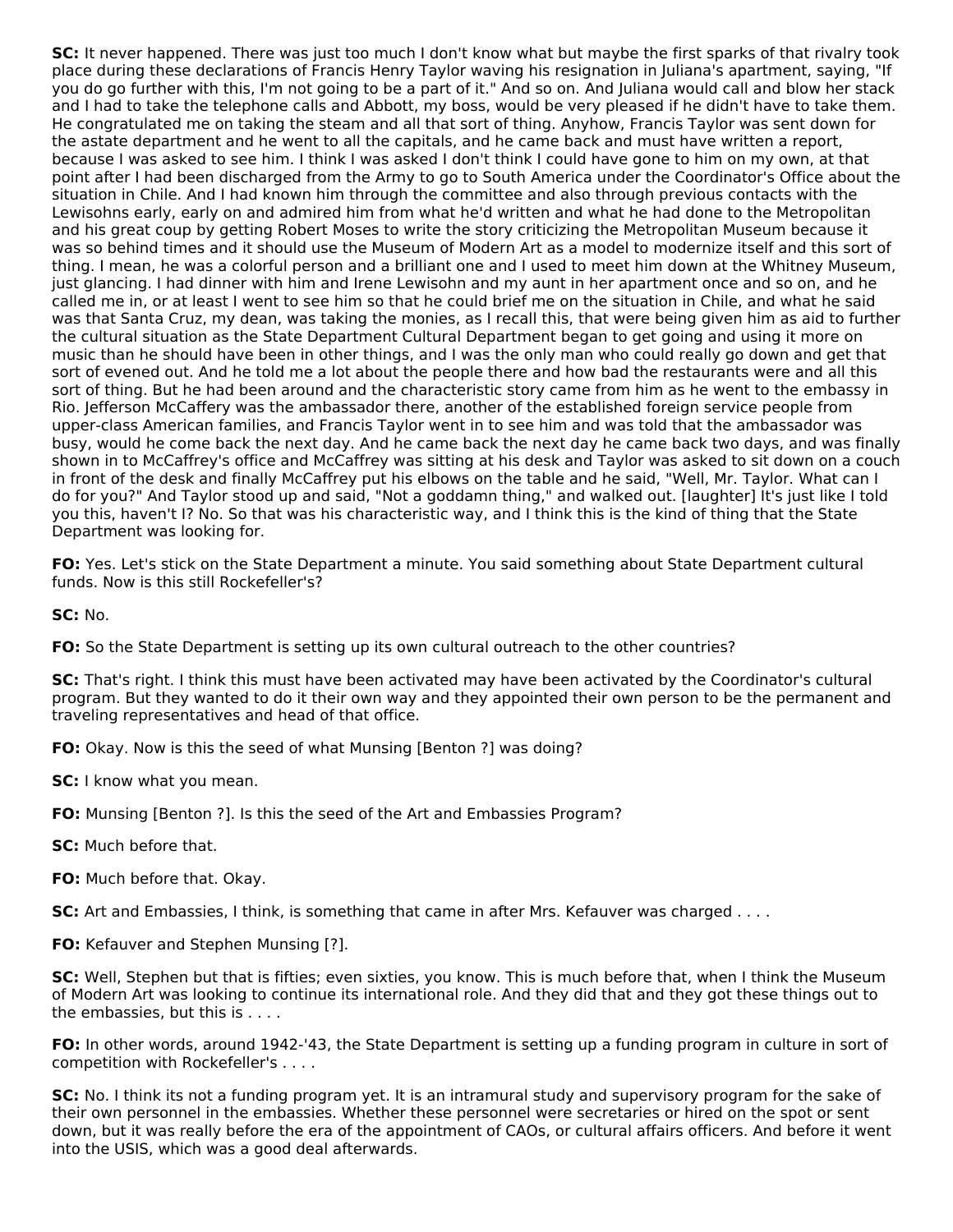# **FO:** U.S. Information Agency?

**SC:** That's right. This is three stages before, and it was they had a very intelligent, sympathetic, very knowledgeable man in charge of this. None of the gung-ho yuppie types that came in with the early yuppie types that came in with Rockefeller, and there were a number of those in Washington. And there were some bailouts, too, who couldn't get a job anywhere else.

### **FO:** And you've seen yuppies before now. [laughter]

**SC:** That's the idea. Well, it's a broader race at the moment. [laughter] In any case, this man's name was Charles Thomson and when I went down in December or late November I arrived the same night as Aaron Copland. Aaron had been going there a good deal, doing concerts and this sort of thing, and we met each other before, but this time we met at the same place at dinner at Domingo Santa Cruz's house, and I was under instructions at this time to show sympathy for that group of artists in Chile that were not getting benefits, within the circle of the favored ones under Santa Cruz. Now Santa Cruz wanted me to come although he never put it in so many words, to boost his regime, but obviously that was why I was there. Because he had invited me. But there were others on the outside, and I was asked to work with the other side. Not by military intelligence, but by the Coordinator's Office. So I became, in a sense, a conduit for the anti-establishment propaganda, funded by U.S. monies that came down through the Coordinator's Office with the blessing of the State Department, who did not well, let's see. The CAO at this time the new cultural relations officer was a professor of history at the University of California a very astute, rather very academic man, and he expected me to follow his game, too.

### **FO:** What was his name?

**SC:** Lawrence Kinwaird and, poor guy, he got down there and was immediately found out as a spy by the Chilean police and his house was invaded at night. He had all of the terrible things that happened when you get arrested for certain . . . .

**FO:** No one noticed that you were a spy?

**SC:** Nobody that I know about. [laughter]

**FO:** How would you characterize this group of artists who were on the outs with the powerful musical dean?

- **SC:** Tough, sincere artists pretty good artists, dissatisfied with dictatorship.
- **FO:** Stylistically, what would they be like: Were they fledgling social realists? Abstractionists?
- **SC:** Sort of like whoever did The Goose Girl at Rockefeller Center?
- **FO:** The Goose Girl? Laurent, the sculptor.
- **SC:** Was it Laurent?

**FO:** Yes.

**SC:** I don't mean in Zorach is what I'm thinking of.

**FO:** Zorach. Okay.

**SC:** That type of solid, direct carving or modelling. Landscape painters with an edge and good sense of realism, somewhat expressionistic, like [pauses] a little bit like Rosson.

**FO:** But what you are describing is a very conservative group of artists.

**SC:** Oh, yes. But they were sort of grass roots and not dumb, but they were tough. I felt that some of my lectures were a little bit sabotaged by them. They didn't talk sympathetically with me as a friendly Yankee. I was just somebody out there that you pay a professional respect to, but the way Latins do when they are suspicious of your motives not my motives, but what you represent.

**FO:** And you were living in the same apartment house with Siqueiros at this time, when he was in exile.

**SC:** I was found an apartment by the Cerro Santa Lucia, which was a nice sort of rationalistic architecture building of that time, and was put in there in the good section, not the best section of town fairly near town; fairly near the national museum, and the art school and Parque Forrestal and after a while, I discovered that Siqueiros was there. I don't know where we met. I didn't meet him in the elevator. I met him somewhere at a party or something and he was just back from Chillan to the south of Chile, and thereby hangs another tale. He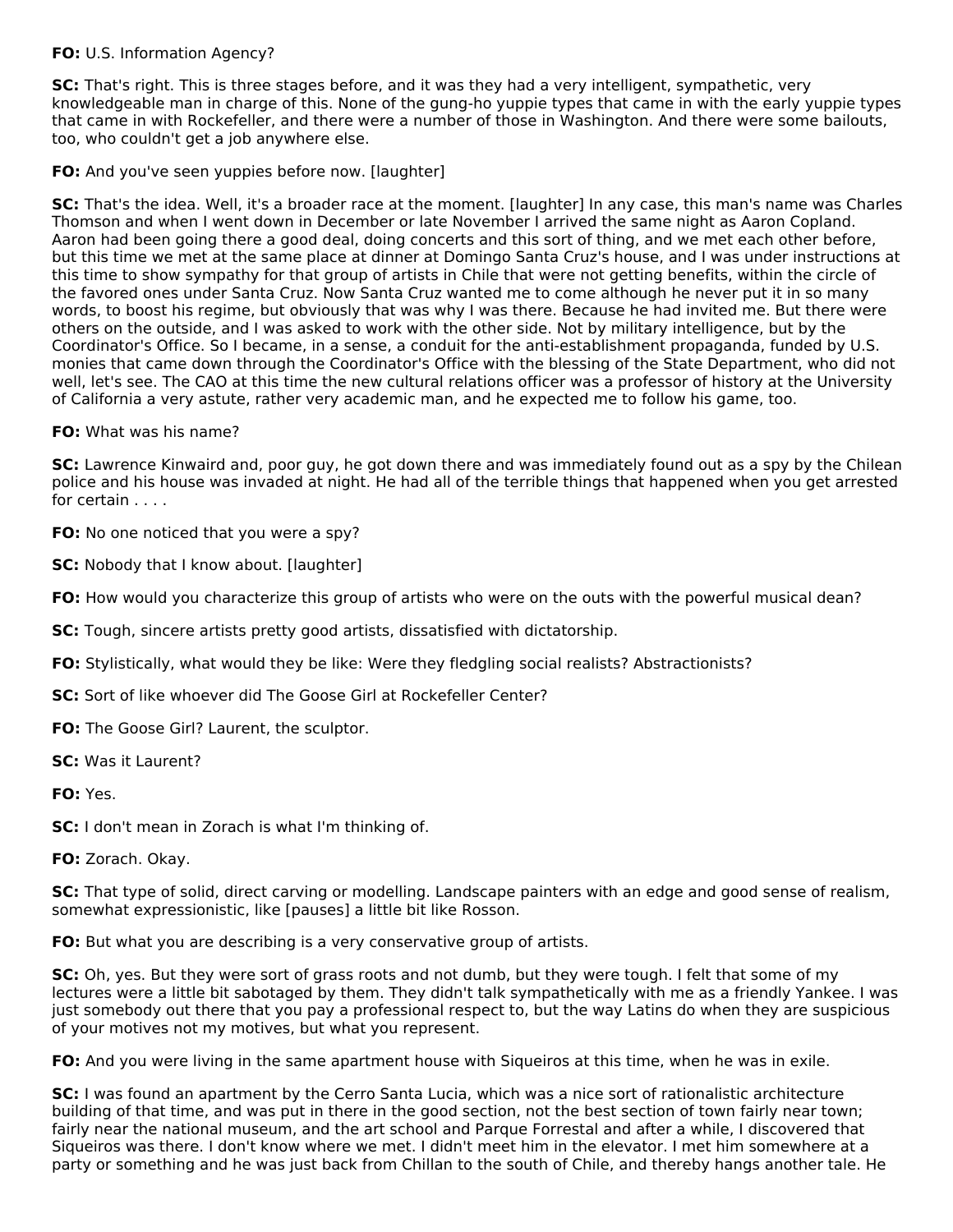had been sent there after an earthquake. He had arrived there after a devastating earthquake that is half way down the coast of Chile half way to Punta Arenas in a small town small city, which had been devastated, which had really been knocked out, and of all people, Siqueiros should be found in the south of Chile painting a mural. People had known that he'd gone there. I had known, because I was in touch with what was going on in Mexico to some extent by then, even, and knew he was working on something there and even knew what the title of it was, I think, because it was talked about in Santiago, but I hadn't known it was finished or where he was or anything, and then, suddenly, he was there, and years later I found out how he got there in Mexico when I did a show of Siqueiros's work at the Center for inter-American Relations. He had made an attempt on Trotsky when I was in Mexico in 1940 and was arrested and put in jail and then there was a rumor that he had gotten out of jail and gone to Chile. Obviously he had gone to Chile to paint that mural and he had just finished it and then come back to Santiago a year and a half later maybe two years later, by now, with his wife and hischild. The story I heard was that after this attempt on Trotsky, he had left, gone to jail and was called out of jail by the President of Mexico one night and into the National Palace this is President Avila Camacho and told by the President that he had saved the President's life during the Mexican Revolution, that he was in Carranza's army Siqueiros a young officer. He was an upper class person and educated, with all the brio of the refined machismo of the upper classes, and Avila Camacho, a common soldier, had been brought in as a prisoner of war in one of the rival factions, and was going to be put to death the next morning, and Avila Camacho managed to get to the headquarters to see Siqueiros, who was with his fellow officers that evening, in this adobe house in a village, and I guess Camacho pleaded for his life and Siqueiros said, "Let him go. Give him a chance." Of course you don't forget that sort of thing, and so Camacho said, "We're going to send you to Chile in exile." They had just had that earthquake. Mexico wants to help them rebuild the city. We are going to give them a school to rebuild, one of the schools, which they will call the School of Mexico, and you can go down and decorate it. Well, I gave a paper once before the Latin American Studies Association on Mexican foreign policy, Art in Mexican foreign policy, here in New York with Professor Whitaker, one of the great scholars in the Foreign Affiares area, from Cornell, who was the chairman and briefly, I said that the Mexicans have always had a since the revolution a desire to export the revolution or the Mexican version of the revolution into a Latin American world and elsewhere or, no do they export them to the United States? So, this is just part of that, their Foreign Affaires Policy. They had already sent a Mexican sculptor to Caracas to build a statue of their independence leader, Morales in the plaza in front of the national museum which was there, and had been there for a long time, and also they had independently of the museum of the Mexican government, but maybe not one of their foremost pioneer Mexican muralists, Fernando Jeal had gone to Panama to paint a mural in one of the Panamanian institutes on the tyranny of the Panama Canal under the Yankees, which he showed, with the waters in chains by Uncle Sam and so on that sort of thing. So I made a paper out of that sort of thing, which they liked quite well. But, in any case, I think Siqueiros was a part of that, but the upshot of this was that the Siqueiros story, in any case was that in 1943, when we were still having desperate times the Nazis were in Stalingrad, they were all on the River Don, and I remember the Secretary of the embassy calling me in. When I was about to leave, he said, "Well, they are down there and we don't know how it is going to work out. If they'll take Stalingrad, they begin to soften us up." So, I mean, this is no pleasant game, but Siqueiros was in Chile and I had a call from the ambassador one night Claude Bowers, who was our previous ambassador in Spain for the Spanish Republic and he said, "Is Siqueiros a Communist?" I think I mentioned this before, and I said, "Well, everybody knows he is." I didn't go into anything further than that. I had no knowledge as to whether he was carrying a card or not, so he said, "Thanks very much." Well . . . . End of side two, tape five Tape six, side one - September 13, 1989

### **FO:** So, we're in Chile teaching in Chile. What were you teaching?

**SC:** I was teaching the history of North American art and architecture and I began in January 1942, which was their summer session at the university, and the idea that a North American would be there teaching the subject was a matter of curiosity, but not eager interest. I started out, I think, with about three students in the main campus of the university with lectures that I had written out hour-long lectures that I had written out and had translated by a son of a famous Spanish writer in exile. He did an excellent job, and I used those texts in a medium-sized classroom with three or four students in front of me to start out with, and improvised in my improving, but not still very expert Spanish, and it caught on. This was, I would say, a group of beginning students of all sorts from many parts of the discipline and the curriculum with the university, but interested just in principle in what art could possibly be in this country to the north. Gradually, the group enlarged, and by the end of the term, it had one hundred students, and I was talking about everything from the early limners as we understood it then, with a text oh, goodness. What was it? Alan Burroughs, an early American textbook on North American art down through Frank Lloyd Wright and the skyscraper tradition.

#### **FO:** How did you illustrate these?

**SC:** I had slides. I had brought slides, and I used the time that I had been waiting to get down there to build up this collection, and the Museum of Modern Art helped. Actually, the Museum of Modern Art sent down a large number of books, which had been actually appropriated monies had been appropriated for the exhibitions that had gone down under the Coordinator's program. Mostly their catalogs of the Museum of Modern Art library, and each exhibition carried with it a large compartment of books on the art of the United States and modern art to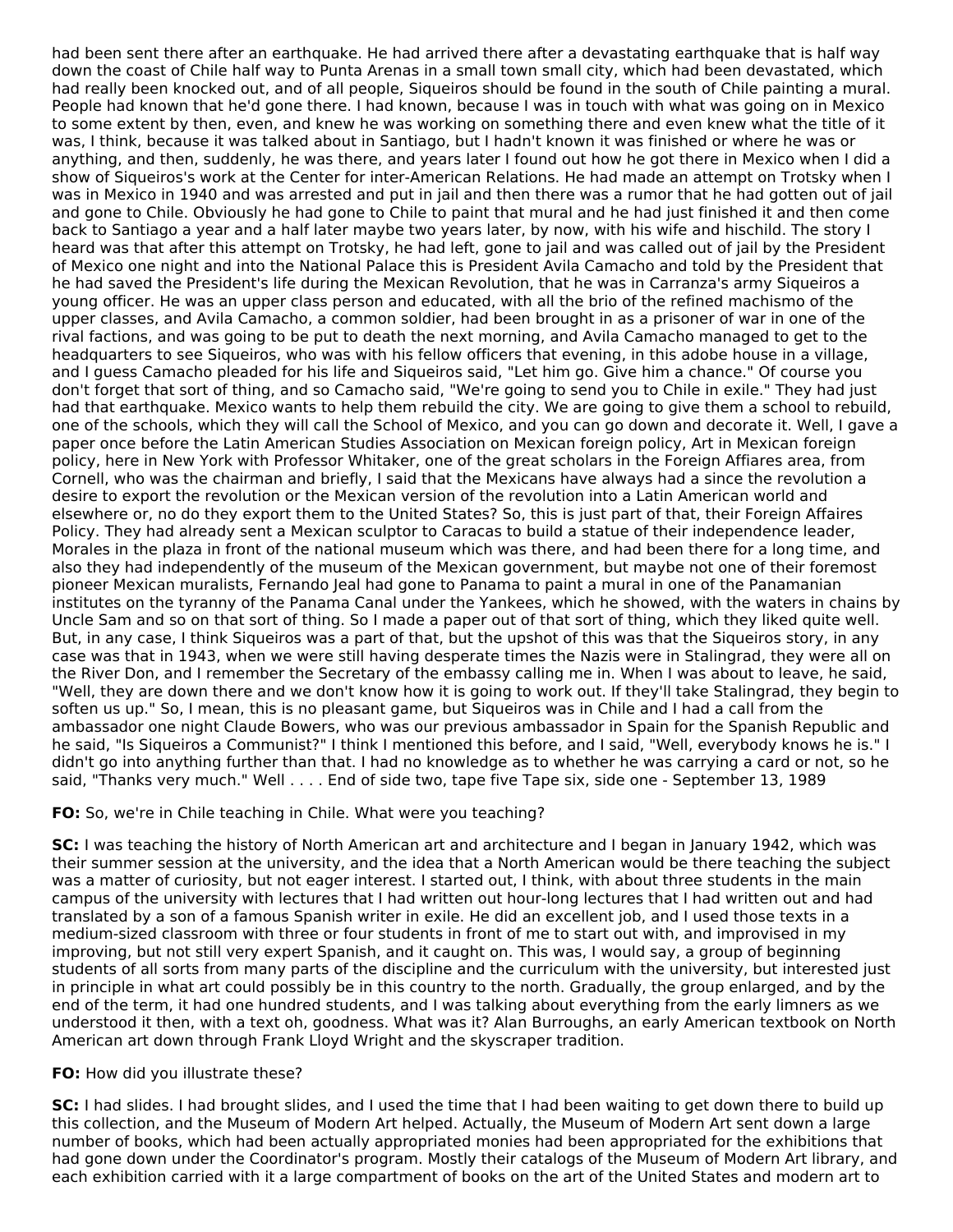leave behind, which was absolutely an excellent idea. The only thing is, we were never quite sure where they wound up. Whether they went into the libraries or whether they went into the private libraries of some of the functionaries and that was impossible to check on, but, in any case, I had a set of books all in English, of course and they made this from a point of not knowing really how this would go and what the support would be, it developed into a very warm and, I think, successful course. I had, of course, at that time, other things to do. I was, as a member of the Coordinator's Office, it was my work, as we have already discussed, to get together with some of the artist groups who were on the outside and what I did there was to take money that was given by the Coordinator's Office and funnel it into an art magazine called Forma just a very large, eight-page sheet that was being run by a left-wing liberal artist and writer, and we got out about four issues of this, in which North American art was very prominently featured, and we took articles that had been written previously by Lincoln Kirstein and René d'Harnoncourt and I did one myself on American folk art and this was very successful.

#### **FO:** Do copies of this exist?

**SC:** I have a full set, and it was well done typographically, with color, and it did present the point of view of more than a classical tradition in the usual sense of the evolution of American art. It really took the Modern Museum's point of view of bringing in different kinds of subject matter, different kinds of styles and movements and folk art. And, of course, everyone was very interested in folk art, as a result of the close Mexican connection that we had had, and I was interested, and it really worked very well and it caused a good many eyebrows to be raised on the part of the faculty of fine arts, where I was officially attached, because it was not unfavorable to them, but it just opened up other avenues, so I think the job was being done within terms of the United States policy that was backing our efforts to win the war in a democratic sense, and it was pretty well planned, I think, as a result of the Taylor trip down there. In any case, after a while I was brought into the Coordinator's Office and I was told, "Catlin, you tell that collaborator you are working with there, that this gravy train is pulling into the station." So the funds were withdrawn . . . .

**FO:** Now, now, now. We must explain this. What Coordinator's Office what are you talking about here?

**SC:** Well, the Coordinator of Inter-American Affairs had its own representatives in each of these countries. Maybe they doubled in function in some countries, but I think not with the embassies. They were on their own. I think they had economic growth to play, they had promotional roles to play. There were such things as film programs, as well as art and music and literature, that were brought into the matrix of American foreign policy at that time, but it had its separate administrative apparatus. Very rudimentary and pick-up, but it lasted for a number of years, and so it built into a kind of an administration in places.

**FO:** And why are you considered to be on the gravy train if they are paying for you?

**SC:** This is just the slang that was used to let me know that they had thought enough money had gone in the direction of this non-establishmentarian art publication that was addressing itself to a sort of a new element within the Chilean cultural scene.

**FO:** In other words, this was aimed at Forma?

**SC:** That's right.

**FO:** Okay. I thought it was aimed at your job.

**SC:** Oh, no. I beg your pardon. It was aimed at Forma. I was the editor.

**FO:** So, in other words, they are objecting to the Museum of Modern Art's point of view?

**SC:** I don't think it had anything to do with the Museum of Modern Art's point of view, but it may have had something to do with the modernity or the maybe even the left-wing slant of that particular editorial point of view, because Chile was one of the most notorious countries in the Western Hemisphere, so far as its lumpen proletarian was concerned, the very downtrodden, the very poor. It was a famous word within Chilean society the `Roto Chileano' I mean, he was a real down-and-outer, but one who had achieved this status of a cultural popular symbol and it was made fun of in brilliant caricatures and used as a political weapon against the people in power from time to time, because it represented a large number of things.

**FO:** So you were in a situation where the Rockefeller forces are essentially opposed to anything that is going to deal with that situation.

**SC:** I made no conclusion about this. I wondered about it, but I had the feeling that something like this could have been behind it. There are other problems that I felt were contradictory. For example, in Peru, in my way down there, more or less at this time, or another time, the South Americans of the upper classes or the middle classes were used to a form of European culture and taste, and I was sent down to educate them in American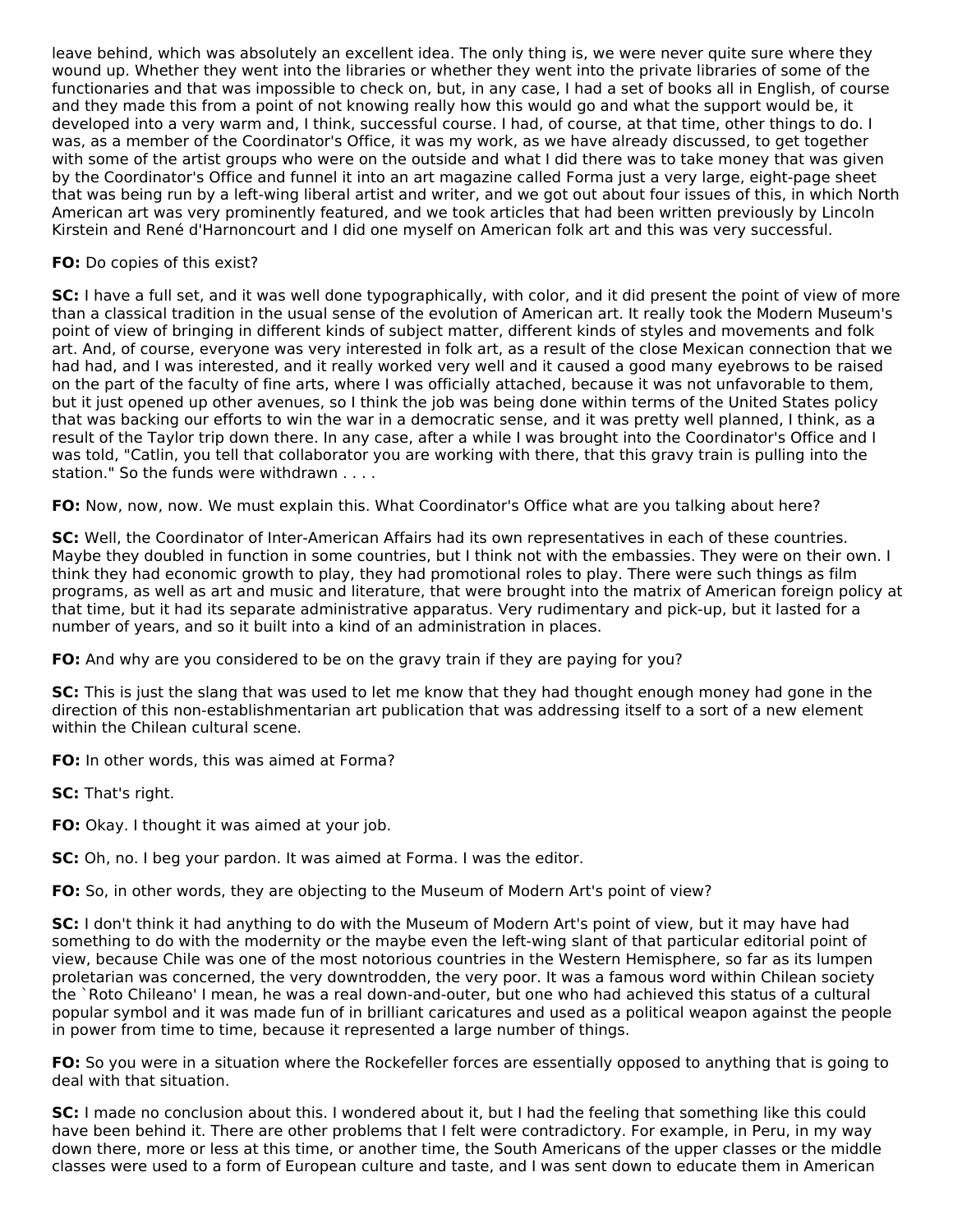culture and avant-garde tastes. But then the movies would come down, of the worst order from the Hollywood marts of the grade B, C and D movies, full of the most offensive kind of popular distribution material, and these were being dumped in South America at the same time. The thing was entirely contradictory, but I found out later that these were being sent down by the Rockefeller office the same time they were sending me down.

### **FO:** Would that include "Saludos Amigos?"

**SC:** I wouldn't include that because I think this was custom-made for that situation, and it was well-made and they just loved it. But the other things that were sent down hotshot jazz movies from Forty-Second Street Westtype really on the edge just turned everybody around. It was just creating a situation that was counterproductive in terms of what the aims were.

# **FO:** What were their aims to send such movies to such a place?

**SC:** I think it was political. I think pressure was brought to bear by movie producers in the United States who got, through political ways, to the Coordinator's Office and they said, "What the hell, we have to do it."

**FO:** Was it a matter simply of the economics of distribution or the political content of the film?

**SC:** I don't think it had anything to do with political content of the film. I think it was simply a quid pro quo on a political level, so far as if you want to do this, you've got to do this for us. Sort of ward politics exported to South America. And the embassy people and the cultural people were embarrassed by this as Americans, but I think, basically, it revealed the contradictory aspects of policy. Not that there weren't contradictory aspects of their own policy, but it did not lay the foundation for any feeling of great confidence, that there would be a long range change in relationship that would last beyond the war, and of course it never did last beyond the war. Everything was dropped at the end of the war. A great deal of money was spent, and well spent, and one of the things that the cultural relations attaché, Professor Kinaird, did at the embassy, was to actually get in an arrangement whereby courses credits could be exchanged between the University of Chile and the University of California. And this was really doing something, more from their point of view and their European ways of university education, than it was in the United States within the . . . .

### **FO:** Did many of your students go on to the University of California?

**SC:** Well, this is interesting. I don't know who went on to the University of California. Undoubtedly some, because the cultural relations attaché had many areas in which he worked on the technical aspects of cultural interchange that I didn't get into. A very anomalous situation developed in my case because of my four-way responsibilities to the university, to the Coordinator's Office, the State Department and to my other military intelligence. I had to be very careful about how I played my cards in these various areas, and I don't know whether it was intelligent or not, but I had to remain friends very close friends with Dean Santa Cruz, without letting him know that I was trying to help people who were not very close friends with him at all, and I did this by kind of a dodge. What I found when I got to Chile I suppose coming from middle class background myself and having been to prep school and college and so on that the brightest and the most sympathetic younger people in the country were not those who were coming up from the lower classes and going to the University of Chile and the art school, as artists who were trying to make it within the old forms of Chilean culture, the conventional forms that were approved by the university, or even those who were bucking against it by being quite individualistic, but in a modestly, only modestly avant-garde sense, sticking pretty close to the type of impressionism that came out of France in the first half of the century or the first quarter of the century. People like Segonzac and artists like Zorach among the sculptors, and so on. I found some of these people very suspicious of what I might be representing, but not unfriendly. However, I felt that the going was harder in terms of opening up their horizons. Not just to the United States, but the whole changing cultural scene in the world at large, that the greatest response was among the children, the teenagers and the early twenty-year olds from the really upper, upper classes of the ruling Chilean elite, all of who had been sent to, by far the most alert, alive and sound university in the city, which is the Catholic University, and this had the most important art school and architecture school in the country and probably in all the West Coast and South America. And these were very bright kinds. They were fashionable kids. They were very self-conscious class-conscious in a youthful, sort of freewheeling kind of way, but they didn't mix with the University of Chile people, who were probably all Catholic, but still from a different class level. Now, Matta came from this school. He was trained as an architect.

# **FO:** In a Catholic school?

# **SC:** A Catholic school.

**FO:** You are talking about Matta, the . . . .

**SC:** Matta, the internationally known artist, and others had come from there, and the teachers were absolutely excellent, and years after my time, Albers went to Santiago and taught at the Catholic University, and some of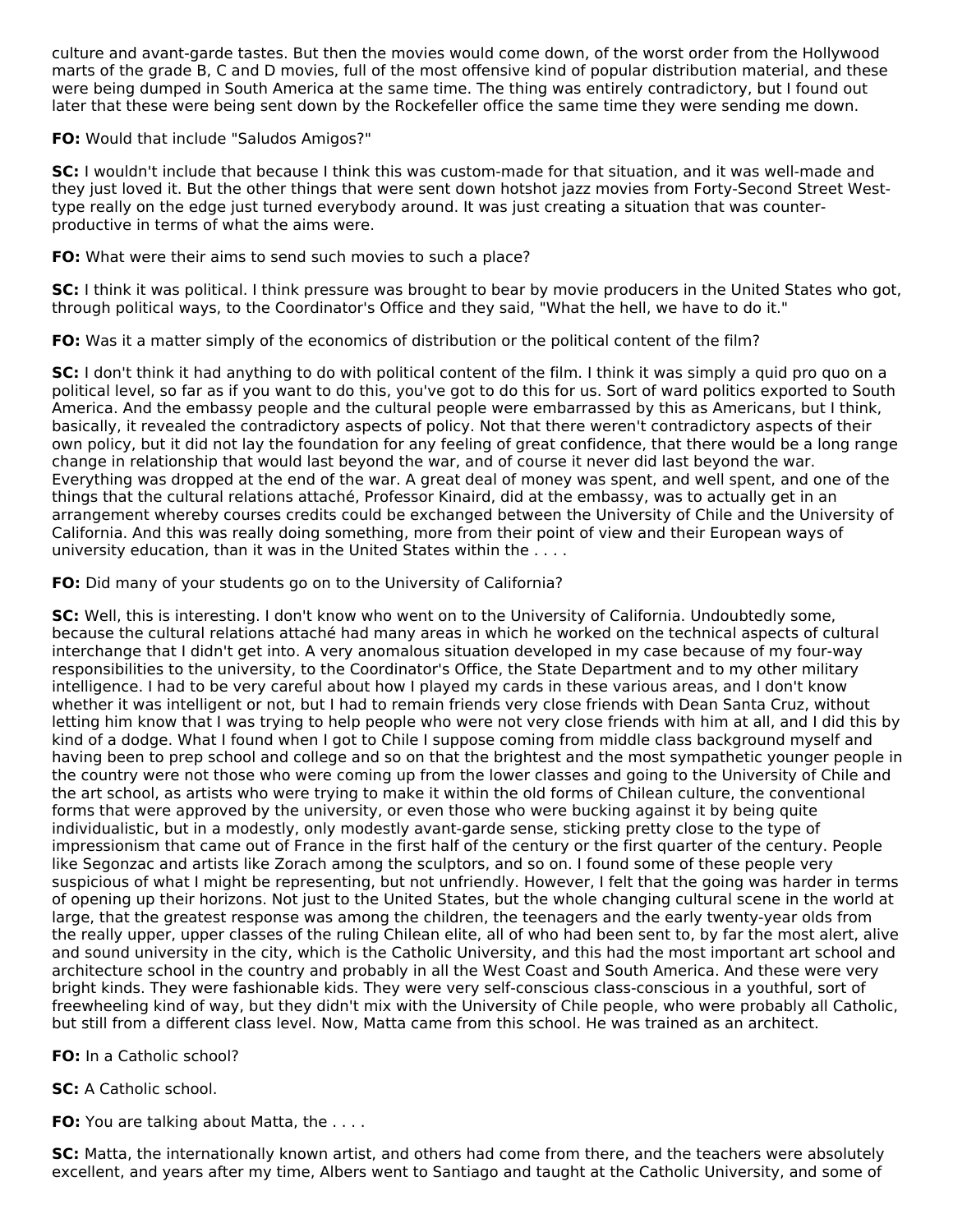the Yale professors went down there. This is ten years after I went. But, in any case, these kids were terribly smart and terribly intelligent, and I found my circle my friendliest group among these people, both on intellectual basis and a social basis, and they responded with alacrity to whatever I had to talk about.

**FO:** Were they taking your courses?

**SC:** They were not taking my courses.

**FO:** Did any of the students you had or some of these other young people that you knew socially, attain positions of prominence later in the Chilean art world?

**SC:** Yes. I was just getting to that. One of them was the brother of Roberto Matta. His name was Sergio. He was an especially good friend of mine, and he eventually became a I believe a designer without international recognition, but in the sort of upper class levels of fashion. Another one became the director of the national museum after a torturous career, and a third one became an outstanding artist painter and graphic artist and the leading deputy of Stanley William Hayter's Atelier 17, both in the United States and in Paris.

**FO:** Can you add names here for the director and the printmaker?

**SC:** Oh, the director was Nemesio Antunez, who was trained as an architect in the Catholic University, and his brother was Enrique Zanyantu, whose nickname was Kiko, but his artist's name was Zanyantu and, I think it was his mother's name of the double name of their family. Another was an elderly not elderly but an older student who had become sort of an amateur a very private kind of amateur with a special role in the Chilean groups that he went with as a collector a modest collector and connoisseur of things, but he never moved out of the country, Mariano Valdez. Then there were the beautiful, intelligent women of the same circle who have their own story.

**FO:** Who was the printmaker, the follower of Hayter? You haven't mentioned the name of the person.

**SC:** Zanyantu, the brother of Antunez. Both of these became members of the Atelier 17 in New York, but that's getting a little ahead of the story. There were three women that I remember very well. Carmen Figueroa, her sister, Inez Figueroa, a brilliant, beautiful woman and Margot Rivas, and all in this very close group, who were kept very close to their families and I must say, I feel some responsiblity for gratuitously, perhaps for their following careers, because when I left, I felt that they had been so their whole horizons had been so infected by what I had talked about, if one can use that word, that they had to get out of Chile, and they all did, almost immediately. But over the opposition of their families, who are of the old aristocracy and believed in not letting them go beyond the tether of their family backgrounds and their families within those particular areas, perhaps to Europe and perhaps to Spain, but not outside of that particular line, which was their core to their dignities and their importance and their role in the history of the Spanish conquest of America. And these kids I call them kids they were very good friends of mine, although they were really almost a generation, at least a half generation, younger than I was, were imperceptibly just chomping at the bit and when I left, they all turned up in New York. Almost within a year, and had broken with their families. Antunez was a painter primarily, as well as an architect, and he got a scholarship to come to Columbia University to train further in architecture, through the United States Embassy fellowship or scholarship program, but he couldn't get the money to travel. His family wouldn't give it to him and I said, "Well, Nemesio, why don't you have an exhibition and sell some things?" So, he liked that idea, and I tried to arrange an exhibition for him at the American Cultural Institute, and I was a member of the board of the Institute which had set up a gallery at my suggestion a special gallery for the artists of Chile of Santiago, in any case, in that institute, which was going very well, but it had been booked for the period that he needed to have a show. So, I, just on my own, took it over to the British Institute and talked to George Jones, the head of the British Institute, and he said, "Well, lovely. We'd love to have this." So he had the exhibition, and it came out in the papers that Memesio Antunez, recipient of the fellowship to the United States had just had a successful exhibition. I don't know whether they said successful, but was having an exhibition at the British Institute, and the cultural relations attaché at the American Embassy saw this, called me up and said, "There must be a mistake. It's at the American Institute, isn't it?" I said, "No. It's over at the British Institute, because we didn't have space and we didn't have the schedule open." He said, "Are you crazy? What are you doing sending people to the British Institute?" They were horrified. I said, "Well, we're in the war together, we're trying to win the war together." Well, it didn't make any difference. I really had a hard time getting on with this, but obviously, we were fighting our war for ourselves there, and not to help the British.

**FO:** Could you develop that idea? I find it a very elusive idea that somehow you are waging World War II in Santiago. How did this operate, aside from the spying you are doing on the Germans and the Japs trying to blow up the Panama Canal? How was all of this really contributing to the war?

**SC:** Well, I just took this as axiomatic at the time. [laughter] It was a world war a global war we were fighting in the Pacific. At this particular time Montgomery had just broken through Rommell's lines in North Africa. It was the first victory that we had really known. The papers were full of it, and it took all for one and one for all in order to save our skins, so we felt that being a global war and being a propaganda war and total war being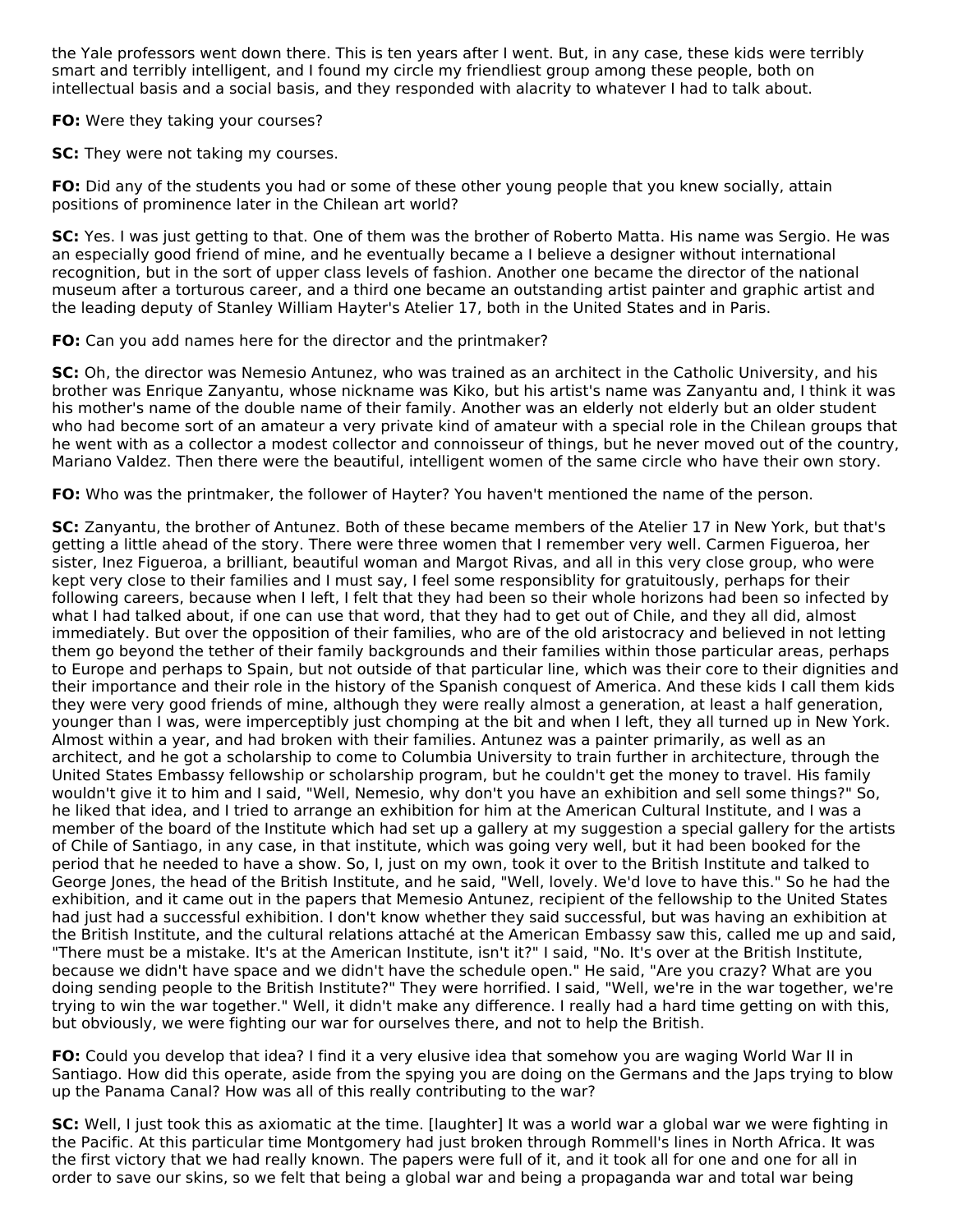something that involved all of these things, this was the concept that I think everybody shared at the time. I guess that I felt that I would not ever have been in Chile doing this kind of thing if it weren't important. Well, I suppose it had to do with the idea of changing people's sympathies, but it also had this extra overtone, and that was that a new world had been born the modern world and that the war and Fascism and this sort of thing were a throwback to the old class systems of Europe and so on. It really was no philosophical problem.

**FO:** Were the Germans and the Japs competing on the same level of propaganda in Santiago at the same time?

**SC:** I didn't notice it. This was American territory. I never ran into any fighting or even overt advocates on the other side, but I did have very close socially helpful friends. One in particular, who was the key person in introducing me originally to this group of Catholic University students who came from the upper classes. His name was Eduardo Sola Franco a charming fellow, but completely pro-Franco reactionary. Against American and Allied causes the war effort and so on, and we didn't usually joke about this, but he always contested, but I didn't give him up as a friend shun him as some people might have whether I had any prifessional connections through him or not, but I remember going to a newsreel down there showing the bombing of Berlin or bombing from the air one of the newsreel pictures and we were always claiming that we were picking out the art monuments that would never be touched by our bombing. It was selective bombing for purely military targets, and I remember one picture came on the screen in which there was an absolute saturation bombing of some city in Germany and he turned to me and said, "How can you possibly say that they are pinpoint bombing and they are saving monuments of art?" This sort of thing. I saw him years afterward briefly. He was the same kind of person. Very urbane, very quick, rather quick in temper, and very orthodox Spanish, aristocratic partisan of that side of the European, or particularly, the Spanish culture. Well, let me just pursue this one minute longer. Nemesio Antunez made the money, got to New York, entered Columbia, almost immediately had an appendicitis operation after I had gotten back, and went to Roosevelt Hospital. I went to see him and then lost complete track, and then I heard that one of the Figueroa sisters had come, who was supposed to have been engaged to be married to his brother, Enrique Zanarita and had, instead, left his brother and married Nemesio instead and had also come up. This was a really beautiful girl and intelligent and very highminded, and married Nemesio and then the two disappeared, and I did everything I could to find them in New York and finally got their address and they were living in the East Village in a long, prison-like, cold water flat and not to be found and never responded to my note. By this time, Nemesio had gone into the Hayter group, I think, and when the war was over, the Hayter group moved back to Paris and they too moved to Paris. Both of them had become Communists absolutely committed Communists, theoretically and politically. Kiko, his brother, came up shortly afterwards, and also moved to Paris with the Hayter group. Both of them stayed there for years, running and becoming a part of the hard left-wing movement in Europe, while becoming and developing very well as artists, and then went back to Chile. When Allende came to power, Nemesio became director of the national museum. Inez carried on her organizing working one way or the other and the others I don't know about Kiko, he was less politically minded - but when Allende was overthrown and I was in Chile the month before he was overthrown, on another commission, not for the government this was entirely private (for a private foundation to share a new art museum)and found that Nemesio had divorced his wife, Inez, and by this time had married a Bolivian young woman, and just managed to escape through Mendoza to Bolivia very much, I suppose, thanks to her nationality. Inez was arrested, put in with all of the people being arrested in the stadium at that time and tortured. I saw her just before this, and I suddenly understood something when I saw her that time again. She had lost none of her idealism, none of her connections, but her resolution to the unequals of society it was so pure that it was uncompromising and I felt that this kind of person, who had been brought up to respect principle and was so unhappy about the contradictions, the way the ruling classes had lived in Chile, that she became almost as uncompromising as a Christian saint. There's a purity there that just would not be broken, and that's the cause of their Chilean upper-class hard-core Communism.

# **FO:** Did she survive the Allende debacle?

**SC:** She survived. She got out. I have not seen her since 1973, but I hear that she did finally get out, but after what tortures, I have no idea. I can only imagine. I saw Nemesio the night before, a couple of weeks before he escaped. I was on my way through Chile all through South America for the Longvue Foundation of Mrs. Edgar Stern of New Orleans, because she was interested in turning her estate into a museum of travel art and horticultural art, and I was being sent around, and so I touched base with these old friends wherever I could in the course of a short visit, and things were just going from bad to worse at that point. Santiago was were on the verge of chaos, and they were very nervous and they just got out by the skin of their teeth. But, in any case, I wanted to make that point about why a complete, about-face the diagonal, admirable reversal of point of view from being a scion of these upper class people of the clearest dedication to their lineage and their responsibilities as members of the ruling classes of descendants of the earliest conquistadors could turn over that just that way, and I think there was no compromise in her. She wouldn't compromise. But this is a purity, in a sense, that is somehow quite different from the various other gradations of conviction and commitment of all kinds, among those who were involved in the Communist ideologies.

**FO:** Let's talk about Siqueiros.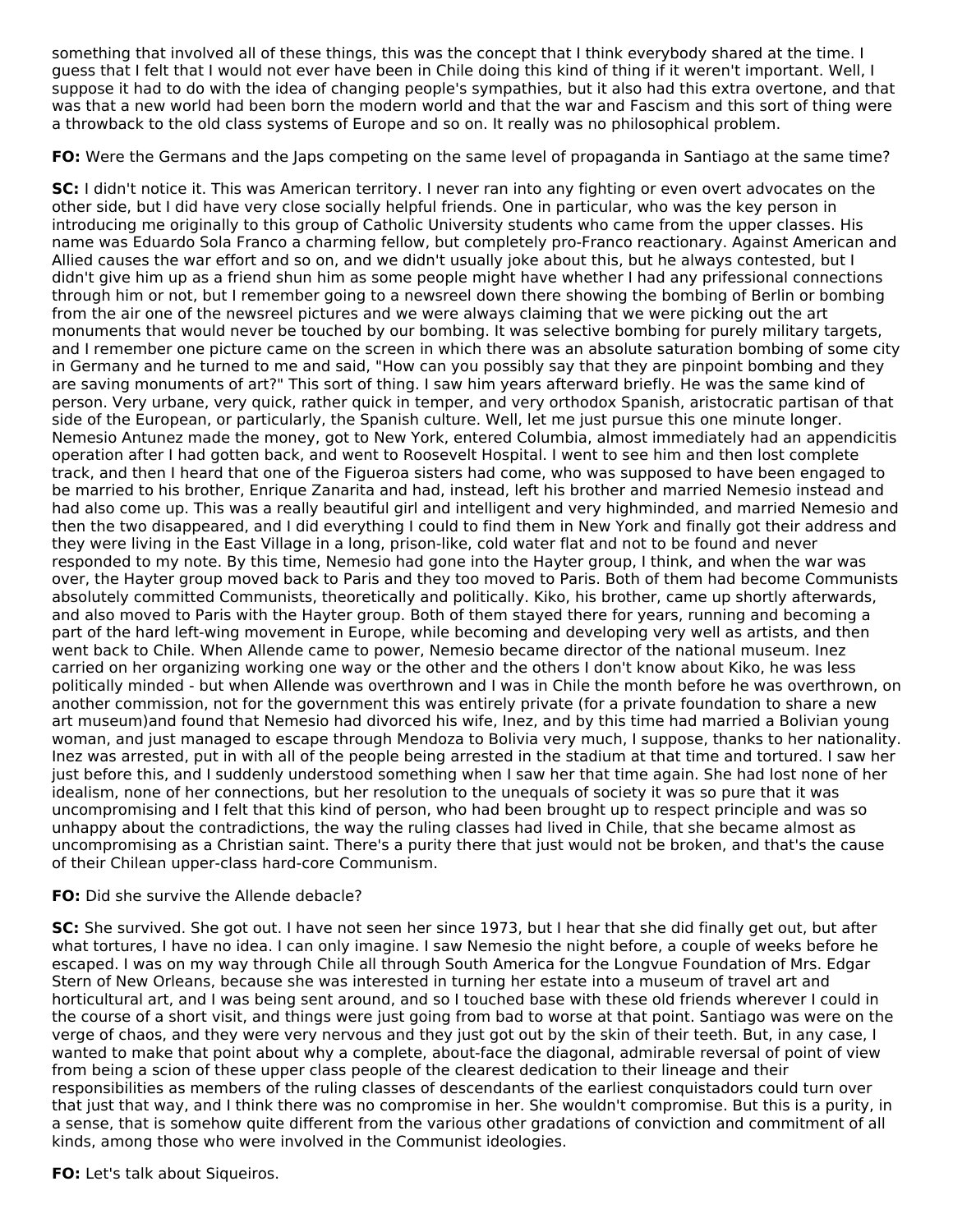**SC:** Well, when Ambassador Bowers asked me about Siqueiros, I didn't know why, but I found out . . . .

**FO:** That was on the other tape, when he asked you whether he was a Communist . . . .

**SC:** That's right.

**FO:** Okay.

**SC:** But, very soon after that, the Siqueiroses, who were living over my room in the apartment building, where we had both lived, actually, for pretty close to a year, soon after I arrived after he had finished his mural in Chilean(sp), they left, and I heard afterwards that they had gone on a speaking trip or he had with them, to the north to the copper mining areas of the north of Chile the dry, mountainous areas, where the Anaconda Copper Company had many workers mine workers and, I suppose, other complexes up there of the same industry to speak to them, to talk to them, to address them or to break any kind of relationships or sympathies that they might have for the Axis. In other words, he was sent up there with the American government's approval, and probably support, to swing the sentiment in favor of the allies and against whatever their motives and instincts might have been to be against the Allies, and later I heard that they went on from the north of Chile to make other speeches to working communities labor unions in the same vein, to go from South America to Cuba to do the same thing there, and then to go on to the United States with the opportunity, once they reached the United States, to do a large, anti-war mural by Siqueiros in Times Square. Siqueiros went as far as Cuba and no farther, and they stayed in Cuba until the end of the war, where he did murals for a private family and had sessions with Cuban artists and so on, but he never got to Times Square. Quite some time later, but not very much later, René d'Harnoncourt had become my boss during the time that I had been in the Coordinator's Office. I'm not sure exactly whether this was shortly after the return of the exhibitions from South America or after my return from Chile on this particular mission, but he said, "Can you imagine what it would have been like if Siqueiros had been allowed to paint a proletarian mural in Times Square?" So, naturally, he was stopped before he got to Times Square.

# **FO:** Who stopped him?

**SC:** I thought from what Rene said that it was on his advice that he was stopped.

**FO:** So, yet another Mexican mural stymied by the forces of Nelson?

**SC:** Well. [laughter] I think he would have counted on a few more people than Nelson to have backed him up on that position if it were up to him. But this is a story that I don't think has ever come out, and René never said, "This is not to be repeated." In any case, I left Chile myself in August of 1943 because efforts to have the decision against my wife joining me proved unsuccessful, and I felt that my position was becoming more and more delicate and hard to maintain with any semblance of impartiality, particularly so far as the dean was concerned. I was embarrassed by the whole evolution of that situation, did not know really whether he suspected me of working against him because he had never made an issue of this. I had still remained good friends with him close friends, really, except for that and his family. I was always welcome within his circles of the university all the artists that were under his particular jurisdiction, and always present with him in his box in the Teatro Municipal, which is where the symphony concerts and the music life of the city was centered and which was often, and yet, I just didn't feel right about it. Those were wonderful evenings with him. I really had led a double academic life, one might say, and the times there were marvelous because this was a time of Vichy France and the occupation of three-quarters of the country, and so many of the French were either lost to the outside world or had to escape, in some way, but never, as it seemed to me, permanent exiles. What they did was to organize traveling companies of theater people and not ballet people. The ballet people really the Joos Ballet had disbanded in Germany about the mid-1930s, and they took up their work again in Chile and there were numbers of fine dancers and choreographers who had come and settled there. The French Louis Jouvet, the great French actor, organized a theater company, and they toured South American capitals and they brought their plays wonderful plays " A Quoi Revent les Jeune Fillé" by Alfred de Musset and I think, also, the Moliere that Jouvais had a prominent part in, and these were absolutely I remember one was "Ondine" of Girardoux with stage sets by Tchelitchew and absolutely a magnificent productions in the best French tradition came through Chile, as they went from country to country. So this was a wonderful, cultural life there. Also the American Ballet Theater had come through under Lincoln Kirstein . . . . End of side one, tape six Side two, tape six

# **FO:** You met Balanchine?

**SC:** Well, Lincoln Kirstein came down with the Ballet Theater. Balanchine was with them and Maria Tallchief, I believe, was there. This was the pre-New York City school of the ballet grouping of the talent that Kirstein and Balanchine and the ballet people at that time were forming, to do a ballet company, but it was not really a definite thing that they were going to have a New York City Ballet. But they were sponsored by the Coordinator's Office, gave tours through the major capitals all the capitals, I think of the larger countries, and Santiago was among them. I remember seeing them there rather embarrassingly because the leading dancer took a tumble in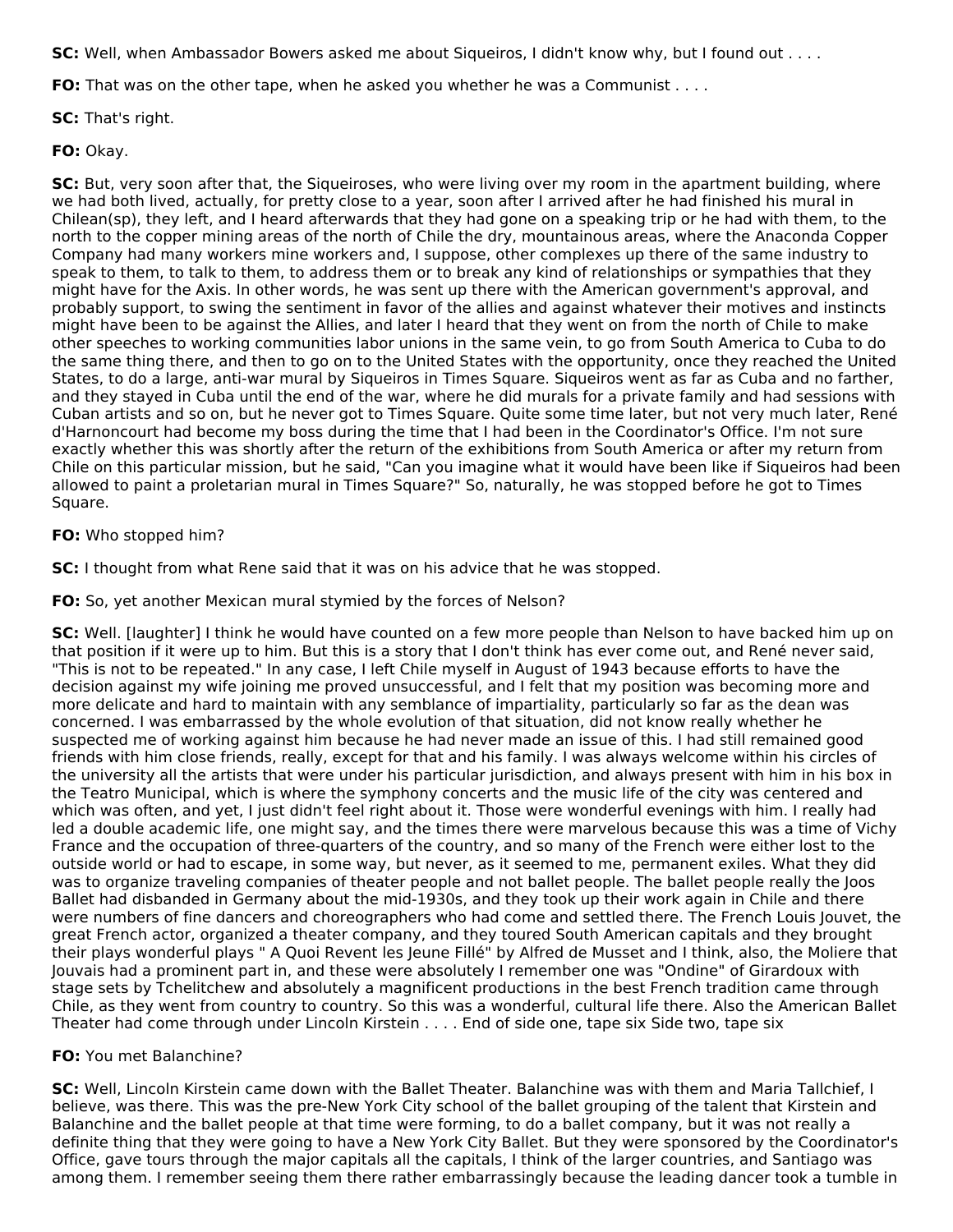the middle of one of the performances because of the stage wasn't quite right, and people had to joke a little about that to pass it off, but there were concert artists. There was a singer a very famous American singer who came down to give solo recitals soprano recital and she embarrassed everybody in the American community and insulted the Chileans by coming out on stage and addressing them as the Chileanos, because she had not understood how to say Chilanos and she really used the word of a very small, provincial town Chilean where Squeiros had presented his mural. And then she went further and said, "Oh, I would like to have a public presentation of a medal of the Chilean government to show my distinction in this field." Some of these gaffes were absolutely hard to believe and oh, what was her name I'll think of it in a minute there were the European conductors who came and conducted the Chilean Symphony Orchestra and Erik Kleiber was the Central European one who was very good in playing the Chilean composers, and there were many of them following Santa Cruz's school, which was called "Back to Bach." They didn't want any of the native sort of romantic music that had held sway in Europe for so long. They wanted to get back to pure form, and so they were very, very economical and strict in their compositions according to the canons of Johann Sebastian Bach, and so on.

#### **FO:** What was the dean's music like?

**SC:** Well, strangely enough, I never heard much of it, because he was not bragging about it and boastful about it. A great deal of it was organ music. A great deal of it was symphonic music with very large scores, and I think that they didn't have all the resources to play it. I saw much of his music in score form. He'd get up at six o'clock in the morning, he would compose until ten five thirty until six compose until ten, go down to the University to the Bellas Artes offices and ride herd over everything for the rest of the day. He introduced concerts and carried on the concert series under the Institute of Musical Extension, which was handled by his wife and it was very active, and his wife it wasn't really his wife, it was his companion of long standing her son became an enormously important member of the musical faculty of the University of Indiana. Juan Orrego, an authority on world music, and is still there, I think. A splendid composer and an excellent man. He came here I remember his taking off for his first trial visit to the United States and he stayed and he's become really I suppose he's become an American citizen.

**FO:** And you remember that Megalomaniacal soprano? You almost said Geraldine Ferrar.

**SC:** No. She was enormously famous I'll think of it in a little bit. I'm beginning to feel a little weary and it's not all coming back, but, in any case . . . .

**FO:** Shall we stop now, for a while?

**SC:** Well, let me see if there is a little more here on this run. Coming back to the United States well, there's not much I had a . . . .

**FO:** Before you come back, what was the state of your mission as a spy?

**SC:** Well, the funny part of it was that the military had lost track of me. [laughter] And I had nothing to do for quite some time.

**FO:** Was there anything to do?

**SC:** No. So I just did my cultural act.

# **FO:** So that sort of petered out?

**SC:** Well, I thought so, until they suddenly discovered that I was there somewhere and they had to find me. And the question was, "Well, what have we been doing?" It was not my fault, it was their fault, so I was put on assignments and reporting regularly on what I did observe and what I didn't observe. I thought that it was pretty thin stuff. But when I got back, they told me, "Well, you didn't do as bad as some of them."

# **FO:** Can you give an example of an assignment?

**SC:** No. the assignment was simply, "Notice where you can any activity that looked as though it might be a cover for pro-Axis subterfuge." And there are a couple of things. It involved some of the people that I had some respect for couldn't actually tell what the involvement was and there was one religious movement that I got into sort of voodooistic meetings that were not quite like voodooistic they were more the Middle Eastern kind of thing sectarian things, but that's about all. The ludicrous aspect was the fact that when you are doing this kind of thing, you are supposed to be neutral. You are not to show loyalty of one sort or another. I mean, official loyalty is supposedly of the cause that you are representing, and what I had to do was take me to the embassy and the Coordinator's Office quite a bit because of my associations with the cultural relations officer of the embassy, which is all pure red, white and blue American, right out in the open, and it was something that was really not expected of someone who was doing this kind of secret things. And yet I had to do it, so I did it, but I was never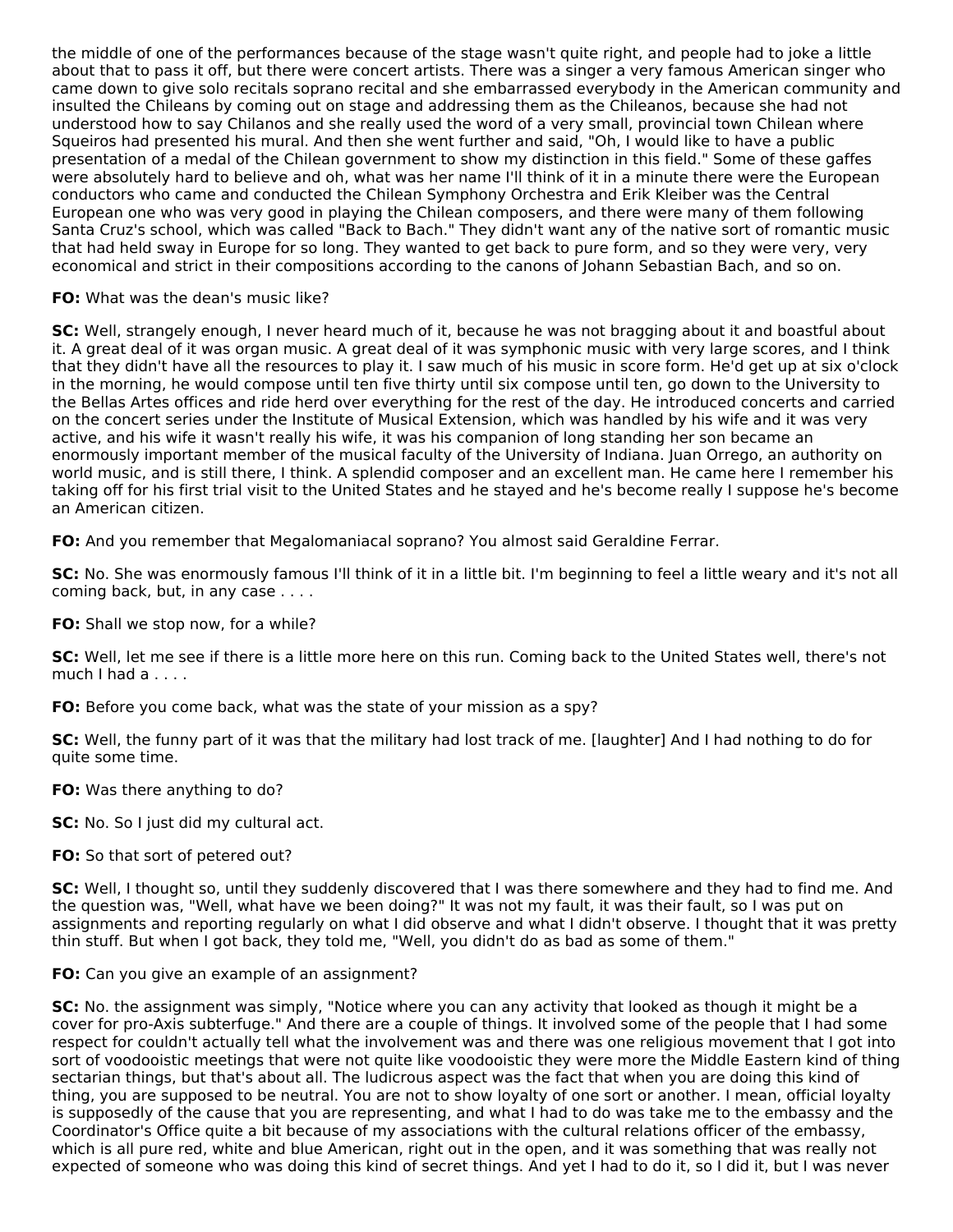really reprimanded for this, because I think it was realized that there was some sort of a conflict here.

### **FO:** So you returned to the United States?

**SC:** I returned to the United States and I wanted to continue my work for not necessarily in the military and I wondered if there were any posts that the Coordinator's Office might have elsewhere, and the only one that was available at the time was in Tegucigalpa, Honduras, and I went to René and I said, "René, what's life like in Honduras?" He said, "Well, if you don't mind a pig running through your dining room at dinner, then it is all right." So I decided maybe it was better to go back to the Mother Army. [laughter] And I was drafted and I went into the Army again.

**FO:** Shall we stop at this point?

**SC:** Sure. (Break)

**FO:** Now you have just come back to the United States, you've been drafted into the Army and you eventually wound up in Germany, if I remember.

#### **SC:** That's right.

**FO:** You became essentially part of the process of eliminating the war, right?

**SC:** Well, trying to cover up some of the bad traces of the war. Very few, but very human aspects of the fallout of the war. In any case, as briefly as possible, coming back from Chile and deciding not to go into another area of Latin America for this Coordinator of Inter-American Affairs, I was, after writing a lengthy report for the Coordinator's Office on these activities, I . . . .

### **FO:** Where is that report today?

**SC:** I probably have a copy, and it's part of the process of my excavations at this point, but of course, it went to the Coordinator's Office and where in the world that might be at the moment, who knows? People do not read reports of previous administrations or even, I think, previous centuries in the official circles to take advantage of the mistakes that had been made. As I found out soon afterwards, with the handling of the refugee questions in Germany. In any case, I went back to Fort Devens, into the basic training center in Camp Crowder, Missouri, then to the Signal Corps and was disappointingly not accepted for the cryptography program in the Signal Corps and I never knew why this might be for sure, but I sort of was known to someone and did fill out my application papers with travels in South America, and I had the feeling that perhaps one cause might be that I knew too many foreigners in the Latin American world, and this might not be too good for an assignment of such security implications, as far as they investigated it. I don't know. In any case, an opportunity came to be a part of the Army Service Forces Language Unit at 165 Broadway in New York City. I had for a brief spell, been employed there at the early part of the war, or the middle part of the war I'm not quite sure to take part in the making of the Army's general purpose Spanish-English, English-Spanish dictionaries, so they called me back there in uniform so I worked on the general-purpose and the G.I. pocket dictionaries of the English language translated into Spanish, back and forth because the language program of the Army at that point, was to prepare everybody for any area of occupation or invasion in Europe, so I spent about six months there, going back home, living on Irving Place and observing this very interesting routine of translating words in an office where very knowledgeable and expert professional linguists were at work. This palled after a while, and so I decided the best future would be to go into Army Intelligence through the Army itself, and so I applied for Officer's Candidate Training in the infantry in Fort Benning in Georgia and just at this time just after this time an announcement came out. They were looking for personnel to go into the Displaced Persons Operation of the newly or to be formed United Nations organization, and this was to repatriate and relocate, eventually, the displaced persons who had flooded into the occupied parts of Germany or becoming occupied parts so, I applied for that, too. Well, the infantry came through first. I went to Fort Benning, Georgia, had a period in pre-OCS, learning how to really be part of a ground forces shooting war, but for a very brief period, and then the discharge order came again from headquarters, saying that I should report to College Park in Maryland for training to go overseas with the United Nations Relief and Rehabilitation Administration for the displaced persons activity that they were undertaking under the newly occupied German areas. So I went to Germany and became assigned as the assistant to the UNRRA Chief of the U.S. Military District in Munich in the fall of 1945, two months after the surrender, where a former normal school in the outskirts of the most devastated city that I had ever seen existed as the headquarters with this group. Winter set in very quickly and the questions of accommodations for these people became very acute, and then became almost unmanageable well, really unmanageable because this was the moment that came the Jewish migrations to Palestine, and it has really very little to do with the artistic aspects of our review here, except in one thing. I became in contact with the United States Fine Arts, Monuments and Archives Division. I think it was directly dependent upon headquarters in Frankfurt, but was under the really authority of the Roberts Commission in Washington, which had been set up to apply the studies of the location of works of art throughout Europe to prevent the greatest possible damage, save the greatest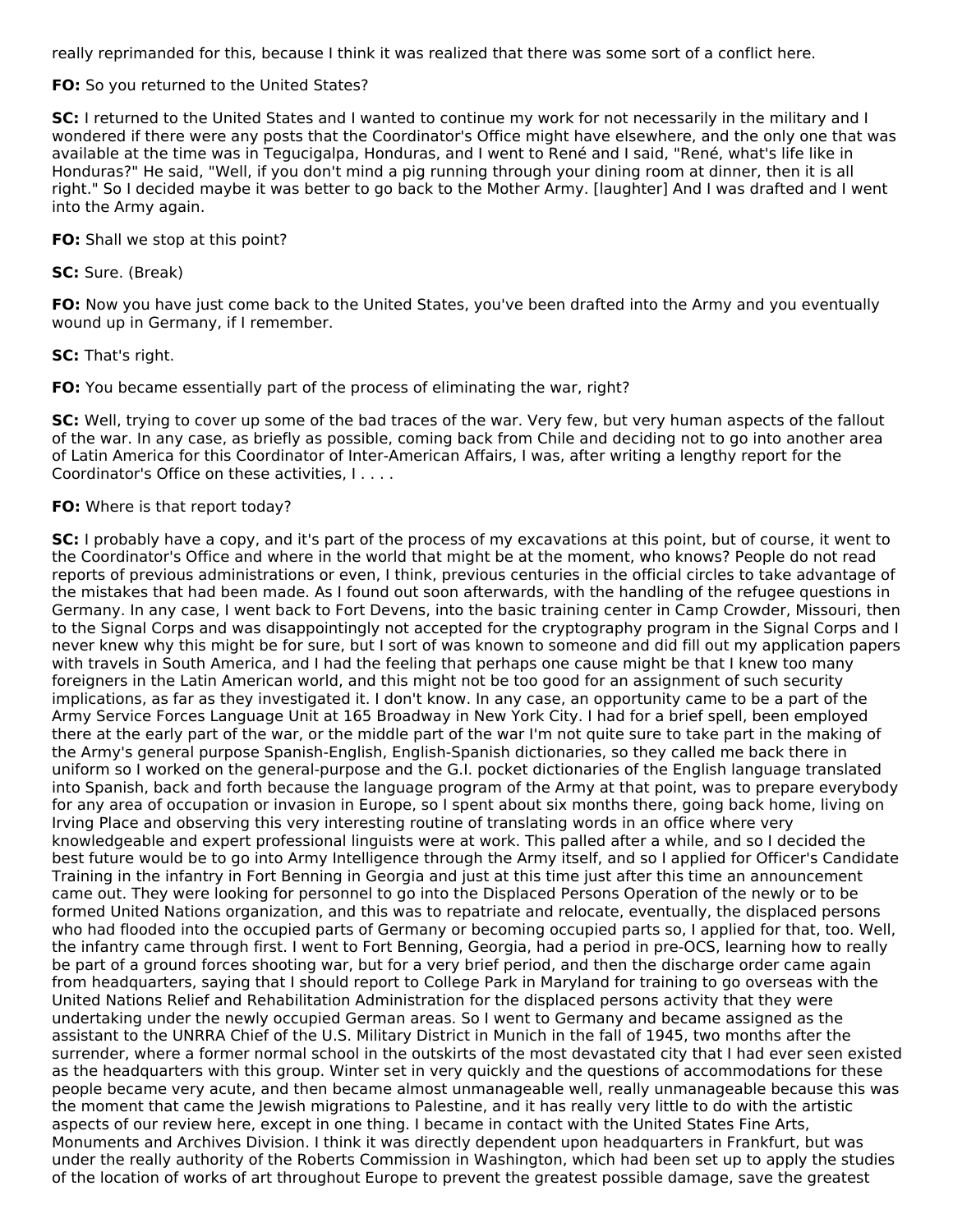possible number of monuments from damage during the invasion, and the task force that was organized to follow-up this mapping that had been done in the Frick Museum, and very much under the supervision of Summer Crosby of Yale University, whom I met there doing this work before we got into the war, was being carried out in the field by people like James Rorimer, who became director of the Metropolitan Museum, Charles Parkhurst of the College Art Association and the National Gallery, Tommy Carr, the Director of the San Francisco California Palace of the Legion Honor, and Edith Stanton, who was secretary now and the Curator Emeritus of Textiles at the Metropolitan Museum.

**FO:** And also Bancel LaFarge.

**SC:** And Bancel LaFarge was the head the grandson of John LaFarge tall, elegant, able, wonderful man, was the head of that unit, out of which all of the searches that went on within the U.S. zone were directed, and I knew a number of these people. Parkhurst was a fellow alumnus of Oberlin College, and my duties took me up to Hoscht in Frankfurt from time to time, met them. I even tried to get transferred to their operation. It didn't work, and there I learned about some of the conflicts that went on in the humanitarian rescue of displaced persons, and the protection of ancient and fine arts monuments, such as the Residenz in Wurtzburg, which was one of the most important areas of Tiepolo painting, and it was also a house. The palace was being used to house D.P.s. And of course, the security under those circumstances, the protection of these monuments, was under great jeopardy, and so animosity was developing between those responsible to the Monuments and Fine Arts Commission and the camp commanders of UNRA, to whom I was responsible, and their duties, and I don't know how that particular problem in the Residenz was worked out. There was a protest made by the monuments person there, saying they were going to take this up to the Roberts Commission if you don't do something to get your D.P.s out of there, but of course, the Roberts Commission had nothing to do with the United Nations and Fiorello LaGuardia, who was running the D.P.s. anyhow, that came to kind of a stalemate, but the big issue . . . .

**FO:** Just a footnote. Where did Fiorello Laguardia come in? Was he also involved in this?

**SC:** He was the Director General of UNRA.

**FO:** Oh, I see. After he was Mayor?

**SC:** After he was Mayor.

**FO:** Oh, I didn't know that.

**SC:** Had a very intelligent policy. The difficulties of handling that situation was inundation of persecutees coming through to Palestine was unbelievable.

**FO:** These were people coming from the camps?

**SC:** No. These were people these were Jewish people coming from the fields, from the camps, from anywhere they were able to get refuge during the four years of the war, but being mobilized to come across Central Europe into Italy, and being shipped into Palestine to overthrow the British mandate to control Palestine. And the politics of this were something out of this world, because it got the British against the Americans and the Jewish leadership playing both against the American Jews in this country, to get pressure brought to bear upon the British to open the Palestinians to them oh, boy. and the violence that came through these camps when I was involved in some of the confrontations not as much as some of the camp commanders, but in any case, I got to Hoscht, and the Bancel LaFarge company there welcomed me as a friend, as someone concerned with the fine arts. That's when and the whole team there were shocked and deeply disturbed that there was a campaign afoot in the United States to bring the works of art that were found in the salt mines by the Third Army, in a triumphal tour through the United States museums from coast to coast. And LaFarge and the groupthere were dead against this, because it was like trophy brandishing and celebrating, vain and glorious celebration of victory in the worst way, because the arts represented humanistic and humane concerns and the top achievements of the human race and they should be above this, and I just could not help but sympathize with them, but they lost and there was politics about this here. I think the Roberts Commission, and I don't know who was on it I'm not sure, but, in any case, the powers that wanted to make something of this won, and they were taken out and shown in American museums in 1946, around the country. And so they lost out on that, but they did a tremendous job in identifying and restituting the works that were found confiscated and this work, I don't know how much longer it went on, but there was a great deal of publicity about this in the country, of which James Rorimer got an enormous amount, because somehow or other he was able to sort of get the prize discoveries, but another aspect of this was that preceded the work of that American commission was the work of Rose Valland in Paris. Now Rose . . . .

**FO:** I know.

**SC:** Have we gone into this?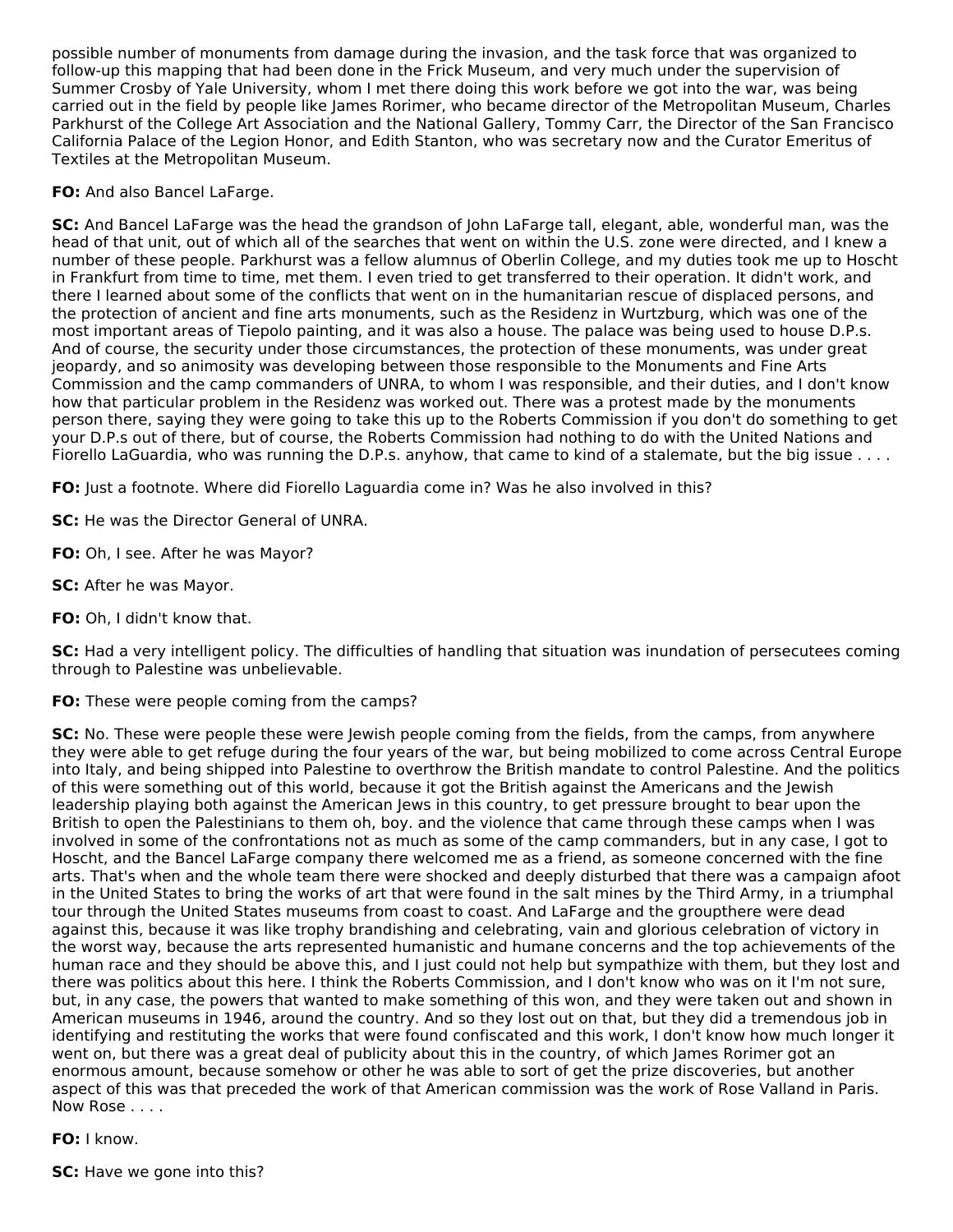**FO:** I think we may have mentioned it very early on, but go ahead.

**SC:** In any case, the Germans in Paris, after the fall of France, used the Musée de Jeu de Paume in Paris as the collecting point for all of the works of art that they commandeered and wanted to expropriate for German disposition. The chief, the most important figure in this was, of course, Field Marshall Goering, who wanted much of it for his private collection, and it was part of the order of the occupying forces under Otto Abetz at that time in Paris that this material, wherever it was found during the German occupation, not just in Paris, but in France, to deposit them in the Jeu de paume. the interesting thing is the secretary to the director of the Musée de Jeu de Paume, who was there during the Museum of Modern Art exhibition in 1938, and whom Alfred and Marga Barr gave me an introduction to before the war opened. She remained as sort of the registrar and unassuming secretary of the director to take care of the reception of these appropriated works of art of all orders of all quality of the highest quality from the finest collections in France, so that they were unable to get away to hide before the Occupation the German occupation. She kept a record where all of these came from, but she had to do it secretly. If I remember the story correctly, she hid these records of where they came and also where they went, because they were shipped out from Paris to these various collecting points and collections in Germany and did this through the whole course of the war, from the time of Paris' occupation in 1941, to the end of the war in April '45, and at great risk of life, and the worst time came when the Allied armies were entering Paris at the time of Eisenhower's march into Europe. When the American forces neared Paris, things became very cute because there were uprisings among the French resistance and people who had been collaborators were suspected, watched for and shot on the streets if they were recognized. Anyone who was in the German headquarters or precinct was also suspected, and as the Allies got closer and marched through and through Paris, the Resistance broke out more and more; the streets usually became more [inaudible]. One of the greatest dangers was to save her get her role and her work known before it was taken over by the marquis and those who knew that she had been working with the Germans. Well, she managed to escape the gunfire and Paris was occupied and this became known these records became known and it was the key that unlocked the whole restitution of the stolen works of art in Europe in that time, and she has become a very modest person, one of the topmost heroes decorated heroes of France on the order, I've been told; I don't know about it of an order that is a secret order among those who are honored as partiots of the French of France and one of the very, very few who have been given this order, and she, I don't think, is living.

**FO:** This is all been in the news recently, and I can't remember whether someone has written a book about it.

**SC:** There is a book on it.

**FO:** Or whether her obituary just appeared.

**SC:** Well, the obituary probably had a good deal of it. The book was called The Battle of Paris. I believe this was the name of the book. No, The Battle of the Louvre. I'm sorry. That was the name of it.

**FO:** That's right.

**SC:** And it's written by somebody else for or with Rose Valland and she was the person who gave me the introductions at the request of Alfred Barr to meet Picasso, to meet Braque, to meet Kandinsky and to meet Picabia several years before before the world war began.

**FO:** Yes. We did discuss this earlier. Perhaps not on tape but that's the context. I remember now. I don't know whether it got on tape. So, you've come back to the United States after all of these adventures. What happened then, after the German surrender? You were essentially working for the United Nations, not the U.S. Army.

**SC:** That's right. I was now an American citizen, but with primary allegiance to the new United Nations organization. It was a very interesting thing that happened in Europe over that, because we had the confrontations with American occupying forces over there D.P.s. but in any case, I came back and . . . .

**FO:** When did you come back? In late '45?

**SC:** In November of '46.

**FO:** No. Wait a minute. '86?

**SC:** '46.

**FO:** Okay. So the fall of '46.

**SC:** The fall of '46. Interesting adventures or experiences, rather tragic ones or not tragic, at least unhappy ones in Nuremburg, where the international trials of war criminals were going on under the war tribunal that was made up of the four powers and where the German leaders Goering, Hess, Doenitz, and all of those that had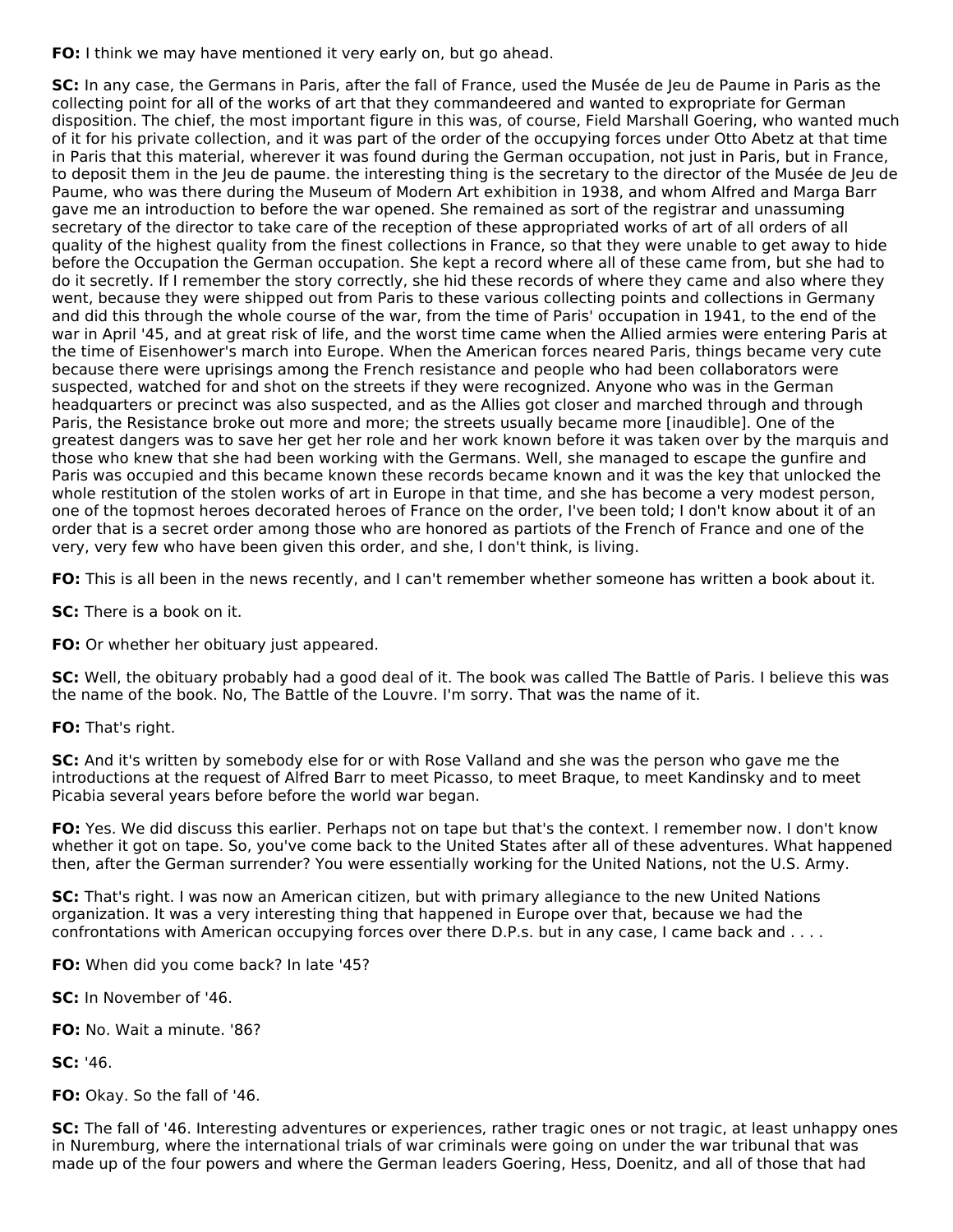been captured went on trial after years, were sentenced to their various fates, and this ended for Goering, who committed suicide in prison through lack of security, and so on.

**FO:** You attended those trials?

**SC:** I did. Because my wife at this time had come to had gotten a job from the Museum of Modern Art, she got a job with the American prosecutor's office under General Telford Taylor, I think it was, to be a part of the American delegation to . . . .

**FO:** Why would the Museum of Modern Art have anything to do with that?

**SC:** Nothing. Except that she probably learned about the need for people who spoke German in the American delegation, and so she went over there, and so she became very closely connected with the top people there and particularly the presiding judge the British presiding judge of the trials, and so I got into that a little bit, but that's sort of irrelevant to the art story.

**FO:** Do you have any impressions of Goering? He was an art lover.

**SC:** Yes. He sat in the nearest corner to the balcony in the front row of the prisoner dock on the left hand side and he sat there, almost slouching, indifferent, impassive, inert. He was not being cross-examined. The Admiral Doenitz was being cross-examined at the times that I went by Sir David Maxwell Fife, who was one of the British prosecutors brilliantly cross-examined and Goering had his arm over the side of the dock and looked vaguely out as innocent as possible, I think of anything, so there was not the intenseness that one would expect in a scene like this from the outside to prevail, but it was there and it was a Kafkaesque situation because Nuremberg was really bombed out and the house that the trial was held in I forget what it was the Rathhouse or something was one of the few buildings that was standing and it was one of these incredible societies. International, high-level, diplomatic, legal society from the Soviet Union, from Britain, from France and from the United States and sort of wild, too because it kind of reminded me of a Delacroix painting in the Middle East something of that sort not quite the death of Sardanopalos, but . . . .

**FO:** What about Albert Speer, Hitler's architect?

**SC:** Was he there? I saw I remember a tall, erect, handsome man.

**FO:** Yes. He would have been probably one of the younger persons there.

**SC:** Yes. I think he was there, but you know, they were all there Hess all of them, one right after another. It was like a pack of cards, and when Doenitz but nothing about the art came up at that period, so I went back and decided that I didn't want to ask for a job at the Museum of Modern Art. Changes had taken place at the Museum of Modern Art. I wasn't sure of them. My wife and I were estranged at this point. She went back to the Museum of Modern Art and became an assistant to Alfred Barr again. She had worked closely with Alfred Barr and the office of the curator of painting and sculpture in connection with some of their wartime work and keeping that whole office in business in the earlier stages in the wonderful enthusiasm of the early days, but during the war days it was very much involved as Alice Marquis points out in her book on Alfred Barr, getting the names of people in the United State who might help get or offer affidavits for the intellectuals that Varian Fry was trying to rescue from the unoccupied part of France, but who were being pursued by the Gestapo and the French Occupation police. This has to do with Max Ernst.

**FO:** I'm a bit lost. This was going back to '39 - '40, isn't it?

**SC:** That's right. I've just backed there to show what Mimi Catlin was doing in Barr's office. At that time . . . .

**FO:** She was working with Fry as a coordinator of the ....

**SC:** She was doing the German translation for the correspondence abroad, as well all of the official papers and this sort of thing, because she knew German very well, and then when she came back, she came again into Alfred's office and worked there until we were divorced and then she was married again.

**FO:** And this was the reason you felt uncomfortable going back to MoMA?

**SC:** Part of the reason. Yes. The other part was that I wasn't sure about the direction the museum was going in at this time. There was a change. Alfred was out, the president, I think, was no longer Stephen Clark, but it was coming to be a more institutionalized educational rather than exploratory, avant-garde institution. It was growing inside and seemed to me to be becoming more bureaucratic. I decided that I didn't want to go back there, and I think that this was probably sort of youthful, still youthful, desire to get things going again in the old way. And I was fated to be a museum person from the very beginning. This was my ambition, and I really wanted to bring about I'll tell you what it was. Coming back from South America at that moment before I had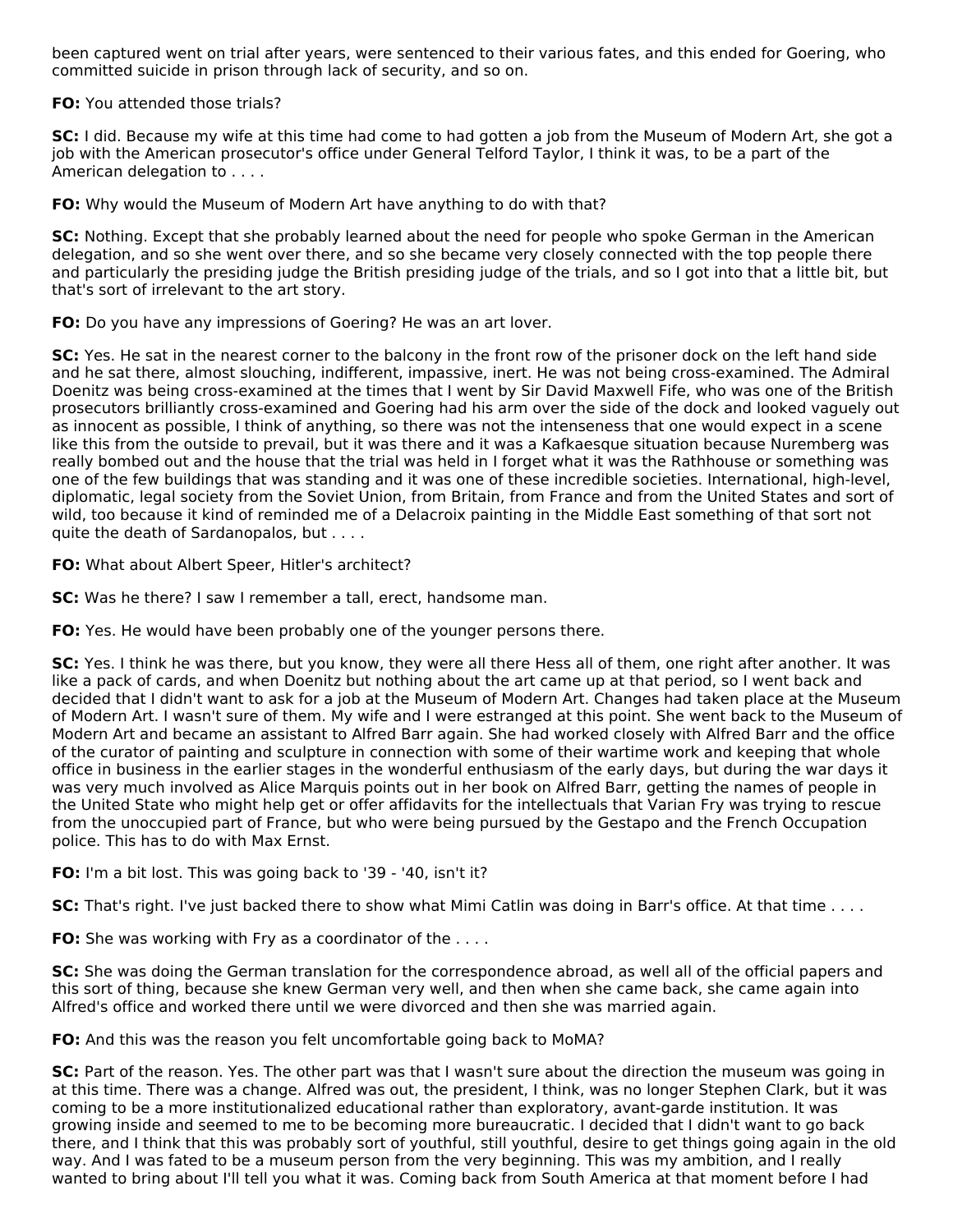gone abroad again, my whole resolution was to renew old institutions, particularly museum institutions. Because all of the museums in Latin America were very old and run in traditional ways, and we had plenty of them in this country, and I decided that my whole future career as a museum person would be the renovation of old institutions. Not to overthrow them and replace them, but to renew them, and renewal became my cardinal philosophy of professional commitment, and something about the museum at that time modern art I think I was probably a bit influenced by what Lincoln Kirstein was writing about that time. Lincoln Kirstein had written a long article in the Harper's Magazine or the Atlantic Monthly attacking the Museum of Modern Art for becoming no longer avant-garde, but institutional and educative, and he attacked Alfred Barr and other people, as I remember that article from quite far back, and I decided that I wanted to renew an old institution, so I applied for a job as the I applied for the directorship of the American Institute of graphic Arts, which had been advertising for a new director and I had heard about it. This was a national organization concerned with the graphic aspect in the printing arts, including fine prints and so on, that was down on Fortieth Street in the Architectural League building, and I thought this would be just right for me in that mood. So I went to see my old other mentor early mentor, Francis Taylor, to ask him about this because previous presidents of the AIGA had been Henry Watson Kent and some of the top curators and directors of the Metropolitan Museum, and so I asked Mr. Taylor what he thought of this place. He said, "This is the most sterile institution in the whole city of New York."

### **FO:** Which inspired you to renew it.

**SC:** He would not I don't know, but I decided to go in on it, and my father was yapping at my heels about getting a job and supporting myself and getting out of these do-good things. My father was extremely put off inside and it didn't show too much, except in decisions and positions that he took. He wanted me to be a businessman, he wanted me to follow in his footsteps and make a fortune with him, or in his name, and so on, and when my aunt came into the picture, whom we talked about and I took a turn toward education and the arts and so on, he was extremely miffed, although he didn't show it, but he never gave me a cent after that or a bit of it in college in this particular field. Yes, he gave me fifty dollars when I went back to graduate school with great reluctance, because I didn't have any money to buy a plate of soup when I was at the Institute of Fine Arts. Well, in any case, I joined the I became the executive director of the AIGA, which was sort of the educational arm of an institution like the present Grolier Club. And I had a good deal to do with people who were interested in the artistic as well as the practical, aspect of printing, but a good deal of both through the curator of prints at the Brooklyn Museum Una Johnson, through Hyatt Mayer of the Metropolitan Museum, who was a print curator, and through a woman from Chicago by the name of Suzette Morton Zurcher, who had a private press the Pocahontus Press we established we really went about renovating the American Institute of Graphic Arts, with all of its fine traditions. Its medal, which was one of the most important awards in the field of the quality printing arts that had organized years ago the fifty books of the year competition, with was not the best books to read, but the best books as designed books. Bruce Rogers was a great god of this era, but there were other people in the arts and crafts and the British tradition of the Kelmscott Press, that were continuing fine printing Joseph Blumenthal, and so on, but they were very anxious to get out of the past of simply looking backward in terms of the old forms of quality in art and so my role was to broaden this by bringing in new people, starting new programs I started a new, bi-annual exhibition called "Book, Magazine and Advertising Art," which went on for years I think still goes on. We continued the fifty books of the year, we did print shows, the fine engraving illustrators like Fritz Eichenberg and the book designers like Dwiggins and not Dwiggins so much as George Salter, and so on. It's a wonderful area of the New York field of art, where there was enormous interest in quality on the part of the commercial publishers like Knopf, Bennett Cerf and all of these people. I got to know all of them. The Mergenthaler Linotype Company, and we had several presidents. First it was the president of the Hastings House, Walter Frees, and then it was Joe Brandt who was of Henry Holt and Compnay, and then Donald Klopfer of Random House. The fact of the matter was, I reformed I tried to reform too fast and too quickly and tread on some toes, and what I didn't do was swallow . . . . End of side two, tape six Tape seven, side one September 13, 1989

**SC:** . . . . as closely as I was it's a funny way of putting this, but I seem to have been bound to the personal wishes of the main mover of renovation behind the renovation of the American Institute of Graphic Arts, the printer, Joseph Blumenthal, who was masterminding most of the political moves within the publishing and the printing community to bring about a renewal of activity without disturbing the long-term craftsmen-like traditions of the graphic arts field. He was a great, great admirer and devotee of the work of Bruce Rogers. I went further than this, because I wanted to bring in people like Paul Rand, the advertising designer who really created a whole new perspective, so far as advertising art was concerned, and who became a good friend, but the thing that really upset Mr. Blumenthal was the fact that I would not advertise the Grolier Club at the annual meetings of the AIGA. He thought that this was something that went beyond the expected in his mind, although it certainly was something that tended to confuse the identities of the two institutions. I felt that it was absolutely unwarrented to advertise another institution at our annual meeting unless there was some direct connection for developing, which had never been discussed. Well, the outcome of this was that I was fired. There may have been other things that never came to the fore, but one of the trustees said when the decision was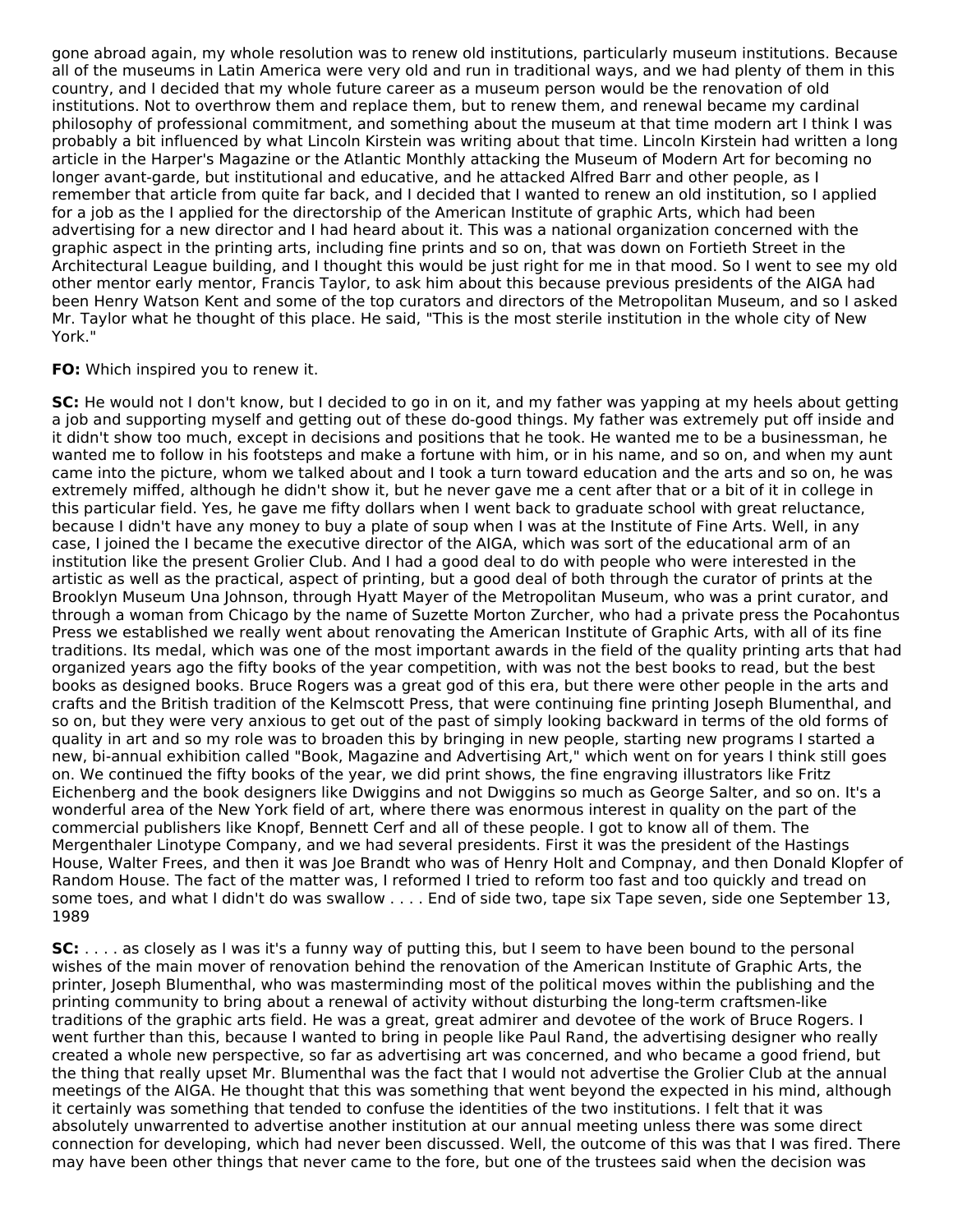made and the fuss was over, was that, "Oh, Tod, you can go out and change the world some other place." So, I was simply getting a reputation as a reformer that went beyond the edge of the plank, let's say. In any case, it was an enormously valuable experience for everything that I did in museums and in the arts afterwards, because it has to do graphic arts and the printing arts have to do with the word, and the word has to do with the meaning of works of art in a very fundamental way if it is going to be taught. And the word has to do with how they are put in shape for them to be read and understood, and the whole question of quality comes in there in a very interesting way because one was, at this particular point, graduating from the graphic arts standards of the craftsman tradition and moving into the effects of the Bauhaus tradition. I came up directly against this when I got to Yale a good many years later as assistant director of the art gallery the Yale University Art Gallery there when the Albers school and the Bauhaus principles that he represented there were front and center and central to the education of the visual arts in general. But, of course, it had a particular bearing up on the graphic arts, and we came to another interface in Yale when it came to the point of how one installed exhibitions and how one designed catalogues and how one did everything according to a freer, esthetic in a modern sense, versus a very demanding and prescribed esthetic. Well, that's pedagogical, almost a philosophical as well as an historical problem that has to come up later if it's needed. In any case, I left the American Institute of Graphic Arts and decided then and there that what I needed was a graduate degree. I prepared to enter graduate studies not at Harvard, which would have been the logical place, in one sense, because the book on the history of Mexican art had not been finished and I would like to have finished it there. One's inner voices speak to one from time to time and I really felt guilty for not having finished the book already and did not feel as though I would be either worthy or persona non grata to go back to Harvard and do it there. This was a sort of a lame, if not rather immature . . . .

# **FO:** They did lose the book on you. [laughter]

**SC:** After all, they did. Yes. But in any case, I had never applied to Harvard. What I did do was apply to Yale, primarily because of the interest of Yale in pre-Columbian studies, having to do with Mexico and having to do with the backgrounds of Diego Rivera and the presence there of George Kubler. So I went to Yale and was interviewed by all of the members of the faculty and was turned down because of their policy, primarily of accepting only a very few people and carrying through all the way on the hope that well, the expectancy that they would go all the whole route, without other institutions . . . .

**FO:** The whole route meaning to a doctorate?

- **SC:** To a doctorate. Exactly.
- **FO:** You couldn't guarantee that you would?

**SC:** Well, I didn't guarantee that I wouldn't. They wouldn't guarantee that I would be up to their standards, apparently. You never know what the reasons are for these decisions, so I really toyed with the idea of going directly into anthropology. So I consulted with my very, very good friend or, let me say, supporter he was another generation on the art committee for the Coordinator of Inter-American Affairs, George Valliant, who had been curator of Mexican archeology and done a great book on the Aztecs the main authority, I think who later committed suicide. He was a pacifist and had a terrible time during the war because none of the embassies that he was sent to appreciated him, and rather turned him aside and then he was sent abroad to take care of the OAS Office in Madrid and Spain, and he couldn't do it and he took his own life. But, anyhow, connections had been rooted there indirectly, I suppose, and so I went and was advised against doing this because I'd have to start absolutely from the very beginning, and even though Columbia, for example, did the opposite of Yale, which was to take in everybody and just flunk them all out, until they were eligible to go ahead. So I decided that I would try the Institute of Fine Arts at New York University and did get in there, although I was warned by Alfred Barr beforehand that this was an enormously sophisticated place, the way he put it. Now, I didn't know quite what that meant at that time, but I think it had to do with the level of European and primarily, Germanspeaking scholars, who had been brought by Cook to staff and really inaugurate that institution, which, according to Marga Barr, had become really the school the graduate school in the history of arts that was challenging Harvard at its own eminence and also, in the museum field. So, I made up my mind to go there, and did. I was accepted and began there in the fall of 1950. It was a very trying time because, without going to much into the personal aspects of it, after I left the American Institute of Graphic Arts, between then and the time that I was going to the Institute in the fall, I decided to spend as much time as survival made possible on rewriting my Mexican book and decided to turn it into a single monograph on a single work of Diego Rivera. Namely, the frescoes that were commissioned by Dwight Morrow, the American ambassador in 1927, to paint in Cuernavaca. I think it was a very good decision, even though I have to say, at this point, it still isn't finished.

# **FO:** You published the gist of it, have you not?

**SC:** I've published the gist of it, but as a monograph, it went into all iconographic and thematic and historical problems, according to Panofsky's system, which I wanted to do to show what I had learned at the Institute could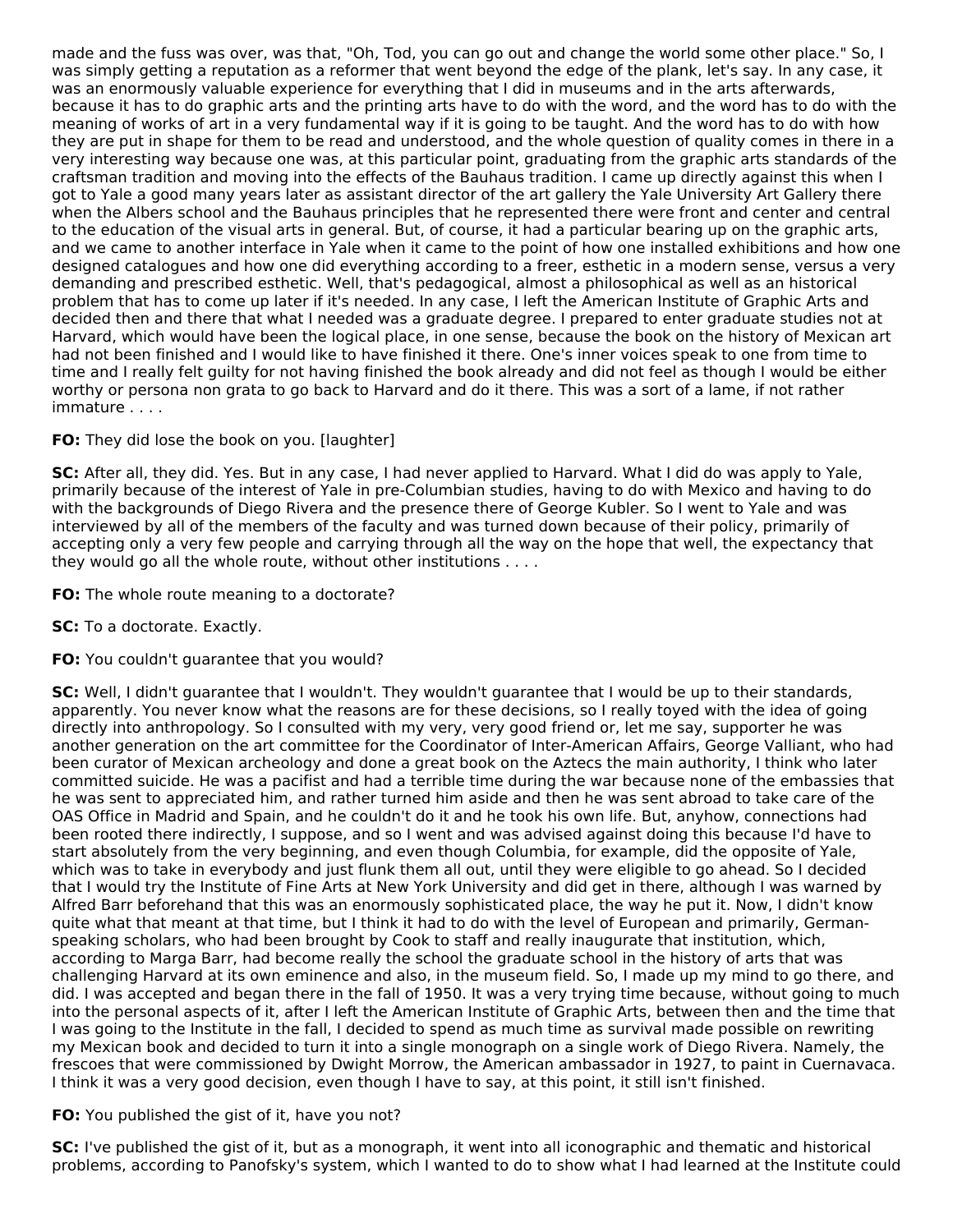be brought up-to-date in terms of the latest iconographical and other theories, could bring the Mexican field into the main field or the mainstream of European art history.

**FO:** And they did not let you do this at the Institute?

**SC:** They did, but it was a fight. It was a fight because nobody could understand what the devil I could be doing this for, when all the emphasis was on Mannerism and the Renaissance with Offner and the Gothic and Panofsky and Weinberger and Lehmann and all of these people who looked very much askance on American art of any kind, and is still that way. This was the . . . .

**FO:** Not to mention United States art. [laughter]

**SC:** Right. Well, I was in there just at the time that Donald Robinson was about to graduate. He had the same kind of struggle, I think, and became a foremost expert in the fields of pre-Columbian and post-Columbian manuscript dating, I was a loner there, and it was a very strange situation, because I was a generation older than the newer students. I'd been in the Museum of Modern Art, one of the sophisticated marks of the fleshpots of New York and the museum field and been to war at least to Europe and South America and these were kids who just came out of liberal arts courses at Washington University in St. Louis.

**FO:** Still, this was a typical situation in that you were in with many of the soldiers coming home from war and were older than others in the class.

**SC:** But not typical among the students within the rarified areas of the Institute of Fine Arts.

**FO:** Did you do this on the G.I. bill?

**SC:** I did. I had to break with my aunt to do this. Now there is the personal question that made things extremely difficult at this time, because she was handicapped and had come to consider me practically well, inseparable from her, and needful to her because of her situation.

**FO:** But you had been separated from her for a long time.

**SC:** During the war.

**FO:** Yes. And when you were married.

**SC:** No. Because she built a house for me and my wife, whomever that might be, in New Canaan, and I was expected to live there.

#### **FO:** Oh, I see.

**SC:** And did. And this was one factor, in any case, in our divorce. It was also, I felt, a possible factor in my loss of my job. Although I cannot blame that, except that my eagerness to do things the way I felt they ought to be done, was a manifestation of a youthful perspective, rather than a mature one, and the whole analysis of this always went back to the center of my professional and personal life to that sibling relationship, not sibling relationship, but that relationship of deference to my aunt. Well, she moved from her house in New Canaan, had it rented, and went after a trip away, took an apartment in Queens in this new Amalgamated Clothing Workers apartment called Queens View on Thirty-Second Avenue near Astoria, and wanted me to live with her over there when I went to graduate school, and I refused to do it. I took my own place in 82nd Street and then 84th Street and didn't want to take any support from her at all. My aunt was absolutely resolute in terms of support. She prevailed upon me to take some, and this made the difference, really, but I never lived there. It also resulted in a second sequel to this situation because I fell into an emotional relationship with a young woman who was also handicapped, so it was substitution for the relationship that I was giving up and resulted in another attachment of a very difficult kind to move with or away from.

**FO:** You went into psychoanalysis about this time, also?

**SC:** I didn't until two things happened this young woman was a resident of New Canaan, almost a neighbor whom I met in New York. She was also secretary to Nelson Rockefeller, and there were things in common in view of the Museum of Modern Art world and Latin American world and so on, as well as the great loyalty of this young woman to me in helping me with my work on the Rivera book and so on. So that even with leaving my aunt's household and living privately with this other young woman and partly supporting myself by a job in the downtown district of the West side a terrible job and also becoming an editorial associate of Art News, with a job reviewing New York art shows, contemporary art shows, primarily, but not only contemporary, for Tom Hess in the Art News. I had gotten a job there through a friend at that Museum of Modern Art, a Spanish friend, a very, very good friend and a four-course program at the Institute . . . .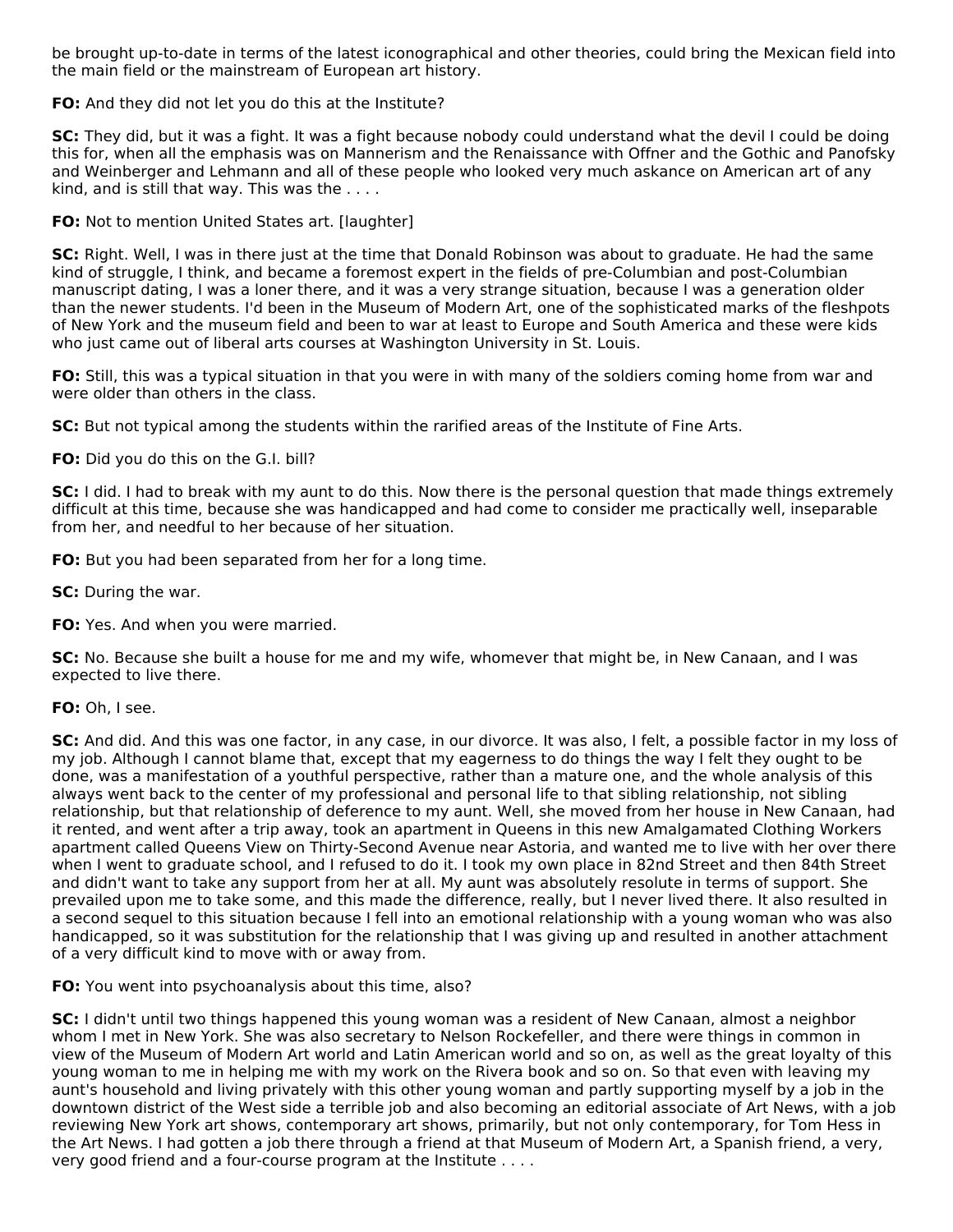### **FO:** You were busy.

**SC:** I broke down, and I broke down in the most embarrassing way. Cook, who was ever eager with sympathetic support and encouragement of young students . . . .

**FO:** Cook is the director of the Institutre of Fine Arts, NY University.

**SC:** Walter W.S. Cook, the founder, director of what, and the great Spanish scholar, and so on. In making up my program for the second semester, I reviewed for four months, ten to fifteen shows every month for Art News. This was no easy task in itself, and the routines there were pretty darn strict and demanding. Tom Hess was not exactly the most sympathetic fellow and Frankfurter was terrible, I thought. I dropped this after the first semester, but got credit for it because Tom Hess had proposed that I might get credit for it at the Institute of Fine Arts, and I did. Cook gave it to me. Yale wouldn't do this. They were very amused that Tom Hess, one of their students proposing this sort of admiring it, but also for this sort of enterprise, but in any case, Cook suggested that I take Panofsky's course on the iconographical problems in the fifteenth-century Italian Renaissance art with the brightest and most advanced students in the Institute. Some of them were my good pals, but they had just come from their under graduate studies in the history of art and I was just picking them up again, and I got a very I had a subject called the "Dormition of the Virgin in Renaissance Painting" no in Preand Post-Renaissance Painting and I was never so befuddled in my life and I broke down in class. Panofsky, the old goat, brilliant as he was, had to take over, and took over brilliantly, and he told me after class, however, this was terrible. I heard that the word he used after class was this I mean, he was humiliated.

### **FO:** He was humiliated?

**SC:** He said, "This is humiliating." That was his reaction, and I think he passed the word around what a screw-up I was to my friends, the Barrs and other people. The Barrs never winked. They never backed off a minute. I had a little indication that they may had heard something, and they only could have heard, because Panofsky was a fantastic wag very vain and full of brilliant ideas, but only liked people who were his equal or could aspire to be in his presence. I went into analysis then, thinks to a very dear, but eccentric Chilean woman friend Marra Eugenia Huneeres that I had known in Santiago, who had gotten deeply into Karen Horney's school of psychoanalysis. Through her I got an analyst that I could afford. I don't know where she is now. She went to London and became somewhat of an authority and got interested in things that I just couldn't see my way to extrasensory perception and this sort of thing and we haven't corresponded or been in touch for a long, long time. In any case, I started twice-a-week sessions with a very good member of the Karen Horney school by the name of Dorothy Ludwig, on the West Side, and my aunt footed the bill for this, and I went on with my work at the Institute and getting jobs on the side. I left the job where I was downtown, working on lithograph machines, and by accident ran into somebody that I had met in South America who was a friend of all the great people in the State Department Sumner Welles and so on a musician and a patron by the name of Samuel Barlow, who lived on Gramercy park, and I was walking by his house on the way to the doctor to have my eye fixed one day, and he said, "Where the hell have you been?" His house was right there, and he invited me in to be his private secretary, so I got out of that routine, into a more comfortable relationship wild and crazy, but very interesting, because of the salon musical and art life that he had at that part of town. This was sort of a member of the old New York society class. He was a descendant of Joel Barlow, the first ambassador the second ambassador to France, I think after Livingston. And he had musicales practically twice a month and I was an extra man and his wife, Ernesta Barlow, was the sister of Catherine Drinker Bowen, and they came from Philadelphia. It was a complete change in my life there, and it was very time-consuming and weird, but it opened doors, and I met people whom I still know today in the art field. Then Daisy Barr invited me to teach for her at the Spence School, while I was still at the Institute, and I taught history of art for her for a few weeks while she went abroad with Alfred, and then when I needed a summer place to stay, I stayed in the Barr's apartment on Ninety-Sixth Street on more than one occasion, and all summer on another occasion, and there finished most of my work on the monograph of the Diego Rivera frescoes. But then I needed another job after they came back after that fall for that summer. I think the thing that really got me over the hump at that particular time, was the job at the Museum of Modern Art, but I didn't want anybody to know that I was looking for a menial job at the Museum of Modern Art. I went to the personnel director and managed to get hired as a front desk salesman and everybody was away for the summer, and I had represented the Museum of Modern Art on a high, diplomatic level all through South America, and if somebody had known this, they never would have given me the job, but they were away and they didn't know it, and so I got the job. One of the most difficult jobs I've ever had. Frank O'Hara was working there at that time and there were some very nice people, but it was hard meeting the public the demands of that public. In any case, when the people came back from their vacations, some people were horrified that I was working at the front desk of the Museum of Modern Art, and I think indirectly, that got me my next job because Andrew Ritchie, who was director of painting and sculpture at that time, told the curator of the Minneapolis Institute of Arts, who needed someone to be public relations director and editor at his museum, said, "Do you know anybody?" And Andrew introduced me to him. I went out there and was hired in Minneapolis.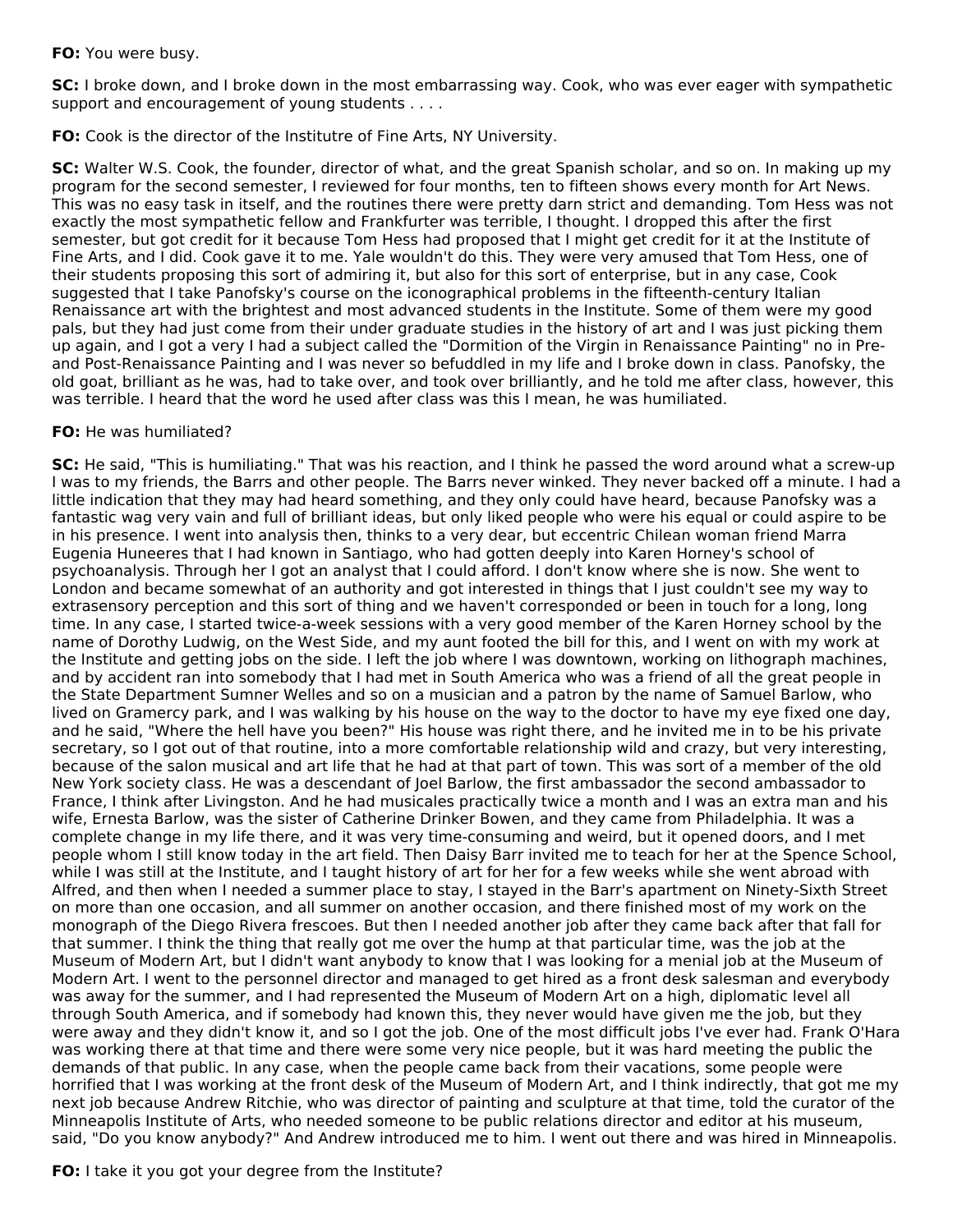**SC:** No. I didn't then. It took nine years to get a Ph.D. at the Institute of Fine Arts under any circumstances, and the master's degree usually took three or four . . . .

**FO:** But I thought you said you had just finished the thesis on Cuernavaca.

**SC:** I finished I have to withdraw that I finished essential parts of it, but it wasn't rounded off.

**FO:** I see.

**SC:** There was a lot of text to go over. I finished the illustrations of it. There was a great deal of analytical work to be done in the pre-Columbian sources that Rivera used for his shields, his Aztec uniforms, all of the panoply of the military conquest, which I had to do at the American Museum of Natural History, going across the park. This is one of the things that they couldn't believe at the Institute. What the hell was I doing in the American Museum of Natural History? And I think Lehmann thought I was a Communist or something.

**FO:** You mean they had never heard of the Axtec Codex and they couldn't connect it to a medieval manuscript or something? [laughter]

**SC:** No, they couldn't have. This was apostasy. I mean, they would really put you down, not by looks, not by what they said, but the way they looked at you and the way they talked about you. Not the way they graded your exams, but this was far out and the person who saved me was Professor Jopez Ray, who was the one Spanish teacher beside Cook, on the faculty, who welcomed this as a paper in one of his classes, and then as a possible thesis subject, and then H.W. Janson came up from downtown to teach at the Institute. Jopez Ray went away. Janson became my advisor and Janson backed me to the hilt. He was marvelous about this. He was head of the Washington Square school, but he was also now teaching uptown and then Craig Smythe came in as director after Cook returned, and he was favorable. He was very good, and he was an influence in my working on this as a book, because he said in a bus going down on Fifth Avenue once he said, "You know, Tod, these overall histories of national art always come croppers. Take a part of it and do it piece by piece."

**FO:** Well, when did you get your degree?

**SC:** Only after I got back from Minneapolis five years later and went to Yale and got it through in 1967.

**FO:** I see. So you have gone to Minneapolis.

**SC:** We've got to Minneapolis, but we've skipped it and I think it's significant.

**FO:** Well, you have it pretty well written out here.

**SC:** Okay.

**FO:** Is there one thing there that might be commented on one of the shows you did, or . . . .

**SC:** Two things. Minneapolis fell exactly into the category of Moribund institutions in the museum field, and I had a chance there to turn it around. I really think that I was a key person in turning it round, because it came back to life after five years of working like hell, under the most incredible circumstances of hidebound, set in ways, anti-renewal administration and directorship, which was being attacked by a young Harvard curator in the most limited progressive ways, and in the most obnoxious ways, in terms of protocol, of custom, of tradition. He just broke through absolutely everything. A Fogg student hired me, and because I helped him make his way to the point where he became director or chief curator, I became curator of American art and was able to get my first big show done that caused some national attention. This again was in the direction of renewing what he had done beyond the point of modern art that ended with World War I into the American field of Abstract Expressionism. I did a very large show there that got the help of leading critics and artists around the country and caught the attention of the Museum of Modern Art, and they came out to see it, and when the big shuffle took place at Yale, when the Albers policies and the Albers organization of the art school there under Charles Sawyer broke apart, they had to renew the whole thing, and they brought in Andrew Ritchie to separate the art museum from the history of art department and the art school, and develop on its own, and Ritchie invited me to be his assistant director to help him in that work of transformation.

**FO:** Would you want to talk some about putting that Abstract Expressionist show together?

**SC:** Oh, yes.

**FO:** You must have met a number of the artists when they were just coming into focus.

**SC:** Yes.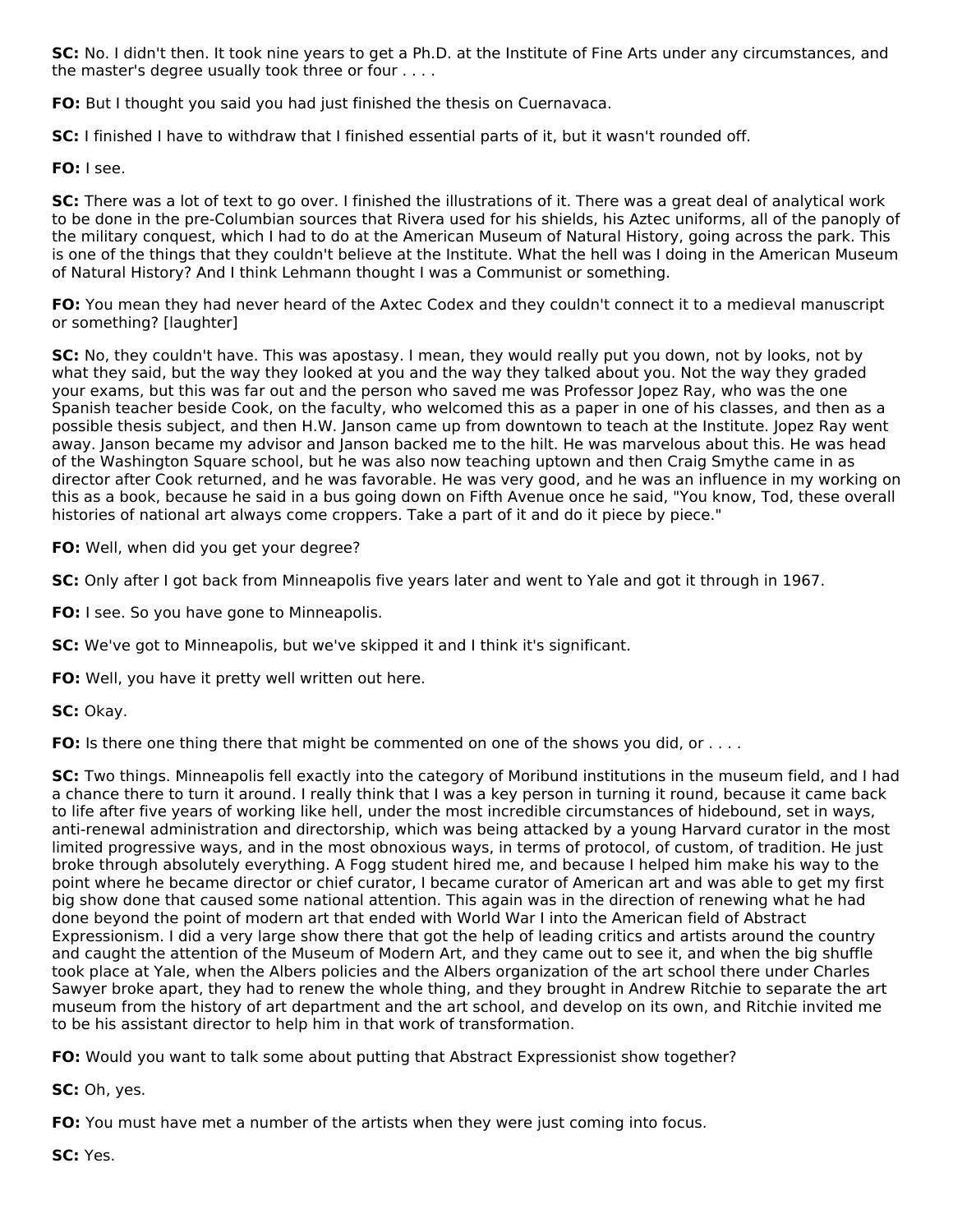**FO:** It was called American Paintings 1945-57 - it was 1945 - '57.

**SC:** Right.

**FO:** Did it travel, or was it only in Minneapolis?

**SC:** Only in Minneapolis. The Institute under Davis, who was my boss and who hired me, was concerned in renewing their really wonderful collections of old art at least into the first half of the twentieth century. He made his national reputation by getting major Gauguins, major Cézannes, major Van Goghs and others of the topmost people that were beginning to get hard to come by, but which were still even being turned down by the Frick. The Frick turned down his Gauguin. The Frick turned down his Cézanne, and he picked them up. There's money there. Lots of money, but by just being brash in that good, old completely indifferent way to any kind of convention that you get among some of the people who come from the Fogg, just where I went to, thanks to the Fogg Museum fellowship and so on. He shocked them into an awareness in the rich, somewhat provincial situation, where life's pleasures did not get into the field of art, except in a token fashion, with the exception of certain great amateurs in such fields as ancient Chinese vronzes, later snuff bottles and Chien-lung Forbidden City Vestments, American Colonial art and some fine Renaissance art in period rooms and this sort of thing, and with a director who had been there for thirty-five years, it needed to be shaken. But the tactics that were used were reprehensible, I thought, and I was caught in the middle. So I tried to mediate between these two and still keep it going, and the time came when I got my I was recognized for this very quickly as someone who was being positive, rather than destructive and self-serving. Dickie Davis got Philip Johnson to come out and build him a house one of his major houses so that he could have a showplace and a party place and a collection place of his own, out in the lake district, and of course, it just sort of bulldozed everything and turned everything into kind of a fiesta, and an amusing one, because he was such good talk, and he just loved this and was very, very handy at getting patrons and all of this sort of thing, but he overplayed his hand, and eventually was fired. In any case, I was given my reward by being made curator of American art, and I said, "I want to get into the second half of the twentieth century." So, they let me do a big show. And so I was married again to a daughter of one of the original benefactors of the previous next generation back of the founders of the Minneapolis Institute of Art, and with my new wife, much because of her, I became rather persona grata, more than just a functionary within the patron community.

**FO:** I don't understand. If you married someone from the community, why did that make you persona non grata?

**SC:** Persona grata.

**FO:** Oh, just grata. Okay.

**SC:** I was persona grata, I think, if I may say so, I had no problem making friends of a not permanent or deep nature, with many of the patrons of this group, but then I became accepted at their level.

**FO:** Okay. Well, tell us more about the show you did.

**SC:** Sorry. An awful lot of drivel may be getting into this. [laughter] Because of my work at the Museum of Modern Art in the early days, and doing the circulating exhibitions of modern art and survey of modern collections in Europe of the post-war avant garde and the pre-war avant-garde, and because of the work at Art News, I was naturally interested in something more than Cézanne and Gauguin, and somewhat reluctantly they gave me the right to do an exhibition of the new American art.

**FO:** Who was in it?

**SC:** The real turning point was Barnett Newman.

**FO:** In what way?

**SC:** Barnett Newman had refused to show for ten years in New York. Clement Greenberg, when I finally got to New York, after a coast-to-coast travel, said, "You must see Barnett Newman. He is really the wave of the future."

**FO:** Yes. Well, that was what he was promoting at the time.

**SC:** That's right. It was a minimalist thing coming up. In any case, Barnett Newman received me. I saw the Vir Heroicus Sublimis in his Water Street studio. He liked me I guess, from what I said, and we got into a discussion, and then we walked through the Wall Street district, and Barnett Newman led me through the great-coffered porticos of Wall Street, and he said, "See that? That's strength. That is masculine. That is they may be bastards down here, but they are real men. They are not shopping, shopping, shopping, shoppers, as they are uptown." [laughs] And I said I want to borrow some of his work for the show in Minneapolis, and he said, "Yes." And so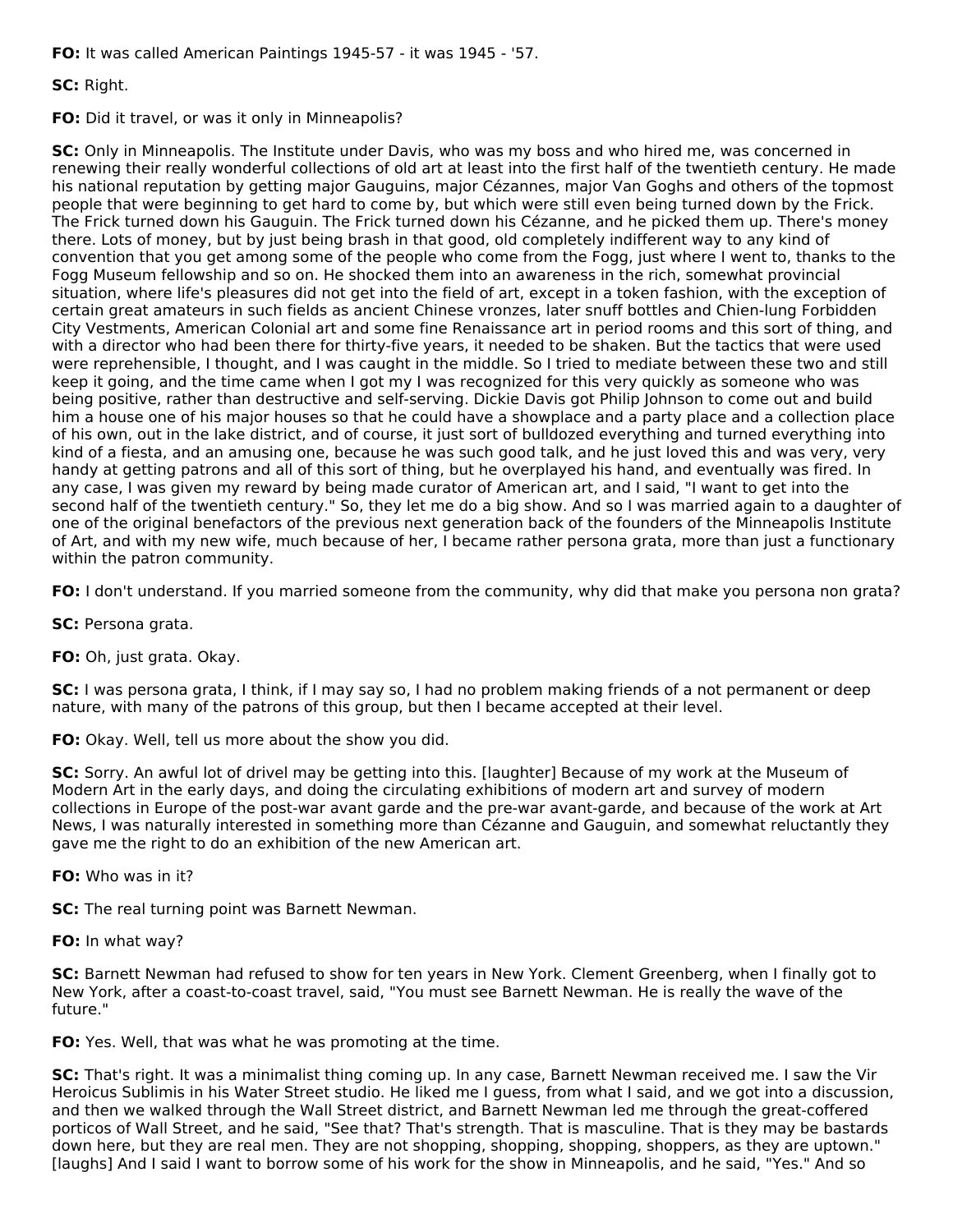down it all went Vir Heroicus Sublimis, Onement and Abraham. Clement couldn't believe it and Thomas I mean Tom Hess couldn't, either. But I think that was the keystone, so far as this whatever they thought of the importance of the show was, but I had Los Angeles painters, I had San Francisco painters . . . .

**FO:** Name some. Who from Los Angeles? Who from San Francisco, in those days?

**SC:** I'll have to get you that catalogue. San Francisco the main person was David Park, who opened the way, who brought me to Diebenkorn, before he was known anywhere, really. Elmer Bischoff. Another one that I didn't take, who's come up since.

**FO:** Who else?

**SC:** That was oh, hell, Francis I mean . . . .

**FO:** We're recording for art history here. You've got to name the artists.

**SC:** Let me bring the catalogue the next time. It's over at the Museum of Modern Art. We'll get it tomorrow.

**FO:** Who in Los Angeles?

**SC:** Well, I remember a title of a picture "Baby on Wallaby." This was . . . .

**FO:** Okay, who from New York?

**SC:** Well, from new York I had do you know Jackson Pollock?

**FO:** Yes. I've heard of him. Which one did you get?

**SC:** I had a very good one from Leo Castelli, who promised it and then Leo sent it to Europe because the Museum of Modern Art said they couldn't let it go anywhere else, and he went in. I had all of them. I had Jensen, I had Ad Reinhardt, I had . . . .

**FO:** Rothko?

**SC:** I had Rothko, I had de Kooning, I had the "Women" of de Kooning, I had the classic the people who . . . .

**FO:** You didn't get a Pollock?

**SC:** I did get a Pollock.

**FO:** You just said it went to Europe.

**SC:** His went to Europe. I got another one. An early one, and a very good one. I should have brought that catalogue, but I don't have it here.

**FO:** Okay. Well, that's on the record. I'm just trying to get some context here.

**SC:** May I just make a footnote that catalogue is very rare and it's in the Museum of Modern Art, and it's under Minneapolis Institute of Arts, and it's called "American Paintings 1945 - '57," as you said. And they are all there.

**FO:** Did you get to meet many of these artists in the process?

**SC:** I met practically all of them. I didn't meet Rothko. I met Newman, I mean Ad Reinhardt. Pollock was dead by then. End of tape seven, side one. Tape seven, side two.

**SC:** Well, perhaps back for a minute to the "American Paintings 1945 - '57" the first inspiration for this the model for this was the Museum of Modern Art's exhibition "The New Decade," which Andrew Ritchie had put together from the new painting out of Europe, following World War II, and there were some British sculptors and other important artists sculptors, as well as artists whom I thought ought to be followed up by Americans, as well. When I proposed it to Dick Davis, my boss, he was against it, and then I brought out he had in his house this Philip Johnson house, out in Crystal Bay at Lake Minnetonka, several of those wire chairs that fold in and out, and I took two of them and put one on top of the other to imitate an Armitage that was in "The New Decade" exhibition. I said, "We've got to have something like this in our museum that is American." And with the interest of his very nice wife, I guess he came around. So out I went and as the continuation of our honeymoon I had been married just a few days before we took off to Mexico, and then came back through California, Chicago, New York and Minneapolis the thought had never occurred to me that there would be some sort of an opposition within the people of the New York School to including California work. I did not know so much at that time about the rivalry, but I had seen a very early Rothko in the San Francisco Museum of Art that he had made out there a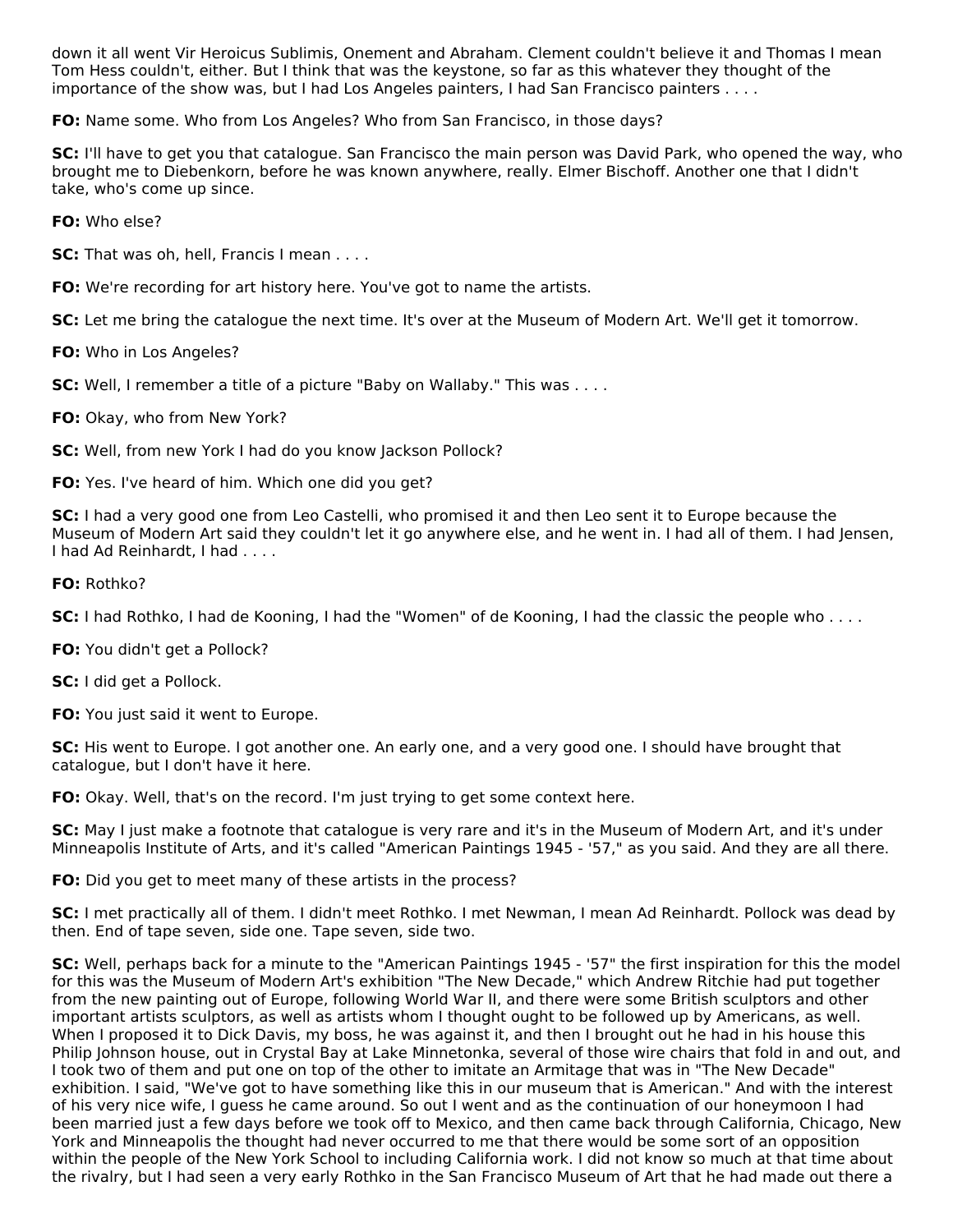very large one at the time of his visit in the forties, I believe.

**FO:** And Clyfford Still was out there.

**SC:** And Clyfford Still. So, I brought them and I brought others from out there like David Park and Diebenkorn, who had grown up since then, and put them in with others that I thought were beautiful paintings, showing the continuation of the painterly tradition, with other kinds of roots, and I found utterly no opposition to this when I got to New York. I found curiosity: Clement Greenberg was immediately interested in helping me know people like Barnett Newman and Pollock, and he said, "You must get Blue Poles if you possibly can." I was sent out to and drove out with Helen Frankenthaler, to Springs, Long Island to see the Pollock that Alfanso Ossorio had out there and saw his things, and so it began to build up in a comprehensive way of quality, but it was never reviewed until the September issue of the 1958 no, '57 Art News when the lead paragraph in Art News which had several items like brief items gave the lead item here to that particular show a long paragraph, in which they praised it to the skies and they took credit for the fact that I had sort of been on the Art News staff and so forth. And then Hess came out to see it with his wife, Audrey, and Clement Greenberg came out, and then Ritchie came out and saw it. The next thing I knew, I was being invited to come to Yale.

**FO:** To what extent did Clement Greenberg influence your selections?

**SC:** None, whatever.

**FO:** Okay.

**SC:** And he didn't try to, except . . . .

**FO:** Except with Newman.

**SC:** Except with Newman. He absolutely put that at the top, and I couldn't understand his reasoning at all, because it seemed to bear no relation to me to what was going on in the Abstract Expressionist idiom at this point.

**FO:** It had none. But he was testing the waters. I asked that because a little later, in the mid-sixties he used Washington, DC, as an experimental ground to show things to see if they'd fly before he brought them to New York or sent them to London.

#### **SC:** Morris Louis?

**FO:** Yes. So, it was a standard Greenberg ploy to launch it out of town and see if it flies like you would launch a play and then if it does, bring it into town.

**SC:** Well, I tell you, this happened in this case, too. Barney Newman was terribly friendly and we got along we became friends, practically. The only thing that really sort of jogged it was the fact that he wanted to hang them, and I said, "No." So he never came out, and then, when the photographs were taken of the exhibition, the arrangement was such that it had to be taken through a doorway, because it was so large, that had Ad Rienhardt abstractions on either side of the doorway in the foreground and so the way the photographs looked, Greenberg said, "Made Newman think that he was being placed alongside of Ad Rienhardt." And he blew his stack. [laughter]

**FO:** Well, that's a tale to be told at another time, but Greenberg, at that time, was not all as much a supporter of Abstract Expressionism as one presumes, and he was publishing essays saying that the bland, the pure and the apollonian was the art of the future and that for him was Barnett Newman. We've had enough of all of this life in art we've got to get on to the pure form of that blank surface, so there's a good deal of that going on in this period and Newman was the prophet.

**SC:** Well, I'm beginning to see what you are saying in much better context than I knew have ever known that.

**FO:** It's been very difficult to get any eye to discriminate. Everyone thinks in terms of chronology. Granted, Newman was of the same generation, but stylistically he was simply the exact opposite, and the young scholars just don't see it because there is such a heavy literature Greenbergian in origin that calls Newman an Abstract Expressionist. He's really the first color field painter and you could even throw in Rothko as one of the first color field painters, although in him there is a far more expressive element.

**SC:** A real controversy developed not a real controversy the one review that that show got of any national order was by Frank Getlein, of all people, who attacked it for the absolute every angle he possibly could in The Nation, and then he got into a correspondence argument with Barnett Newman back and forth and back and forth, which didn't mean anything to anybody out there and did not mean anything to me, but what I really felt unhappy about was the fact that now that Newman was out in the open, they didn't give Minneapolis credit for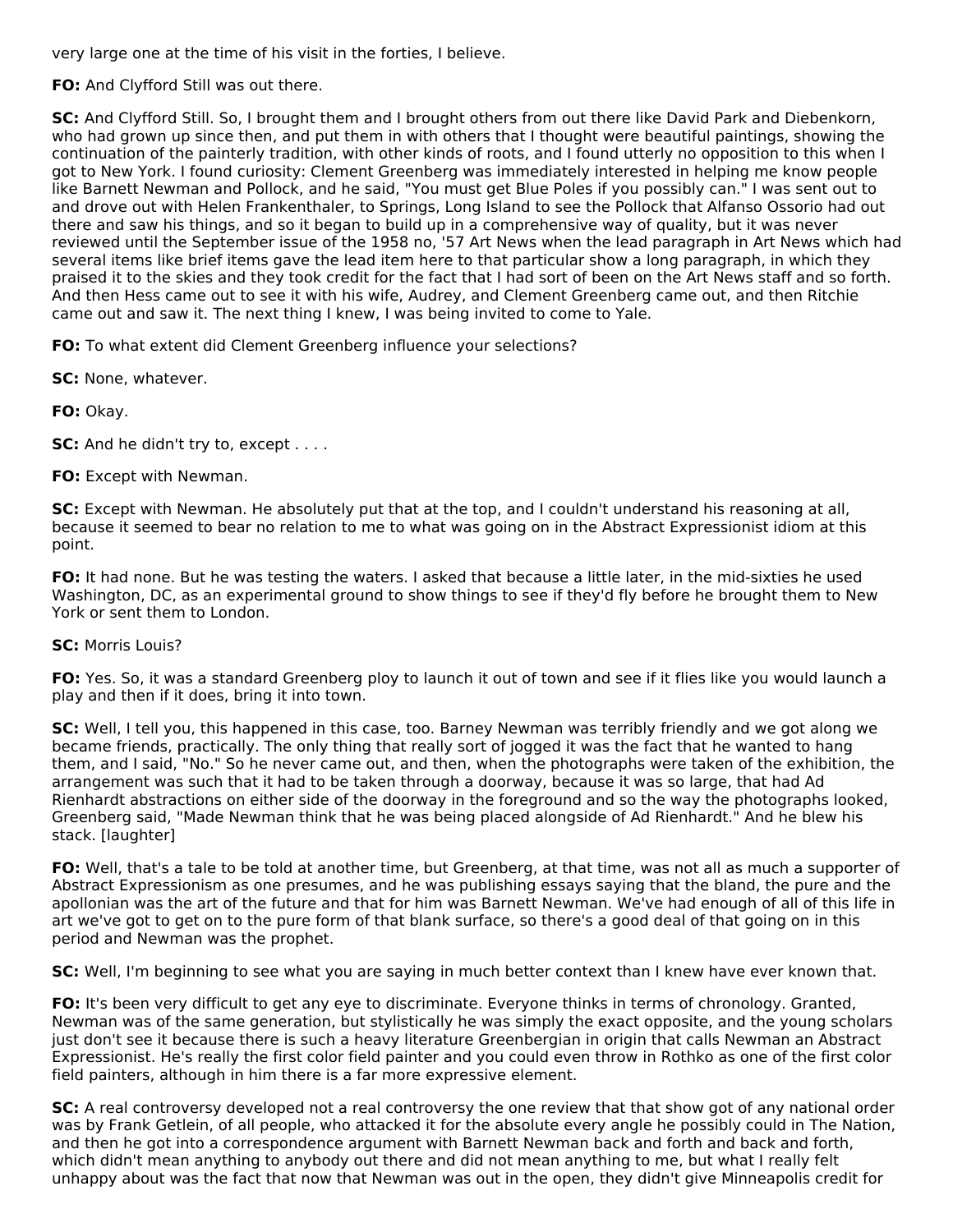him. They didn't even give credit to Minneapolis for this show the kind of thing that they did ten years later, more or less, at the Metropolitan with Henry Geldzahler. They gave Barney a show at Bennington under Eugene Goossen a one-man show to kind of prepare for his grand entrance into New York. We went to see that show and there was no mention of Minneapolis.

**FO:** While we are still in Minneapolis, did you come across an artist name Walter Quirt?

**SC:** Oh, indeed.

**FO:** Do you have any impressions of him?

**SC:** A very lively, interesting painter and interesting, lively personality. Somewhat obscured by lack of recognition of what he really amounted to, amongst the local artists in the local artists community, and particularly the academic community of artists at the university and the art school of the Minneapolis Institute of Art. He just did not have the visibility he deserved, and this is always been difficult to know how to handle. I didn't know that he was really someone of distinction of his order until I began to read about and see his work elsewhere, because they become overlaid under these circumstances.

**FO:** Yes. He's one of the that tragic group of New York artists who had come up through the New York WPA in the thirties. He did some very interesting murals.

### **SC:** Murals?

**FO:** Yes. Bellevue Hospital lost now, but the sketches have survived, and went on to beginnings of the New York career, but at a certain point, opted for the security of the university and left New York he had a wife that was pregnant and they went out to Minneapolis, and, alas, never came back and no one ever heard of him again. I got to know his widow some years ago, and she was moving heaven and earth to place his work to renew a reputation that was lost for all practical purposes. There were many such artists who left New York, who couldn't really exist without some sort of institutional patronage, so they went from the patronage of the New Deal projects directly into the university system, and it pretty much ate them up. Another untold tale of recent American art history. So, you have graduated to Yale in 1958 to '67.

**SC:** Well, this was professionally a series of down-gradings in my career, professionally as a curator and as a writer, because I was used there primarily for administrative and technical purposes, while the director arrogated to himself the curatorial functions and whatever it took to determine the exhibition program, the acquisition program, the interpretative program and the general evolution of Yale University Art Gallery at this stage of its career. I was progressively left out of it, as time went on. As one of my advisors, Alfred Barr, said to me after a while he said, "You are being turned into a hack." Now I was not unaware of this, and I was getting to be very restless about it because Andrew Ritchie and I had an agreement when I came, and proposed by him that he would handle have the curators handle their particular areas that had to do with the collection. Namely, the academic curators, the heads of the departments of pre-columbian nd primitive art, of modern art, of Renaissance art, of prints and drawings. These would be under their jurisdiction to the extent that they would work toward the general enrichment of the gallery collections, but he would be managing with them the overall older art aspects of the museum program, and he and I together would be working on the modern program. That part of the agreement the latter part was never fulfilled, and it became an illusion as time went on, because the first work of the gallery was to convert it from a sandwich-like building and institution integrated with all the other parts of the arts at Yale art school, graphic arts school, architecture on the production side, art history on the other side and the gallery as a feeder for these programs the way it had been under the old arts at Yale situation under Meeks, the Beaux-Arts program and then convert it in a different way under the Bauhaus philosophy of Josef Albers under Charlie Sawyer's deanship, which lasted until 1958 and had to be completely revised. That situation required a great deal of organization of a physical as well as an administrative kind, because the Yale Art Gallery as it is today was built as a multiple purpose building, based on the whole theory of the integration of all of the arts coming in and using parts of the building as needed, with the art collection put in the static role of decorating as great jewels, in Louis Kahn's phrase, of what is possible to achieve as a work of art to emblazon, to adorn our environment in a kind of an architectural and environmental sense, but in the teaching and training sense at Yale of an environmental sense. But this was completely antithetical to the idea of a museum as a collection, and under the old regime it had been deteriorating because no one paid any attention to the integrity of the works of art in themselves, or took care of them. They would take Bosches off the wall, across the street in the rain, and so the story went. And things were getting lost and not tended to, and Ritchie's first job was to turn it into a museum according to the standards that the Museum of Modern Art and the Buffalo Museum, where he came from, were understood in proper, professional, museological terms. And I was there in the first instance to help him do this overall, but first of all, to reshape the building so it wasn't a sandwich anymore, but an enclosed entity a unit. Andrew had very good plans for this, but he couldn't start it until I got there because he needed someone to help him do it. He took care of diplomatic things and planning and negotiations, and a great deal of negotiation was necessary because it was not a self-contained unit. It was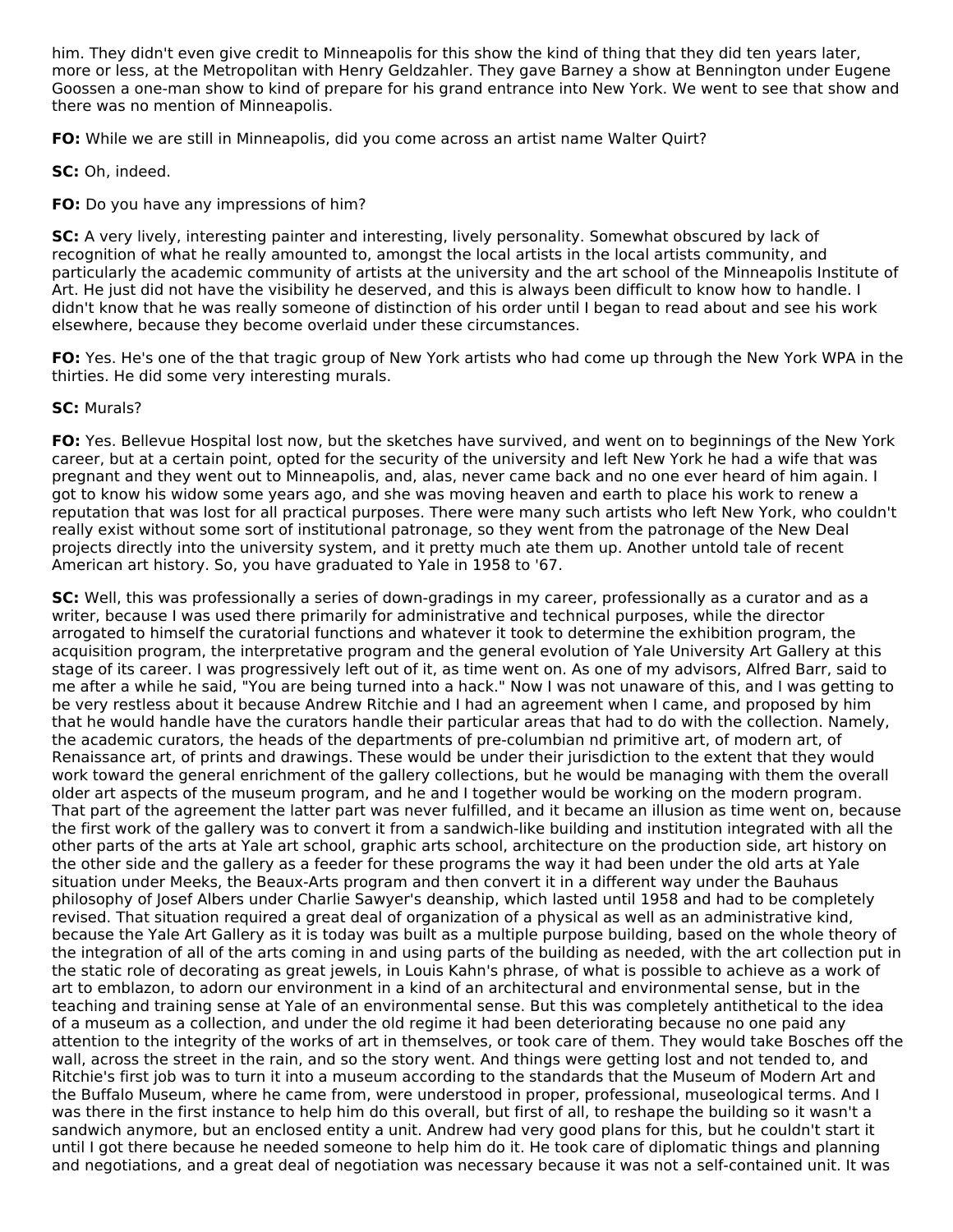a part of a university academic situation, which was used to inter-relating and everyone had turf and everyone wanted to protect that turf, and it had to be changed. He had a very, very good plan for this, so far as the physical structure of the building was concerned to close it off entirely to everything else but the museum, in stages. To air-condition the whole place it was only partially air-conditioned and to give the individual curators storage rooms for their particular, actual objects in their particular department, on the floor of the museum itself, so they could be brought in and out from their resting places as easily as possible with least amount of commotion, and this is the way we went to work. And in about two or three years, it was done, and very well done, I think. But my commitment not my commitment, but my obligations became almost entirely technical in this sense. The security there were three levels of security the inner keep, the intermediate and the outside, and with students running in and out in the area which had not been already transferred or transformed, made it a nightmare, but we did it.

### **FO:** Did you build the building that's presently there?

**SC:** No. This was built by Louis Kahn. Louis Kahn is one of the foremost American architects, even of museums. He did the Fort Worth center, but he has also done the Salk Center, out in California. He has done many, many important buildings. This was his first and it was done in the incubator, you might say, of this very vital arts program at Yale of the Bauhaus time, in which they used the principles of Buckminster Fuller Fuller's decahedron construction to do all of the floors and the encasing of services and putting these all in a box that was a unit and possible to work from part to part, and it was very theoretical and very clever and one it became a sensation as . . . .

**FO:** Okay. That was done after you were there?

**SC:** No. This was before we came.

**FO:** Oh. That was there?

**SC:** That was there.

**FO:** So the building that sort of gothic thing . . . .

**SC:** That is the new Art and Architecture building that was done by Paul Rudolph.

**FO:** No, no, no. That's across the street.

**SC:** Oh, yes.

**FO:** I'm talking about the gothic rooms and the gothic hall with statues in it, and the wall seemed to be fused together with Trumbull's tomb somewhere. [laughter]

**SC:** That had become the main art gallery. There are four units, but the art gallery was the new building that Kahn built on the corner of York and Chapel Streets. The building you are talking about is on the corner of York and High Street, with the bridge that goes across the street and so on.

**FO:** Yes. The bridge. That's around the corner. That's right. It has nothing to do with Rudolph's art school.

**SC:** Nothing. No. That's on the other side. The Bunk Room.

**FO:** . . . burned down.

**SC:** That's right.

**FO:** But you did get a big Latin American show out of this, didn't you? After a certain amount of persuasion.

**SC:** Not just persuasion. I had interesting things to do, but I wasn't doing anything with modern art. There were some trustees who came out on my side, and they would say, "Andrew, you've got to give Catlin a chance to do something." And I did one very I thought quite interesting show of the New York School in 1962. And this was called "Review of the New York Season - 1961 - '62," in which I selected from what I thought were those significant exhibitions that had a contribution to the dynamic, intellectual and artistic atmosphere of the city at that particular time. This was the time when the color field painting the simple color bands of Noland and so on were coming in with the Green Gallery under Clement and so on, and I did a review of what was going on all over New York in that season out of respect to its vital contribution to the thinking of the New York artist, and that was very well received, but it was the only chance I had to do something of my own in a curatorial way up to that time. I had the first work of Al Held. I had the first work of Alex Katz. I had Ossorio, I had Lee Pollock, I had the Provincetown father painting up there what is his name I had Hofmann. I had everything that was going on at that moment, and the idea was to capture a particular moment in the form of a season, and it was very well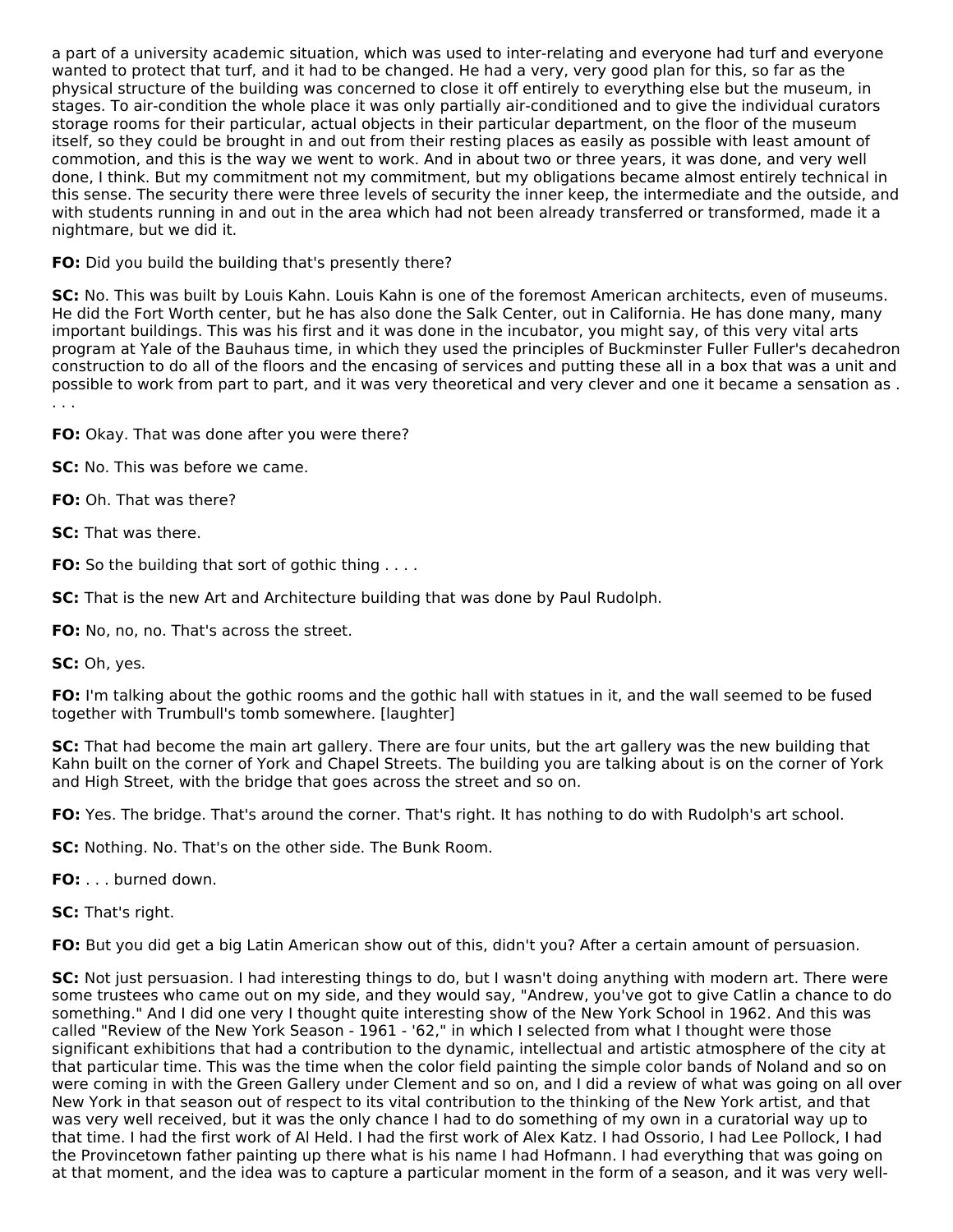received. As a matter of fact, the New York artists began to really take a special interest in Yale again, from the creative point of view, as a result of this. But it was the only thing that I was really allowed to do, except local shows and intramural shows musical instrument shows and so on. I had a lot of fun doing these, but I was also editor and had to start a whole new series of the Yale University Art Gallery Bulletin. The new series was started under my editorship, but then Andrew when we got into curatorial discussions when the curators began to see things in acquisitions catalogues that they didn't agree with, as to their attribution, they reported this to me as editor, and I reported it to Andrew saying, "Andrew, Charles Seymour says that this is not to be attributed to Algardi, the Italian sixteenth-century sculptor." Andrew said, "Hence forth you will not talk to any of the curators." I walked out. I mean, I had been narrowed in my authority to that of a functionary, in spite of the shows that I had done, that he had liked, but so far as my oh, and the word was passed down to other members of the advisory committee that I was not to ask about things that might be potential acquisitions in the modern field for the Yale University art collection. George Dix told me, when he was working for Durlacher Galleries, when I came in, I said, "Who did this? What's the cost?" And so on. Passed this on to Andrew, as part of our deal. He came up to me and he said, "I understand you are not supposed to do this." So I was being undermined in my professional area in New York, and when it came out that I was not even supposed to talk to the curators when I was editor of the Bulletin when it came to the question of an attribution, I said, "This is it." And I just walked out. And I took the precaution to call the provost's office to state that I was doing it. I wasn't being given a chance to do what he said he was going to do. This is in 1963 early the winter of '63. There was a nice young man in the provost's office, David Martin Kingman Brewster was provost at that time, and Kingman said, "Hold on. Can you go home? Let us see what we can do about this." And then they called me back, and they said, "We'd like you to sit down with Andrew and talk this over." So Andrew and I had lunch one day after New Year's, and Andrew said, "Well, what would you like to do?" Obviously the question was put up to him this way. Well, by this time, I was so disgusted that I was beginning to think about Latin America again. [laughter] So, in the meantime, I had put up a program of a big Latin American exhibition of nineteenth- and twentieth-century Latin American art, as part of Western tradition. It was time to do in this country to bring ourselves up-to-date on these things, and Andrew looked it over at lunch, and then he took out a pencil and he wrote in the upper corner. "Very interesting project. Would probably require a considerable subsidy." Just a little right. Well, by this time, I had been in touch with some of the members of the Councilium on Latin American Studies of the International Studies Program. They looked at this and said, "Why not?" They took it to the Concilium. The Concilium said, "It would be nice to have an exhibition of Latin American art." This is the time that the Ford money and the Rockefeller money were doing various studies all over the world. They had money, We'd like to help do this. They took it to Kingman Brewster. "It looks like a good idea." And, my God, they set things in motion for me to go to South America that fall, let's say, see the Sao Paulo Biennal and get a view of just what was there to be done, and, by God, Andrew couldn't withdraw it. Well, one thing led to another. I came back with a further enlarged plan. They began to talk with the University of Texas, which was really interested in the whole Latin American question, had money, discussed the possibility of a joint exhibition between the University of Texas Art Gallery and the Yale Art Gallery, began to talk about budget, a real symposium among people who really knew. The people came from Washington, the Library of Congress, Texas, New York. When Andrew wasn't there, a plan was set, a long-range program developed, a budget suggested, was turned over to Kingman Brewster, and Brewster said by this time he had become president he had just become president "It looks like a calculated risk." It was presented to the corporation. They said, "Go ahead." The development office was told to go ahead and raise money for it, and within a week, I had started on my own tour a year-long tour to gather the material.

**FO:** And this was done essentially without Ritchie's involvement? Sounds like you've done a marvelous . . . .

**SC:** Snow job.

**FO:** Well, what would the football players call it? An end run around the director.

**SC:** Well, that's exactly what it was, because having said this, the old seasoned academes and the men wise in the ways of administration and budgets and this sort of thing, knew how to latch on to something and Andrew didn't back off and then, they knew however that he knew however that to do it at the Yale Art Gallery, they would have to have his permission and Kingman knew this, also. He couldn't put a big show like this without his permission. So Andrew said, "It's okay if you go on leave of absence as assistant director of the gallery and you resign when it's over." He didn't tell me this. He told it to the provost I mean, to Kingman Brewster. So, Brewster had the problem of working out something that would be acceptable to Ritchie in order to do the exhibition, and acceptable to me to do the exhibition without being told to walk the plank, at least to the point where I got to do what I wanted to do. So everybody wondered how that was going to work out. Brewster put it up to me this way. "Would you be willing to do it?" And then, "Take another year to find another job, after the exhibition is done." And I had a choice of gambling to do something that was really a challenge, that I wanted to do, or go further with an offer of consideration for a directorship of the Rhode Island school of Design's Art Museum, which was open at that time, and which had been the beginning of a lot of careers in the museum field. And I talked it over with the Latin American people. Particularly one professor, Richard S. Morse Morse,the professor of history. And Morse said, "Do you want to have a conventional museum career, or do you want to go out and do something interesting and new?" Well, I guess he knew who I was and what I was about, or he read me, and I thought it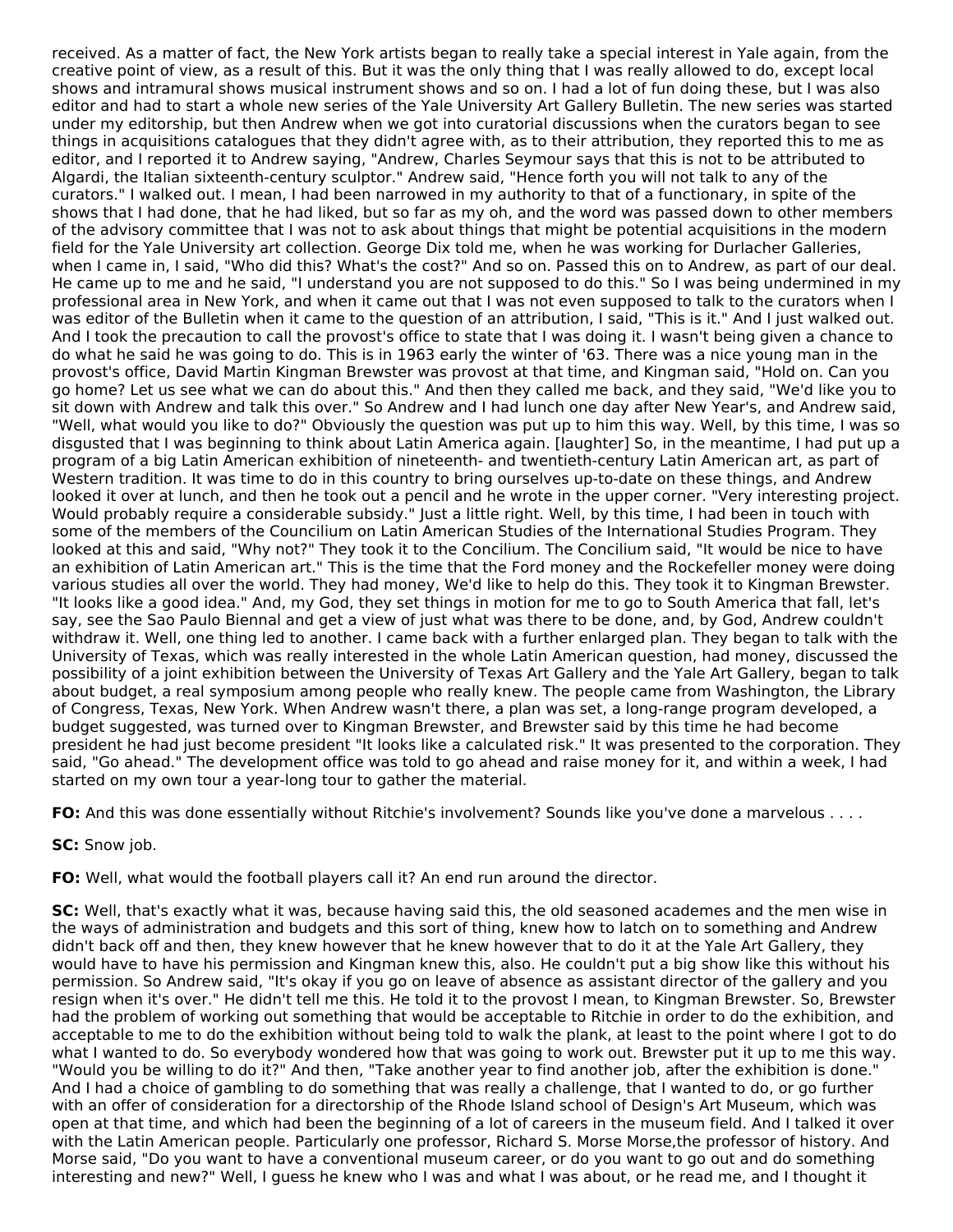over and talked it over with Ri, and just decided that I'd rather do that. One thing was that I think that Brewster did not tell Ritchie, was when was about the extra year. A very interesting kind of negotiation dilemma. One of those typical things that people don't always or have to take into consideration, but don't always think of what happened was, we did the show, to jump ahead, and in the meantime, the University of Texas wanted me to come to be director of their art gallery, and I didn't know whether I wanted to go or not to Texas. They were working very closely with us. So, I held my fire on that. They did the show, and the Yale part of it was over within the next year and a half in March of 1968 and Ritchie thought that I would then take the show to put it on in Texas and stay there, and that would be it. But, apparently he didn't know that I had been offered another year, and apparently, Brewster had not defined this to him. So, Andrew said, "When are you going to Texas?" I said, "I'm not going, Andrew. I'm staying here and conducting the international tour of the exhibition to Texas, to San Francisco, to San Diego, to Tucson, Arizona, and Mexico City, and then I'll go." He was flabbergasted. He said, "Have you talked your situation over with Kingman Brewster?" I said, "Yes." So, that's what I did.

#### **FO:** Were you appalled?

**SC:** I was, sort of.

**FO:** Well, it sounds typical. You weren't the only person appalled by Mr. Ritchie.

### **SC:** That I came to realize.

**FO:** Yes. In your dealings with him over the years, did he ever admit to his encounter with Jackson Pollock over his book on the organic and geometric abstractionists or whatever he wrote?

**SC:** I heard there were some ripples about this, but it was with Gottlieb.

**FO:** Gottlieb, also, but I have heard from several persons that when that book came out, Pollock was so infuriated at being called an organic abstractionist, that he brought the book to an event where he knew Ritchie would be, and literally hit him over the head with it. I was doing my early research on Pollock, I interviewed Andrew Ritchie about and he showed me the various Pollocks they had at Yale they have some curiosities.

### **SC:** Early?

**FO:** Yes. Early things. And I asked him this, and he just smiled at me and would not answer the question, which rather confirmed that Pollock must have done something. [laughter] But I was wondering if he ever mentioned that to you.

**SC:** Andrew was a very closed person with a great many ways of diverting questions very skillful in directing the flow of conversation. No, I had not heard that, but I did get some echo some suggestion that things had to be very carefully handled with Andrew Ritchie through Dore Ashton.

**FO:** Why through Dore Ashton? I don't get the connection.

**SC:** I guess they were friends, up to a certain point. I remember Dore coming to Yale to review the musical instrument show that I did. She did a very nice job, and I remember her saying to Andrew, "Andrew, stop just doing technical construction of art galleries and get back into art." [laughter] She said something of that sort. But a very good friend of Dore Ashton's in Minneapolis the former curator of the dance archives at the Museum of Modern Art George Amberg must have had some sort of a problem with him, because when he heard that Ri and I were coming to New Haven, he absolutely froze. I mean, he was almost transfixed. When we met him, and I said, "Well, we are going to Yale." "Oh, how nice. Whom are you going with?" "Andrew Ritchie." It was almost as if he had been struck by lightning.

**FO:** He was warning you.

**SC:** That's right.

**FO:** Where did you go from there? You traveled your show.

**SC:** I traveled the show through these cities and it was disassembled it was dispersed from Mexico City. This was a big operation, and it took people going down before the show, inspecting, photographing, and after the show, to make sure that no insurance things were being falsified, and so on, but I was then offered a job as a professor at Stony Brook, under Leopold Castedo, and also as director of the new gallery at the Center for Inter-American Relations in New York, which was just about to open in 1967, and I took that.

**FO:** Shall we pause at that point?

**SC:** Fine. Sure. End of side two, tape seven Tape eight, side one - September 14, 1989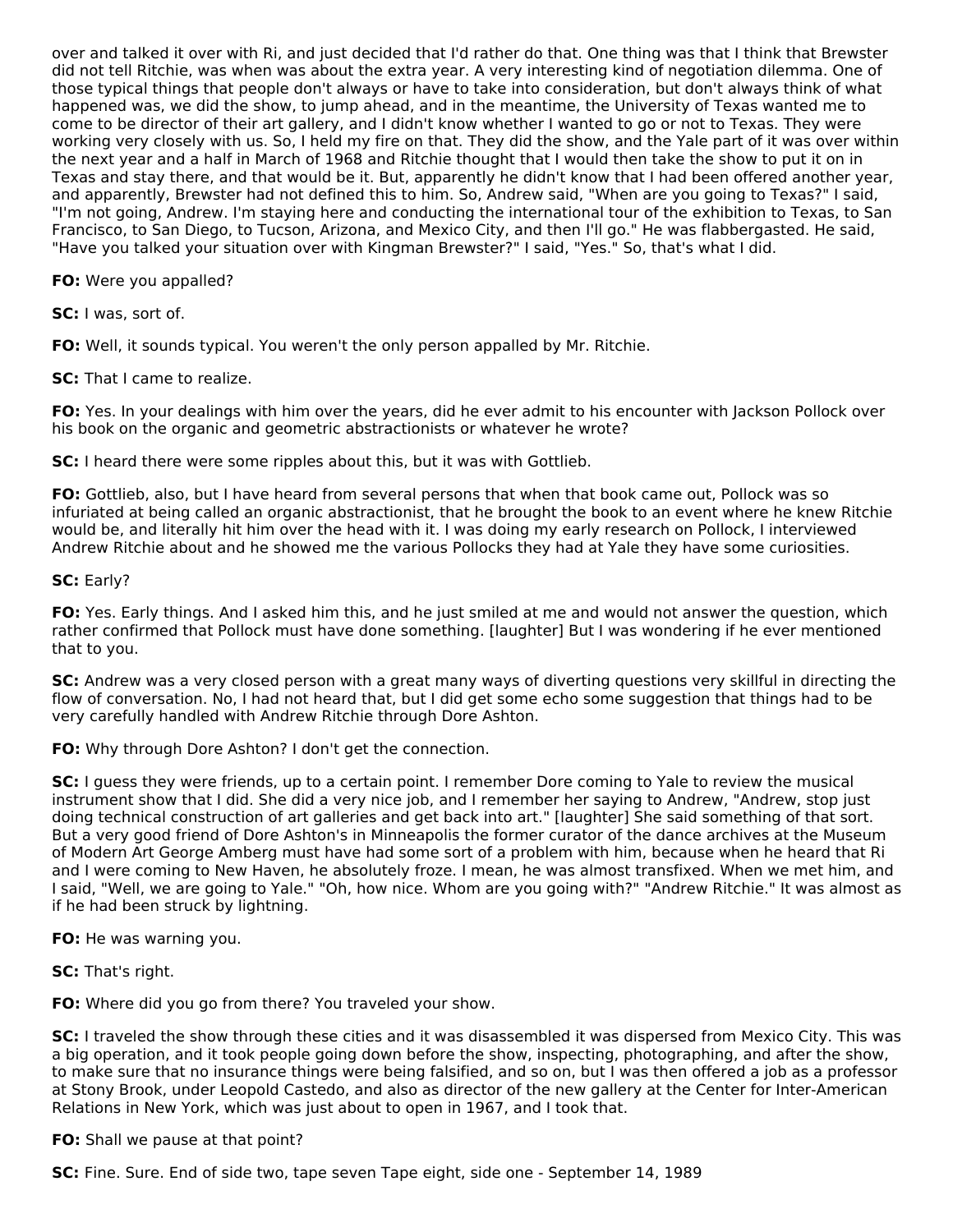**FO:** Tod, you were telling us at lunch a story about Botero and the Inter-American Institute. Why don't you begin with that and continue on with that subject from the last tape.

**SC:** Very good. The Yale exhibition and the University of Texas, "Art of Latin American Since Independence" was a turning point in my work in my career, if you want and, the sense that it meant a return to the area of first interest before World War II that led me to Mexico, through the Museum of Modern Art and the Harvard fellowship. It was also a turning point in the sense that I had become really deeply interested in North American art and the rise of the American school, but had seemed to turn away from that, into something that was to most people's mind's was peripheral, but this was really not without awareness and without purpose. It could, perhaps, be introduced to this stage, which was marked by my becoming director of the Center for Inter-American Relations Art Gallery at the moment that that institution was established inaugurated to create better relationships and understanding between North American and Latin American worlds, in terms of their interest in the arts, in the culture, the backgrounds of these two different societies in the Western Hemisphere - I thought it might be bringing the end before the beginning, encapsulated the experience encapsulated in a certain way. I had, in my first years at the Center for Inter-American Relations, given the first one-man exhibition of the Columbian painter, Fernando Botero, who has become perhaps the most visible and the most successful of the Latin American painters. Not only in the United States, but in the world, and he had had very tough sledding in this country when he came up in the fifties, and he had one he was part of a group show in Manhattan in those years, but had never been able to make it into one of the galleries here. He had had a story in Time magazine from a one-man show given him in the Milwaukee Art Institute, but I offered him a one-man show and he had it I think it was about 1968 and it was absolutely made fun of in the review in The New York Times by John Canaday, and Fernando called me up the morning after, and said, "I've never had such a cold shower in my life." And so it seemed to be a disaster, but it did open the doors so that he was opened ways for him to become recognized in New York, and within almost a year, he had been given a one-man show at the Marlborough Gallery on Fifty-Seventh Street, and he was if not over the top, he was on the threshold of the success that he has since made.

**FO:** And this was because of your show at the art gallery?

**SC:** Undoubtedly he would not have had the visibility or made the challenge to the art world, and particularly the dealer world, as someone who had an opportunity to make a big success. There were people who were trustees of the Museum of Modern Art, who looked at this very carefully, and suddenly wanted two of his major things in that show, which he did not want to sell.

**FO:** Was this a show of the typical, large, bloated people?

**SC:** Exactly.

**FO:** Not those earlier painterly very Baroque paintings that he did?

**SC:** It had both elements in it. The Museum of Modern Art had bought My Lady of Fatima, I think it was. No, it was Mona Lisa, that they still have, and they had broken the ice there, so far as museum collections were concerned, in terms of one work, and this is a wonderful painting, I thought, and a very good choice of the Museum of Modern Art at that time, within the perspective of their inter-American program. But they featured it, so my show came after this, and yet it didn't really put him over the top, except in the eyes of some people who really saw that there was something there, and one of the trustees bought his Adam and Eve. Botero didn't want to sell this, and yet the trustee was most insistent, so I acted as an intermediary, and he finally agreed, and this went into a private collection in New York, but within about a year, he was given a major show at the Marlborough Gallery and the crowds came out and in no very short order, he was in bright lights, so to speak, throughout the New York art world, and then, very quickly after that, the international art world. It must be said in Botero's extra favor, I think, that he never had a dealer in New York, and had to make his way by selling from his studio downtown as he put it later, "Just not too long ago, as a matter of fact, when I came to New York, I really had very little to eat. It was chicken soup for lunch." He did all of his own negotiations, but was of the kind fiber to be able to handle this commercial aspect and at the same time without compromises to what he was aiming at. Admirable, actually. When he had this opening at the Marlborough Gallery, I went to visit and said, "Fernando you are on your way, and once you are there all the way, I would hope that you would remember the exhibition and the cause of knowledge about Latin American art in this country, and would contribute what you could to an institute for the study and the research in this field." Well, I never talked to him, although I saw him a number of times after that for about twenty years, when I suddenly was invited to a special reception at the Center for Inter-American Relations for Fernando Botero, who had in the announcement, had donated one of his presidential paintings, of a Latin American president, to the Center for its educational program fundraising effort. They were trying to raise something more than one million dollars to go into education, and go more into education, I suppose, in more than just the art field, and I was invited as a guest of honor. David Rockefeller, who was the Chariman of that evening, gave a very gracious speech of gratitude to Fernando, who was there, and his wife. And Rockefeller said, "We have received this gift," as I recall, "because Mr. Botero is recognizing the fact that he had his first one-man show in New York, when the art gallery was under the directorship of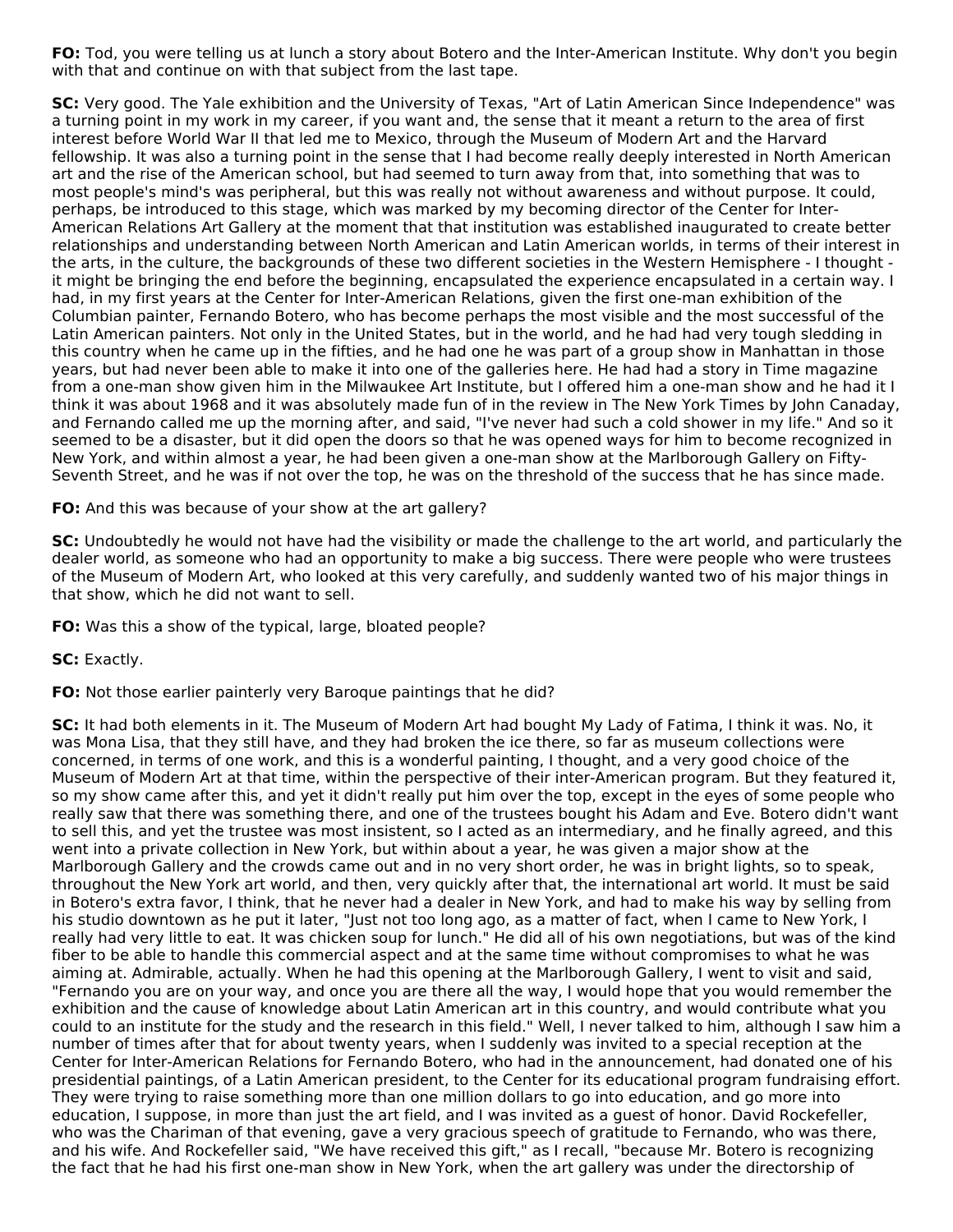Stanton Catlin, who is sitting there." I thought this was extremely nice, and most unexpected.

#### **FO:** But deserved.

**SC:** But absolutely deserved, I think, but it wasn't quite what I had in mind, and I'm going to be a Cassandra here. Maybe, I hope, not too sour grapes, but I couldn't help thinking of it. I had spoken to Fernando about making a donation in the interests of Latin American art to set up a truly bona fide research program so that this could be a center of broader interest. I didn't expect it to come to the Center, because I felt that the Center was really not oriented in the direction to give indepth study opportunity to study and research. But this is the way he remembered it and interpreted it and gave it, and this painting was very warmly and very welcomed at the Center, because it was worth over one hundred thousand dollars, and it was a marvelous kick-off for their drive. Botero has been, despite maybe because of his success, become has always been something of an enigma, and I'd just like to put in a couple of words about the perceptions of his art by myself and by other people, which might throw some light on the nature of his style, which has probably made a mark in the Western and northern parts of the world out of interests that are not central to what his art really may have come from and be a part of. I in the first instance think that it has something to do with the very little understood Spanish tradition of the Picaresque in literature, but that is a term and a culture an esoteric culture that has not entered into the consciousness of the American or much of the European sensibility and critical faculty. I asked him what his real resources what his parentage was as an artist, which I think is a good question has been asked by McKinley Helm, of other people in long-gone years past, and so I asked him, and he said his greatest ideal was the Spanish painter, Sanchez Cotan and the seventeenth-century Spanish still-life painter who grew out of the Realist school a tradition, at some remove of Carravaggio, but with the beginning of the Spanish realist and mystical realist school of Zurburan and a few other painters of that time. I began to look up Sanchez Cotan, who I had not known at all, and found that he had made these absolutely wonderfully realistic eighteenth-century out of Italian Broque still-lifes, in which he had huge cabbages and huge vegetables, much larger, enlarged to the point where they are almost grotesque, and I felt that there was a tie-in perhaps in Botero's perception of what he wanted to do within his circumstances in the light of the knowledge of this particular, infinitely more painstaking realist of that time. There's also a spiritual element in Sanchez Cotan's work that is one field that I feel as an outside critic not a scholar critic, but an artist critic, perhaps, that Zurburan's mystical realism was the kind of realism that saw a miraculous universe in just the creation of existence the miraculousness of existence in the reality, down to the tiniedetail in these still-lifes, and this becomes, perhaps taken over by Botero, in a manner where the focus is upon the foibles of society the foibles of Latin American society, in particular Colombian, Spanishremoved Colombian society, and I've never talked to him about this since I asked him the question. There's another side of it, which is more as a postscript, which may be part of the equation, and that is when Jose Luis Cuevas was in New York a year ago for the Bronx symposium on the Latin American Spirit very eloquently he talked about, and very historically he talked about the beginning of the new figuration in Latin American art, which had its greatest fulfillment, I think, in a contemporary, expressionist sense in the Argentine school of Deira Maccio de la Vega, Segui, Noe, and they became internationally known through exhibitions in the United States at the Center for Inter-American Relations and other places in the late sixties and the early seventies. That new figuration involved the presentation or the delineation of images distorted images of human beings, under the duress of the confusions of present life and of the destruction of the human personality, the aberrations of consciousness, and so on, which became an international school, but it had one of its highest fulfillments in the Argentinean school. But, apparently, this happened as a result, in part, according to Cuevas, of a meeting in Buenos Aires of Cuevas himself, and other artists looking for a formal artistic statement that would accord with these realities within the spiritual climate of our times, and also under the influence of existentialism and Cuevas. Of course, he himself, was the great forerunner as an individual of this whole approach to life and to present day, first Mexican and then international society, but always going back to Mexico always going back to his national and personal context of experience, which produced one of the most outstanding of the Latin American styles today, and which has a comparable place in the history with some of the great artists of distorted not monster images but the aberrations of human personality that have come out in Bosch and the Brazilian Grassman and our own people, you might even say, the Albright brothers. So, he was the seed very possibly, for an avenue to reinforce or resource to reinforce the Nueva Figuration and Botero.

**FO:** He is the artist . . . .

## **SC:** Jose Juis Cuevas

**FO:** Right. Is there a parallel to what you are talking about in Latin American literature? One often sees several authors described as Surrealists I've noticed you've been avoiding the term Surrealism. Is that relevant?

**SC:** If I've avoided the word `Surrealism,' it is part of my own historical and cultural and re-created perspective and feelings about the art of the American world. I simply don't like to have it become subsidiary to without due recognition of its independence from the European schools of Surrealism, which have appropriated all originality that they could, particularly in the surrealist field, where they have taken Lam and they have taken the Haitians and they have taken other people and enveloped them within their own philosophy. But there is a new element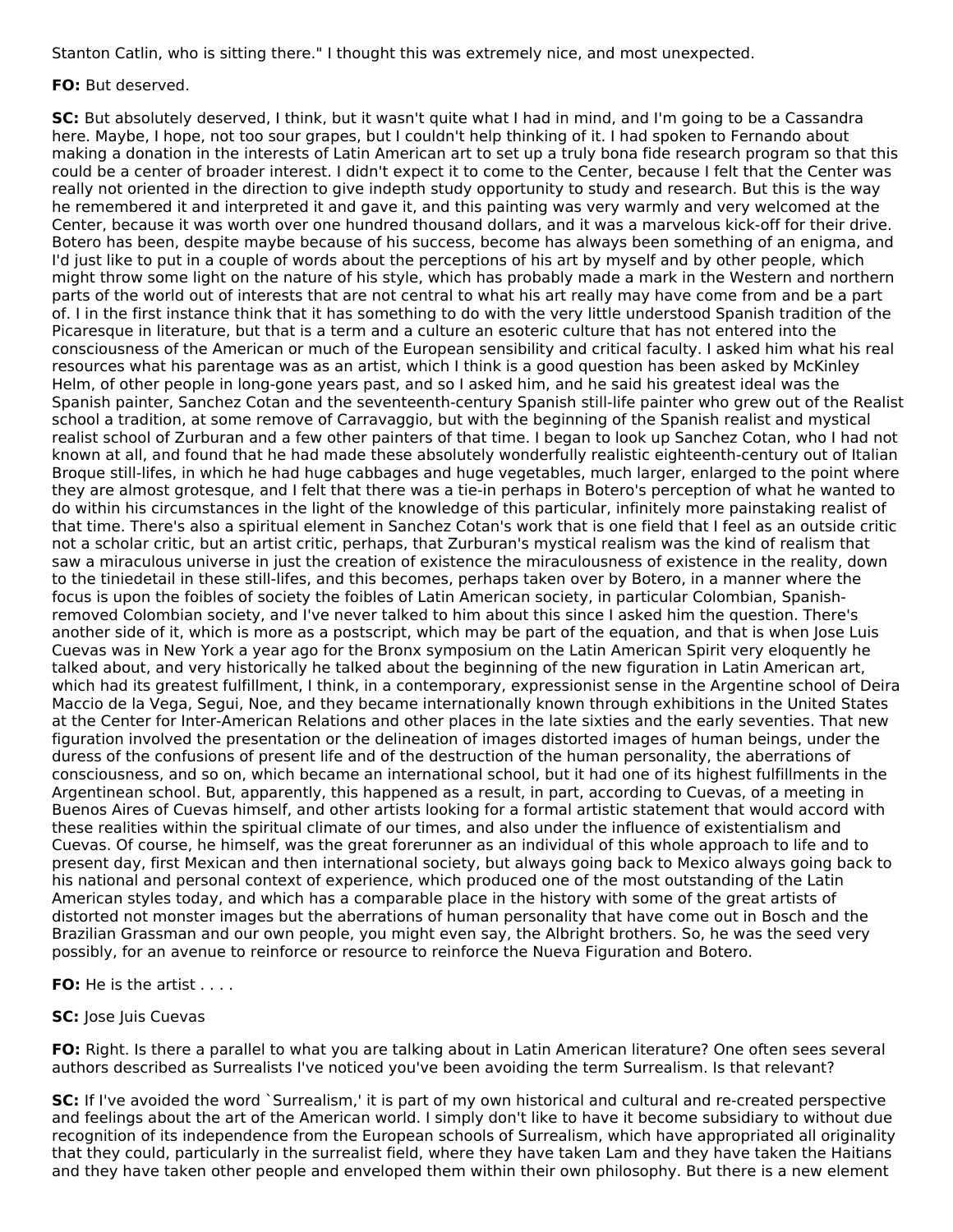and an extra-dimension that has come out of the American experience. Now, that's as a preliminary statement to answer your question.

**FO:** What is the relationship between the picaresque and surrealism? Or is there one? Or is it a false relationship?

**SC:** I think there has been no relationship that has ever been established, because the relationship of Surrealism as conceived by Breton and the Europeans, in true European and particularly French fashion, according to some Latin American thinkers, is that they've always used Spain as a mine of information and of themes and of ideas to re-create in their own, non-Spanish way, the many musical compositions by Chabrier, by Debussy, and so on, have gone to Spain to get ideas that have some relationship to the Picaresque. But they make them over in their own terms, and what is Picaresque in Spain, has never really made its way into the cultural and critical consciousness of the outside world.

**FO:** You've just said implied it was germane.

**SC:** Yes. Except within the enclave the very large enclave of the Latin American world, which subtends the Spanish traditions from the time of Cervantes. Down to, and this is where I think it takes a special Latin American turn that is critical, and the satiric writing of a Spanish post-revolutionary, early nineteenth-century vein by Larra, who attacked and satirized in the most burlesque and incisive ways the contradictions and the ridiculous aspects of Spanish society in the confusions that had followed the Napoleonic invasion and occupation and immediately followed the Bourbon restoration around 1815 in Spain. He was a brilliant writer of a satirical kind, whose work was picked up and used as a model for satirizing the confusions and vagaries and the ridiculousness in Latin American society, particularly Venezuela, in the first half of the century. But your question was, what did this have to do what does this aspect of Jose Luis Cuevas and Nueva Figuration have to do with Latin American literature at this particular time.

#### **FO:** There is a parallel, isn't there?

**SC:** Is there a parallelism? There is. Very definitely, but it is not really made a connection in the critical parlance of our more compartmental literary and artistic criticism today, to show that there is an interface here and an interaction here.

**FO:** The reason I ask is whenever you read a review of the Latin American novel, almost always the key terms is Surrealism, no matter who it is. I don't know enough about this literature to name names, but Fuentes just had a novel about . . . .

**SC:** The unborn.

**FO:** The decay of Mexico City, is it? And, again, the clinching term was the indigenous Latin American Surrealism that these authors use.

**SC:** The word that is used by the Latin American critics, and now the North American critics to some extent and what has become the common denominator term, you might say is Magic Realism, and this has come . . . .

**FO:** My goodness. Dorothy Miller invented that for some West Coast artist, didn't she? An awful long time ago?

**SC:** Definitely. But that is the buzzword that has been removed as a means . . . .

**FO:** Morris Graves.

**SC:** Morris Graves? I think Morris Graves may have been a very good idea of that there was a catalog and a show at the Museum of Modern art twenty-five years ago, but the term is now being used as a not a buzzword but a general denominator . . . .

**FO:** Right. By literary critics.

**SC:** By literary critics to characterize Garcia Marquez, Vargas Llosa and Charpentier, and so on.

**FO:** In other words, it's just like the term "American Renaissance," which our literary critics used to describe Emerson and Thoreau and the art historians now use to describe the 1890s. [laughter]

**SC:** It's a kind of poverty of engagement.

**FO:** Yes. And any kind of coherent intellectual connection between the various disciplines goes begging. Now speaking of all this specialization, I do believe sir, our conversation is getting far too specialized and we must get back to the flow and the evolution of your career. Now, we are at the Center . . . .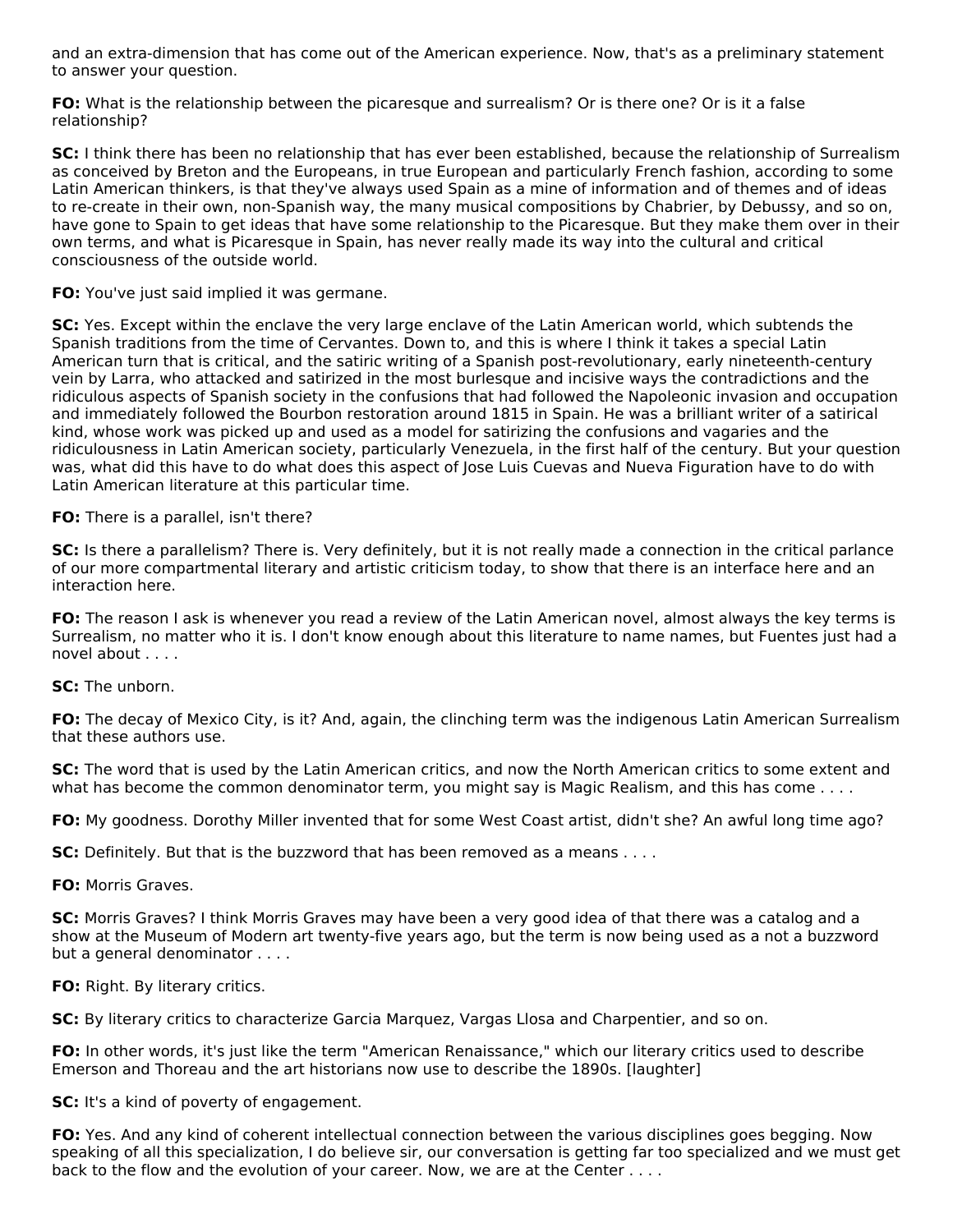**SC:** Four points at the Center.

### **FO:** Yes.

**SC:** First instance, it looked to be that it was the first real effort to concentrate literary, artistic, intellectual attention in one place on the overall phenomena of Latin American cultural evolution. This is why I joined it. I planned an exhibition program that would cover the nineteenth to the twentieth century, because I believed that it was a culture that had to be reborn I like to use the word "regenesis." At the end of the Colonial period, all of the standards of Colonial architecture, Colonial painting and so on, had to be replaced by something that was more akin to the empirical tradition of art that developed throughout the Western world at the end of the French Revolution the Napoleonic hegemony. There was a great watershed that immediately was established within the flow and further evolution of Western culture at that particular point, but Latin America did not have the background of the evolution of the arts in the same open way that Europe had from the time of the Italian Renaissance and the Quatrocento. They had to start from scratch, but simply because of the existence of another part of Western people and indigenous people in another part of the world from Europe, their art simply had to be different, and they had to make up an artistic tradition from the beginning, using the elements that were available, so I wanted to start at the very beginning. Unfortunately, the idea of the Center was really to confront or come to terms with realities in the contemporary world, and in the contemporary world in New York in 1967 when this all began the Latin-American artists themselves were in New York, having been drawn here, many of them by the progress, the success of the American school in displacing Paris. They were here not forgetting Europe or not forgetting homeland but they were here in order to imbibe and become a part of this new rise of the arts in the Western world. They were also primarily interested in forgetting about their past, except as it had started with the modern movements at the beginning of the twentieth century, so the historical approach that I was interested in, was not quite you would say coeval with the perspectives of the Latin-American contemporary artists, nor with the consciously the perspectives of the Center. Naturally, under these circumstances, the great emphasis went on contemporary art. The Latin-American artists in New York, but also to get the background and the overall historical scenario as to sources and to origins to take in to account also the artists of Latin America back home,the forerunner so we began a program in that direction. I did this with Ida Rubin, to start with, in the first exhibition. We did precursors of modernism, showing the early modernists of Argentina, Mexico, Chile, Peru the same way that we show the early modernists in the United States Dove and Stella and the abstractionists, when they came on the scene. This was immediately attacked by The New York Times and John Canaday, and also by the Latin-American artists in New York, because it was too old fashioned and from Canaday's point of view, of all things, it did not take into account sufficiently, the evolution of the social realist and the muralist school of the Mexicans, which he had grown up with, and by putting one very fine and important drawing of Orozco's head of Quetzalcoal at Dartmount was nowhere near enough, from his point of view, to show what this basic tradition that had been forgotten in the course of the rise of the New York School it's importance, so he really let go on this whole thing.

**FO:** Now, of course, John Russell will not review Diego Rivera.

**SC:** Now John Russell will not review Diego Rivera because it is "ethnic." [laughter] So, confusion piled on confusion.

## **FO:** Yes. What was your second point there?

**SC:** The second point was the other things that I tried to do at the Center for Inter-American Relations and director of the art gallery I had a museum approach I was really trying to build something there of the kind that Asia House had had under Gordon Washburn. But, because of the combination of services at the Center and the mixture of buisiness with economics on the fifth floor and the Americas Society trying to get businessmen together and politicians together, there was really no comprehension of the idea of a museum-type program that would protect works of art and would show their origins their historical traditions that they were a part of, and so on, so the whole situation was left to a happenstance evolutionary approach. We had to have a track record to see what they wanted to do and one of the things that I did, along with it, was to with the art gallery program was to help in such archeological proposals as the Maya hieroglyphic inscription study. Now, there is a foundation in Washington, the head of which or a member of which was closely related through legal partnership of one of the Board members for Inter-American Relations, who was avidly interested in translating the Maya hieroglyphic language, which had never been translated, using computers for this. So I was asked to put together a committee of anthropological experts who could say what the problems were and how to solve it. Well, we put it together, we had the best experts in this country and abroad come. A program was started, they made a survey in the Yucatan, we came back, started a program of investigation, according to the theories and the experience of the Peabody Museum at Harvard and Mike Coe at Yale and others, to copy all the hierglyphs that there were in the world and get them all in one place, and the interesting aspect of it, as well, many people were interested in this problem and had been for one hundred years, but they could never get the evidence all together. So what we did was to put together fascicles of everything, and it was going to take fifteen to twenty years it was going to take about fifty million dollars, but it took hold. Right at this moment after having published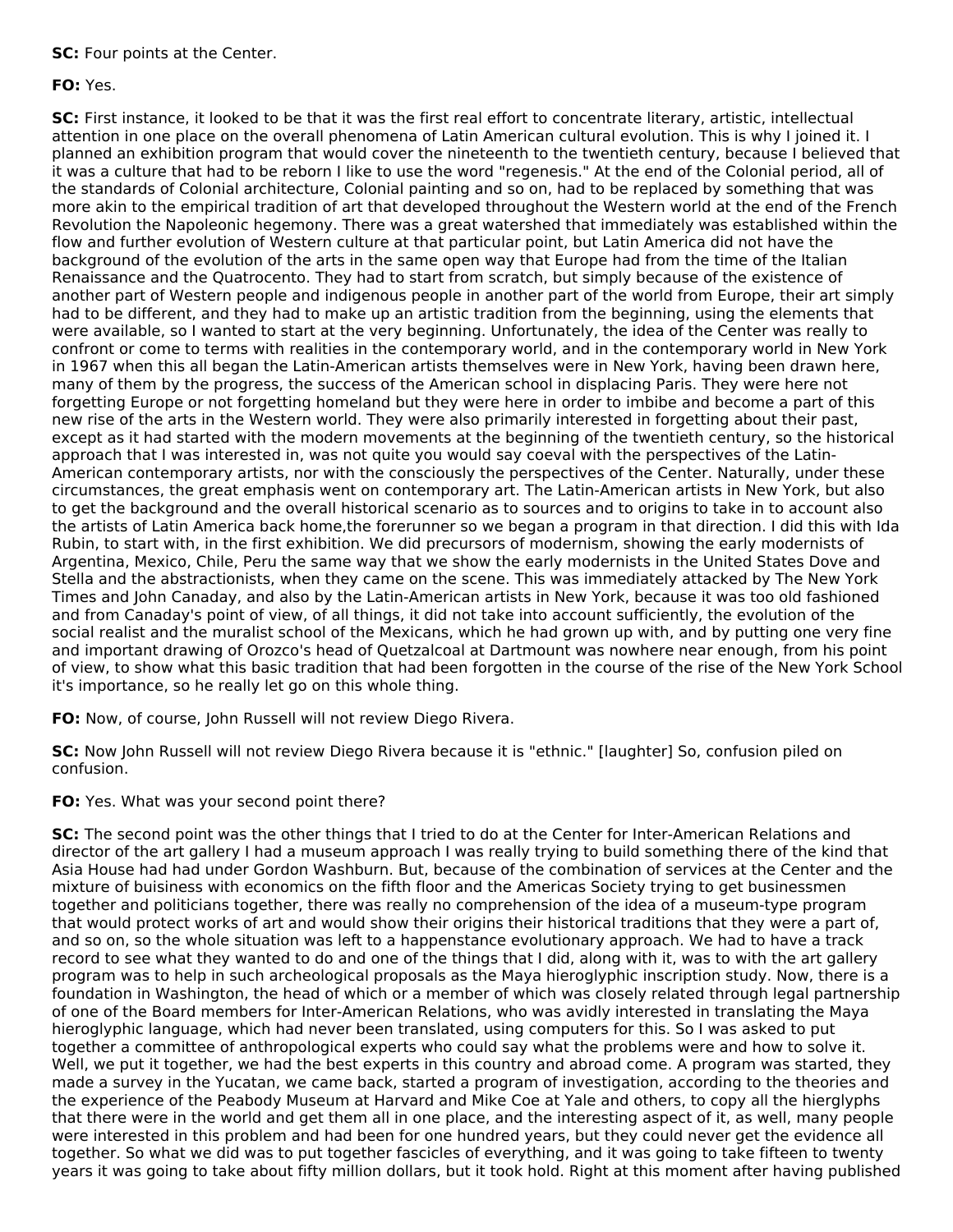about fifteen or twenty of the fascicles, they have almost gotten the thing done, and so, I spent a lot of time in getting people together for that. That is one aspect . . . .

**FO:** The thing done they did manage to break the code of the language, as they did with Egyptian hieroglyphs, right?

**SC:** Not in the same way.

**FO:** They did have a rosetta stone.

**SC:** We did not have a rosetta stone. They did in Egypt, because they had the demotic language and they had the . . . .

**FO:** The Greek.

**SC:** The Greek and the what is that? [Cpotic]

**FO:** The hieroglyphic.

**SC:** Well, the hieroglyphic, but they had a third yes, the hieroglyphic. But they could match these things up, and there was no way of doing this. They had the calendar stones they had many things, but it was an infinitely more delicate and complicated process of permutations to take what they knew and put it together, and they got a marvelous man from London, who was a pupil of Eric Thompson, one of the great British archaeologists, on the field study of this, make the fascicles by going down there every year and establishing headquarters by the Lake at Tileal, and putting it all together, so . . . .

**FO:** Maybe we should define a fascicle. I'm not sure what that is.

**SC:** A fascicle is the closest thing to, in a publishing sense, of an offprint from a large volume of essays. What it is, actually, is a study of a certain phase of a monument and the illustrations and the investigation and the bibliography of that particular phase, published in a single signature, you might say, and these signatures are added to as the study goes on and they all come together in one place.

**FO:** The photographic record and all the documentation in one place, and you have an accumulative comparative record of everything.

**SC:** And everybody has it, so all the minds can work on the same . . . .

**FO:** Yes. You can publish the fascicles and have the same material in six different research centers.

**SC:** Sixty, and this is the way this was. It was the Stella and Charles Gutman Foundation, which gave the money for this. They are based in New York and their money comes from J. & B. Scotch in part, and they have used it for this purpose and consistently, until it got too big for the Center and my office, as a coordinator, and was taken over by the Peabody Museum in Harvard, and it has been there ever since.

**FO:** What else were you doing at the time?

**SC:** [pauses] A very difficult situation developed, that I think I just have to mention without mentioning other names. In the course of the Maya hieroglyphic inscription study, we brought together an international advisory committee of the leading Latin-American experts in the field of archeology Guatemala, Mexico, and the places where this whole study was the locus of this particular study and in the course of it, on one of my trips down there, I met the representative from Guatemala, who said, "We have a terrible problem here." There is a general problem, of course, of the raiding of these archeological sites by clandestine gangs that are hired indirectly by dealers in Europe and the United States to get out choice pieces that can be sold for high prices in the international market, and these gangs are hired to go in clandestinely, with hacksaws and power saws and with guns, and to find these monuments in the jungle, and they cut them up and they destroy the evidence of history and of the archeological backgrounds of the whole civilization. This is one of the things that Ian Graham ran into as soon as he got down there, but they are also in the export trade of this material to get them out of the country. In the case of Guatemala, I was told by the head of the National Institute of Anthropology and History in Guatemala City that one of their prize pieces had disappeared and turned up in a New Orleans gallery in the United States, and they couldn't get it back because they did not have the legal clout to oppose the very highpowered legal clout that had been invoked by the defending importer, although the work had been stopped by Customs. and I found out that the legal defense of the illicit importation of that was being conducted by a member of the board of the Center for Inter-American Relations.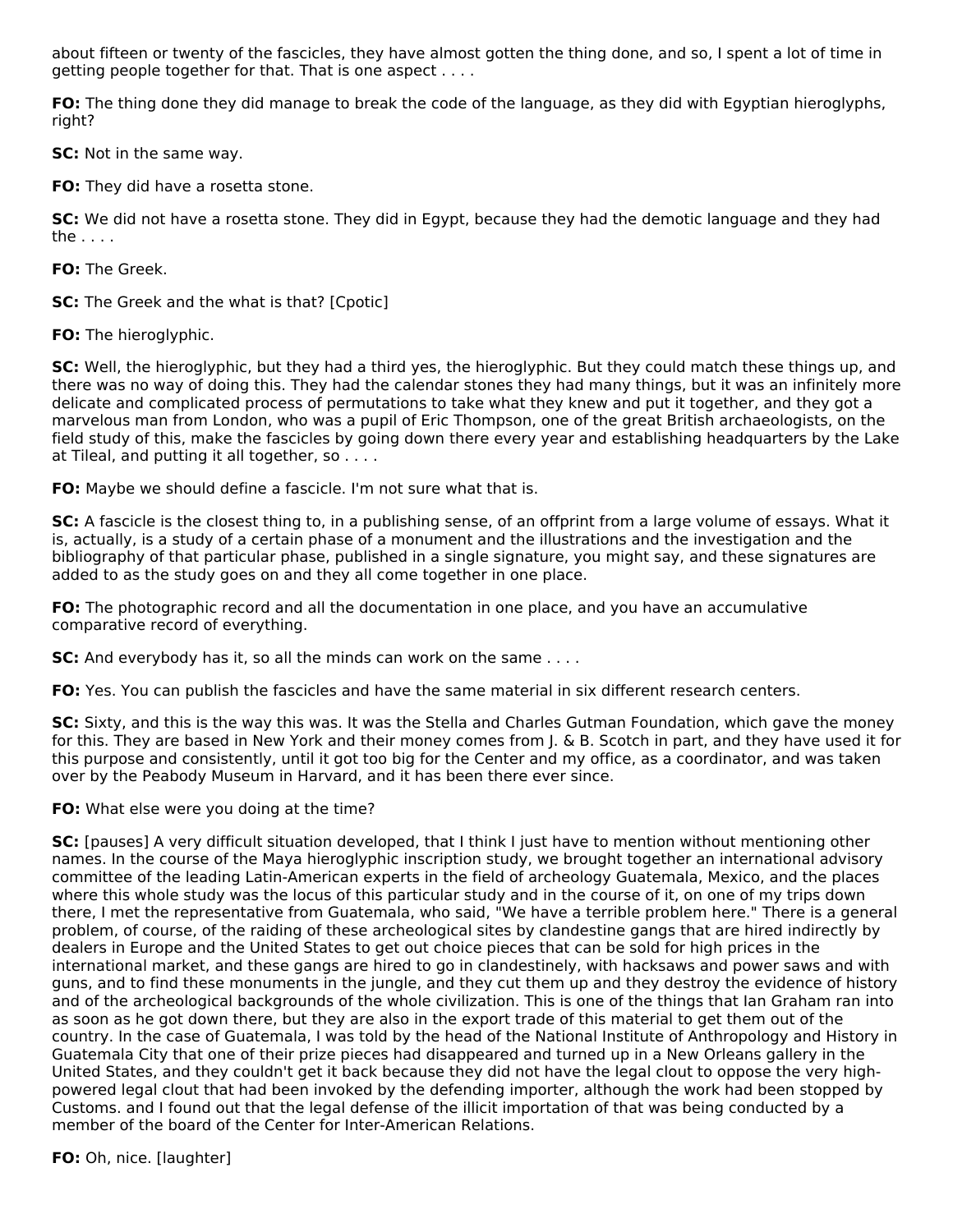**SC:** And I blew the whistle. This was resented, but the conflict of interest was overlooked was not considered. I had discussed it with a very important member of the academic community, who was deeply involved in the Latin-American field, as to what I should do about it. And I was told that it was just a classic case of conflict of interest, and that I should just pursue it to the end. The work eventually went back.

**FO:** This is the same thing that went on at the Museum of the American Indian, where the board members were peddling the headdresses and the peace pipes to their own interest.

**SC:** Yes. Dick Cavett and other people, and poor Dockstadter, the Director the situation, I think, was somewhat different up there, but not the principle.

**FO:** Not principle, and it goes back a long way, and there is evidence that when the Surrealists were here in New York in the 1940s, people like Breton and Max Ernst used to go up there and buy choice pieces directly out of the galleries from the curators because there was absolutely no curatorial controls whatsoever.

**SC:** And you cannot count on artist and leaders of cultural or artistic movements to do anything except what is in their interest. I mean, that is just the nature of the creative world. But in the legal world and in the institutional world, you have quite a different responsibility, and I felt this acutely, because I was a museologist and belonged to the American Association of Museums, so there just was no choice on that.

### **FO:** What's the fourth point, then?

**SC:** The fourth point is the counter-establishment offensive. As I mentioned before, the contemporary artists of Latin America in New York wanted more and more attention and less and less attention to historical situations, but at the same time, there was a current, an element within the Latin American artistic community that was Marxist, and it was not long before a protest was organized, within the first year, actually, against the overall program of the Center for Inter-American Relations, that was hardly the art program, because they wanted more of their up-to-date things, and Lord knows, I had lots, but it was across the board, and it was not only for their interests as starving Latin-American artists in New York, but for the overall cultural perspective. Historically and in contemporary modern terms, that had to be unfolded for the sake of removing the ignorance that was around us on the part of the North American community. But the other element was the lack of confidence on the part of many, many Latin Americans, not just artists, in the sponsorship of this program in the name of an organization that was headed by the Rockefellers this big business.

**FO:** So, we are coming to a full circle to the earlier activities of Nelson in Latin America that we talked about earlier.

**SC:** No direct you have made that connection and it's very no question that after Nelson's death, the burden of the Latin American interests of the Rockefeller family, I think, diverted to David Rockefeller, although Nelson's son, Rodman, became the head of Nelson's particular Latin-American business organization, called the Inter-American Basic Development Corporation, with headquarters elsewhere in New York. He had become director of that, yet and these are things that I just don't know about but a conflict developed between the Inter-American Foundation for the Arts, which Rodman Rockefeller, with the Inter-American Basic Development Corporation, or as a part of it, as a public service organization, had established to do the very same thing that the Center was building up to do on a broader scale. so it was a family question, and it took a while before this was worked out. As I think I said in the outline, a merger was arranged and some of the staff went over to the Center and then the Inter-American Development Foundation Inter-American Foundation for the Arts dissolved, and it's president went to do other things.

**FO:** How did this conflict between the artists who were protesting the Rockefeller influence here turn out?

**SC:** It came to a climax three years later.

**FO:** What year are we at now?

**SC:** We were starting in '67 1967, and now we are in 1970. End of side one, tape eight Tape eight, side two

**SC:** In the fall of 1970 we in New York City had gone through or were in the middle of a period of great activity against the cultural establishment, as well as political establishment, in view of the crisis of the Vietnam War. I call this the counter-establishment offensive, in which manyLatin-American artists in New York took part, at least in terms of sympathy, if not actually overt joining the ranks of the picketers on the ramparts of the Metropolitan, but things were rising to a considerable crisis of conflict. Yet this did not come to a point of denouement, you might say, until a year or two later early 1971 '72 in New York. But I had the very great feeling that something had to be done to make the art establishment in the dealer area, among the commercial galleries, more open for the Latin-American artists who were here and having a devilish time getting their work shown. The Center was supposed to relieve the situation by its galleries and its program, but it wasn't nearly enough, and so I had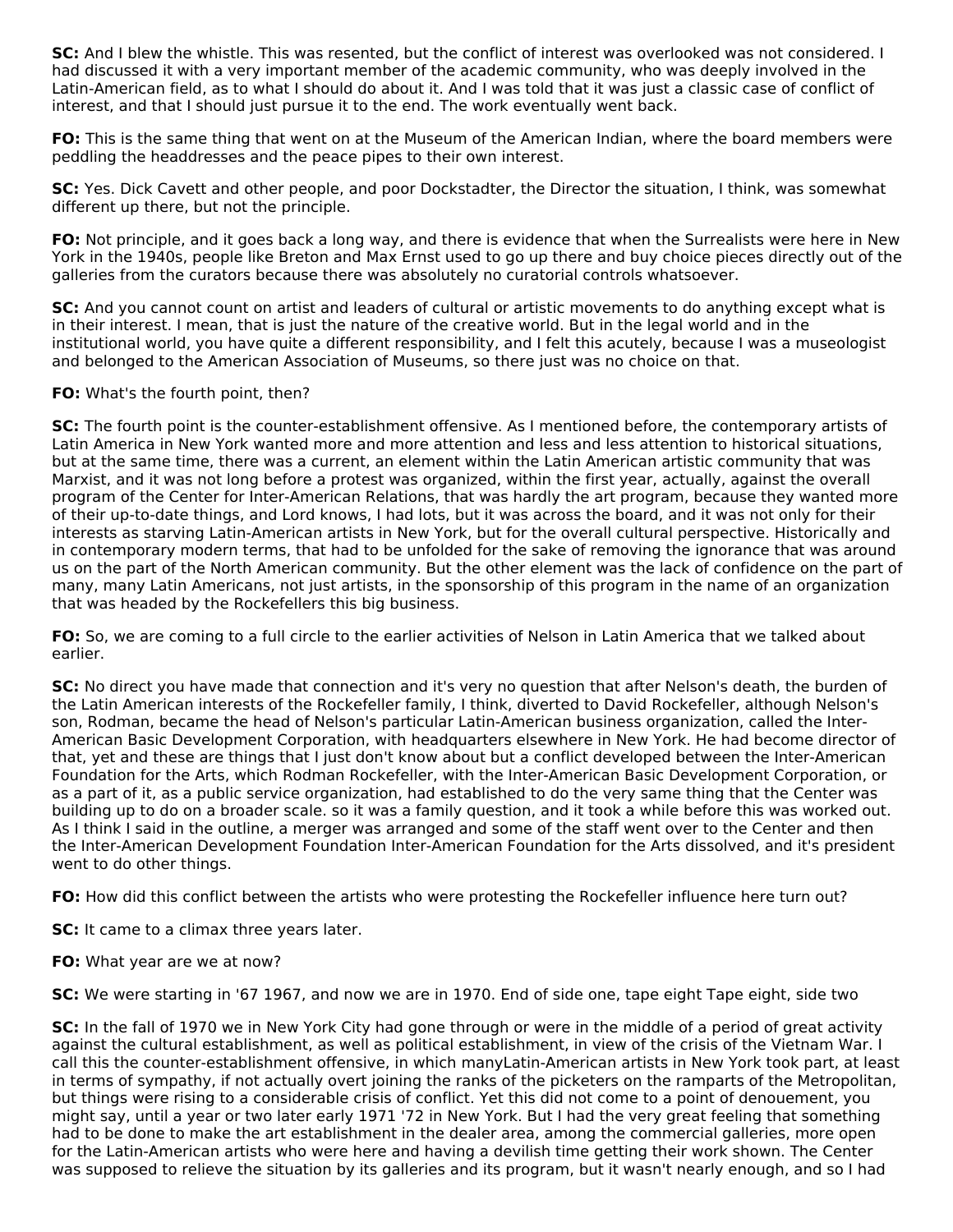the idea of a Latin-American Art Week in which I would get the cooperation of a dozen or more galleries in Fifty-Seventh Street and up Madison Avenue to the Metropolitan, by offering them a choice of one or two artists that they would pick from a comprehensive album of photographs of their own liking and choice, to put on a weeklong show of each of these artists. I managed to get the cooperation of about fifteen, including Leo Castelli, Grace Borgenicht and Betty Parsons and John Myers and Tibor de Nagy, Ahbe Sachs all of the big galleries agreed to do this in principle. I was able to do this because I had been a critic, an editorial associate at Art News in the Minneapolis show and everything else. They were very willing and in cases really quite interested, and so I began taking the photograph album around and had several galleries signed up with actual choices Coe Kerr, Lee Ault I think Betty Parsons was considering Hippolyte, the Haitian artist, but A.M. Sachs, who was already showing a few Latin-American artists, and this was to take place in March of 1971. Then newspaper articles began to appear in The Times, letters of protest against the policies in general of the Center, calling the gallery, "A gallery for connoisseurs or for people who enjoyed art as a kind of an after dinner brandy and a cigar." They were allied to the general conception of the Center as being a place for corporate America and business. Not just Rockefeller, but the establishment at that level. And meetings were held downtown, and I knew indirectly something that was happening because a member of the staff of the Center one of the Latin-American members was rather close to some of these people, and one day I went after the gallery had closed I went into the Mexican room to use the telephone, and there a person was being interviewed by one of my colleagues, and it turned out that this person was being interviewed to become my successor as director of the Gallery someone I had known but, unbeknownst to me, I was being put off put out without being told about it. So when this came to the fore, I really made inquiries and found out that indeed they were turning over my program for Fifty-Seventh Street and Madison Avenue galleries to this other person, to revise it according to whatever way he might want to handle it, and then I was told that I would no longer be director of the gallery. I wasn't fired, but I was told that this person was taking over the direction of the gallery, and that I would be given a separation term of about six months, in which my salary would be continued, but I would no longer have anything to do with this project, and this person would not discuss with me really, how that project, which was based upon concrete commitments with various galleries, would revise it. And, eventually, it was simply taken out of my hands, and this other person was given the right to figure it out the best he could. This is the nitty gritty of it within a very short time after the first of the year, I was told that this person had resigned and that he had been talking with the artists and he rather took the point of view of the artists. I mean, he had been meeting with them. And what point of the view of the artists, I didn't know, because most all of them that I had talked to were eager about this, because these opportunities had never opened had never occurred to them before, and then, very shortly after, this person said, "Well, he reconsidered, and he will go on and carry it through." Obviously, there are two sides. The artist's side and the Center institutional side, and he was beginning to waffle between the two. He said that he would come back on, and so they said, "Okay, go ahead." He still didn't know, and I don't know whether he explained to them, what he was going to do with his particular commitment. And then, very shortly after that, I was told that he had resigned again. That he just couldn't go ahead with it that he . . . .

**FO:** What was the kernel of this conflict?

**SC:** I think it had to do with the whole question of whether the Center itself, and the art gallery, was truly for Latin-American art, or was using Latin-American art as a front for business, which was the cause that was being voiced by the Latin Americans who were writing the letters.

**FO:** Let's clarify the word "business," because this has gotten very complicated. Are we talking about business in terms of the Rockefeller brothers internationally . . . .

**SC:** Not the Rockefeller brothers. Just the whole corporate interest of the Americas Society in which David Rockefeller was the head. Yes.

**FO:** All right. Now, we're not talking about something as gross as who was to get the ten percent finder's fee for the sales of these paintings?

**SC:** No. Nothing of that sort. I'm sorry. I did not mean that at all.

**FO:** Okay. So, this is not a matter of some conflict between the dealers and the artists who bore the Center's unease with dealing with commercial elements. That would not seem to be the problem.

**SC:** Never had a ripple about that. Something may have happened that I didn't know about. I mean, maybe one of the artists went to Lee Ault and said, "Well, how much, if you sell, will I get?" And they had an argument and something like that. I never heard anything about that. They were all so eager to . . . .

**FO:** What was the resolution of this? You've got someone coming in, taking over your job. Your family is still there. The guy keeps resigning every other week.

**SC:** He resigned twice. He came back twice, and the second time he came back, they said, "No thank you. You no longer have the job." And it became a gossip throughout the museum field in New York, that, "Catlin's been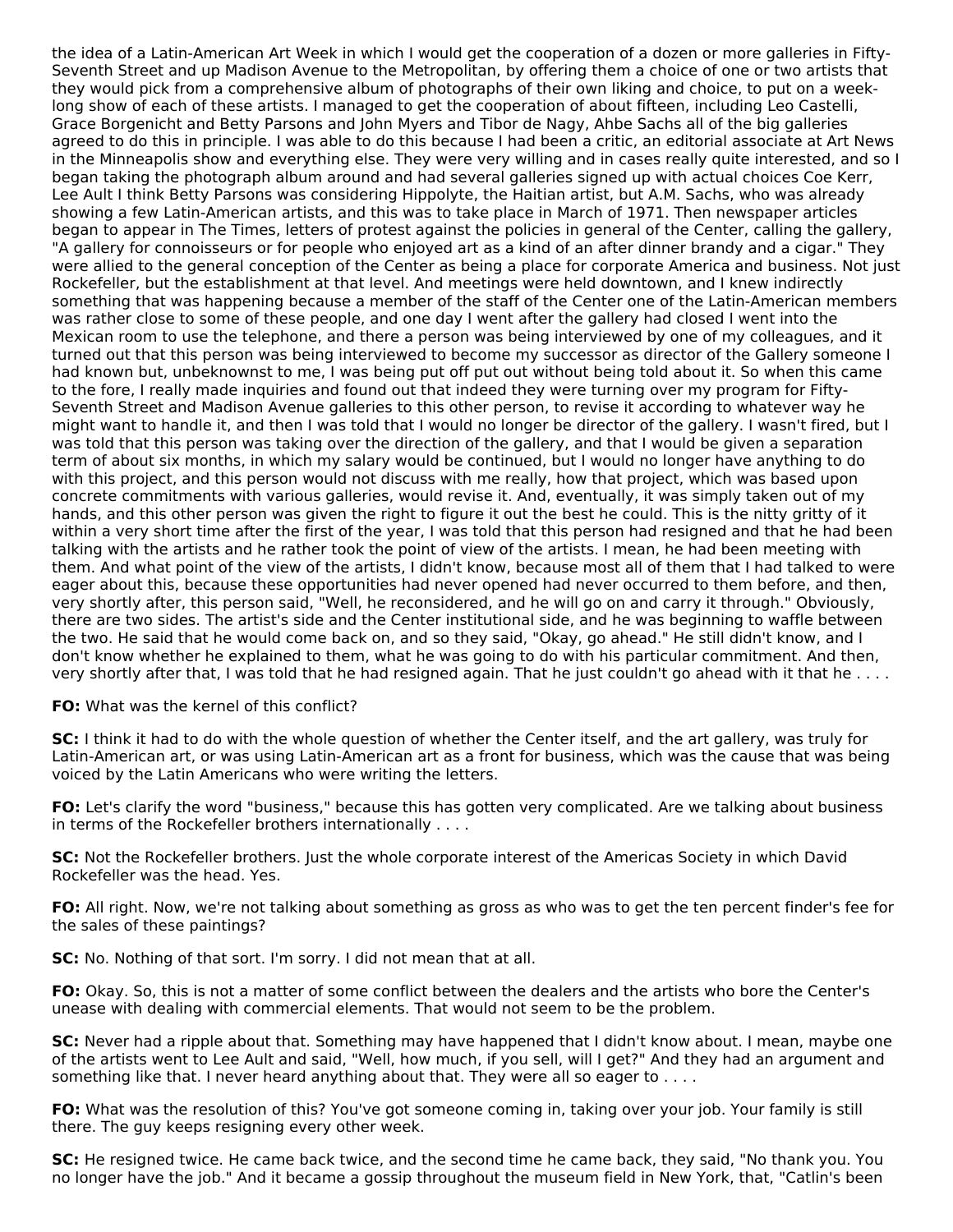fired, but the new guy had been fired before Catlin leaves." So it was sort of big joke, but the letters started coming out in The New York Times, giving the artists' point of view in Grace Glueck's column on art people, and so on, and I was out this came to my father's attention and it created all mayhem that I couldn't hold a job, and all this sort of thing it came back, so it was a miserable time for me. But they had no criticism of me, in terms of the job that I had been doing. As a matter of fact, I had just gotten a very fine letter from David Rockefeller three months before, saying what a great job I had been doing and so on, but I found out afterwards that the clique among the Latin-American artists of the left had been circulating a threat to the dealers who were going into this program saying that, "You can't select the work. We are going to select it."

## **FO:** Yes.

**SC:** And, of course, this scared the daylights out of everybody, but the thing that really I suppose I was very suspect about, but it never was mentioned, and it didn't seem to be reflected in anything else that they did, was that I didn't know this was going on.

**FO:** They weren't afraid that you may have been taking a kickback or anything?

**SC:** No kickback, and I don't think they even thought that I was in cahoots with some reason of subterfuge.

**FO:** They were never willing to explain their reason?

**SC: Never. The reason . . . .** 

## **FO:** Did you demand reasons?

**SC:** I said, "Of course. Why?" And do you know the reason? I had overspent my budget in the programs of the past year, and therefore, I was fiscally irresponsible or too much of a risk.

### **FO:** Was that true?

**SC:** Absolutely not. Absolutely not true. I had overspent my Yale show and maybe this got around, and administrators will take advantage of anything when they want to get their way, but the director of the president of the center resigned himself just before I was given my the decision and he was a terrible man on the budget, not just in terms of personal things, but the way he tried to manipulate things himself, I was told. And a succeeding president came in and he said, "Tod, I've been over the whole thing. There's nothing against you on the budget." By this time I was out. Now, I have to say this. That the Center had confidence in me for what I had done, I am sure, because we published a whole library of catalogs and exhibitions. They continued my salary through the middle of the year, and then gave me a grant to do my history of modern Latin American art that I had been planning since the Yale show. Then they wanted me to be continued under the rubric, under the Center's Aegis, as a grant recipient, to do a study farmed out to do this sort of thing. So, I was treated very well, I think, in those terms, and yet I could see how this whole situation had been really undermined by the extreme Communist left-wing element within the artists living downtown in penury not being able to get gallery space occasional exhibitions one out of twenty on a museum scale, and not getting anywhere, and this situation being exploited by the real subversives. And they didn't care that they were they were not interested in seeing the Center's art program succeed to the extent that the Latin-American artists would find a place within the capitalist New York art world. Now that story has never been told. That's it. It's been told up to a certain point in the histories that have been written of the Mexican Nueva Presencia movement the post-revolutionary movement that developed in the fifties and the sixties under Arnold Belkin and some of the other people down there. And he was here, and he was a ringleader here. And another one was Camnitzer from Uruguay, who is the brains behind the thing.

**FO:** Well, it is typical of artists, irrespective of politics, to tend when situations like this come open opportunities are offered, to sometimes how to put it try to take such an advantage of an opportunity that they cut their own throat. I have seen this in many situations that have nothing to do with politics, that an opportunity a door was opened and then they try to get a herd of elephants through the door instead of walking one by one, and since there is little loyalty among artists among themselves, it gets to be total debacle. So I don't know, in this case, of course, you would have the Marxist animus against the Rockefeller-dominated institution, but it's also very typical artists behavior, and I knew Belkin very well for a few years, and I can easily see him causing exactly this kind of mess, without the slightest ideological thought in his head. [laughter]

**SC:** But he had ideological thoughts in his head, too.

**FO:** Oh, yes. Oh, yes. Well, what did you do after did you get your book written?

**SC:** No.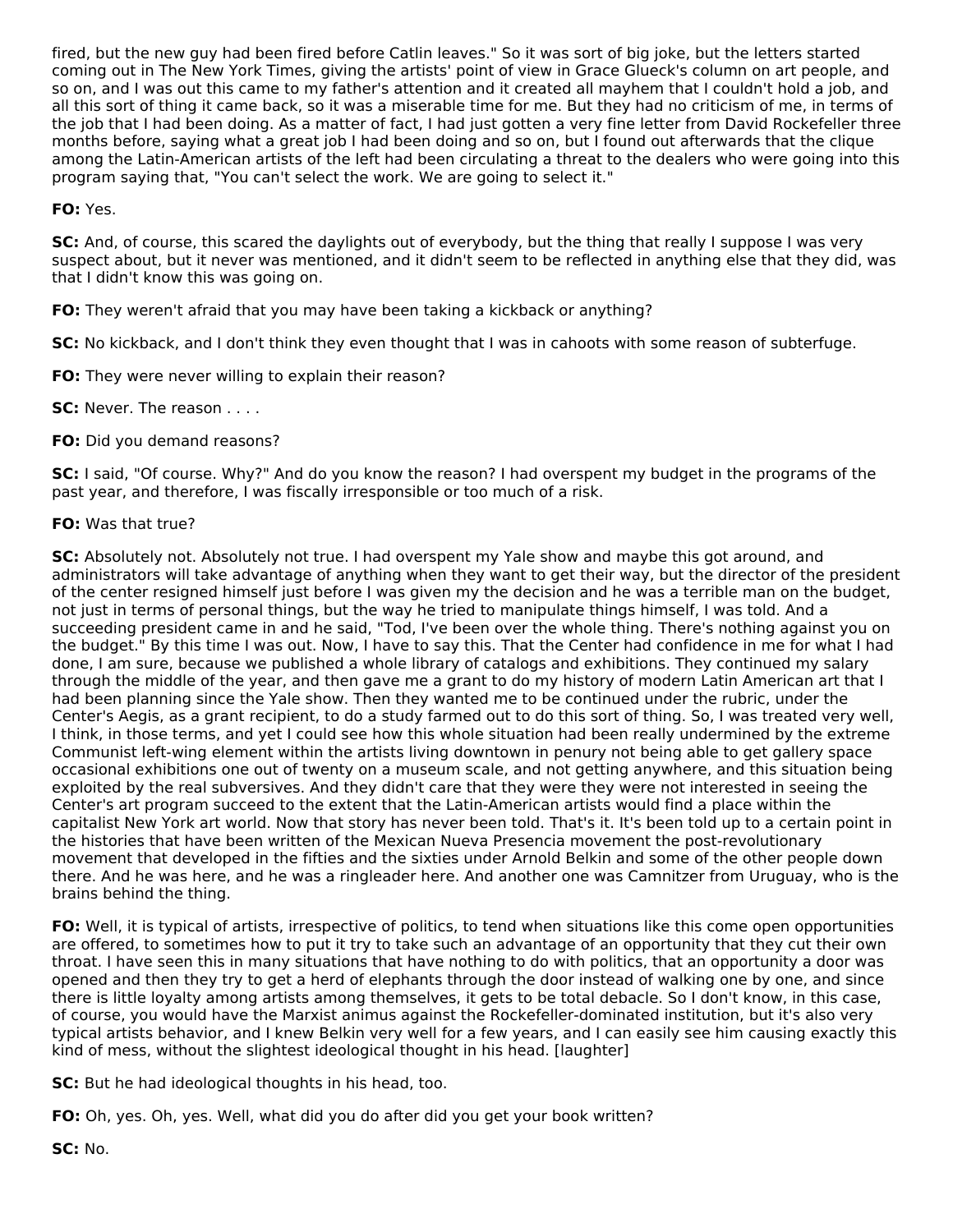**FO:** What happened?

**SC:** I had to earn a living.

**FO:** They had given you a grant.

**SC:** They had given me seventy-five hundred dollars to keep it going, and they wanted to have it done under the Center's literary program, or in some way. No, that was not the way. I was given this grant and I was to do it on my own, and to have my own way of getting it published and so on. And then David Rockefeller was persuaded through my talking to him that it would be good to have this done under the literary program or under the aegis of the Center for Inter-American Relations. I considered this for some time. Still, another president came in. The Center had a series of presidents. He was all for this, and the support seemed to be there, but on my own, it sort of well, two things it sort of got bogged down in the bureaucracy of the Center, as to how they would integrate this. And on my own, I wanted greater independence that the name of the Center would accord me.

**FO:** So you never really got the grant from them?

**SC:** I got the grant. I got seventy-five hundred dollars.

**FO:** I see.

**SC:** But then, I had seventy-five hundred dollars to do a two-hundred year history of Latin American art, from a point of view of twenty countries, and so on. In the long run, I'd have to say it was just too much for me to do, because the spade-work that had to be done in so many countries was not done, and you just could not do that on such a format.

**FO:** It's like my mural book.

**SC:** You are doing it. That's the idea.

**FO:** [laughter] It's been ten years. Digging it up.

**SC:** Because the work had not been dug up.

**FO:** There was nothing to begin with.

**SC:** So the more I got into it and in I my systematic way of looking at things, I went to South America very shortly after that, with the Longview Foundation.

**FO:** Shall we go on to that?

**SC:** Yes.

**FO:** The next point you have here is Hunter College. Do you want to talk about that very briefly?

**SC:** Yes. Briefly, I went to work on my book that summer, but I needed a job and Eugene Goossen, who was head of the Art Department, was also the across the street neighbor, and had come to our shows, was very anxious to have me teach a course on Latin American art in the art department. Now, the art department at Hunter College was art history and practical arts, so to speak creative studio art and it was the studio art department, I think, that was the biggest element there, and they had some very fine people on the staff.

**FO:** Tony Smith was there, wasn't he?

**SC:** Tony Smith was there and Doug Olson and Lenny Longo and Bob Swain and even the Latin American artist like Juan Downey and so on. The pay was good, the conditions terrible, but this department, as all such combination departments, was on two sides of a very high wall, and the art historians were very orthodox art historians. But what I wanted to do and what Goossens wanted me to do, was to bring that history of Latin American art course into the art historical curriculum. As long as he was there, it was fine. I gave a course for a whole year and as visiting associate professor, which was a godsend, and it helped me organize my materials for my book further organize them. Goossens was there during the movement against established institutions, including Hunter College and mounting and mounting and mounting, and resulted in almost the overthrow of that institution through the strikes of the students. It was touch and go the whole way. The elevators were crowded together with students who were on the rampage and his problems he was attacked, he was slandered the bulletin boards were covered over with the most scurrilous accusations, and I don't know how he kept his head. After a year, he resigned, and this left me sort of without my main support, trying to continue a program within the art history department, and their funds were being withdrawn, apparently. And so the proposals that I made in order to integrate Latin American art history into their program, which I thought was quite interesting,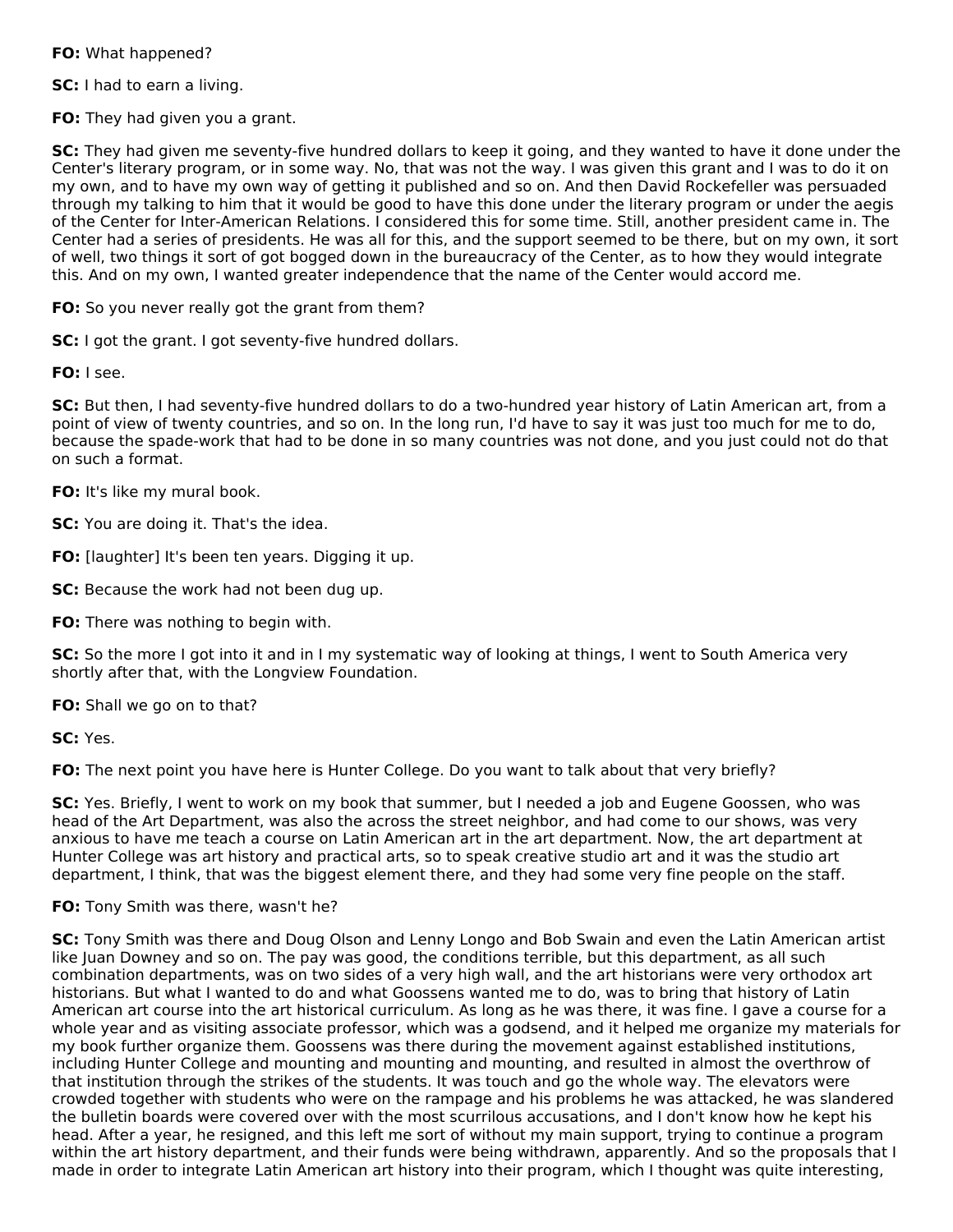but I don't know whether it is really very good or not, was to take individual courses in Renaissance art, Baroque art, Roccoco art, according to standard curriculum of the art history departments in the country, and simply enlarge them by one or two or three classes, by giving time to the extension of these continental traditions into the Western Hemisphere. But there were two strikes against us. Spain was still itself on the fringes, marginalized, within the art historical curricula in this country, and no one was possibly going to give up their time turf, to an enlargement of this kind.

**FO:** Well, not to mention that the professorate might have to learn something new.

**SC:** Exactly. [laughter] Well, they first would have to recognize that it existed. But, there were nice people there a wonderful woman was one of the greatest scholars in Renaissance iconographical art Minella Levy D'Ancona, who did The Garden of the Renaissance under Panofsky. Absolutely wonderful, but there was a cleavage within the art history department there were those who wanted to go ahead and those who wanted to stay behind. After several sessions full faculty sessions, in which I had to make presentations it was turned down. So, I had to look for something else at this particular point, and I still have those programs as to how to integrate the extension of these traditions into the various time disciplines of the history of art, and I think that there are meetings, and there were some art historians, who were just clapping, and others that were just cringing. Well, it didn't get to first base, but, in any case, my appointment was not renewed in 1973, but I had the satisfaction, thanks to Professor Janson, of being able to organize, I think, a second (after a long, long period, decades) symposium or session of papers on Latin American art pre-Columbian and Colonial and present at the New York meetings of the College Art Association in 1973, where Janson made it possible for me to have the time to do, in an adjunct situation, but it was one of the best attended sessions, with excellent papers, excellent subjects, which, of course, were never published. Joyce Bailey on Siqueiros's Polyforum and Jean Charlot on the Italian journeys of Diego Rivera, all of his original notes and the XVIII century style as it was fulfilled in the Sagrada of Lorenzo Rodriguez in the Metropolitan Cathedral of Mexico City by Margaret Collier. It was really very good, but it got lost in terms of the bibliographies, and so on, and someone now Shifra Goldman, who is doing a history of Latin American art and who is going to be here this winter to chair, I think, the first real session of Latin-American art, in the announced program of the College of Art Association, had never heard of it.

**FO:** Mrs. Stern. Tell us about that. Who was she?

**SC:** Mrs. Edgar B. Stern is the daughter of Julius Rosenwald, the founder of Sears Roebuck and sister of Lessing Rosenwald, the great print collector, whose great print collection is now at the National Gallery in Washington. Some of the greatest treasures of this tradition were collected there in Philadelphia and Mrs. Stern, who is a very public his sister is a very public, spirited citizen, interested in museums, opera, music and so on, and a benefactor of many of these institutions in Philadelphia, and incidently, interested in Latin American art, of all things, and bought Latin American art through how this started, I'm not quite sure but, in any case, I had a call from her son-in-law, Tom Hess. He was married to her daughter, Audrey.

**FO:** Was this the Tom Hess of Art News?

**SC:** Yes.

**FO:** Okay.

**SC:** And because I had become known to Tom as interested in Latin American art, but that I was also an editorial associate for a brief time on Art News and he was interested in particularly interested in the show that was done in Minneapolis, got in touch with me because Mrs. Stern, his mother-in-law, was interested in a plan to convert her estate her estate house into a museum after she died or before she died, and she was enormously interested in horticulture. Her house was built around 1930, I think, by the Platt architectural firm here, in a rather severe but graceful, neoclassical style, by the firm that did Grand Central. It was in the Beaux-Art style of latter day. Well, I was having lunch with Tom, I mentioned my interest in the traveler reporter traditions and splendid horticultural artists that had been sent over under the Spanish crown before Humboldt in the eighteenth century the collections that were down there and so on, and he picked up on this, told her about it, and he said, "Would you like to talk to her about her future interests?" So, he invited me down there and I told her about my interest in this, and how anything about this had never been done in this country, and the wonderful botanical gardens there were and the sources there were in South America, she was immediately interested and she said, "Well, I think you should explore this." So, she made me a consultant to the Longview Foundation in order to get the materials for a collection to turn that house into a museum of the horticultural and the traveler-reporter art of the Americas, and so by March of 1973, I had another job, just at the time of the Watergate trials were opening in Washington, and so my wife and I went down there and she just could not have been more charming and more interested, and "How much will this cost? Will this cost one million dollars or two millions dollars?" [laughter]

**FO:** That's the spirit.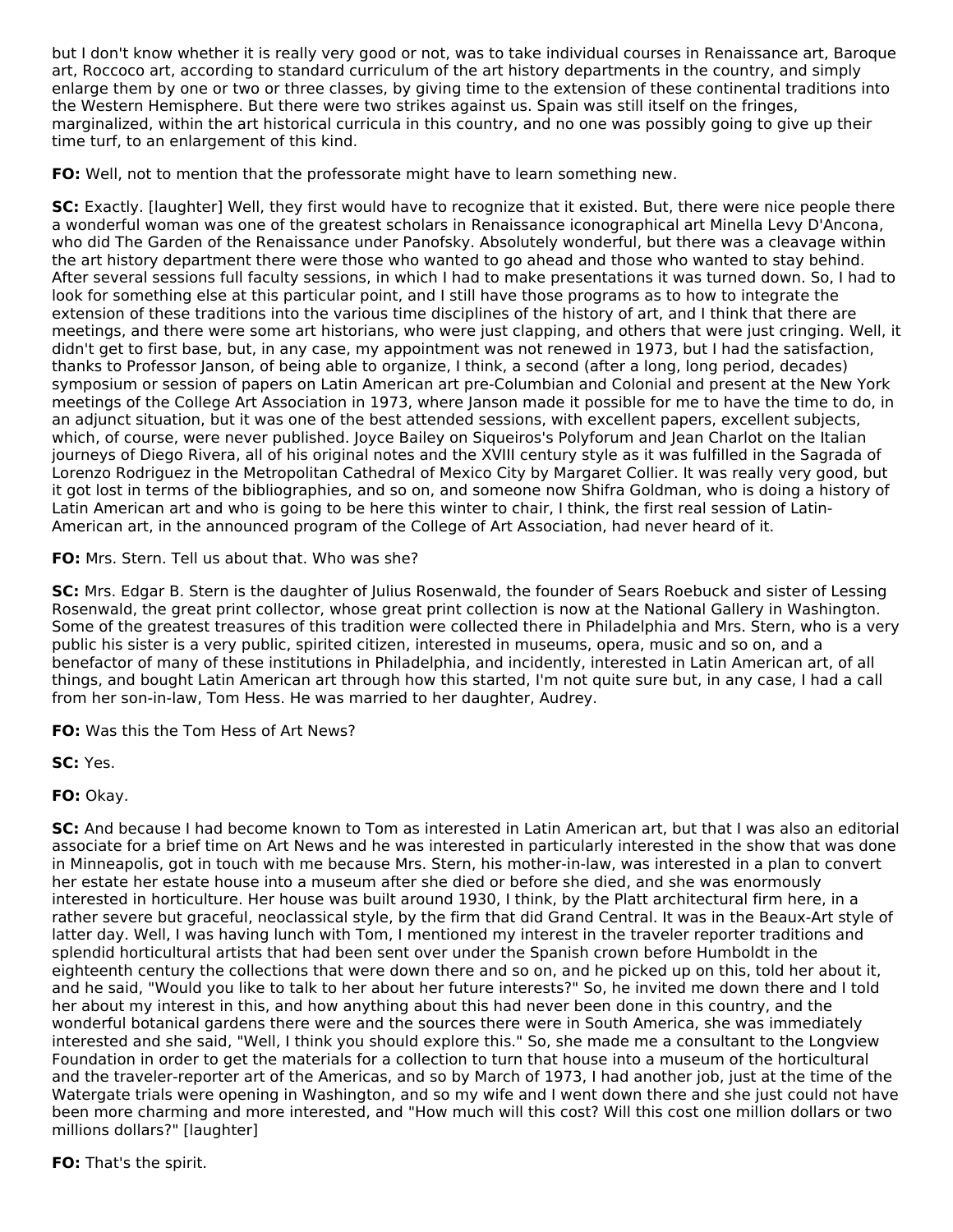**SC:** [laughter] That's the spirit. Yes. Well, we were put up in all the best hotels and a chauffeur came out and we went on the nicest dinners and the restaurants, and everything else, and I put together a tour and she sent me off. But there was a hitch. Two things are crucial here. She also was a trustee of the Issac Delgado Museum, which has become the New Orleans Museum of Art, which had just gotten a new director a former junior curator at the National Gallery, John Bullard. Mrs. Stern was a trustee, and she was very concerned about why she wasn't being let in on more things. The answer I asked Bullard and he said, "We're afraid of the tail wagging the dog."

### **FO:** What was the hitch?

**SC:** The hitch was that her house and estate and gardens they were very famous gardens, called Longview gardens and there are tours that are advertised to come and see it  $\dots$ .

### **FO:** In Philadelphia?

**SC:** No. New Orleans. The Metairie section of New Orleans, but built up on a swamp that she built up with her husband, Edgar B., who was a fine, public-spirited, dashing citizen. She adored him, and they built this place where they had their dinner parties with the greats from around the world, and on this property that was built up, they sold certain parcels of the land to other people who built fine houses there, too, and they did not like the traffic that came in to visit the Longview Gardens. They wouldn't be there if it hadn't been for the development of this property very discreet and very best of taste, and when they heard that she was thinking of turning the whole house into a museum, they brought a suit. She had to go the fullest length that she could, I think, to forestall it, and that was by going through the city administration and getting the area declared municipal property. This was all going on while I was doing my tour in South America in 1973, and it didn't work out. Either she didn't win her case or couldn't swing it or it was too costly or there were consequences that I didn't know about. Or, and this is one of the caveats of how to conduct one's programs and proposals under certain circumstances, I think I may have been too ambitious in trying to make it more than just a horticultural garden, but also a museum of the traveler-reporter tradition. So when I came back, the interest wasn't there and she had decided to turn the house into a decorative arts house with her furniture the way the house had been planned, although it was not a house of great originality and first class pieces, but it was a fine estate house that fitted in with the garden plan.

**FO:** Well, let's talk about your tour, anyway. You got a great deal of research out of this.

**SC:** Oh, I did, and it was that research, really, that built up my basic specializations in the traveler-reporter tradition.

#### **FO:** How long were you away?

**SC:** I was away from March through August middle of August, and I visited went back to Colombia, went to Panama, because Panama had been part of Colombia. I went to Bogota, where the great Mutis had his headquarters in the eighteenth century. I went to the botanical gardens and the libraries and the dealers of memorabilia and rare books in Caracas, which was Humboldt's first starting-off point. I went to the scientific societies. I went to Rio, to the botanical garden, to the University of Sau Paulo, where they have these great volumes of what the French had done following the investigations of bird culture and all of that. I went to Buenos Aires, I went to Montivideo to the great collections there, and got a wonderful offer of a collection from Sr Ottario Assuncau went around and a month before the Pinochet revolution against Allende in Santiago saw the old collectors, just by luck, of the former diplomatic protectors of this kind of material among the Chilean amateurs, and then on to Peru and then back, and had a marvelous collection of material, from which a marvelous collection could have been made, but then it was dropped and nobody else was interested. Then Audrey was very ill and died not long afterwards, and then Tom was not well when I last saw him, and he died, and Tom and Audrey's son became the head of the Longview Foundation.

## **FO:** We're talking about Tom Hess, right?

**SC:** We're talking about Tom Hess's son. Yes. And a very young chap and rather impulsive, I gather I don't think had too much interest in the arts of any kind, and when I went down there again, it was still a very shaky situation, and I thought I was probably lucky that it didn't work out, without the underpinning of the families.

**FO:** Now, you've just published most of that information in an essay, right?

**SC:** A consolidation of this, in a major essay I mean, the most major essay that I have written on it, for the "Art in Latin America" catalog of the show of that name, that has just been organized by the Arts Council of Great Britain. Actually, the Hayward Gallery, formerly the Arts Council of Great Britain, which is the exhibition of this, and most of this material is now about to open in Stockholm, and will go on to Madrid before it's over, but this is the first chance that the statement a scholarly statement and perspective could be written about this whole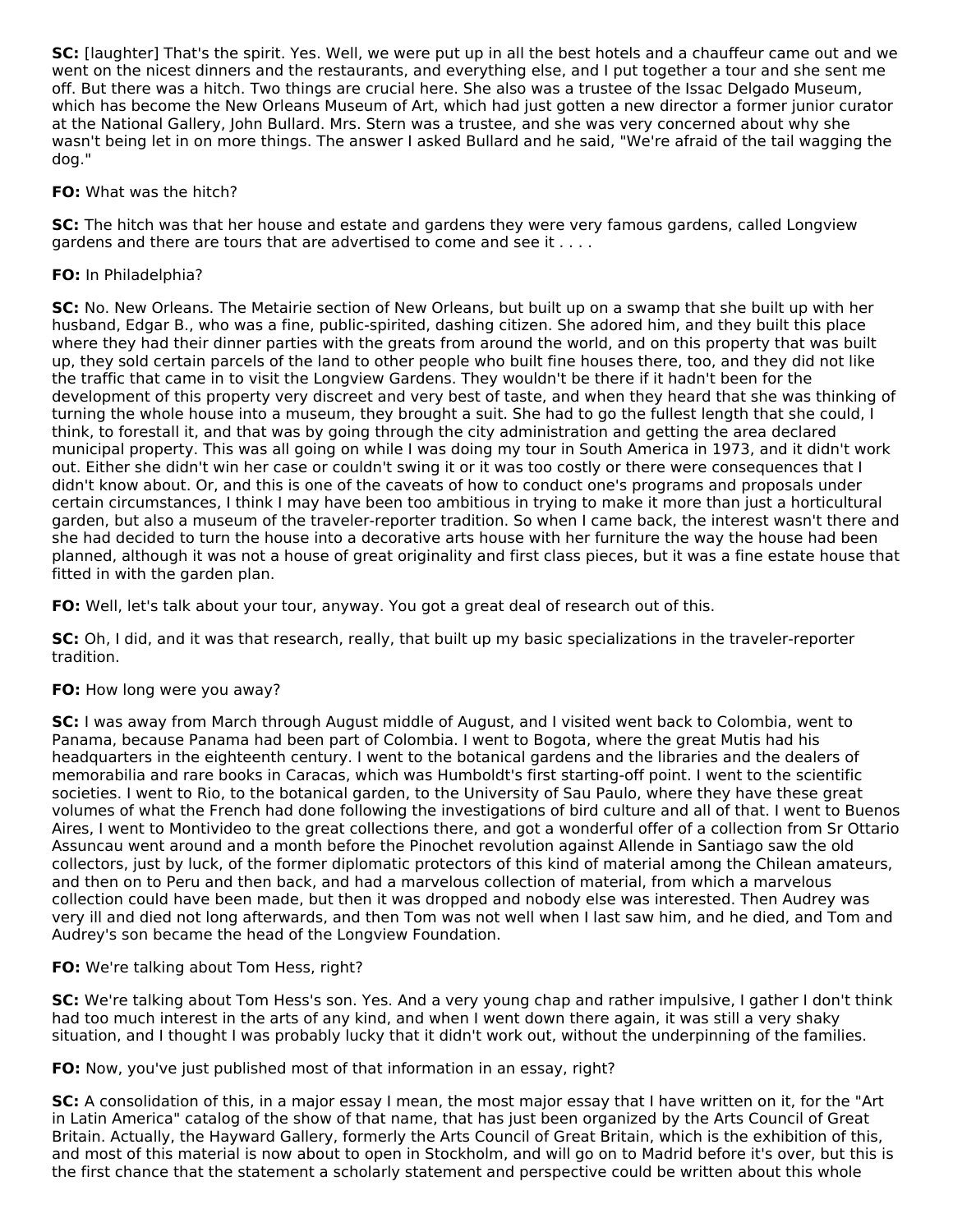phenomenon, which is so little known about in the United States.

**FO:** You get glimpses of it, I guess, in something like Martin Johnson Heade.

**SC:** Heade and Homer and our artists who went down to the Latin-American world did it, and Frederick Edwin Church and others were latter-day artistic extensions of this tradition that began in the late eighteenth century, but you are quite rightly saying it is definitely a part of the discovery or the rediscovery, in terms of natural history of the Latin American World of the Western Hemisphere, of which probably a more directly American representative of the original tradition is George Catlin, who went to the West and did stuff himself, along with writing it up.

**FO:** And Bodmer, who did . . . .

**SC:** And Bodmer definitely. He was one of the very first, but he was employed by a German prince, who was a follower of Humboldt.

**FO:** Yes. I have been trying to find painted tepees by them so I can reproduce their illustrations rather than the Smithsonian's miniature tepees. If you ever see a beautiful, old, mid-nineteenth century portrait of a painted tepee I need it for my mural book. [laughter] I saw a lot of Bodmer in Omaha, where they have got most of his papers, and there were little pencil sketches of painted tepees, but there were no particularly clear images that . . . .

**SC:** Catlin must have some. I mean, North American Indians and McCracken and . . . .

**FO:** Well, we'll find it one way or the other.

**SC:** Into Syracuse University.

**FO:** Well, you are leaving you came back in August of 1973 and Longview enterprise has pretty much fizzled, though you have all the research material, and then the next stop is Syracuse, I take it.

**SC:** Yes.

**FO:** And this was just about the time I met you, if I remember. Isn't this around the time of the conference up at MIT?

**SC:** That's right. One further note, before we go to Syracuse. I cannot possibly go through this without mentioning my most generous, sympathetic, learned patron through all of this period, from the time of the Yale show, who is the Venezuelan historian and industrialist, Alfredo Boulton. Alfredo Boulton is probably one of the foremost patrons of the arts in the post-independence era of the whole Latin American world. A dynamic organizer of money-making projects that he is the inheritor of from the beginnings of the broadly European settlement of the South American world in the early nineteenth century to the most assiduous and painstaking and loyal and forgiving of people who sponsor the artist and the arts of Latin America, primarily, and within that, primarily of Venezuela. He's written a three volume history of Venezuelan art is one of the few places where . . . . End of side two, tape eight Tape nine, side one

**SC:** When Alfredo Boulton heard that I had been relieved of my position at the Center for Inter-American Relations, he called me at home from Caracas and said, "You will have a stipend for the next year from my John Boulton Foundation," or maybe it was from his firm, "to sustain you until you can get on your feet." I have just seen him again. I was called to Venezuela in April of this year and he is not too well, but he has, over the years, created almost not singlehandedly but has been the basic continuing element that has led to the cohesion, I think, of the artistic establishment the patron establishment of the arts in Venezuela more than any other person. He is a magnificent bon vivant with a house in Paris and a house in Margarita Island, in the hills of Caracas, and constantly entertaining people of all levels of creative life, to be his guests and to be his sympathetic helpers. His primary interest seems to have been in the Constructivist tradition of the arts, in which the artists Soto, and those others that subtend the Constructivist tradition in Europe have been given special recognition, he established a museum in Cuidad Bolivar well, toward the mouth of the Orevico, for Jesus Soto and their foremost Constructivist and optical artists, in which he's gathered Constructivist art from all over the world, and he sees this as allied to the wave of modern progress as technological progress, with his artistic component and phase. There are very interesting aspects of this that have been gone into too much, but he has not been particularly liked by the more expressionistic and free-thinking critics like like Marta Traba in the Latin American critical and artistic establishment. To me he has been really like a father. So none of these things that I talk about can be possibly after a certain date talked about without some feeling of his help and influence. So, Syracuse University: after returning from the Longview consultantship, I had to look for a permanent job. My children were growing into high school age.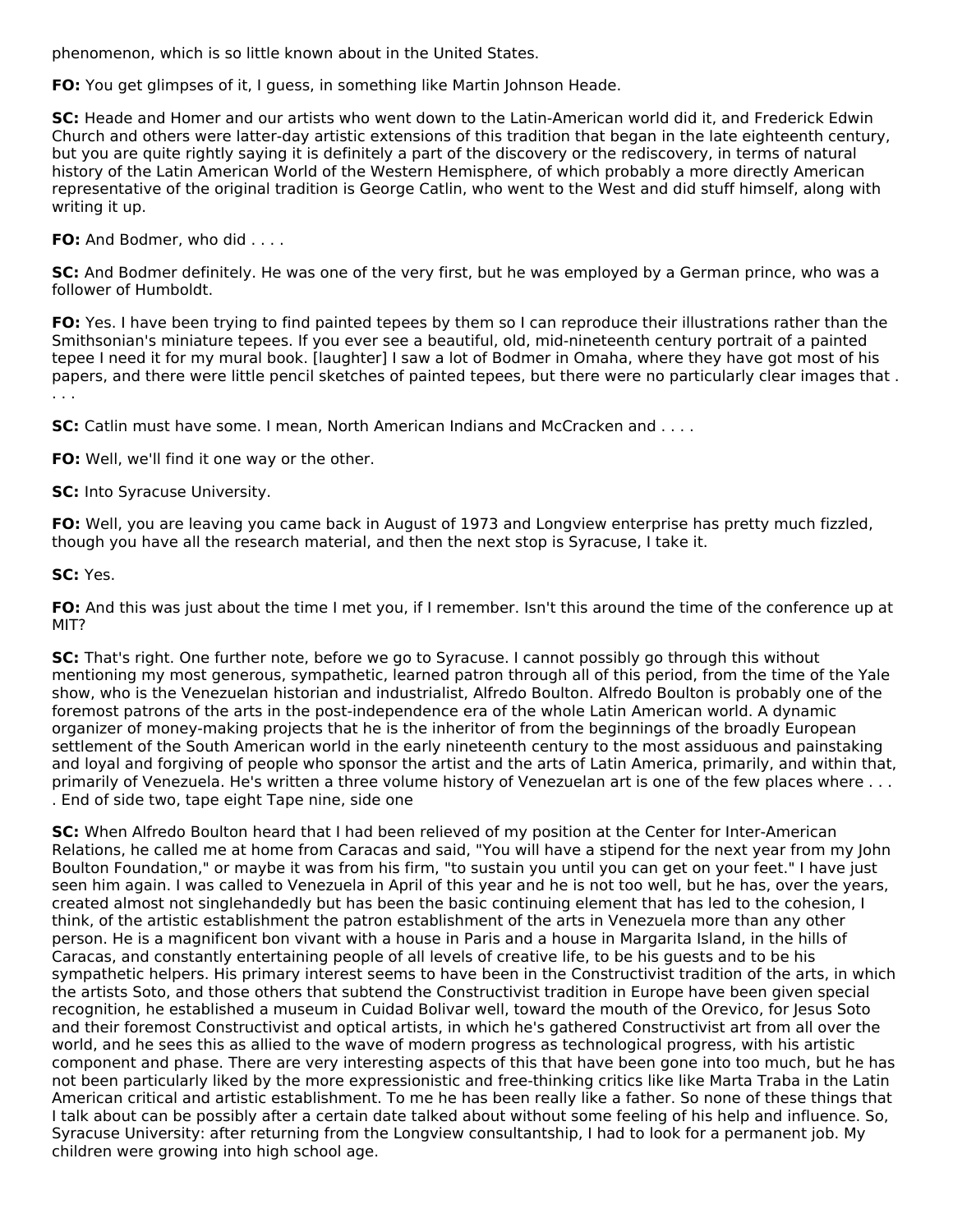**FO:** Did your children go with you to Latin America?

**SC:** No. My wife and my daughter and my son went with me on one trip to Venezuela, and Ri has been with me on several trips to Mexico, but never the circuit. Some of those circuits have taken a long time. But I was hoping to get a position in New York City, which, after all, is the center of everything. Yale University, after I had left Yale, was among the universities that I wanted to go to as either a professor or as a curator in one of the university museums, where we would have the resources to study and to develop the teaching of this particular field. None of them were interested. Yale really closed the door rather emphatically, not because of interest on the part of the Concilium on International Studies, but the Ford money had gone elsewhere with the change in interest on the part of the major foundations from area studies to domestic studies. And the history of art department, including the chairman, who was one of my friends on the junior faculty, and much to my disappointment, George Kubler did not want to see studies in the nineteenth and twentieth century of this part of the world in the curriculum of the university. And they didn't even want to keep the books that I had assembled the archives that I had assembled the yield of this enormous three-and-a-half year project kept there. Photographs everything. And so after I got to Syracuse, I was at pains to locate what they didn't want. Some of it has been located in the Library of Congress, where it is now absolutely an orphan without any supervision, and waiting for some sort of incorporation into their into . . . .

**FO:** Let's clarify this, because I am not clear about what you are talking about.

**SC:** Okay.

**FO:** The product of the Longvu research was given to Yale, and then Yale gave it to the Library of Congress. That's what I am hearing.

**SC:** The impression I gave that it was Longvu material, no. It was the Yale-Texas "Art of Latin America," that was a much larger comprehensive . . . .

**FO:** Okay. So, in other words, the materials that you had put together for that show at Yale . . . .

**SC:** At Yale, including thousands of photographs.

**FO:** They gave to the Library of Congress or dispersed.

**SC:** They would have dispersed they did not want them. They would have probably found some place to send them, but I had in my well, I don't know whether it was my contract at Yale or yes with my contract the overall contract for the preparation of that show with the lenders was that the material from that show, including rights of reproduction for educational purposes, could be so used wherever needed and wherever wanted, for education purposes.

# **FO:** By you?

**SC:** By me. Not by Yale. But I felt a responsibility to preserve this material, including the rights for the making of the slides a whole slide collection was made the only one that exists, still today in a unit form by Sandak. I was terribly anxious to see that these rights be continued, and it was necessary to see that the material was located in an available place for that purpose. So I discussed it with Yale. It was turned down. The library needed the space. They had the problems with their asbestos there and had to reorganize the whole outfit and their collections were growing. They didn't want it. So I wanted it in a neutral place, but in the East, where all of the context of art historical research, out of which Latin American art as an extension of Western tradition in the interface of the indigenous traditions, all was. I didn't want it to go to Texas, and I didn't want it to go to California. Everybody who wants to study something in-depth had to come here, still. So the idea was to place it in the East, and my proposal was to have it come with me, if possible, with a chair or with a curatorship, but these institutions were not interested. I was afraid that the Museum of Modern Art would upstage it, even though they had the best collection in the East by far because of their own policies in defining what modern art was, which has become so which has relegated Latin America already to a sideshow and they are deaccessioning their material.

**FO:** Yes. And they have sold off quite a bit.

**SC:** That's right. So, I felt that this was not auspicious, even though this had not happened yet. I had a hunch that something was going to happen. So I said Washington, and so I went into negotiations with the Library of Congress.

## **FO:** The Hispanic Division there?

**SC:** Hispanic Division. And my proposal was that they create a curatorship or a librarianship or an office for the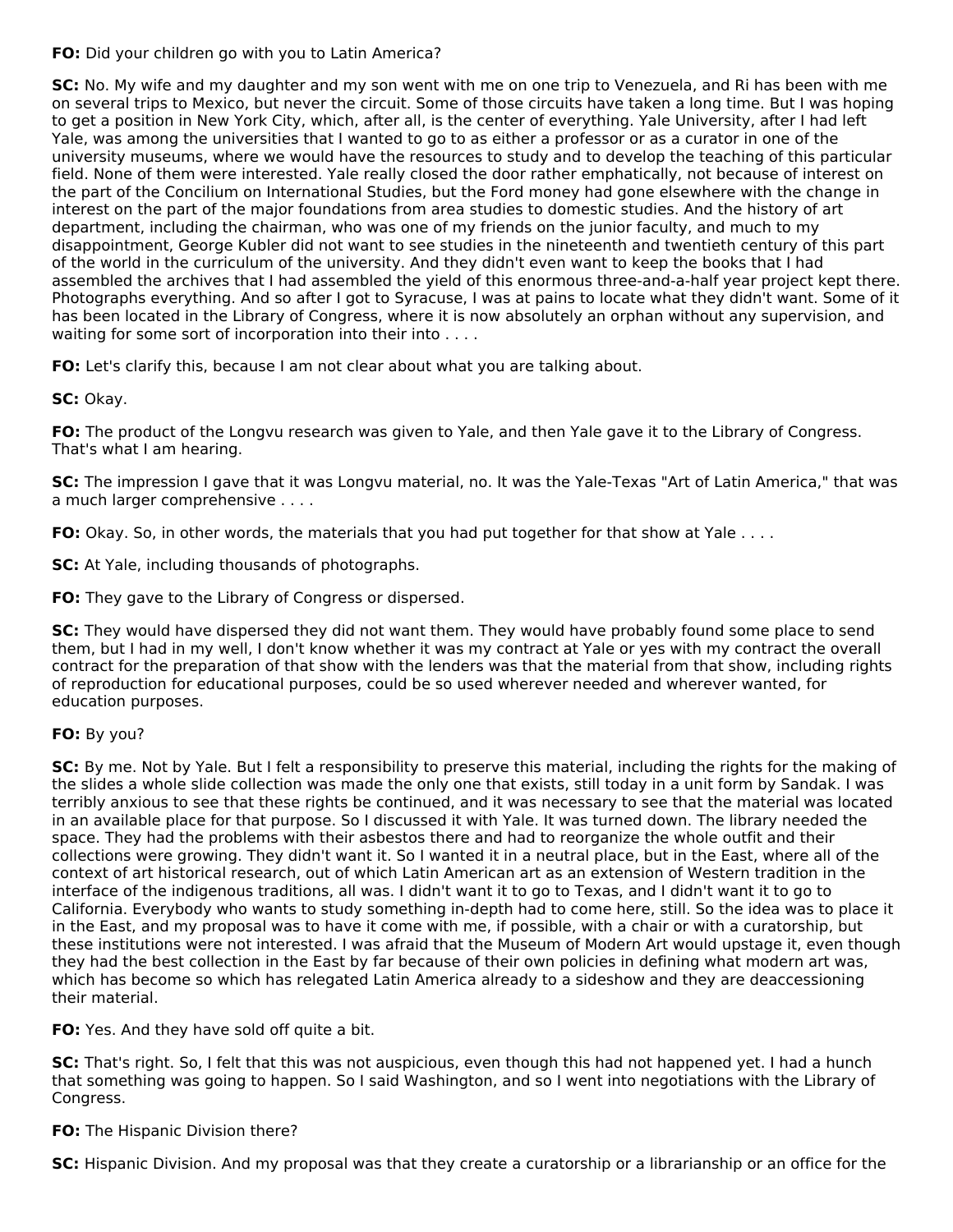research of Latin American artistic culture, along with the Hispanic Division. I first went to the National Gallery. The National Gallery Hank Millon was interested, but then they went to the library their library, and they said, "Well, we have nothing. They have the American stuff at the Library of Congress. Why don't you suggest they take it there?" I went there and met Bill Carter, who was the library's Hispanic Division chief. Alan Fern, who was in the rare books, I believe, came in. He had been there during Robert Smith's and Elizabeth Wilder Weisman's time with the Archive of Hispanic Culture, which had started with World War II and built up an enormous archive there of photographs of a broad cultural nature, but not necessarily art, and here, there and elsewhere and was completely dropped at the end of the war, and when Alan Fern heard about this from Bill Carter, they said, "My God, this is the way to save the Archive of Hispanic Culture. And Catlin's the guy to do it." So I was asked to present a program for the Library of Congress that would be implemented by a special office there that would make it possible to carry on the to do the history of modern Latin American art. They were both very interested they were equally interested and maybe more interested in the development of the photographic aspects of the archive of Hispanic culture than they were of a history of art. But they saw that these two could go together, and I thought this was the best chance, so I spent a year working on a very detailed, massive proposal and budget for the completion of the photographic archive and my establishment in the Library of Congress to carry this on. Went through all the stages. It was approved by the Library of Congress. Officially, I have a letter of approval to one condition. Funds have to be raised from the outside. The budget was something like four hundred and fifty thousand dollars and Bill Carter died of cancer, and Alan Fern became Director of the National Portrait Gallery. That's where it stands. I went to see it, and it's been split up. The photographs are in the photographs collection and the archives, the correspondence all of that sort of stuff, is in the Hispanic Division, which has been moved from where it was up on the third floor to the entrance area, and has gone through another change of direction and it's absolutely nowhere.

**FO:** But it will be moved back up to where the mural is when they finish restoring that area.

**SC:** Oh, has it been moved back?

**FO:** I'm saying that the Hispanic Division will probably get back . . . .

**SC:** Oh, do you think it will?

**FO:** But that whole floor has been evacuated in order to restore the whole area. All of the second floor of the Library of Congress is gutted now. They are restoring the ....

**SC:** The reading room is in the new building somewhere.

**FO:** Yes. Well, that may stay, but they will still bring something back up to where that mural is. So that didn't work?

**SC:** That didn't work.

**FO:** Were you hired as a consultant to do all of that?

**SC:** I did this free because it was my thing, and I had one entry to the Library of Congress the new librarian what's his name? it's a man Higgenbotham or Huntington or . . . .

**FO:** Yes. The Russian expert.

**SC:** No. He's a New England Brahmin.

**FO:** Daniel J. Boorstein?

**SC:** No, not the author of "The Discoverers."

**FO:** Yes.

**SC:** He's gone.

**FO:** Well, the new one is a Russian expert.

**SC:** Oh, is he?

**FO:** But I can't think of his name.

**SC:** He's a New Englander.

**FO:** Yes.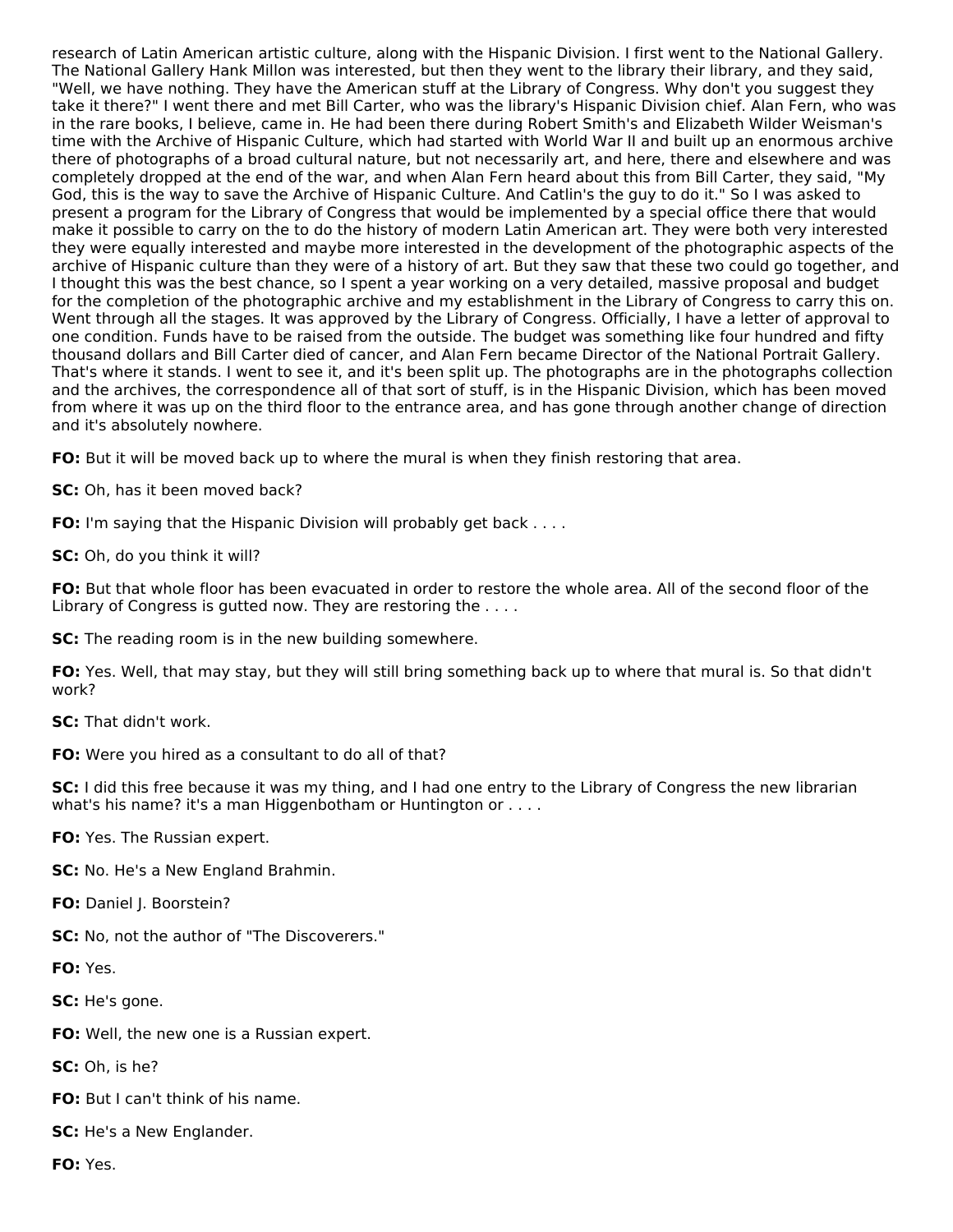**SC:** Well, I met him through the representative from Missouri, James Symington, the son of Stuart Symington, who gave me an introduction to the librarian to the new librarian and he sent me to the associate librarian and the business manager librarian, and I can't remember his name a man of tremendous presence and bureaucratic and administrative authority, and I said, "Can't you put this into the quincentennial celebrations budget? I mean, after all," (I didn't speak to him that way) I said, "This has been sitting here, and surely you've got a lot of things coming up and there's money for them." I never heard from him. As something that reminds me of Buddhist priests the attitude and the superiority and inscrutability of some of these authorities [laughter] that one meets from time to time, but I did expect some sort of an answer. But there was something that I was told when I was there, by Steven Ostrow, the head of the Photographic Division, who seemed to be a very nice and able fellow. Now he said, "The worst sin you could do in the American government is a sin of commission. Not of omission it's commission." [laughter]

**FO:** Oh, yes.

**SC:** Well, I did this after I got to Syracuse and . . . .

**FO:** Did what?

**SC:** The Library of Congress proposal.

**FO:** Oh, okay. So, you're already at Syracuse.

**SC:** Already at Syracuse.

**FO:** Okay.

**SC:** God. The files I've got on this. And meantime, the stuff is sitting there. The National Gallery woke up when they got a new librarian, and they decided that they were very interested in this and came up and looked over my material in Syracuse a year ago, and all kinds of letters were written and the inventory begun, and so on, and then a new assistant director comes into the National Gallery, replacing [John] Wilmerding, and decides that they don't want to expand in that direction, so that's just dropped. So it goes.

**FO:** Well, at Syracuse now, who became director of the gallery?

**SC:** I was appointed director of galleries, because they had a gallery in New York at Lubin House 9 East Sixty-First Street, across from the Pierre Hotel they have a very fine town house there and it was bought by a Syracuse alumnus who turned it over to an alumni house it's one of the few colleges that has a real alumni house in the city of New York, which is now used mostly for recruiting and promotional purposes, but a nice little area for a gallery, and I was director of that, as well as the one in Syracuse, as well as the head of the museology program, and my job was to reorganize the museology program the museum studies program as a part of the art school, because the galleries were under the art school in the succession of authority and of deanship in the time of Laurence Schmeckebier.

**FO:** Shall we talk about Schmeckebier and his program, because in the sixties, he tried to give opportunities to many of the thirties artists, like Ben Shahn and Anton Refregier to continue the mural tradition that they had started in the thirties and a number of things were done there, and I suppose that by the time you got there, Schmeckebier was gone and those murals were pretty much neglected, and I wonder if you can give some insight into how that happened. I was up there, as you know, about six months ago, and . . . .

**SC:** You inspected the Ben Shahn mural.

**FO:** The Ben Shahn and the Refreiger, which is in that T.V. studio, all pockmarked as if they were shooting at it, and several other murals that are covered or in storage or have vanished or whatever, so that is a very serious problem there, and I gather all of this fell between the bureaucratic cracks of which department has responsibility for it.

**SC:** Well, at first, responsibility comes from Schmeckebier's succession. I don't know who immediately followed his retirement. The person in charge who hired me when I came was the dean of visual and performing arts, August Freundlich. He was my boss. Schmeckebier's name was very well-remembered with respect, and his reputation as a strong-minded, demanding, effective administrator and curator in a museum sense was well established. I learned about Schmeckebier long before I came to Syracuse, because he published one of the first books on the Mexican mural movement at the University of Minnesota Press back in about 1940, I think. No, 1939. As early as that. He was one of the earliest visitors to Mexico from the United States academic world. I first knew about those murals almost by hearsay because it was never a point of discussion in my interviews for the directorship of the art gallery, and part of the reason for that was that the art program the visual and performing arts school was under a cloud for having neglected all of the art collections of the university, which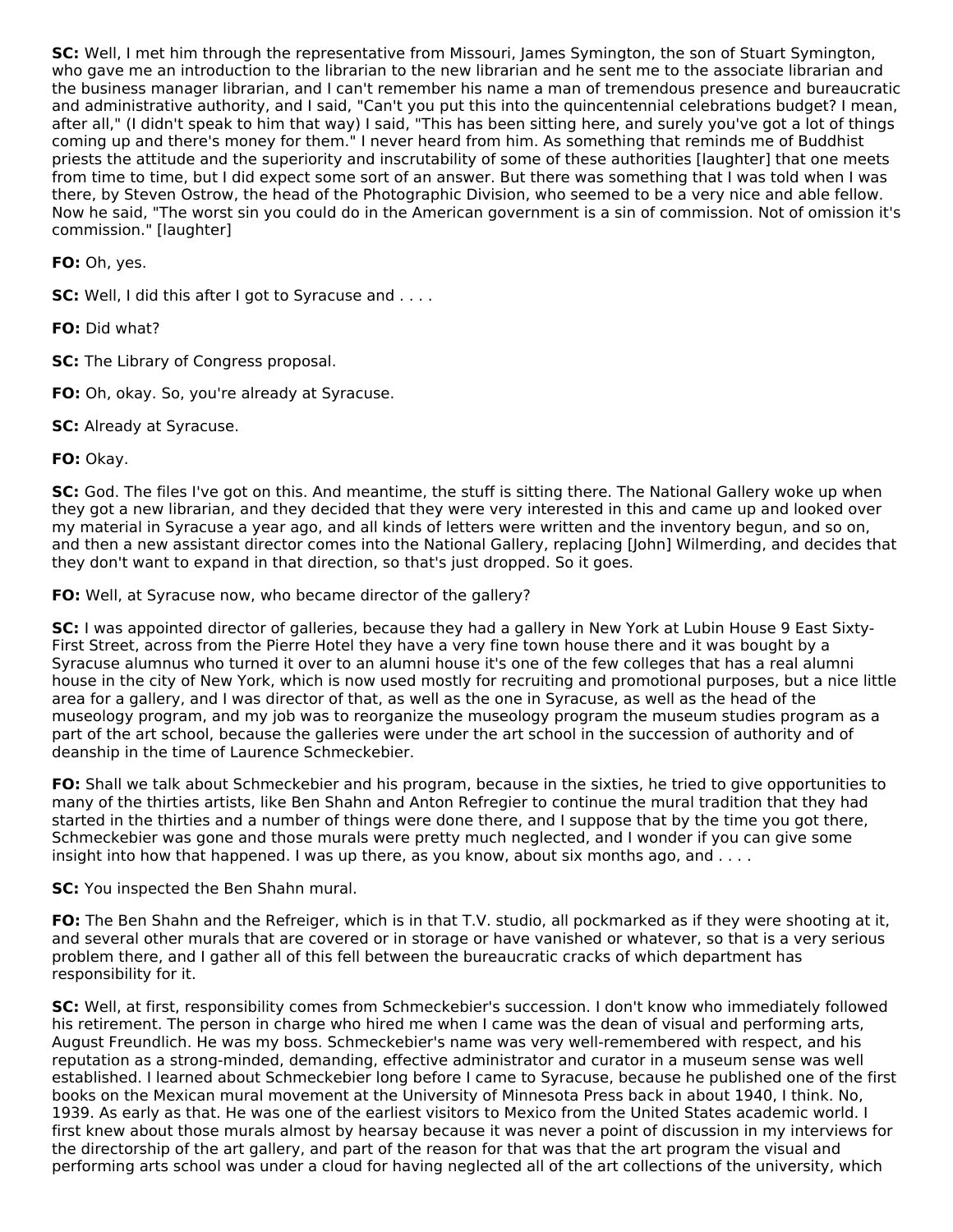belonged under their authority as a result of the system that was established by Schmeckebier. Schmeckebier apparently had not the funds to develop the museum or the gallery program, not the museum there wasn't a museum program the gallery program at Syracuse that he headed was in a strictly museum sense, the way it is at Oberlin, at Yale, at Harvard and so on. This was partly because I think he wanted to keep control over both aspects the teaching of art as well as the collecting of art and not only the teaching of art history through a museum in a curatorial sense, but also in a creative sense. I next heard about Schmeckebier, of all places, in Lima, Peru, where one of his students a marvelous man, by the name of John Davis had married the daughter of one of the presidents of Peru and was running an art center of one of the suburbs of Lima, called Miraflores, as a community art center, but with great knowledge of the folk arts and the manual arts of and the arts in general of the Peruvian heritage. And he told me wanted to know if I knew anything about Syracuse and Laurence Schmeckebier, and I knew very, very little, but at that time, a great controversy was going on in Syracuse over the disposition of the fortune of Mrs. Everson, who had died and left a substantial inheritance for the erection of an art museum, but did not specify where it should be or under whose jurisdiction it should be. A controversy and then a real battle broke out between the university and the city over whether it should stay in the city or whether it should go to the university, and from John Davis, I learned about this controversy, and John said, "It's because Schmeckebier wants to be director of that museum." And therefore, I suppose he didn't say that to bring it under the umbrella of the university, because I think he really wanted a real museum there, and wasn't getting it, and I learned very soon how Schmeckebier ran that art department and the museum at Syracuse University. He shanghaied the art professors to come in and work nights to put up his shows. He didn't have a staff, and he wanted a staff, I guess, and therefore, he wanted a museum.

**FO:** Well, he also wanted an archive of thirties culture. I remember back in the late sixties when he was collecting archival material the Soyer brothers, for instance, and things and bringing it up there and storing it away in the library. When a colleague of mine, Belisario Contreras, went up to use it, nobody could find it. It had all been just forgotten because there wasn't any back-up any facilities for assessing it, cataloging. Eventually the Archives of American Art received all of that material because there was no way of following up after Schmeckebier died.

**SC:** Well, that's understandable. I'm sure it's absolutely true because Schmeckebier retired. Other people took over the responsibilities of the art school and then the art school was consolidated with the drama school and the music school for economy reasons in the post-war aftermath. Not only did these responsibilities fall between cracks. They didn't fall between cracks, actually, they were just neglected. And money was so short, or at least the allocation of funds for these responsibilities was not forthcoming to the point where they used up all of the funds that had been given the name funds had been given for acquisitions in the development of the collections, and when I got there, they were all gone.

## **FO:** Yes.

**SC:** There was a list of paintings as to where they came from, but the funds were nowhere to be found, and there was no accounting for them, and there was no way of investigating them, because everybody turned their backs. And I must say that my erstwhile boss played the same game, because when I found later that the two trips I made to Syracuse for the job interviews the money used to pay for my trip and my hotel and so on had been docked from my budget at the art gallery and not out of his budget. I suppose this doesn't happen a few times in academe, but, in any case, I found my budget was reduced by things that they were dipping in for. Not only my trip, but other things. So, they were dipping into everything. And not only was the difficulty of controlling the collection under these circumstances difficult, if not impossible, there wasn't really the comprehension of the problem. When it was discovered that things had been stolen things had disappeared, they were moldering away in the Continental Can warehouse no one looking after them no director of the museuology program was told that this was part of his responsibility, or if it was, he didn't have time to do it, and my predecessor, who let the museum program go down to nothing, a Yale man, sat in his office and smoked a cigar all day and did nothing about it. Then he left and the place was a vacuum. At this time, the trustees had caught up with the idea that one of their major resources they began to see how art was worth money decided that this had to end, and they took it out of the hands of the dean of the visual and performing arts, and from the new director of the art museology program, and put it in the hands of a geneticist a scientist who was teaching education science, who was a friend of the vice-chancellor, and "Catlin, you have nothing to do with this." And I was coming in as a trained museum person, suddenly bereft of the collection. It's existed that way to this day since, and I think probably just as well, because as you said earlier, "Artists are not the people to put other people's interests before their own."

## **FO:** No. And they are very bad administrators.

**SC:** [laughter] Impossible. Doug Olson at Hunter College, in the faculty, one of the best artists there, "Artists screw everything up." [laughter]

**FO:** Well, how did you console yourself in this situation? I remember you were teaching and quite active in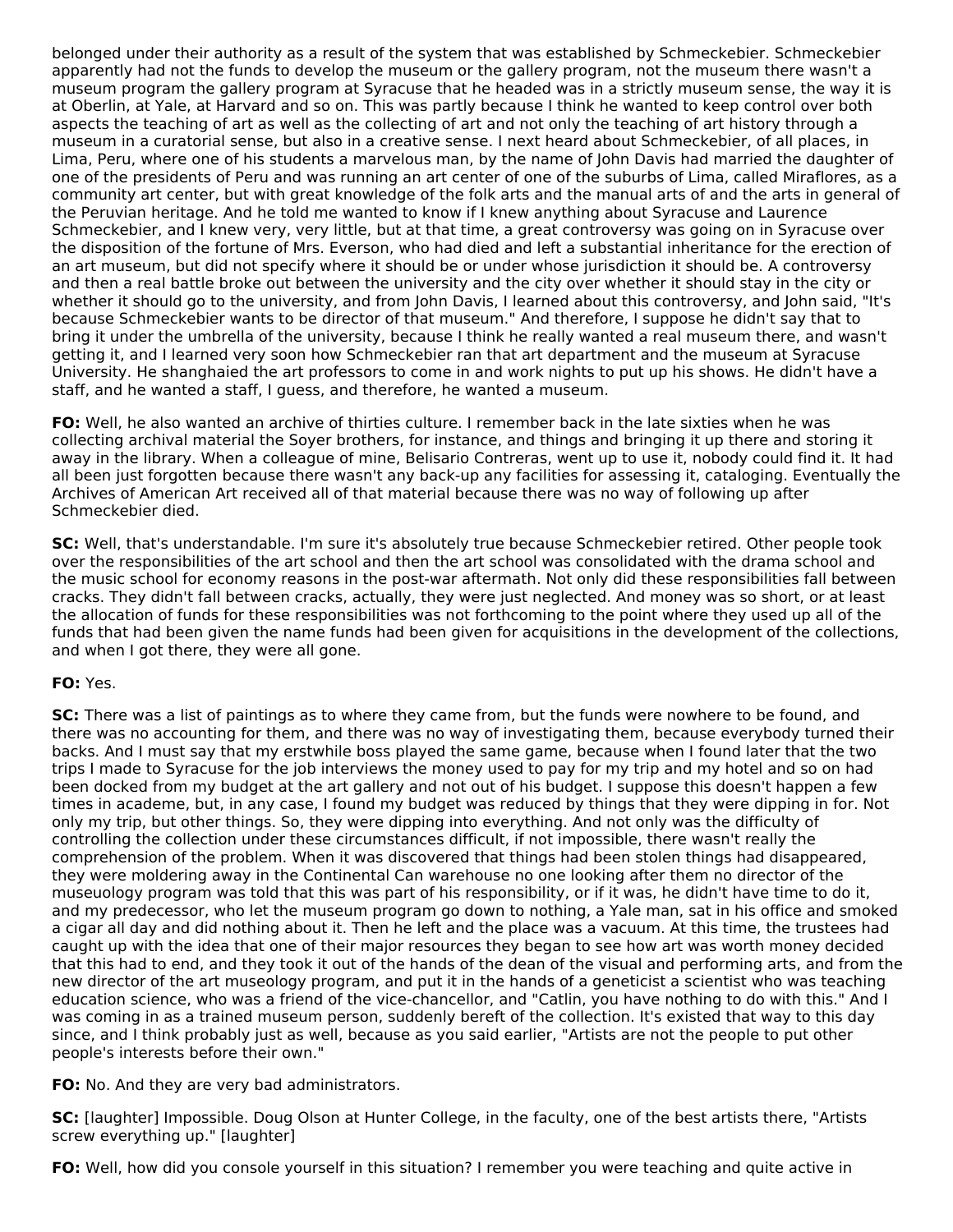museology courses, because your students would come to me.

**SC:** Well, I really, really took that over very seriously, and despite the fact that they said that we would go for museum accreditation of the AAM, within six months after I arrived, they said the decision had been reached by the board of trustees not to go for accreditation, which knocked the whole bottom out of the whole hands-on, eyes on, direct experience of training museum people.

**FO:** Of course you had the Everson.

**SC:** The Everson had just been run by James Harithas

**FO:** Oh, yes.

**SC:** Who had inaugurated his regime at the Everson.

**FO:** This was after he was at the Corcoran?

**SC:** After he had been thrown out of Corcoran and the famous fistfight and had sat up here in New York . . . .

**FO:** No. He didn't have a fistfight. That was Gene Baro.

#### **SC:** Was that Gene Baro?

**FO:** Yes. Gene Baro had the fistfight with his co-director. Harithas may have been thrown out, and I would have thrown him out quite happily, myself, because of what he was doing there, but he did not have the fistfight.

### **SC:** Sorry.

**FO:** That was Gene Baro and the insurance man who was the co-director there.

**SC:** This is at a public opening . . . .

**FO:** Yes. I was at the opening. I came down the stairs. Gene Baro was coming up the grand staircase at the Corcoran, black-tie opening, I said, "Hello, Gene." And he just kept on, right by me, and normally he was the most affable of human beings. I went home. The next morning . . . .

#### **SC:** Feeling snubbed?

**FO:** Yes. Feeling snubbed. And the next morning I opened my Washington Post and there was Gene Baro's face on the front page, blood pouring from a great gash across his brow after he had had a fistfight with his codirector in the Rotunda Room, where he had realized that his co-director was being photographed with all the big cheeses and he was being left out of the pictures. [laughter]

**SC:** I never heard that.

**FO:** I wish I had followed him back in; I would have seen the great event. Let's go back to Dean Schmeckebier and his successes and on why those murals were neglected that were commissioned under his administration.

**SC:** The administration, as I just said, suddenly discovered that the art collection, and this includes movable works of art more than it does permanent works of art , was going to seed, was deteriorating and out of control. They couldn't locate them. They couldn't find things that they knew that they had and needed for a particular purpose and . . . .

#### **FO:** What was the reason for this?

**SC:** The reason was, there was no control over the collection. So that is why the administration moved it from a jurisdiction of the art school and put it under the scientist who had a passing amateur interest in art and was a friend of the vice-chancellor. Well, I stopped at that particular point. What I need to say is that the dean who brought me in as a trained museum person did so with a thought in his mind that I could do something about this, quite properly, and certainly would have, but the rug was pulled out from under him and me at the moment that I arrived, for what reason I have never understood, but I think there's some politics that have to do with the Everson here. Because I being there could not do a thing about it when they were outside of my control, and I was not allowed to have anything to do with them. Now, what I could do was teach a theoretical museum course, so that, with field trips, properly documented and properly used with the best experts in the country, I could inculcate a professional sense, and this happened in the course of eight years.

#### **FO:** So you did have a successful teaching career?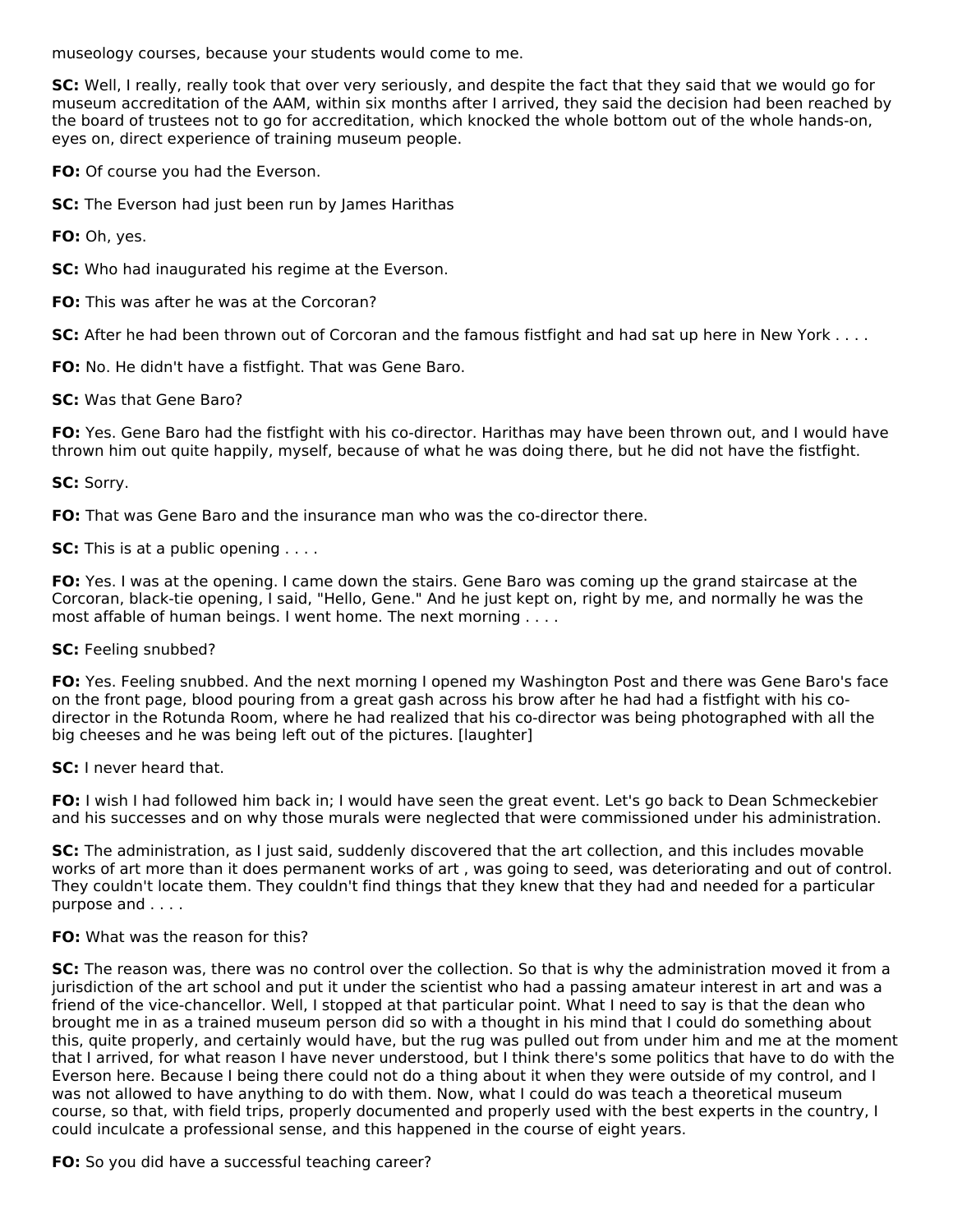**SC:** I believe I really turned it around and made a generation of about fifty students, who are all over the country now, and I just heard yesterday from your Dennis Anderson that one of my students is now curator of the Vassar Art Gallery and is doing everything that she can to remove the art gallery from the jurisdiction of the art department. [laughter] And I consider that a successful teaching career. Well, this went on for eight years. What happened was that the collection, by one of those quirks of fate, under the geneticist, who was as interested in making money out of art as much as anything and knew absolutely nothing about art history, turned out to be a terribly good manager of objects and a terribly good fundraiser from within the administrative councils that he was allied to. He had gotten the support of the administration at least to put the collection into first-rate quarters and hired a curator who didn't have the credentials, but was smart enough to learn them and become a very good keeper-curator and so, that is in the best . . . .

**FO:** Now they are sort of expanding that gallery, though.

**SC:** No. The gallery doesn't have anything to do with it. I was director of the gallery and head of the museology program on the other side of the wall, teaching students without a collection, except as I could show them a few works every now and then. But over the long range, it has developed into a technically improved situation, so I think one can be proud of certain aspects of it, particularly in terms of the students, but the gallery is still under the jurisdiction of the art school. It's run for the benefit of the faculty and their students; it does not have internationally important teaching exhibitions for the sake of the humanities, and the art collection is still considered a capital resource and is probably used as collateral for building loans.

**FO:** All the while you were there, Clement Greenberg was living in the neighborhood, after he left New York and sort of went into theoretical eclipse. Did he have anything to do with the University or was he a force in the teaching or thinking?

**SC:** No. He was always, or very frequently, invited by my dean to come and talk to the art students, and always accepted, and always gave a terribly good talk.

## **FO:** So he did have some influence?

**SC:** So he had influence on the I think he hoped he would have more than he did, but he had his input, according to his particular philosophy of the genesis of art and the directions it might be going and should be going perhaps at this point, and made had very good relations there, and I think was very well used and very well and served very well. I saw very little of him when he came up unless I went to his lectures, because my work with the Minneapolis Institute of Art was over and I was in Latin America and I think this has been particularly deplored by most of the critics or misunderstood, let's say one thing with Clement. I mean, we have very good relations, and I have great respect for him in many ways, but we had a little after one of his talks, in a reception at one of the artist's studios, I said something about I don't know whether it was Latin American art, or something like that and he said, "Well, Tod, I'm not interested in foetuses." I said, "Clement, I am."

**FO:** That's typical.

**SC:** And that sort of puts it square.

**FO:** Well, he cannot stand anything organic. The pure, the bland and the Apollonian ain't the foetus. [laughter]

**SC:** Okay.

**FO:** What else is significant about Syracuse for you?

**SC:** I was made emeritus professor.

**FO:** Yes.

**SC:** This was, I think, out of general respect that I had as a teacher, which got around, and also because Schmeckebier said something for me that was toward the end of my career, but anyhow, it didn't hurt.

## **FO:** Oh, he was still around?

**SC:** He was alive. And he came up to give a talk occasionally, and the last time he was up, I had just been fired from my job as director of the gallery my dean had fired me and said, "You can leave the university or you can go on teaching as a professor, but you are no longer director of the art gallery." And the reason for that was a bit of skullduggery that I wouldn't go along with. I had and the other reason for my being held in some esteem there is that I was able to raise money for the university. The Lowe Art Gallery was a multiple-purpose building as it had been turned into by the art school the most atrocious conditions for teaching art students, and then it was decided that the college art school was going to move to another building, and the gallery it would either take over that old building or it would be moved to another part of the campus. And it was finally decided to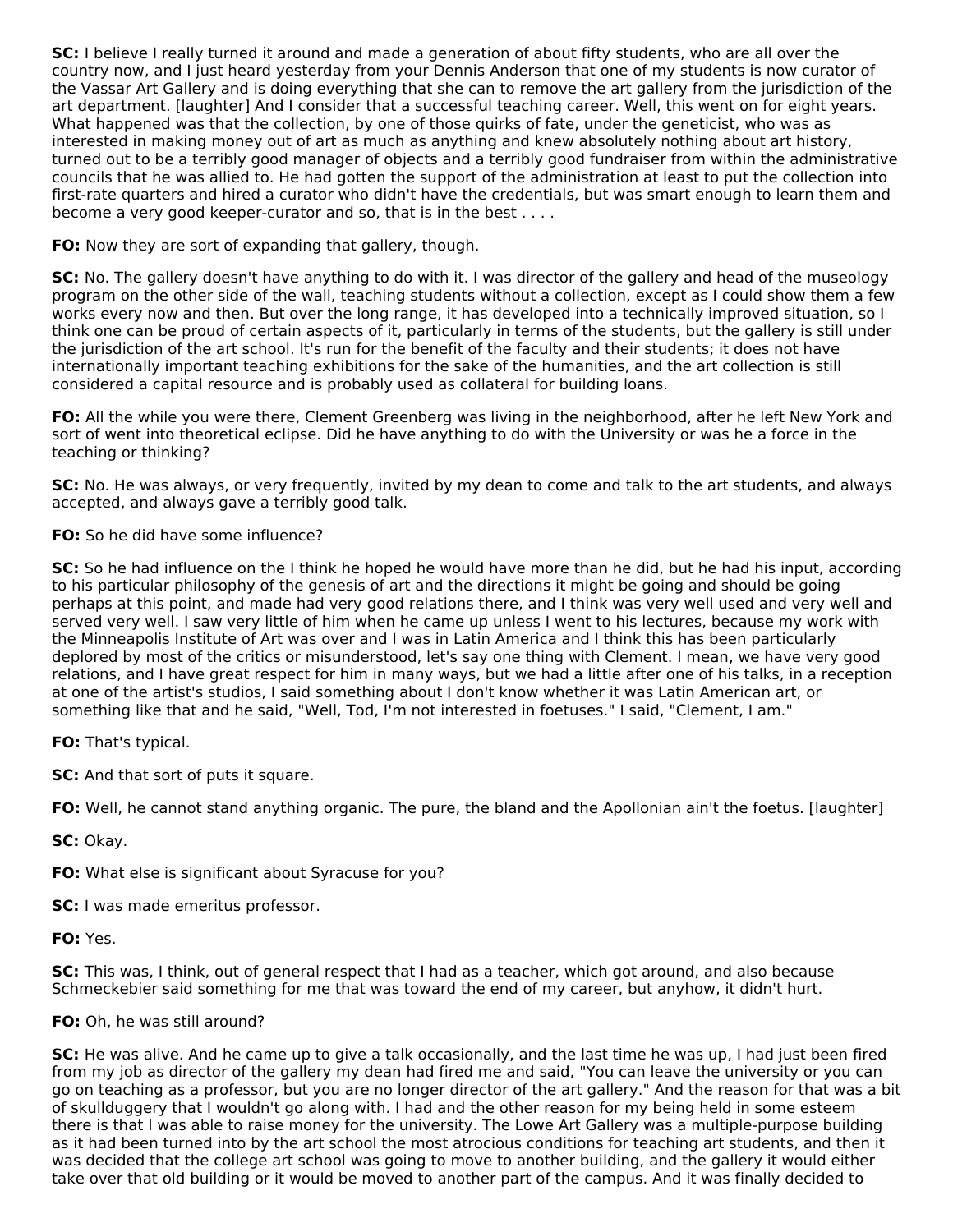move it to another part of the campus, next to the collections, which was good, and which I preferred. My students made the plans for it, and they were, up to a certain point, accepted. But they needed money to put it in order and to realize it. So I went to the Lowe Foundation, which had already given the building to start with, and I found out that the Lowe people had given the money in 1955 and had never received any correspondence as to how it was being used for the next fifteen years. They were furious. Well, I managed to turn them around. I said, "This is a new day." And they gave one hundred and fifteen thousand dollars to do it.

## **FO:** Why did they fire you?

**SC:** Because the dean had been offered a three hundred thousand dollar, triple matching fund by the Ford Foundation, and he was trying to make up the extra two hundred thousand dollars, and was having a hard time doing it by holding bake sales, movie shows and all of this sort of thing. I mean, that's the way they tried to raise it.

**FO:** Bake sales?

**SC:** Bake sales.

**FO:** Let's go to Haiti. Papa Doc sounds more efficient. [laughter]

**SC:** But what happened was he heard that I got a hundred thousand and fifteen thousand dollars, like that, from the Lowe Foundation, and he came to me and he said, "If you will give me part of that for my Ford Foundation grant, I will double it. I'll get the Ford Foundation grant and return it to your Lowe Art Gallery Fund." And I said, "Can I have it in writing?" But I also said, "I will have to check this out with the chancellor." I checked it out with the chancellor. He said, "It's okay by me." So, I got the papers signed in a very illegible way a statement. I got the check from the Lowe Foundation and I was immediately ordered to turn the whole check over to someone that the dean designated. I refused to do it. It went to the treasurer's office. They investigated it and they found that there was a contract with the Ford Foundation that said no part of this grant of the Ford Foundation may be used for any purpose except for what it has been designated, and they have to be told how it is being used at various stages. The check was impounded. None of the money was given to him. It reverted, as it should have, to the art gallery . . . . End of side one, tape nine Side two, tape nine

**FO:** Shall we go to Haiti?

**SC:** Yes.

**FO:** What year is this now?

**SC:** 1981. It goes to 1983.

**FO:** You are now a professor emeritus in Syracuse?

**SC:** No, it's before.

**FO:** Oh, it's before. Okay. When did you leave Syracuse then?

**SC:** 1982. I was made Emeritus Professor and retired in 1982 because of the sliding scale for mandatory retirements under the sixty-five year old retirement law that was being shifted in stages, depended upon your birthday, to 1970, which it is for everybody now. The director of Vizcaya the Miami decorative arts museum that was the estate house of a figure in Miami and American life was Carl Reinhardt, who had been director of the Minneapolis Institute of Arts after my time came to New York and became director of the Hunting Hartford Museum of Modern Art at Columbus Circle and had, after that, become director of this museum in Miami. I think his career started at the Metropolitan, where he was in the print department with Hyatt Mayor. He knew about me because of my time in Minneapolis, and I guess he knew about my Latin American interests through the center and where I had done a show in Haitian art, in collaboration with Seldon Rodman. At the AAM's convention in Indianapolis in the year 1981 he said he had a curator of architecture, a Haitian who had been forced to leave Haiti by order of Papa Doc, and he had given him he was an architect trained in France a position as architecture inspector of the Vizcaya mansion. Now that Papa Doc was dead, Baby Doc had come to power, and he and his wife, through his curator of architecture, had been invited to come to Port-au-Prince and consider a problem in the park that surrounded the national palace. It seems that Papa Doc had had a mausoleum built for him by a French architect a substantial affair in this tropical garden that was actually an underground building properly for a mausoleum, but was a very beautiful site outside, because it had a lake on top of it a basin and beautifully decorated with mosaics and vegetation, and the underground entrance like a beehive tomb, as found, you might say, in Tyrins, in Greece.

**FO:** Yes.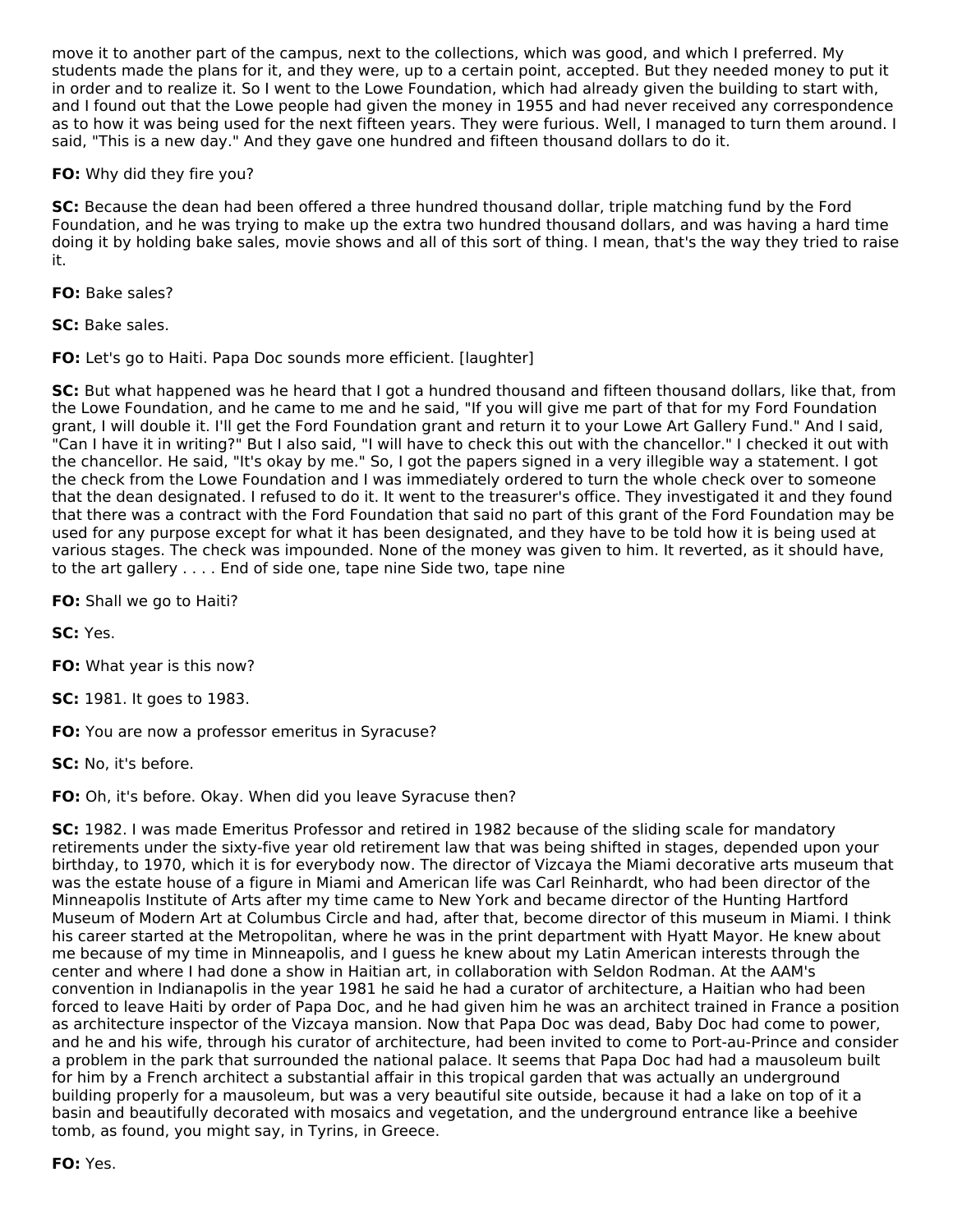**SC:** And he had suggested to Baby Doc and his first lady, Michele Bennett Duvalier, because they felt that this was too grand a structure to be appropriate for Papa Doc, his father, that it be turned into a museum. Perhaps a little too close to the palace and so on the symbolism is very obvious and Carl Reinhardt had suggested turning it into a museum. They were intrigued by this idea, and out of it came the concept that it would become a museum mausoleum in combination, but a mausoleum in the sense of a pantheon to commemorate the founders of the Republic of Haiti, which was founded got its independence from Napoleon in 1804 the first country in the Western Hemisphere south of the United States. And as a result of the revolution of the slaves, led by Toussaint L'Ouverture, and subsequent leaders Dessalines and Petion in the course of the battles that led up to the actual independence. Carl came to me to see if I would be interested in advising them on how to work this out as a museum, primarily.

**FO:** As a historical museum or an art museum?

**SC:** As an art museum.

**FO:** I see. So there would be a pantheon in the center of it and then galleries for art and historical material.

**SC:** More or less. That was a concept. Well, I said, "I'd like to go down and have a look." I was horrified at the idea of doing something that might ally me in my present and posthumous reputation with one of the most notorious dictators of the twentieth century in the Western Hemisphere.

**FO:** You survived the Rockefellers. [laughter]

**SC:** That's on tape. [laughter] Well, I don't know. You probably are going to use the words for me that Francis Taylor used for people that he didn't think terribly much of, and that is a pollyanna, but I tell you . . . .

**FO:** He said it, I didn't say it.

**SC:** He said it, you know? [laughter] But I . . . .

**FO:** This is the son of Papa Doc. This is Baby Doc.

**SC:** This is Baby Doc. And there was a certain amount of optimism that Baby Doc might be able to modify the reputation. I feel that my mission as a museum person is not to simply make everything right that is wrong, but to go about the idea of transitions toward the right thing as we see it as museologists, and to preserve the record of history, as well. And I also have a personal feeling that when dictatorships come along, those who stay behind are not always traitors. They are always they are sometimes people who keep alive the thread, and this happened to people in France after the occupation by Germany, and I had old friends in Prague who stayed through the Nazi occupation there.

**FO:** Okay.

**SC:** So, philosophically on the right track.

**FO:** Okay. What did you find?

**SC:** Well, I found absolutely a beautiful building, in a phase of architecture of the twentieth century of the 1950s. It was cultivated in France, and is very little known in our annals in this country of the treatment of architecture. That is, underground building for institutional purposes. They have one, a half-underground museum, in Berne in Switzerland, also, and I have a sneaking suspicion that Philip Johnson got the idea from this for his underground museum in New Canaan was never mentioned, and it's never I mean credited it's not attributed. I even mentioned this to Russell Lynes in a letter once when we had some sort of an exchange of conversation sent him photographs and everything he just disdained really deep interest in it, which increased my feeling that there is a loaded game going on in the architecture field, too, as is everywhere. But this is an extraordinary, beautiful building.

**FO:** How large is it? Can you compare it to a museum we all know?

**SC:** Well, I think it's a perfect circle in three levels three concentric circles, and I would say that it is as broad as the whole width of the Metropolitan's staircase facade. In other words, it goes beyond the stairs, into well twenty feet of the main building on either side.

**FO:** So, perhaps the width of the Hirshhorn?

**SC:** Not quite.

**FO:** Not quite. Okay. Fine.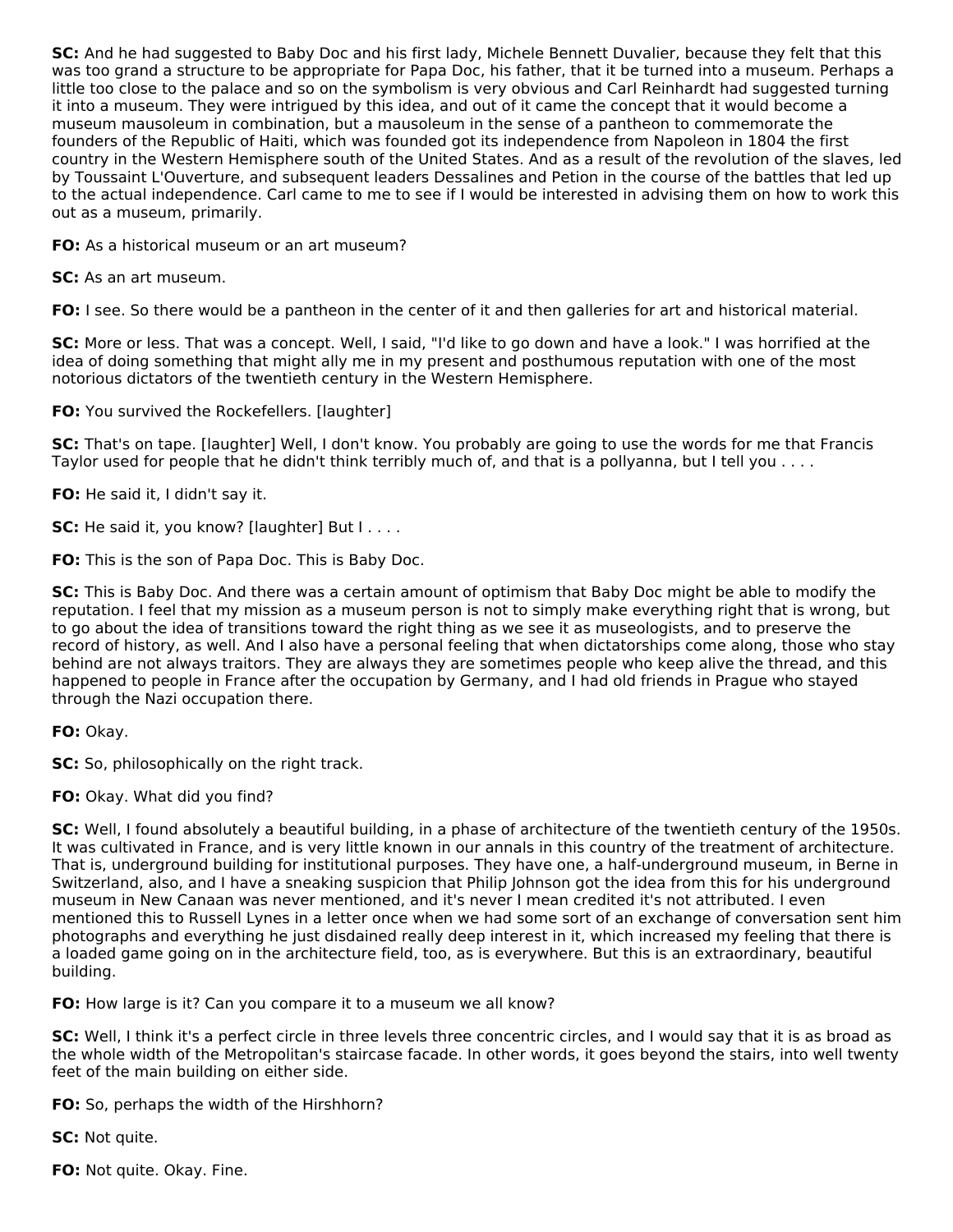**SC:** The Hirshhorn's pretty big.

**FO:** Yes. But it's also concentric circles.

**SC:** Yes. That's right. Maybe Bunshaft got it from there, too from the French, too.

**FO:** Okay. So, you have a substantial space to work with now.

**SC:** Right. But it is in concentric circles, and their idea was to put the symbolic tomb of the three founders of the country in the center, in a sarcophagus a white marble sarcophagus which was already there, because the concept was to bury Baby Doc but not Papa Doc there, but put the remains of Des alines, Petion and Toussait L'Ouverture . . . .

**FO:** In the sarcophagus together?

**SC:** Yes.

**FO:** Where were they going to put Papa Doc?

**SC:** They were not they put him out in the family cemetery on the outskirts of Port-au-Prince, which I went to visit. My plan for the museum was to use half of this circular structure for exhibition purposes, because the entrance half at all three levels was given over to the names of heroes of the Haitian history with testimonials, from speeches and things of this kind, as made into brass letterings on the arc of the entrance area. The ceiling, I should say, was brown terra cotta, beautifully faced, in an undulating rotary way around each of the three areas of the concentric circles, and on top was a basin, marked by white marble curbes and through the basin were conical projections, almost like concave beehives in marble white marble that were open at the top and let the sunlight of the outdoors through into the well of the building itself, and the flooring of the basin was a blue and pink and yellow mosaic, so it had the aspect of a beautiful mosiaic azure sky. The other half of this circumferential space was given over as the area for exhibitions. The innermost area was to be of an historical panorama, showing the evolution of Haitian life from a pre-Columbian, pre-Columbus discovery in 1492, all the way to the present, from an official point of view official Haitian point of view. That official Haitian point of view, naturally, toward the end, extolled the regime of the Duvaliers. It also extolled the struggle of the blacks against the French colonial system. Their struggles for progress, the development of the country, such as it was, but mainly emphasizing the ideal of freedom and independence as well as the importance of their roots in Africa and in the period of the Arowac and the Carib and other Indian occupancies, before the discovery. Well, the next area I think that was the area the second area was the one with the historical, and the first area was the reveal, or the background to the catafalque, and the outermost area and the longest, was for art exhibitions.

#### **FO:** Did Port-au-Prince have a museum?

**SC:** They really did not. They are supposed to have had a national museum, but this was an archeological and historical museum, and the director of it, who is an elderly person, couldn't find the key to open the lock to get in. [laughter] And the doors wouldn't move once they got the lock open. It had some interesting material, pretty well deteriorated, and . . . .

**FO:** So your job was to produce exhibits for this outer ring of the ....

**SC:** The first exhibit.

**FO:** The first exhibit.

**SC:** And the man of whom I was to be in charge that is, the architect at Vizcaya was coming back to be the national cultural minister a young, very bright, very able man who had been the boyhood friend of Baby Doc. He had been brought up in the presidential family to a certain extent, as he had become the boyhood friend of Baby Doc, and so was very close to him, personally, although he had been exiled because of some palace situation that Papa Doc disapproved of sent him away. He was to be the director of what was to be called the National Pantheon Museum of the Republic of Haiti. The acronym for which was MUPANAH, and I was to advise them on how they could convert what was to be a mausoleum dead space, pretty much into a functioning, secure museum, and I really knew how to do this, even though the problem had never surfaced before in any of my museum classes or anywhere else that I know of, outside of the precinct of Philip Johnson, which I was not too informed of, although I had been in it. In any case, there were wonderful problems, like the whole electrical system had been put in according to French standards and French technology and terminology. All of the labels on the cardboards, the air conditioning system, it had to be re-introduced all of this. I knew all about this, because this is what I had done with Andrew Ritchie at the Yale University Art Gallery, so there were problems and it was difficult to get all the needed things in Port-au-Prince, and it was difficult to buy them in the United States and get them down there in time, but in any case, Hermantin Gaston Hermantin (Hermantin) was the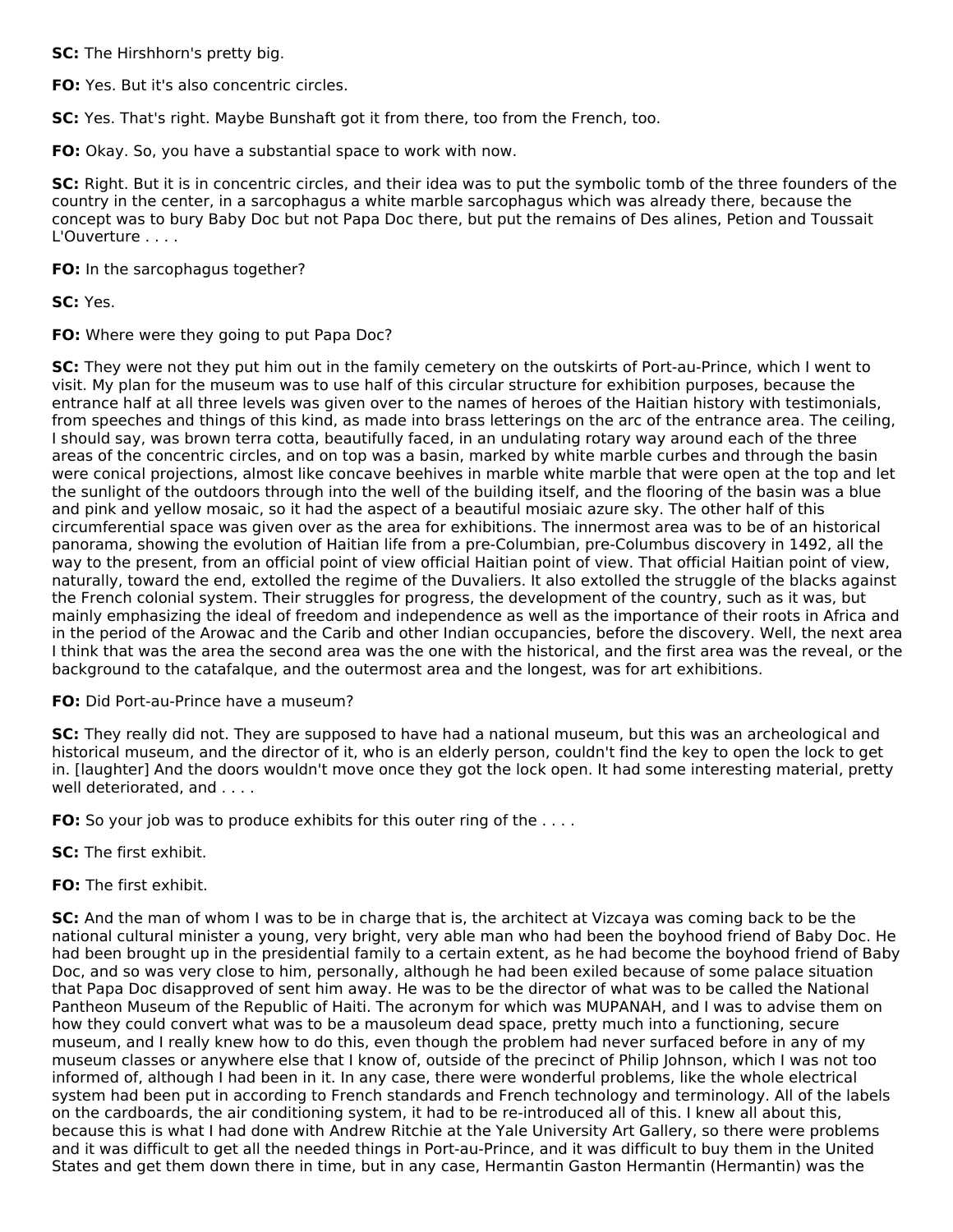name of the man who I worked with very closely and his lady, who was European and very bright, and very astute, and together we worked this sort of thing out. I making trips down there from time to time and they doing the work that had to be done in the meantime. My job was also to organize and collect the inaugural exhibition, which I proposed to be the masters of popular Haitian painting, which were the great figures of the movement that started there in 1945, under the aegis of DeWitt Peters, the American who was sent down there as a conscientious objector to teach the Haitians English under the exchange program, such as it existed at that time, and who really created what became the foremost popular art movement in the world, and led to the discovery of immense sources of talent and individuality and that led to, also, the Episcopal Church's involvement in the sponsorship of artists, themselves, and caused Bishop I'll think of his name in a moment Vogelie, the Episcopal Bishop of Haiti, to decorate the Cathedral of San Trinité with murals of the Christological cycle by the leading Haitian painters at that time, which is one of the masterpieces, I think, of Haitian art and of world popular art, and one of the foremost and one of the first of all the efforts on the part of institutions to lead the popular movements in art into a level of acceptance of a formal and institutional kind. It's a great forerunner of the movement that was started in Mexico what is that movement called where the popularization of the Christian ritual in the Catholic Church was begun in Mexico under the Bishop in Cuernaraca and led to the Misa Criolla the Misa Criolla in Argentina and the Misa Mexicana in Mexico, and so on; all of which started in the fifties, after the Port-au-Prince-Haitian thing. Something really kind of parallel here in the movement of Bishop Tutu in South Africa. A marvelous phenomenon that really has not been gone into too much from that point of view. In any case, I selected an exhibition from New York museum, of Haitian art the Museum of Modern Art was really the main museum and from private collections throughout the East. The most important of which was a private collection on Fifth Avenue that was made by a Dr. Serie Von Reis, who was a Ph.D. graduate student in ethnic botany at Harvard, who had studied ethnic botany in the Amazon and in Haiti, and had become enamored of the examples of ethnic botany that had been represented in the art of the Haitian popular art museum and had a wonderful eye and one of the best collections around here, plus works from the Museum of Modern Art. Jason Seeley, who had a marvelous collection at Cornell and had been on the faculty of the Centre d'Atr of DeWitt Peters, would not lend. He has since died, but his involvement there, I think, made it politically undesirable for him to do a loan under the Duvalier regime, but it took an awful lot of work to get this collection together to send it down there because of the revolutionary situation that existed in the island and the opposition to the Duvaliers and it was building up and building up and building up. Well, something that everything hung on was whether this Van Reis collection could go, and there were very many people who advised her against it, including the State Department. The only condition that her husband would let it go was if there were guarantees that if there were trouble in Haiti, that it would receive a protection of the United States through its embassy. And this was damn tricky. As one thing, one of directors of the Center for Inter-American Relations, whom I had known and who had become afterwards the Assistant Secretary of State for Latin American Affairs, I went to about how you would handle a situation like this. The Haitians are putting on an exhibition to honor their independence, and the Americans won't lend unless they get the protection of the United States against an uprising that the Haitians can't control. Well, he worked out a wonderful formula a statement that after endless, back and forth between the Haitian desk at the State Department and the various people who were involved. We got the statement of an inoffensive kind, and the Van Reises agreed, in spite of a bombing near the national palace and the museum. Two months before the pictures were supposed to go, she said, "We'll go with it." That wasn't the only problem. The Bishop of Haiti the new Bishop of Haiti in the Episcopal church had to give approval for the collection of the Episcopal Church of Haiti and the museum that they had established, with a really outstanding collection of Haitian art, to lend it to the Duvalier Government for this purpose, and the curator of their museum would have no part of it. I had to go to the Bishop, tell him what the purpose was and argue for it. None of the other Haitians wanted to lend either, because previous experience had shown that if they left things under the political system that existed, they never came back. So he agreed, provided they came back by a certain day. And so we got the collection together, it came down and it went on. I wrote the catalog there were endless other complications, especially under the protocols of who was to be invited to the opening, [laughter] which I screwed up absolutely thoroughly, [laughter] because I invited a lot of people in the United States whom I thought ought to know about this, and it didn't go through the protocol office of the palace, and all hell broke loose. So, it went on. The national symphony orchestra played. I was photographed with Baby Doc and Mrs. Doc and published in color, full-page, half-page in the Miami Herald taking them and the President of Haiti, Colonel Prosper Avril, who is now General Avril.

**FO:** You will deposit photographs of this event in the Archives of American Art, I take it?

**SC:** Oh, I'd be delighted to. [laughter] If they respect my wishes, so far as the privacy of this is concerned, until I approve. If not, I will blow the place up and I know how. I will kneecap everybody. [laughter]

**FO:** You learned some of their techniques, I take it?

**SC:** I tell you, one learns a lot when one is an adventurous museum man.

**FO:** Yes. Especially through the southern dictatorships. [laughter]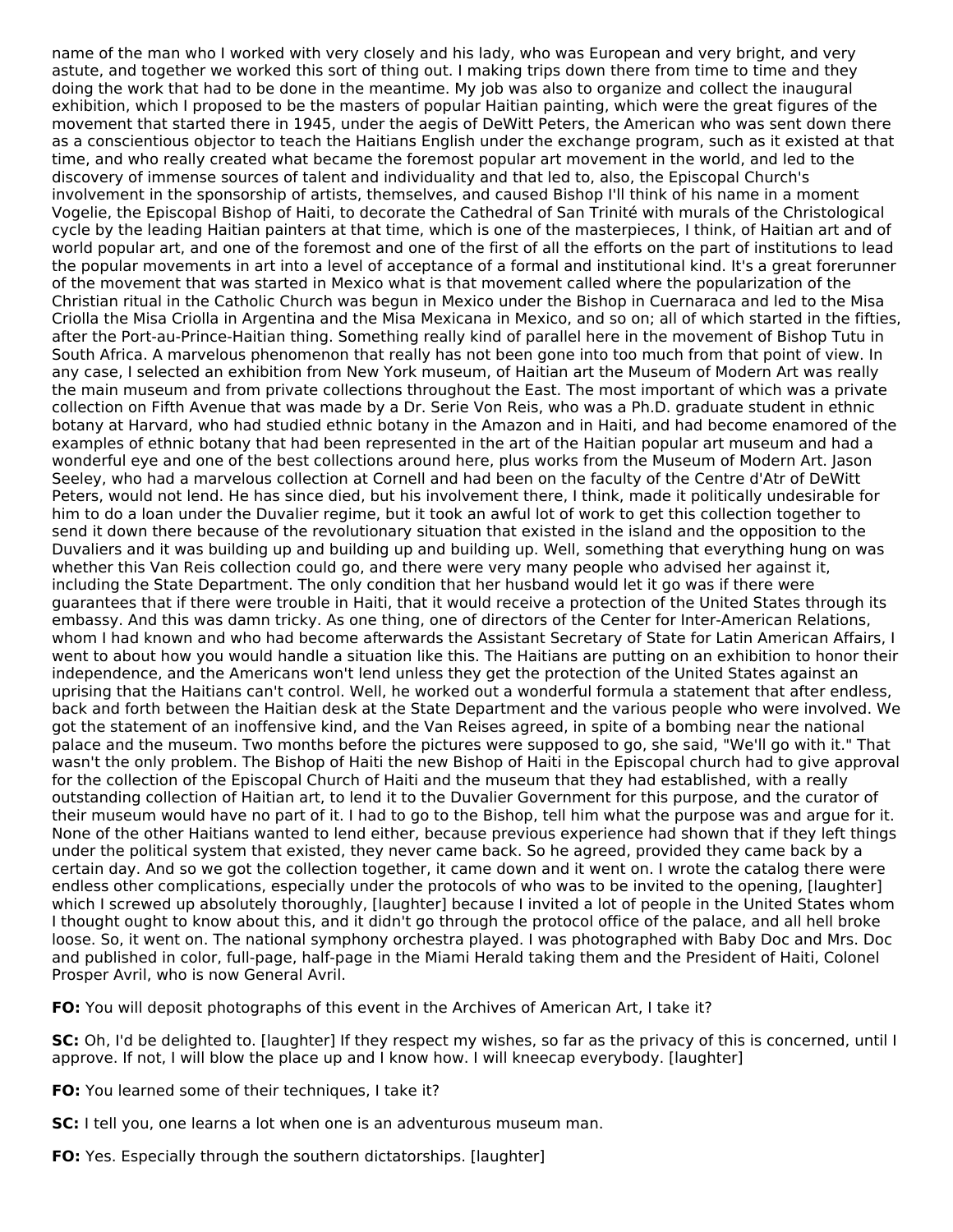**SC:** Not just southern dictatorships.

**FO:** Well, you could go to Ireland also?

**SC:** I could go to Chicago. [laughter] You could go to other places. Well, in any case, it all turned out well, but I've got one thing to end it.

- **FO:** Okay. We've got about twenty more minutes.
- **SC:** I've been very criticized for having done this.
- **FO:** I can imagine.

**SC:** And some of my most august academic colleagues say, "You are just being made a dupe of. They are using it for propaganda reasons to establish themselves." I have no doubt about this. But the museum has stayed and it was established on basic museological principles and the humanistic principles of the United Nations, which I wrote into my contract, which incidently, they never signed. But it was there that I will not participate in this, unless it is an exhibition that is based upon the principles of human rights, which is one of the key issues in the Haitian situation. I had the help of a young lawyer friend in Syracuse, who put this in words, and did the diplomatic representations not very successful with the embassy in rather amateurish terms, I think. They didn't want it to come down there.

- **FO:** They being the Haitians?
- **SC:** No. The embassy.
- **FO:** The U. S. Embassy?

**SC:** Yes. And to start with, they allowed it after a while, after we went through all of these things.

- **FO:** How long did Baby Doc survive after that?
- **SC:** I think about three years.
- **FO:** Oh.

**SC:** Then it really blew up, and he was forced out, and then it went all through all kind of terrible things.

**FO:** The museum still functions?

**SC:** The cultural director had to leave the country, naturally, you know, when the Duvaliers left, but they put a young man who had been assistant to the Episcopal Church's museum the Museé de l'Ecole de San Trinité, which was on the side of the park and which I had helped raised funds for when I was at the Center, because they came to me at the Center. But, in any case, he succeeded to the curatorship, and they were putting on international exhibitions, which was what my whole point was. You bring in international exhibitions in and you enlarge their horizons. That's the whole purpose of museums. So, I hope it's still there and I think it is, but who is the director, I don't know. But what really was my pride in this, especially, was and they loved this. Toussaint L'Ouvertore, the real liberator of this country, who took up arms against Napoleon, was captured around 1799 by the army that Napoleon sent over of twenty thousand troops, under the command of General LeClerc, one of his chief generals, who had married Napoleon's sister and who came and lived in Haiti during the war. They managed to trick Toussaint L'Ouverture under the guise of wanting to talk peace terms into their camp, captured him, sent him to France. He was imprisoned in an ancient castle in the Jura Mountains and died without ever having been released. Wordsworth wrote a very famous poem, sonnet, in honor of Toussaint L'Ouverture, a beautiful poem. It's a part of the whole revolutionary feeling of sympathy for the cause of independence and he died and was forgotten, except in Haiti. Several attempts in the nineteenth century were made to bring him back. Always turned down, because it's a part of the military tradition in France, and that's a different kettle of fish from usual cultural matters. But they made representations when this exhibition and this pantheon was being opened, was being planned. They turned it down and then at the last minute they said yes, and so the ashes of Toussaint L'Ouverture, such as they were, because they finally couldn't find them up there in the dusk and grime of that castle, were sent in a cask a special cask by plane by the French Embassy to the island outside of Haiti. I forget where the meeting place was, but Gaston Hermohn sent to meet and received the earth and brought it to Port-au-Prince a great haunting ceremony. A requiem was held in the Catholic cathedral and he was entered into the pantheon with full honors and is there today. And I think this was a triumph. Whether the philosophy of Toussaint L'Ouverture was put in the forefront of the announcements of this there were television programs, discussion of it, and so on, so I think it was a good thing all the way around.